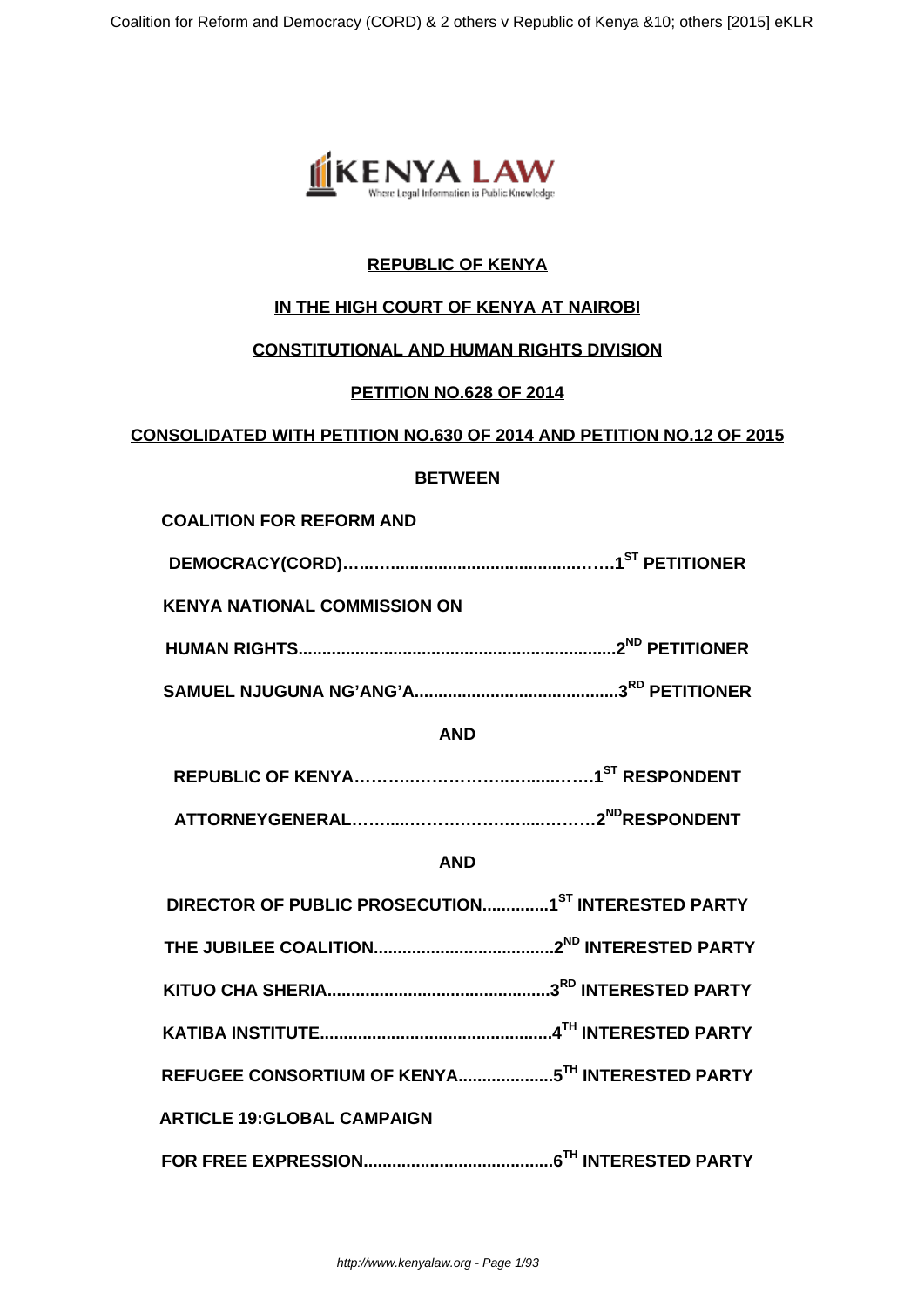# **TERROR VICTIMS SUPPORT INITIATIVE.................................................................7TH INTERESTED PARTY AND LAW SOCIETY OF KENYA..............................................1ST AMICUS CURIAE COMMISSION ON THE IMPLEMENTATION OF THE CONSTITUTION.................................................2ND AMICUS CURIAE**

## **JUDGMENT**

#### **Introduction**

1. We are living in troubled times. Terrorism has caused untold suffering to citizens and greatly compromised national security and the security of the individual. There is thus a clear and urgent need for the State to take appropriate measures to enhance national security and the security of its citizens. However, protecting national security carries with it the obligation on the State not to derogate from the rights and fundamental freedoms guaranteed in the Constitution of Kenya 2010. It is how the State manages this balance that is at the core of the petition before us.

2. In the wake of the terrorist attacks in Kenya in the last months of 2014, the State enacted the Security Laws (Amendment) Act, No 19 of 2014 (**"SLAA')**. The Security Laws (Amendment) Bill was published on 11<sup>th</sup> December 2014. It was debated on 18<sup>th</sup> December 2014 and passed. It received Presidential assent on 19<sup>th</sup> December 2014. SLAA came into force on 22<sup>nd</sup> December 2014. It amends the provisions of twenty two other Acts of Parliament concerned with matters of national security, and it is these amendments that have precipitated the petition now before us.

3. The petition challenges the constitutionality of SLAA and asks the court to determine four fundamental questions related to the process of the enactment of SLAA as well as its contents.

4. The first question concerns the extent to which this court may inquire into the processes of the legislative arm of government and in particular, whether this court can interrogate parliamentary proceedings. The second question concerns the nature and scope of the constitutional obligation of the legislature to facilitate public involvement and participation in its legislative processes, and the consequences of the failure to comply with that obligation. The third question is whether the amendments to various Acts of Parliament contained in SLAA which are impugned by the petitioners limit or violate the Bill of Rights or are otherwise inconsistent with the Constitution of Kenya. Should the court find such limitation, violation or inconsistency, then it must determine whether the limitation is justifiable in a free and democratic society. The last issue to consider is whether the prayers sought in the Petition should be granted or not.

#### **The parties**

5. The 1<sup>st</sup> petitioner is a coalition of political parties with representation in the National Assembly and Senate known as the Coalition for Reform and Democracy, popularly known by its acronym, **"CORD"** (**"CORD")**. CORD is the petitioner in Petition No. 628 of 2014.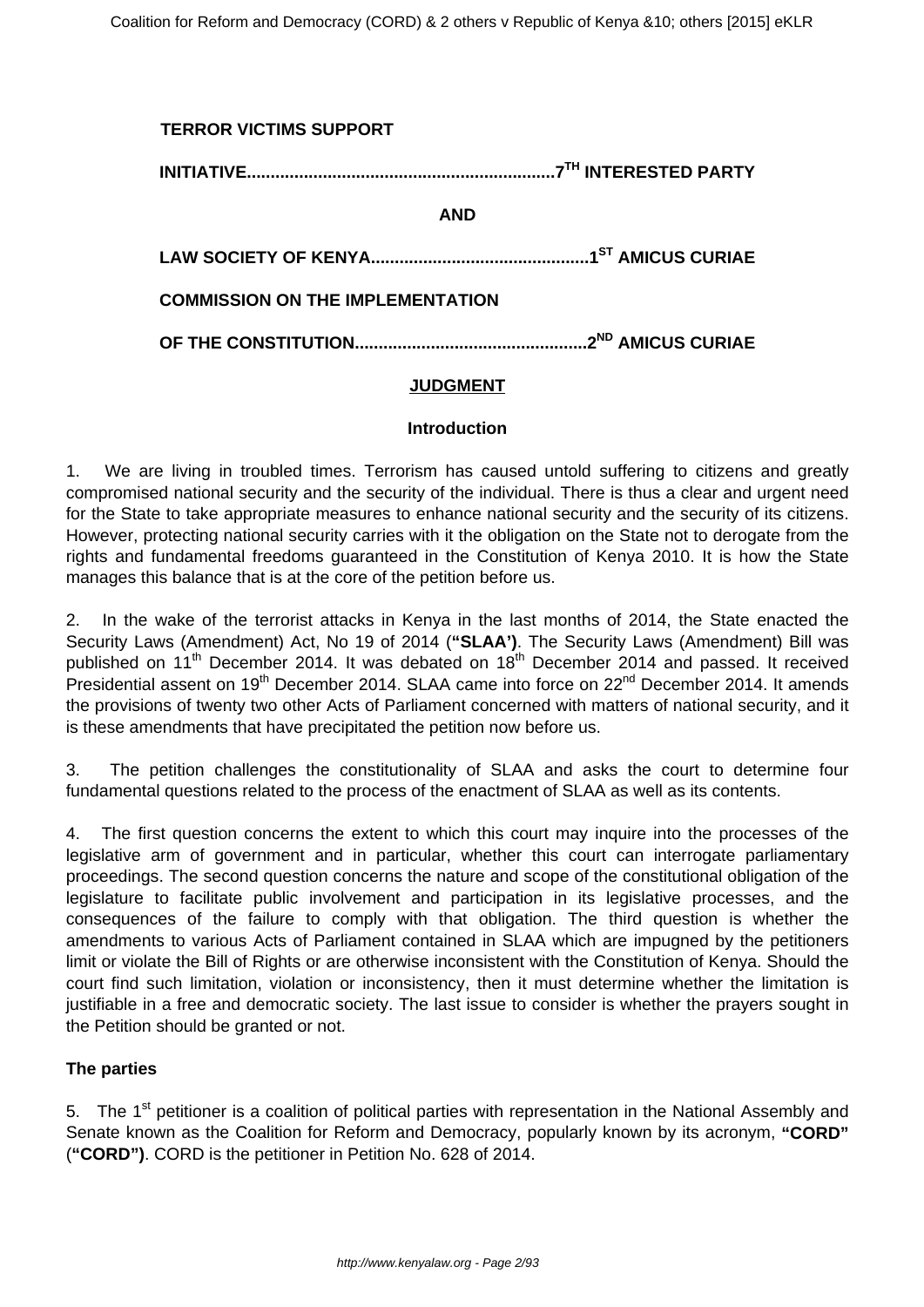6. The 2nd petitioner, Kenya National Commission of Human Rights,( **"KNCHR"**) is the petitioner in Petition No. 630 of 2014. KNCHR is a constitutional commission established pursuant to the provisions of Article 59 of the Constitution.

7. The 3<sup>rd</sup> petitioner is Samuel Njuguna Ng'ang'a, an Advocate of the High Court and a citizen of Kenya who filed Petition No. 12 of 2015 alleging a threat of violation of his constitutional rights and freedoms by SLAA.

8. The respondent in the consolidated petition is principally the Attorney General of the Republic of Kenya, though for some unclear reason, CORD enjoined the Republic as a respondent in its petition. The Attorney General was impleaded pursuant to the provisions of Article 156 of the Constitution.

9. Pursuant to orders of this court, the Director of Public Prosecutions ("**the DPP**") was enjoined as the 1<sup>st</sup> Interested Party. The office of the DPP is established under Article 157 of the Constitution and vested with State powers of prosecution.

10. Also enjoined to the proceedings as the  $2^{nd}$  Interested party is a coalition of political parties known as the Jubilee Coalition ("**Jubilee**"). Jubilee commands a majority in the Parliament of Kenya.

11. Four civil society organisations representing different interests were also permitted to participate in the proceedings as interested parties. These are Kituo Cha Sheria ("**Kituo**"), Katiba Institute ("**Katiba**"); the Refugee Consortium of Kenya **(**"**RCK**") and Article 19: Global Campaign for Free Expression, **("Article 19")** as the 3rd , 4th, 5th and 6th interested parties, respectively.

12. The 7th interested party is the Terror Victims Support Initiative ("**Terror Victims**"), an assemblage of terrorist attack victims in Kenya who assist and support each other as well as engaging the government in the eradication of terror attacks in the country.

13. Finally, the court permitted the participation of two organisations as *amici curiae* or friends of the court. The 1<sup>st</sup> amicus curiae is the Law Society of Kenya("LSK"), a statutory body established under the provisions of the Law Society of Kenya Act . Under section 4 of the Law Society of Kenya Act, Cap 16 Laws of Kenya, the LSK has as its objects, inter alia, the obligation to assist the court and protect the public interest.

14. The 2nd amicus curiae is the Commission on the Implementation of the Constitution **("CIC")** which, like KNCHR, is a Constitutional Commission. CIC has its functions outlined under Section 5 of the  $6<sup>th</sup>$ Schedule to the Constitution. They include monitoring, facilitating and overseeing the development of legislation and administrative procedures required to implement the Constitution.

# **Factual Background**

15. The basic facts precipitating the petition are largely undisputed.

16. On 8th December, 2014 the Security Laws (Amendment) Bill 2014 was published in a special issue of the Kenya Gazette being Supplement No. 163 (National Assembly Bill No. 309) under the hand of Mr. Asman Kamama, the Chairperson of the Administration and National Security Committee of the National Assembly. The following day the Bill was introduced for the first reading in the National Assembly. Pursuant to Standing Order No.120 the period for publication was reduced from 14 days to 1 day.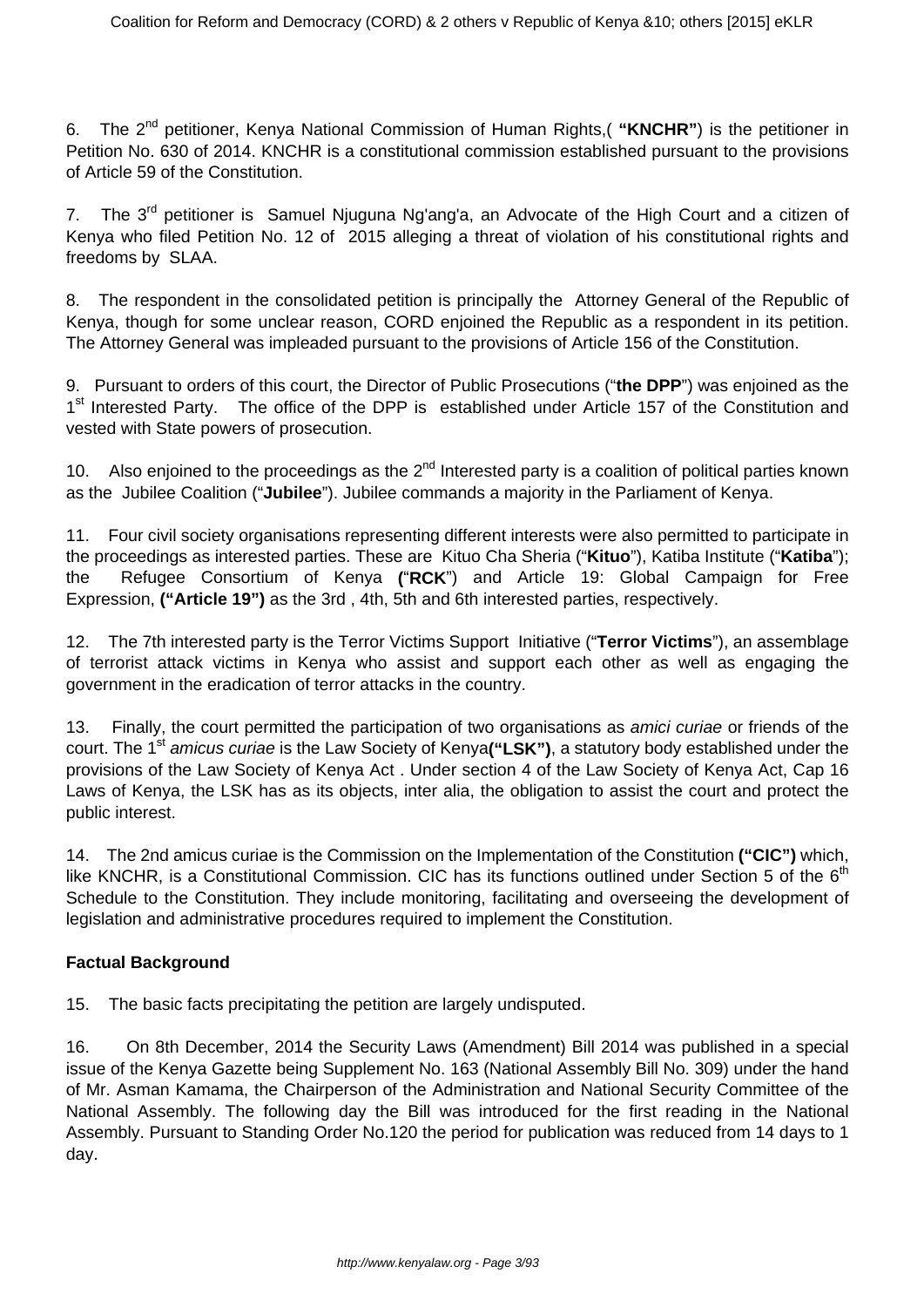17. By an advertisement published on the 10th of December, 2014 in the Daily Nation and the Standard newspapers, the National Assembly indicated that the days for public participation would be the 10th, 11th and 15th December 2014. Members of the public were thereby invited to submit their representations on the Bill either through written memoranda to the Clerk of the National Assembly in Nairobi or orally to the Committee which was to sit on the stated days between 10.00 am and 5.00pm.

18. Despite the dates for public participation published in the newspapers, on 11th December, 2014 the Bill was tabled for the 2nd reading. Upon questions being raised in Parliament about the period for public participation, the Speaker of the National Assembly, Mr. Justin Muturi, ruled that public participation would continue after the  $2<sup>nd</sup>$  reading.

19. The petitioners complain that all this was done contrary to the Standing Order No. 127 which requires that after its first reading, a Bill shall be committed to a committee which then conducts public hearings and incorporates the views and recommendations of the public in its report.

20. On the morning of 18th December 2014, the Bill was presented on the floor of the House, for consideration by the Committee of the Whole House as per Standing Order No. 133. According to the petitioners, there was great disorder in the House during the proceedings and the Speaker adjourned the morning session. In the afternoon of the same day the Bill was again placed before the Committee of the whole house, amendments were proposed to it, and, according to the petitioners, amid much acrimony and disorder, the Bill was purportedly passed.

21. It is not in dispute that on 19th December, 2014 the Bill was assented to by the President and, in accordance with its provisions, became operational on 22nd December, 2014.

# **Litigation history**

22. Hot on the heels of the presidential assent and the coming into force of SLAA, CORD moved to court on 23rd December, 2014 seeking ex-parte conservatory relief to stay the operation of the Act. The court directed that the application dated 23rd December, 2014 be served upon the respondents and set the inter partes hearing for 24th December, 2014. The hearing did not however, proceed as the court granted to the DPP and other parties who had been enjoined to the proceedings time to file their responses.

23. On 23<sup>rd</sup> December 2014, KNCHR filed its petition which was consolidated with the CORD petition on 24<sup>th</sup> December 2014. On 29<sup>th</sup> December, 2014 the application for conservatory orders was duly heard by Odunga J.

24. In his ruling on  $2^{nd}$  January 2015, the Honourable Judge granted conservatory orders suspending the following sections of the Act which had been challenged as constituting a threat or violation of the Constitution:

- a) Section 12 which inserted section 66A to the Penal Code.
- b) Section 16 which inserted section 42A to the Criminal Procedure Code.
- c) Section 26 which inserted section 20A to the Evidence Act.
- d) Section 29 which inserted section 59A to the Evidence Act.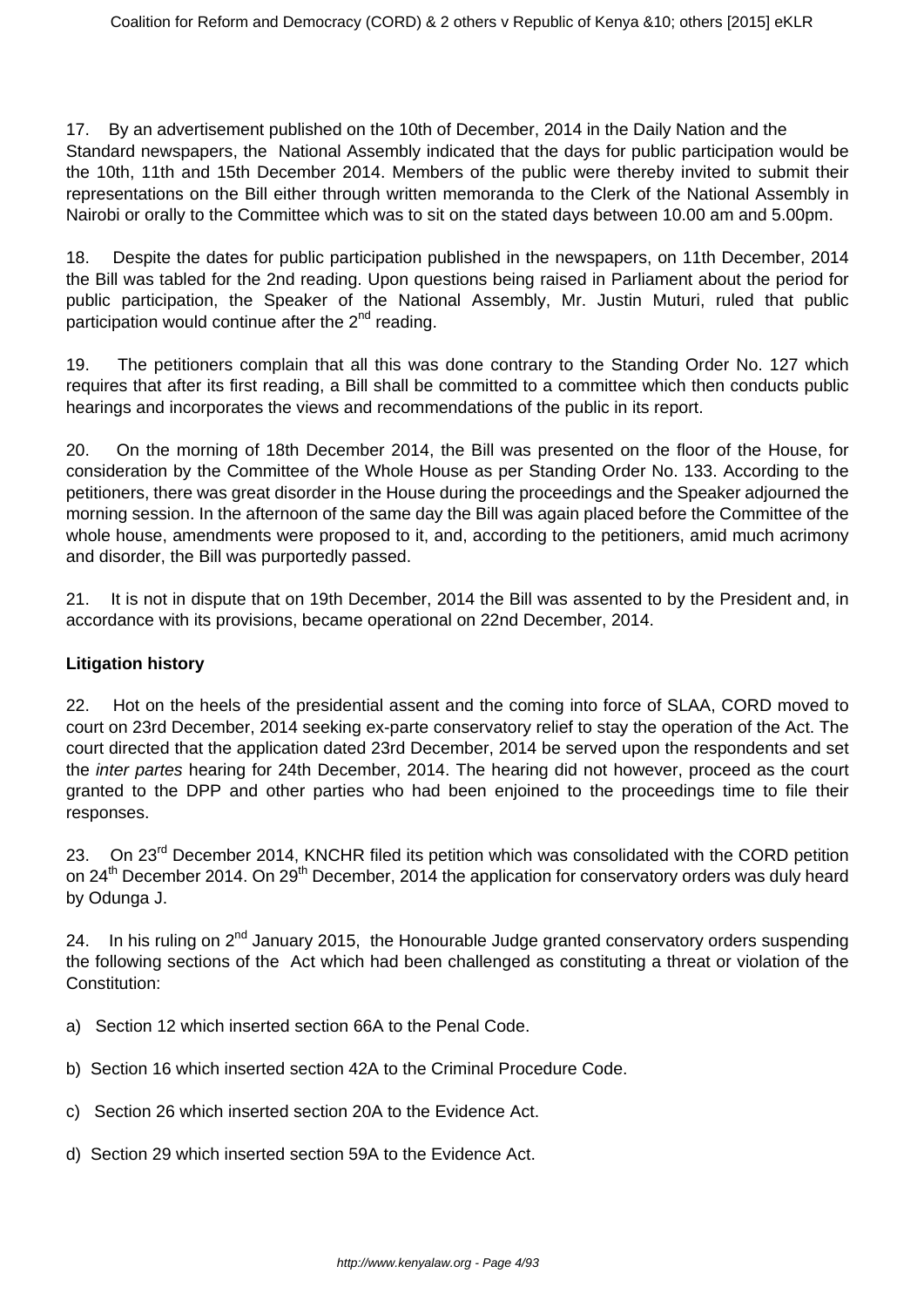e) Section 48 which inserted section 16A to The Refugees Act.

f) Section 56 which repealed and substituted Part V of The National Intelligence Service Act.

g) Section 58 which amended Section 65 of the National Intelligence Service Act by deleting the word "Parliament" and substituting therefor the words "National Assembly".

h) Section 64 to the extent that it introduces sections 30A and 30F of The Prevention of Terrorism Act.

25. Pursuant to Article 165(4) of the Constitution the Honourable Judge then referred the consolidated petition to the Chief Justice for purposes of empanelling a bench of an uneven number of judges to hear the petition, leading to the constitution of the present bench.

26. On 21st January, 2015, the 3<sup>rd</sup> petitioner filed Petition No. 12 of 2015 which was consolidated with the CORD and KNCHR petitions. The petition was argued before us on the  $28<sup>th</sup>$ ,  $29<sup>th</sup>$  and  $30<sup>th</sup>$  of January 2015.

#### **The petitioners' case**

#### **CORD's case**

27. CORD's case is contained in its petition dated 23<sup>rd</sup> December, 2014 and in the affidavit sworn in support on the same day by Francis Nyenze, the Minority Leader in the National Assembly.

28. Mr. Nyenze set out the background leading to the enactment of SLAA**,** which we have set out above briefly, from the publication of the Special Issue of the Kenya Gazette Supplement, Kenya Gazette Supplement No. 163 (National Assembly Bill No. 309) of 8th December, 2014, through the first and second readings, to the point it was considered by the Committee of the whole house, read a third time, passed and assented to by the President on 19th December, 2014. He contended that the period for publication was reduced from 14 days to 1 day which deprived the members of the public of their right to public participation in the legislative process enshrined in the Constitution. He averred that the public was not given time to read and understand the proposed amendments and could not engage in the debate on the same day of the publication. He concluded that there was therefore no public participation in the enactment of SLAA and if there was, such participation was inadequate, hurried and manipulated to fail.

29. Mr. Nyenze further argued that the Bill was tabled for the  $2^{nd}$  reading without completion of the public participation phase contrary Standing Order No. 127 which requires that after the first reading, a Bill is committed to a Committee which shall then conduct public participation and incorporate the views and recommendations of the public in its report for tabling before the whole house.

30. CORD was also aggrieved by what it viewed as the shortcomings in the Memorandum of objects and reasons. Mr.Nyenze deposed that the Memorandum of Objects and Reasons of the Security Laws (Amendment) Bill 2014 stated that the Bill was for making minor amendments which did not merit the publication of separate Bills. He averred that, on the contrary, the Bill contained extensive, controversial and substantial amendments affecting the Public Order Act (Cap 56) the Penal Code (Cap 63), the Extradition (Contagious and Foreign Countries) Act (Cap 76), the Criminal Procedure Code (Cap 75), the Registration of Persons Act (Cap 107), the Evidence Act (Cap 80), the Prisons Act (Cap 90), the Firearms Act (Cap 114), the Radiation Protection Act (Cap 243), the Rent Restriction Act (Cap296), the Kenya Airports Authority Act (Cap 395), the Traffic Act (Cap 403), the Investment Promotion Act (Cap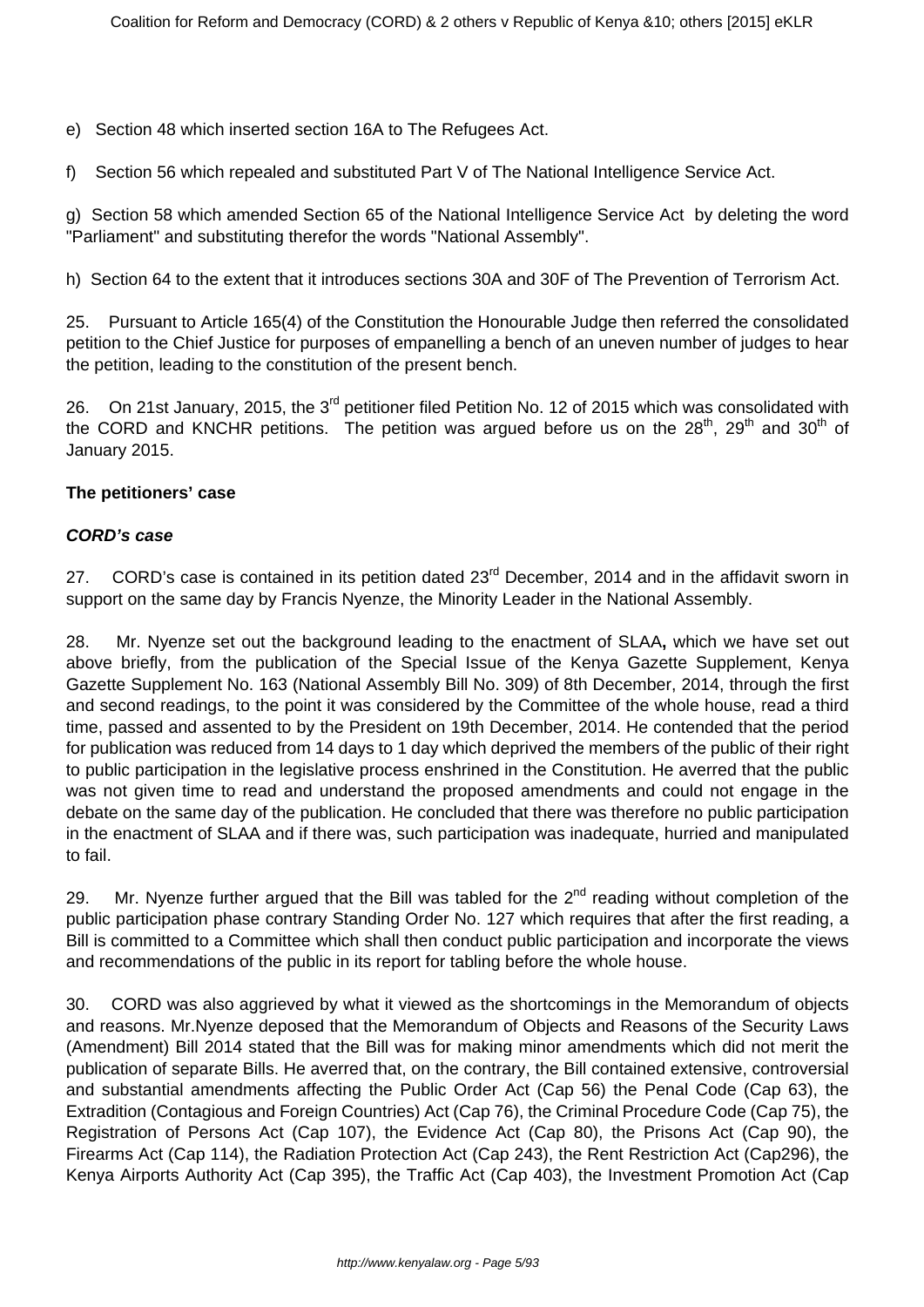485B), the Labour Institutions Act of 2007, the National Transport Safety Authority Act, Refugee Act No. 13 of 2006, the National Intelligence Service Act No. 28 of 2012, the Prevention of Terrorism Act No. 30 of 2012, the Kenya Citizenship and Immigration Act (Cap 172), the National Police Service Act (Cap 84) and the Civil Aviation Act No. 21 of 2013.

31. CORD was also aggrieved with the manner in which the Bill was tabled before the National Assembly for the third reading. Mr. Nyenze averred that the Supplementary Order Paper tabled on the 18<sup>th</sup> December, 2014 to present the Bill for the third reading was unprocedurally before the House as the Order Paper was distributed when the House had already sat contrary to Standing Order No. 38(2) that required that the Supplementary Order Paper be made available to the Members of the National Assembly at least one hour before the House meets.

32. Mr. Nyenze averred further that the sittings of the National Assembly on 18<sup>th</sup> December, 2014 were special sittings convened by the Speaker of the National Assembly following a request of the Leader of the Majority in the National Assembly in accordance with Standing Order No. 29. It was his averment that this was unfair and oppressive as it limited the special sittings to one calendar day. This made it impossible for the House to ensure that there was freedom of speech and debate in the House.

33. CORD faulted the Speaker of the National Assembly for the manner in which proceedings were conducted on the 18<sup>th</sup> of December, 2014 when SLAA was passed. It argued that neither the Constitution, the Standing Orders nor the customs and traditions of Parliament were invoked for the purpose of the orderly and effective discharge of the business of the National Assembly while at the same time guaranteeing the freedom of speech and debate. Mr. Nyenze averred that during the vote on the Bill, there were strangers in the House and persons unauthorized to vote who participated in a voice vote contrary to Article 122(1) and (2) of the Constitution. He further deposed that there was chaos and bedlam in the Chamber and the debate was not conducted in accordance with the Rules of Debate contained in the Standing Orders.

34. CORD also questioned the constitutionality of SLAA on the basis that being a Bill that involved counties, it was not enacted in accordance with constitutional provisions on such legislation. Mr. Nyenze contended that the Speaker of the National Assembly did not abide by the mandatory provisions of Article 110(3) (4) and (5) of the Constitution and did not involve the Speaker of the Senate in resolving the question whether the Security Laws (Amendment) Bill was a Bill concerning counties. CORD contended that the Bill should have been discussed in Parliament, implying both the National Assembly and Senate, but that it was only debated in the National Assembly on 18th December, 2014. It was its case therefore that the Act was invalid.

35. CORD set out in the affidavit of Mr. Nyenze the provisions of SLAA which it deemed to be in violation of or inconsistent with the Constitution, and for the above reasons, it asked the court to allow its petition and grant the following prayers:

#### **A) A DECLARATION THAT the Security Laws (Amendment) Bill 2014 in its entirety was not procedurally debated and passed by the National Assembly in accordance with the Constitution of Kenya, is unconstitutional and is therefore a nullity.**

**B) A DECLARATION THAT the presidential assent to the Security Laws (Amendment) Bill 2014 was unconstitutional and improper, the National Assembly having failed to comply with Article 110(3) and(4) of the Constitution of Kenya and is therefore invalid and therefore null and void.**

**C) A DECLARATION THAT the Security Laws (Amendment) Bill 2014 was unconstitutional,**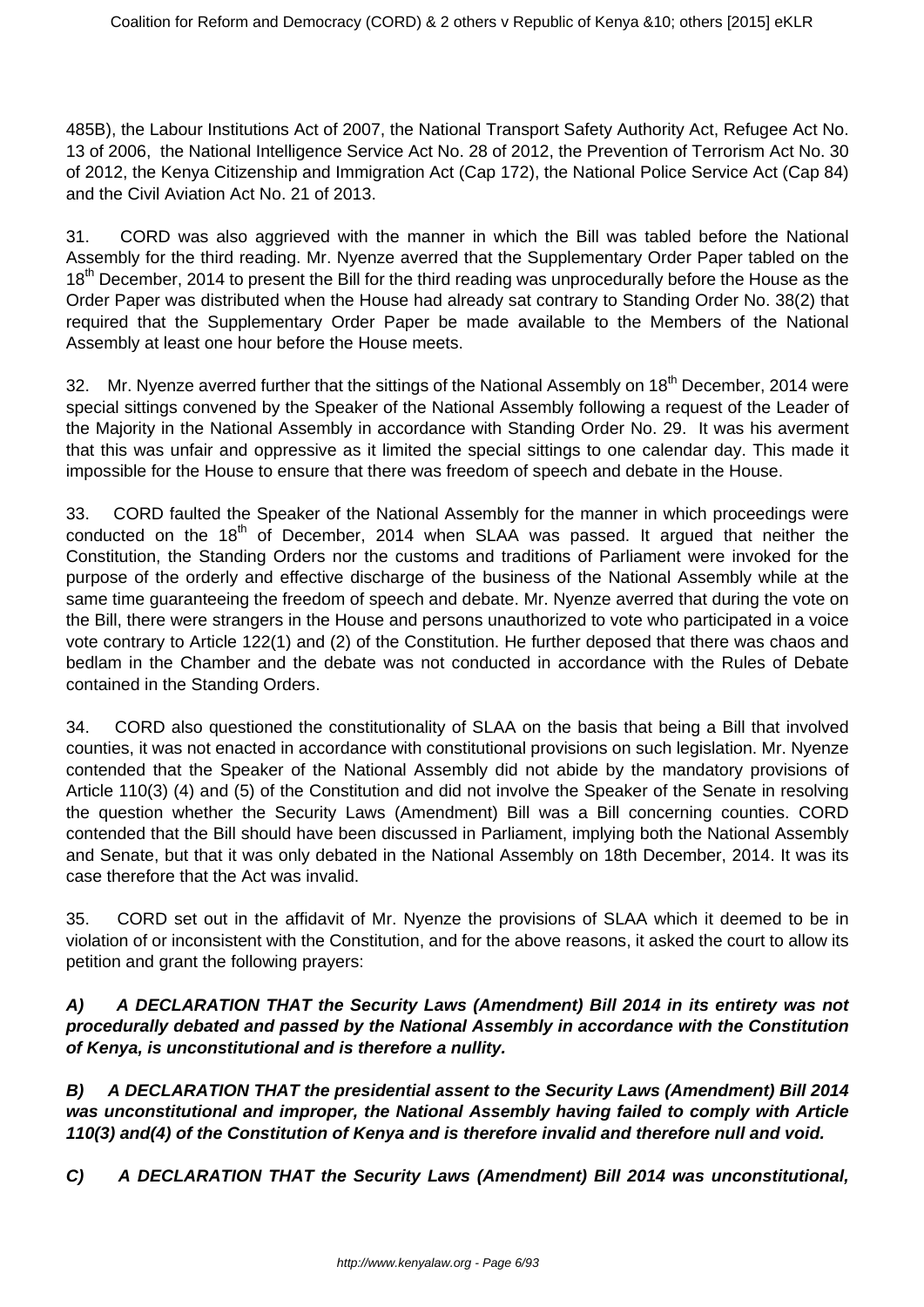**illegal as the National Assembly failed to comply with mandatory provisions of Articles 10(2)(a) and 118 [sic] the Constitution of Kenya that call for public participation and is therefore invalid, null and void.**

**D) A DECLARATION THAT the limitations contained in the Security Laws (Amendment) Act are not justified in an open democratic society based on human dignity, equality and freedom, have no rational connection with the objective and extent of the limitation, are unconstitutional, illegal and a nullity.**

**E) A DECLARATION THAT the provisions of the Security Laws (Amendment) Act are inconsistent with the Constitution of Kenya and therefore null and void to the extent of the inconsistency and that the provisions of the following specific Acts listed below are inconsistent with and in breach or violation of the Constitution and therefore unconstitutional, illegal and null and void:**

**i) Sections 4,5,12,16,25,26,29,34,48,56,58 and 64 and 86 of the Security Law (Amendment) Act 2014**

- **ii) Sections 8, 9 of the Public Order Act**
- **iii) Section 66A (1) and (2) of the Penal Code**
- **iv)Section 42A and 344(a) of the Criminal Procedure Code**
- **v)Section 18A of the Registration of Persons Act**
- **vi)Section 20A and 59(A) of the Evidence Act**
- **vii) Section 2 and 4 of the Firearms Act**
- **viii) Section 16A of the Refugees Act**
- **ix) Section 12, 42 and 58 of the National Intelligence [sic] Act**
- **x) Section 30 and 30F (1) and (2) of the Prevention of Terrorism Act.**

#### **KNCHR's case**

36. The case for KNCHR was set out in its petition dated 23<sup>rd</sup> December 2014, the affidavit sworn in support by Ms. Kagwiria Mbogori, the Chairperson of the Commission, on the same day and supplementary affidavits sworn by Ms. Jedidah Wakonyo Waruhiu, a Commissioner with KNCHR on 28<sup>th</sup> December, 2014 and 26<sup>th</sup> January, 2015. It also filed submissions which were highlighted by its Counsel, Mr. Victor Kamau and Mr. Kiprono.

37. Like CORD, KNCHR was aggrieved by the manner in which SLAA was published, considered and passed by the National Assembly, and subsequently assented to by the President. Ms. Mbogori averred that in her view, the integrity of the entire process leading to the passing of the legislation was wanting and the final product completely lacking any legitimacy and legality whatsoever. She deponed that the National Assembly did not facilitate any meaningful and effective engagement of the public with SLAA, as the Bill was only made available on 9<sup>th</sup> December, 2014 through the parliamentary website which was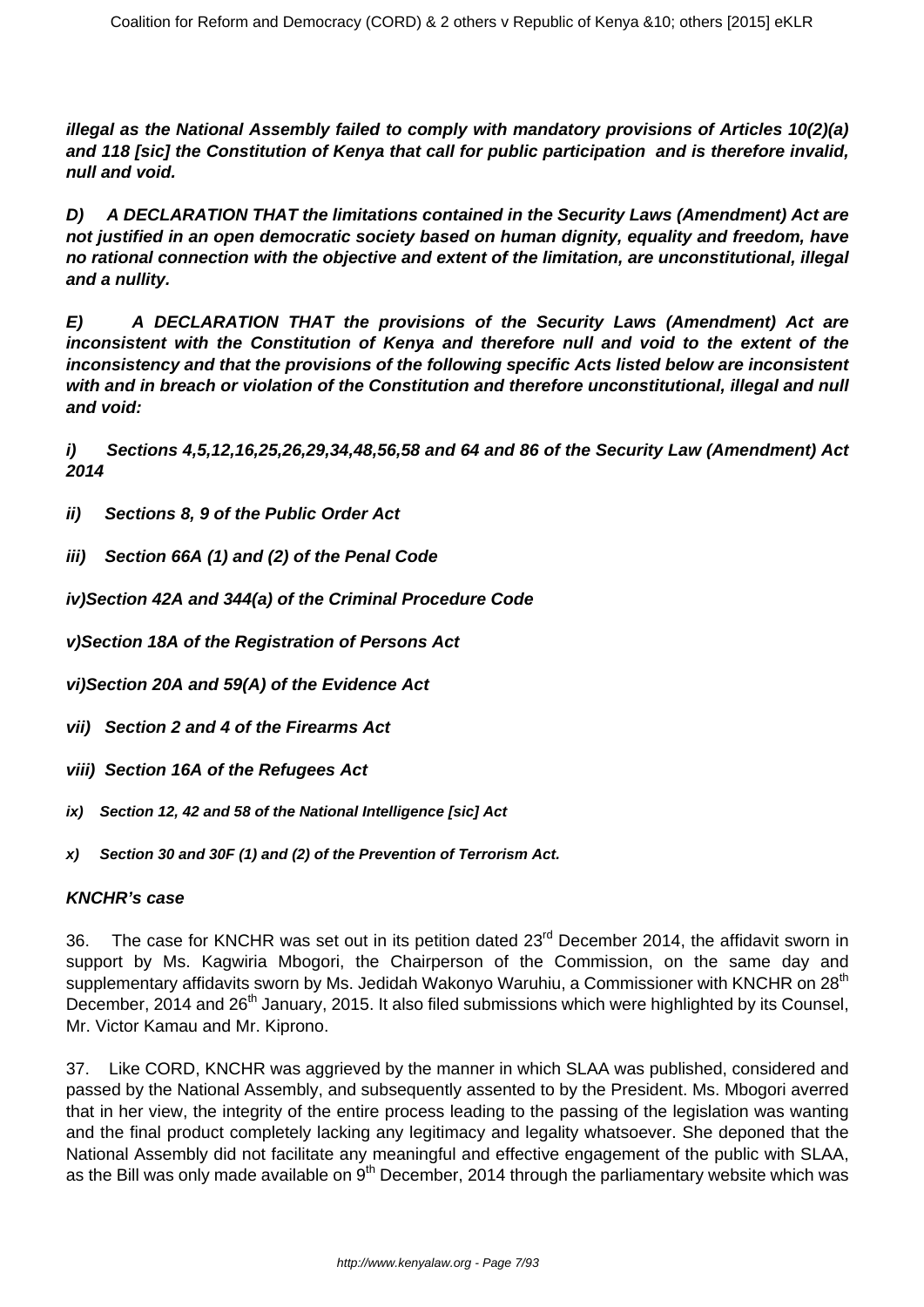not easily accessible. She also averred that on  $10<sup>th</sup>$  December, 2014, a public notice in the newspapers was issued for public participation to take place on the 10<sup>th</sup>, 11<sup>th</sup> and 15<sup>th</sup> days of December, 2014. That on 11<sup>th</sup> December, 2014 KNCHR urgently organized a press conference highlighting that the proposed Security Laws (Amendment) Bill changes sought to introduce to the law were not minor as indicated in the Bill's Memorandum of objects.

38. KNCHR averred further that on 12<sup>th</sup> December, 2014, which was a public holiday, it published in the local dailies, jointly with 9 other organisations, a summary of the key constitutional concerns including the public participation process, right to privacy, access to justice and freedom of assembly and information, among others. Ms. Mbogori further averred that on 15<sup>th</sup> December, 2014, KNCHR also submitted a joint memorandum to the Parliamentary committee on Administration and National Security which focused on 38 clauses.

39. KNCHR further made specific averments with regard to provisions of SLAA. Ms. Mbogori averred with regard to the rights of refugees that as at 30<sup>th</sup> November 2014 the refugee population in Kenya stood at 583,278. It was contended that it would therefore be difficult to implement Section 48 of SLAA, which capped the number of refugees in Kenya at 150,000, without breaching international human rights law and refugee law and specifically the principle of *non-refoulement*. According to KNCHR, setting a ceiling on refugee numbers has never been applied in the African region and would constitute a bad practice in the handling of refugees and would not reflect an open and democratic Republic as contemplated in the Constitution.

40. KNCHR further impugned SLAA on the manner in which it was enacted. It was its contention that the National Assembly passed the Bill in a process fraught with chaos and dishonourable conduct that did not inspire public confidence in the legislative process and personal dignity among the members of the National Assembly, all in violation of Articles 2 and 28 of the Constitution. It termed the process leading to the enactment of SLAA nothing less than a farce to which the people of Kenya were not party to.

41. It was KNCHR's case that the crisis of insecurity afflicting Kenya is not due to a dearth of relevant laws to combat insecurity. Ms. Waruhiu averred that the insecurity is due to a lack of effective implementation of the law by the relevant security actors and agencies, mostly due to other factors including endemic corruption prevalent within the security agencies.

42. KNCHR argued that having conducted extensive research on various aspects of insecurity in the country and also participated in Committees set up by the government, key among them the Ransley Taskforce on Police Reforms and Police Reforms Implementation Committee, it argued that it believes that the newly enacted security laws would not in themselves lead to security and personal safety in the country. This is due to the lack of adequate equipping and tooling of the security agents, corruption and poor implementation of existing legislation. For KNCHR, any excessive and extra-legal security measures always inevitably lead to serious human rights violations mostly by security enforcement officers. It was its case that SLAA is unconstitutional and that the amendments made to the various pieces of legislation directly negate certain provisions within the Bill of Rights.

43. It therefore prayed that the court grants the following prayers:

# **a) A declaration that this petition is brought in the public interest.**

# **b) A conservatory order suspending the operation of the security laws (Amendment) Act 2014 in its entirety pending the hearing and determination of this petition.**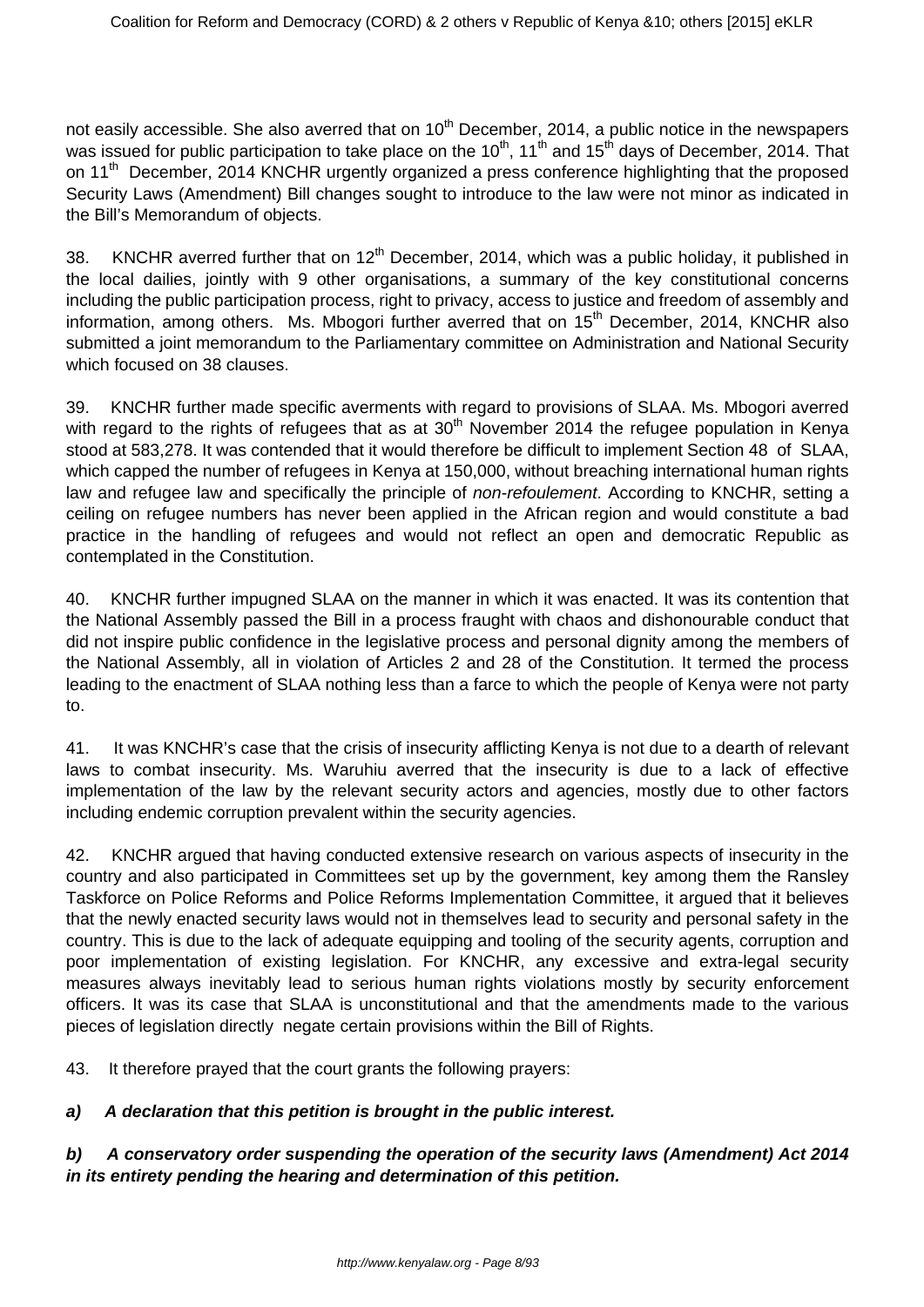**c) A declaration that the processes through which the Security Laws (Amendment) Act was passed is in violation of the Constitution, in that:**

**1. It failed to meet the Constitutional requirements of public participation.**

**2. The Senate did not participate in its passage as required by the constitution.**

**3. The proceedings of the National Assembly on 18th December 2014 were conducted in a manner that violated Articles 10,73 and 94 of the Constitution**

**The effect of all the above actions is to render the said law illegal and null and void ab initio. [sic]**

**d) A declaration that the Security Laws (Amendment) Act 2014 is void because it denies, violates, infringes, and threatens fundamental freedoms in the Bill of Rights and is not justified under Article 24 of the Constitution.**

**e) A declaration that the security laws (Amendment) Act 2014 is inconsistent with the Constitution of Kenya and void.**

**f) Any other relief and or further [sic] that this Honourable Court may deem fit and just to grant in the circumstances.**

## **The 3rd petitioner's case**

44. The case of the 3<sup>rd</sup> petitioner, Samuel Njuguna Ng'ang'a, is contained in his petition and the affidavit in support sworn on  $19<sup>th</sup>$  January 2015. He also filed submissions dated 25<sup>th</sup> January 2015.

45. The 3<sup>rd</sup> petitioner argued that the provisions of SLAA have unreasonably and arbitrarily limited the right to fair trial, judicial independence and production of electronic evidence in Court.

46. It was his case that under Article 50 of the Constitution, the right to fair trial is an entire process that begins from the arrest of the accused person to conviction. Consequently, Article 49 of the Constitution is crucial in determining the right to fair trial. It was his case further that the right to fair trial is nonderogable under Article 25 of the Constitution. He relied for this proposition on the cases of **Githunguri vs Republic (1986) KLR 1, Thomas Gilbert Cholmondeley vs Republic(2008)eKLR** and the Supreme Court of India's case of **Kalyani Baskar vs Mrs M.S Sampoornam, Crim. Appeal No 1293 of 2006.**

47. The 3<sup>rd</sup> Petitioner also challenged the constitutionality of Section 20 of SLAA which provided that in a case where an accused person was released on bail, such orders would be stayed once the DPP indicated an intention to appeal against the order granting bail. The 3<sup>rd</sup>petitioner argued that this provision violates the principle of judicial independence and limits the right to fair trial as it limits the right of an accused person to obtain bail on favourable terms because the hands of a magistrate are tied. It was his case that such a law is unlawful as it takes away the judicial arbitration powers and discretion of judicial officers. He relied on the Ugandan case of **Susan Kigula vs Attorney General of Uganda, Constitutional Appeal No. 03 of 2006** in which it was held that no law should tie the hands of judicial officers in making their decisions.

48. As regards electronic evidence and production of evidence, the 3<sup>rd</sup> petitioner claimed that it is unfair to an accused person to be supplied with the evidence just before the hearing in contravention of the provisions of Article 50 of the Constitution. It was also his case that the provision of Section 31 of SLAA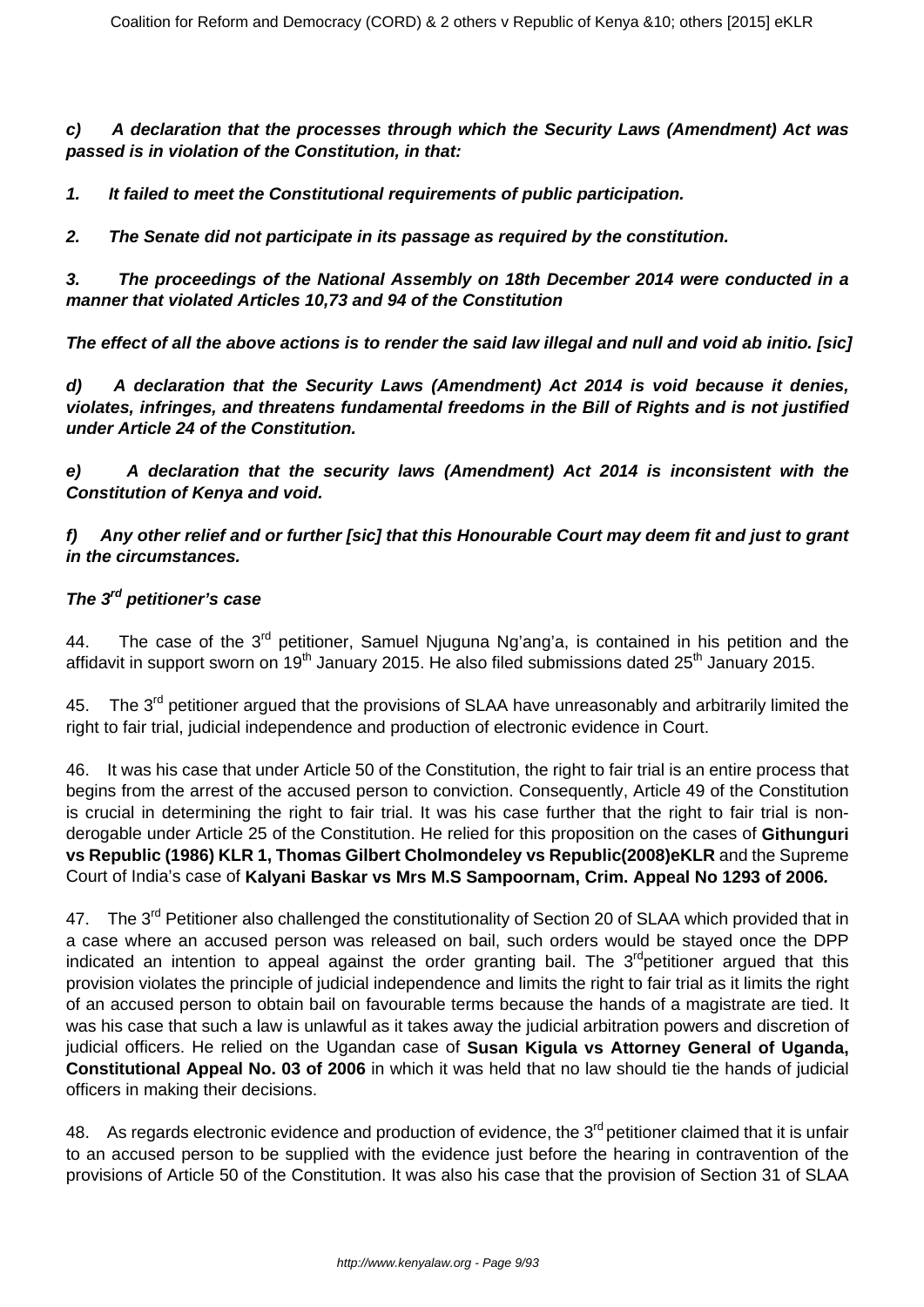that allows copies of evidence to be produced as compared to originals would allow tampering of evidence. He urged the court to grant the prayers sought in the petition, to wit:

## **a. This petition be certified urgent and be fixed for hearing on 28th, 29th and 30th January 2015.**

**b. A declaration that the right to a fair trial is non-derogable and it cannot be limited, varied, abridged or in any other way interfered with in form or in substance as enacted by the Security Laws Amendment Act No 19 of 2014 without a referendum.**

**c. A declaration that section 16 and section 19 of the Security Laws Amendment Act No 19 of 2014 are inconsistent with the Constitution and they are therefore unconstitutional null and void.**

**d. A declaration that the Amendments to the Evidence Act as enacted by the Security Laws Amendment Act No 19 of 2014 are unconstitutional.**

**e. A declaration that section 16 of the Security Laws Amendment Act is null and void to the extent that the prosecution can vary an order of a magistrate granting bail to an accused person, for interfering with the independence of the judiciary.**

**f. Costs of this petition be award [sic] to the petitioner**

**g. Any other or further relief as this honourable court may deem fit and just to grant".**

#### **The case for the interested parties in support of the petition**

49. As indicated above, seven interested parties were allowed to participate in the proceedings. Of these, four, Kituo, Katiba, RCK and Article 19 supported the petition and filed affidavits and /or submissions. We set out hereunder their respective cases.

#### **Kituo's case**

50. Kituo, did not file any pleadings, but its Learned Counsel, Dr.Khaminwa, made oral submissions on its behalf. While agreeing with the petitioners that SLAA was unconstitutional, he submitted that it is not for this Court to go through each of the impugned sections of SLAA to determine which one was constitutional or not, as to do so would be to engage in a legislative process.

51. He also agreed with the petitioners that there was no public participation in the passage of SLAA, and that it is therefore inconsistent with the Constitution. It was his submission that a reflection on the history of Kenya was important in determining the petition as the values in the Constitution are important in the context of the new era.

52. Dr.Khaminwa submitted with regard to Article 24 of the Constitution, which provides for the circumstances in which limitation of rights can be permitted, that it was couched in very strict language. It was also his submission that for it to be invoked, the onus of proof lay on the State to show that there was compelling reasons to warrant the limitation, which was not the case in the instant petition.

53. On the issue of reducing the refugees in Kenya to 150,000, he stated that it would amount to expelling many refugees in total breach of the principle of legitimate expectation and international covenants on the rights of refugees to which Kenya is a party. He urged the court to find and declare the entire SLAA, unconstitutional.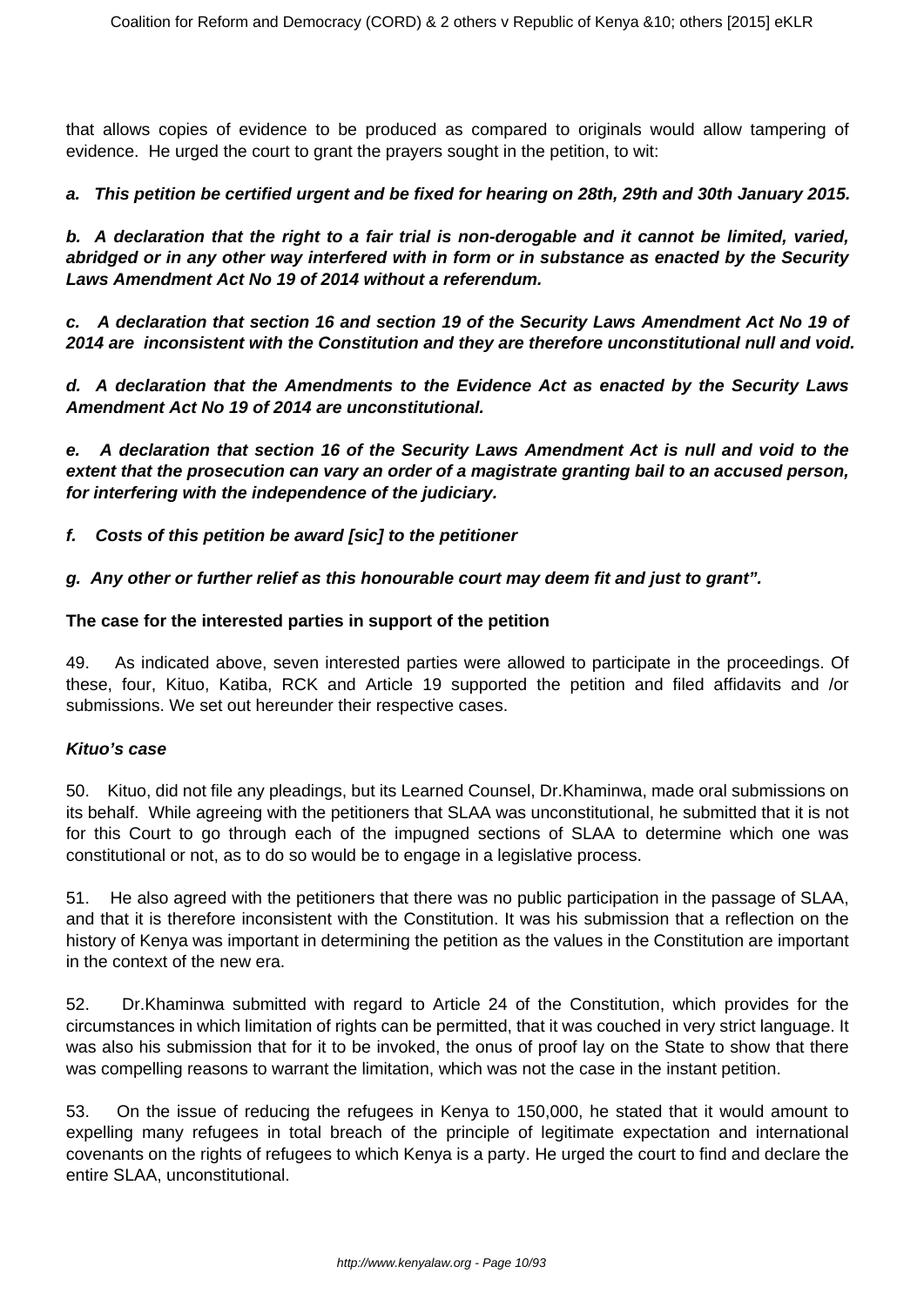#### **Katiba's case**

54. Katiba impugned both the process and content of SLAA. With the leave of the Court, Katiba presented in evidence a ten-minute video clip of the proceedings in the National Assembly on the 18<sup>th</sup> December 2014 to demonstrate the chaos that accompanied the debate on SLAA. Mr.Lempaa who, with Mr.Waikwa Wanyoike, presented the case for Katiba, submitted that the video evidence demonstrated the chaotic nature of the passage of SLAA, and that it revealed the conduct and misconduct of members of the National Assembly who are State Officers.

55. It was also Katiba's case that public participation was one of the national values in the Constitution, but that in the instant case there was no sufficient time to engage the public.

56. Katiba also contended that Standing Orders No. 71, 83, 104, 108 and 114 were not adhered to in enacting the statute. It relied on the decision in **Oloka-Onyango vs Attorney General Petition No 8 of 2014 [2014] UGCC 14** to submit that where the standing orders of Parliament are not adhered to, the Court has jurisdiction to find the legislation enacted unconstitutional.

57. Learned Counsel, Mr.Waikwa Wanyoike, submitted that SLAA has many limitations on fundamental rights and freedoms. He urged the Court to examine all the limitations and to determine whether each was reasonable, justifiable and possible in a democratic society.

58. Counsel also faulted the provisions of SLAA with regard to the appointment of the Inspector General of Police. He submitted that Section 86 of SLAA, which provided for appointment of the Inspector General of Police directly by the President, is wrong and unconstitutional.

#### **RCK's case**

59. RCK, through its Learned Counsel, Mr.Chigiti, confined its submissions to the provisions of Section 48 of SLAA which limits the number of refugees acceptable in Kenya to 150,000. RCK contended that the provision offends the principle of non-refoulment which prohibits the return or expulsion of refugees and asylum seekers. It was also its case that Section 48 is discriminatory since it does not state what criteria will be adopted in selecting and identifying the 150,000 refugees. Further, it was RCK's case that Section 48 of SLAA is "irregular and illegal" as it introduces another ground for cessation of refugee status not provided for by the Refugees Act, 2006. To achieve the 150,000 limit, refugees would have to be repatriated and blanket repatriation is unlawful.

60. Mr.Chigiti submitted that exceptions to the principle of *non-refoulment* must be interpreted restrictively and with full respect for the principle of proportionality. That the danger posed by a particular refugee to the country of refuge should be very serious and the finding of seriousness must be based on an individual assessment and reasonable grounds as supported by credible evidence. Further, that the expulsion of a refugee must be a decision reached in accordance with the due process of law. Section 48 of SLAA was therefore not in conformity with the Constitution, international, regional and domestic refugee and human rights law particularly the 1951 Convention Relating to the Status of Refugees, its 1967 Protocol, the 1969 OAU Convention on Refugees and the Refugees Act, 2006. RCK therefore urged the Court to grant the prayers sought in the petition.

#### **Article 19's case**

61. Article 19, is a human rights non-governmental organization. It described its mandate as being the implementation, promotion and protection of the fundamental right of freedom of expression, opinion and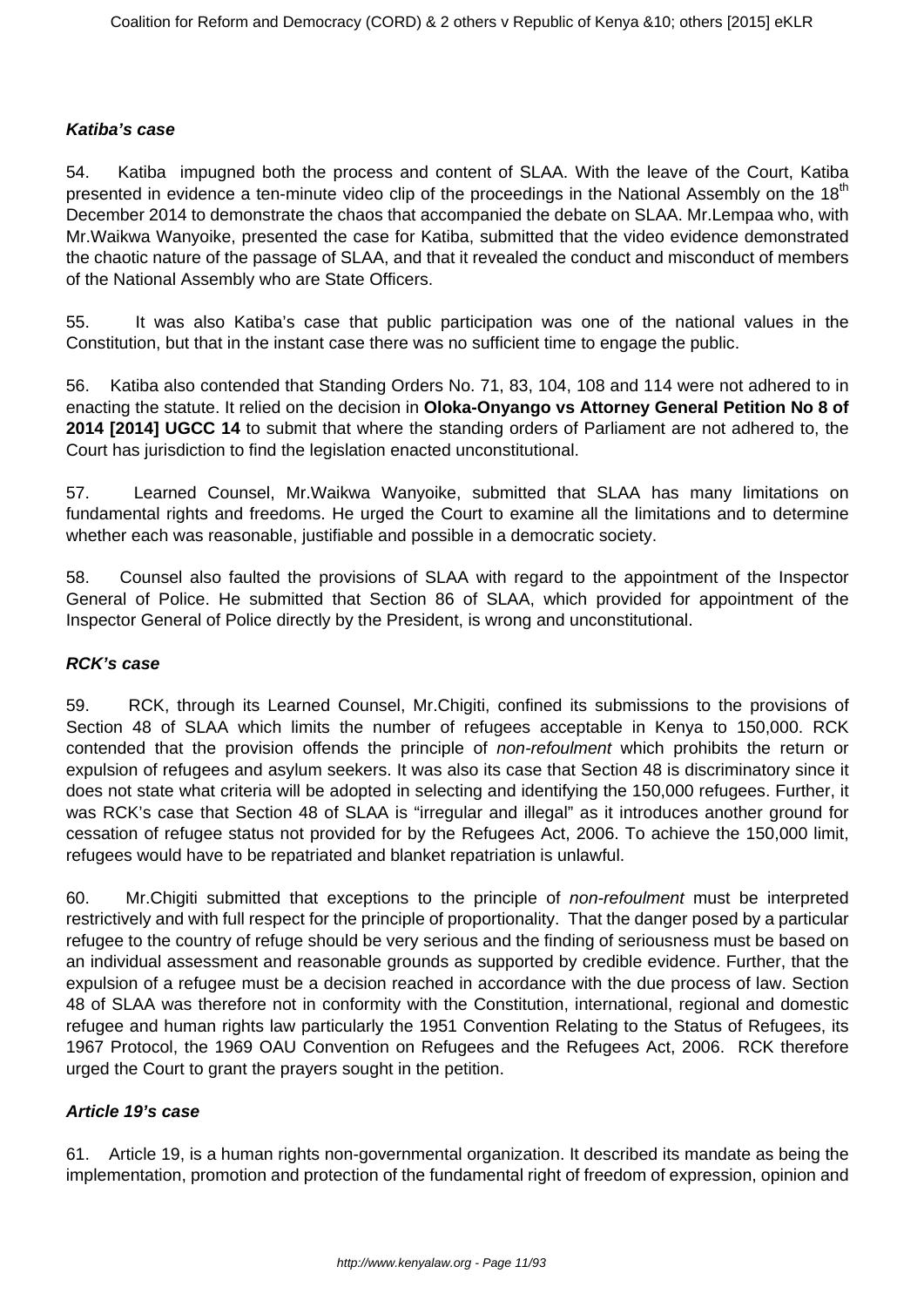access to information contained in the corresponding Articles 19 of the Universal Declaration of Human Rights **(UDHR)** and the International Covenant on Civil and Political Rights (**ICCPR**), as well as Articles 33 and 35 of the Constitution of Kenya.

62. Its case was limited to the provisions of Sections 12, 64 and 69 of SLAA which it contended impacts negatively on the freedom of expression and privacy as provided for under Articles 31, 33 and 35 of the Constitution. It filed an affidavit sworn by its Executive Director, Mr. Henry Omusundi Maina, and written submissions which were presented before us by its Counsel, Mr.Mbugua Mureithi.

63. Article 19 alleged that Section 12 of SLAA, which adds a new Section 66A to the Penal Code criminalizing publication of certain information, is void on the principle of legality and also for vagueness. It contended that the section offends the principle of legality as it does not peg the commission of the offence on intention (*mens rea*) on the part of the publisher of the material allegedly causing harm. It was also its case that the provision is void for vagueness as the section deploys broad and imprecise terminologies without defining the target and the conduct sought to be prohibited. Article 19 therefore argued that the offence as defined by the section fails the test of 'prescribed by law'. It relied on various decisions to support its contentions which we shall revert to later in this judgment.

64. Article 19 was also aggrieved by the provisions of Section 64 of SLAA, which it also termed as vague and overly broad. It argued that the section, which introduces Sections 30A and 30F to the Prevention of Terrorism Act, uses broad terminologies which are incapable of precise or objective legal definition and understanding. It was its case that freedom of expression protects not only views that are favourably received but those that are controversial, shocking, offensive or dissident. It argued that the section, which prohibit publication of information or photographs related to terrorism acts without authority from the National Police Service, also fails on the principle of legality as it places prior restraint on media freedom and hoists the National Police Service to the position of a regulator and withholder of information. It was also its case that the section violates the fundamental right of citizens to access information held by the State as guaranteed under Article 35 of the Constitution and the obligation to publish important information regarding the nation. It was its case, further that Section 30(F) (1) does not meet the internationally accepted standards on prior censorship of freedom of information on account of national security as contained in Principles 3 and 23 of the Johannesburg Principles on National Security, Freedom of Expression and Access to Information, U.N Doc. E/CN.4/1996/39.

65. Article 19 further impugned Section 69 of SLAA which amends the Prevention of Terrorism Act by introducing a new Section 36A which permits national security organs to intercept communication for the purpose of detecting, deterring and disrupting terrorism. It contended that the section is an introduction of arbitrary mass surveillance on all and sundry without the necessity for reasonable suspicion or judicial oversight; that the right to privacy was now at the discretion of the national security organs thus violating Article 31 of the Constitution. Further, the section does not satisfy any of the limitation criteria contained in Article 24 of the Constitution; and that it violates Article 239 of the Constitution since powers to intercept communication has been given to all national security organs. Article 19 urged the Court to declare Sections 12, 64 and 69 of SLAA unconstitutional.

#### **The Attorney General's case**

66. The case for the Attorney General (AG) is set out in several affidavits filed in reply and opposition to the petition, and written submissions. The first affidavit is sworn by Mr. Asman Kamama and filed in court on 27<sup>th</sup> December, 2014. Mr. Justin Bundi, the Clerk to the National Assembly, also swore an affidavit in reply, as did Dr. Monica Juma, the Principal Secretary, Ministry of Interior and Co-ordination of National Government, and Mr.Haron Komen, the Commissioner for Refugee Affairs. The AG's case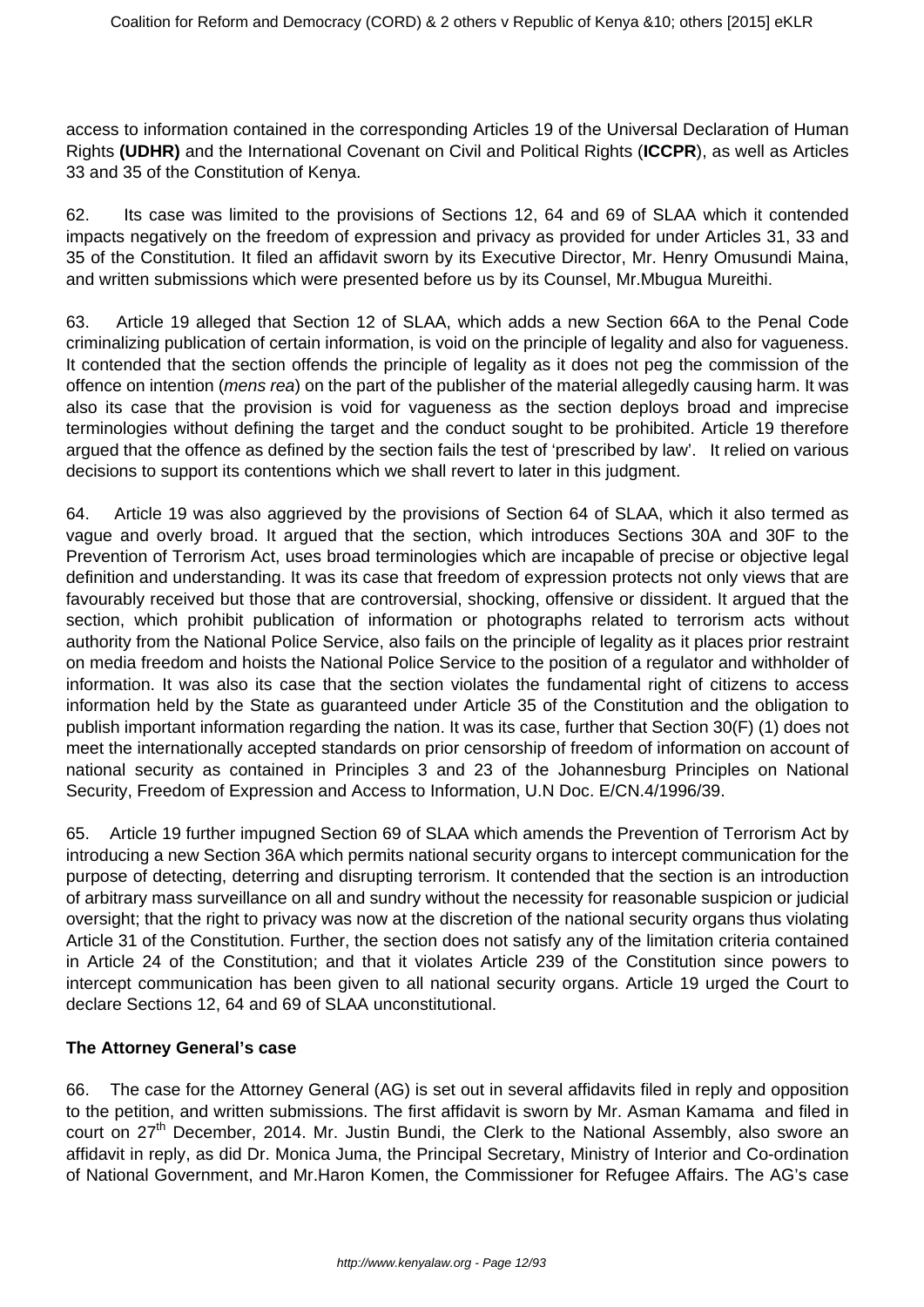was argued before us by the Solicitor General Mr.Njee Muturi assisted by Mr.Njoroge Mwangi. The AG maintained that SLAA was procedurally enacted, and does not in any way limit fundamental rights or violate the Constitution. The AG's case can be summarized as follows:

67. Following an attack on Kenyan soil by suspected Al Shabaab terrorists in November and December 2014, the President of the Republic of Kenya constituted a team consisting of members of both the executive and legislative arms of Government to look into the issue of insecurity. The attacks, both of which took place in Mandera, had occurred within days of each other on 22<sup>nd</sup> November and 2<sup>nd</sup> December, 2014. The President received the report from the security team on 4<sup>th</sup> December, 2014. One of the recommendations in the report was that various security laws be amended, and as a result, on  $8<sup>th</sup>$ December, 2014, the Security Laws (Amendment) Bill, 2014 was published.

68. The Bill's publication period was shortened by the National Assembly pursuant to Standing Order No. 120. After its first reading, the Bill was committed to a Committee with directions by the Speaker that other committees of the National Assembly do look at the Bill if it touched on their mandate, and offer amendments, if any. Members of the public were also invited through an advertisement in the local press to submit their views with respect to the Bill. Debate on the Bill by the committees was concluded on 11<sup>th</sup> December, 2014 but presentation of the Bill before the committee of the whole House was deferred to 18<sup>th</sup> December, 2014.

69. The AG stated that such deferral was necessitated by the need for greater public participation; that no less than forty six (46) individuals and legal entities participated and their views received. Various departmental committees of the National Assembly also held joint meetings and amendments were suggested. According to the AG, after consultations, deliberations and considerations of the views and proposed amendments, various clauses were either deleted from the Bill or redrafted to incorporate the views contained in the memoranda by the public. It was the AG's case that no less than twenty seven clauses of the original Bill were either deleted entirely or amended to incorporate the views contained in the memoranda; and the amended Bill was thereafter tabled in the National Assembly. The AG argued that all the procedures prescribed for the enactment of public Bills under Chapter 8, Part 4 of the Constitution, including the participation in the legislative process by the people of the Republic of Kenya pursuant to Article 118 of the Constitution, were followed. The President assented to the Bill on 19<sup>th</sup> December 2014 and on 22<sup>nd</sup> December 2014, the Bill was published in the Kenya Gazette as SLAA, 2014

70. The AG asserted that the petition by CORD is incompetent and misconceived as the process of enacting SLAA, including the shortening of the legislative period, was constitutional and that the impugned statute, like the Bill which was published on 9<sup>th</sup> December, 2014, sought not to extensively amend any particular statute but simply to effect minor amendments to several statutes.

71. It was also the AG's case that CORD's members authored the misconduct witnessed in the National Assembly on the 18<sup>th</sup> day of December, 2014; that CORD should thus not be heard to complain that such misconduct compromised the process of legislating SLAA and neither should CORD benefit from such illegal acts. It was the AG's position that the process was never compromised and indeed members of the National Assembly not only debated the proposed amendments but also voted for or against the same. He denied that any strangers participated in the process leading to the enactment of the statute.

72. The AG further contended that at all material times the Speaker was in charge of the proceedings and never gave up the legislative authority or independence of the National Assembly to any person.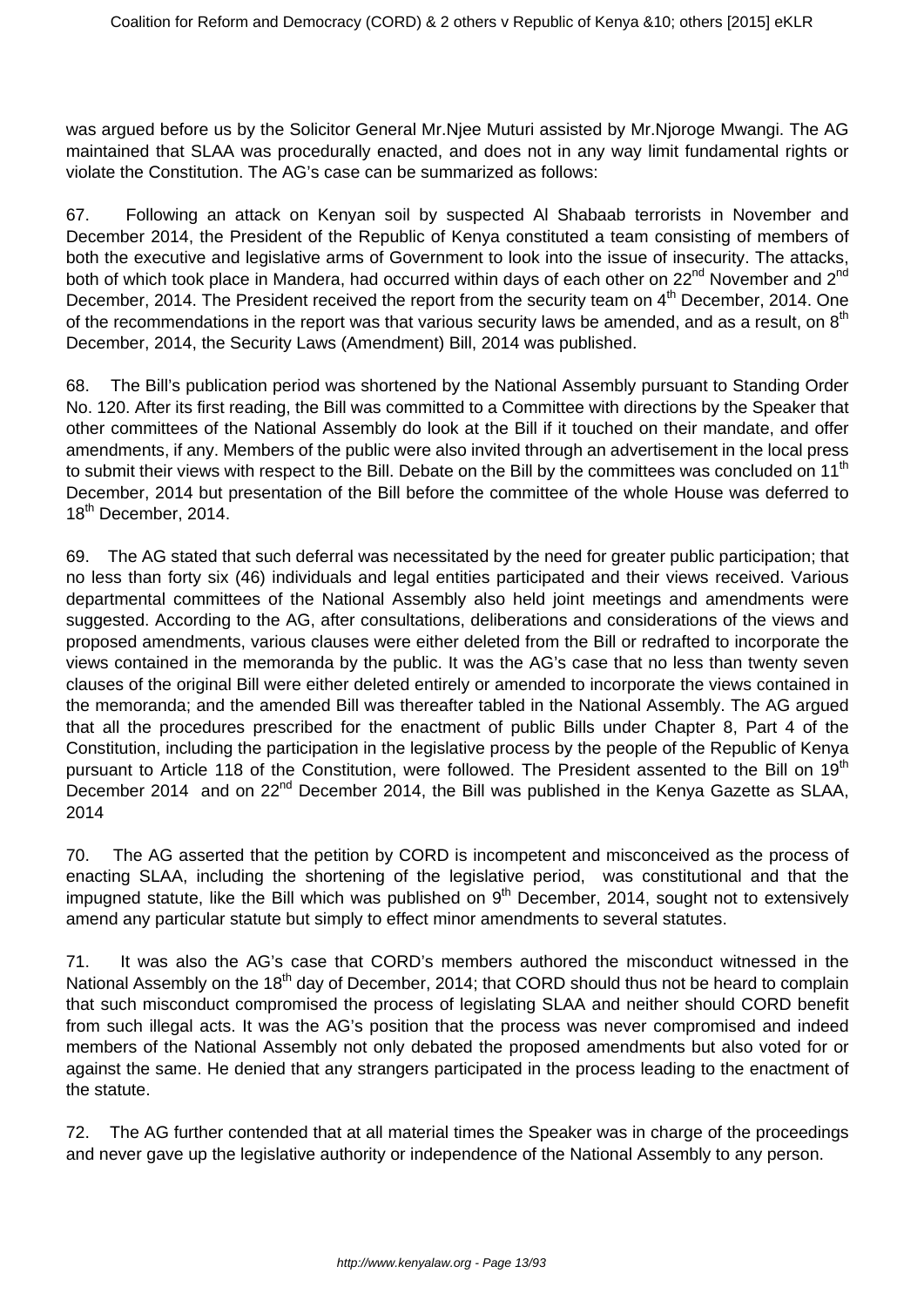73. He argued, further, that the Bill did not concern Counties, a matter on which the Speakers of the two Houses of Parliament had discussed and agreed upon.

74. The AG maintained that all the provisions of SLAA are constitutional and the amendments were prompted by the actual yet disheartening reality concerning homeland security.

75. Finally, the AG asserted that the petition are unnecessarily, pre-emptive and are pegged on conjecture, apprehension or misapprehension as no factual matters have been pleaded. He asked the court to dismiss the petition.

## **The case for the interested parties which oppose the Petition**

76. Three of the interested parties opposed the petition. They are; the DPP, the Jubilee and Terror Victims.

## **The DPP's case**

77. The DPP's case is contained in the replying affidavit sworn by The Senior Assistant Director of Public Prosecution, Mr. Edwin Okello, on 22<sup>nd</sup> January, 2015, Grounds of Opposition dated 22<sup>nd</sup> January 2015, and its written submissions. The DPP, Mr.Keriako Tobiko presented his case with the assistance of Dr.Maingi and Mr. Okello.

78. The DPP stated that the petition does not satisfy the requirements of Article 22(1) of the Constitution. It was his case that the petitioners' claims are not justiciable and that the Court has no jurisdiction to entertain the petition.

79. The DPP further stated that the mere possibility of abuse is not ground to declare legislation unconstitutional and further that the "purpose and effect" of SLAA do not infringe any fundamental rights. It was his contention that the maligned sections of SLAA are reasonable and justifiable and do not limit any of the fundamental rights and freedoms. In his view, the circumstances of this case dictate that the orders sought by the petitioners be denied and that the various provisions of SLAA be subjected to statutory interpretation by individual courts in future.

#### **Jubilee's case**

80. Jubilee's opposition to the petition, in particular to CORD's Petition, was that CORD was simply dragging a lost political battle to court. Its Learned Counsel, Mr. James Singh, submitted that the burden is on the petitioners to prove the unconstitutionality of SLAA. Jubilee asserted that all the petitions are an affront to the doctrine of separation of powers as SLAA was enacted pursuant to the due process of legislation as enshrined in the Constitution and Parliamentary Standing Orders; that none of the amendments effected were unconstitutional; and that the current state of insecurity in the country dictates that SLAA is not put on ice.

81. Besides, there is on record an affidavit sworn on 29<sup>th</sup> December 2014 by Mr. Johnson Sakaja, the National Chairman of The National Alliance Party, a member of the Jubilee Coalition. According to Mr. Sakaja, the Bill went through the required process including the consultation between the two Speakers of Parliament where the leader of Minority in the Senate also got involved in the correspondence.

#### **Terror Victim's case**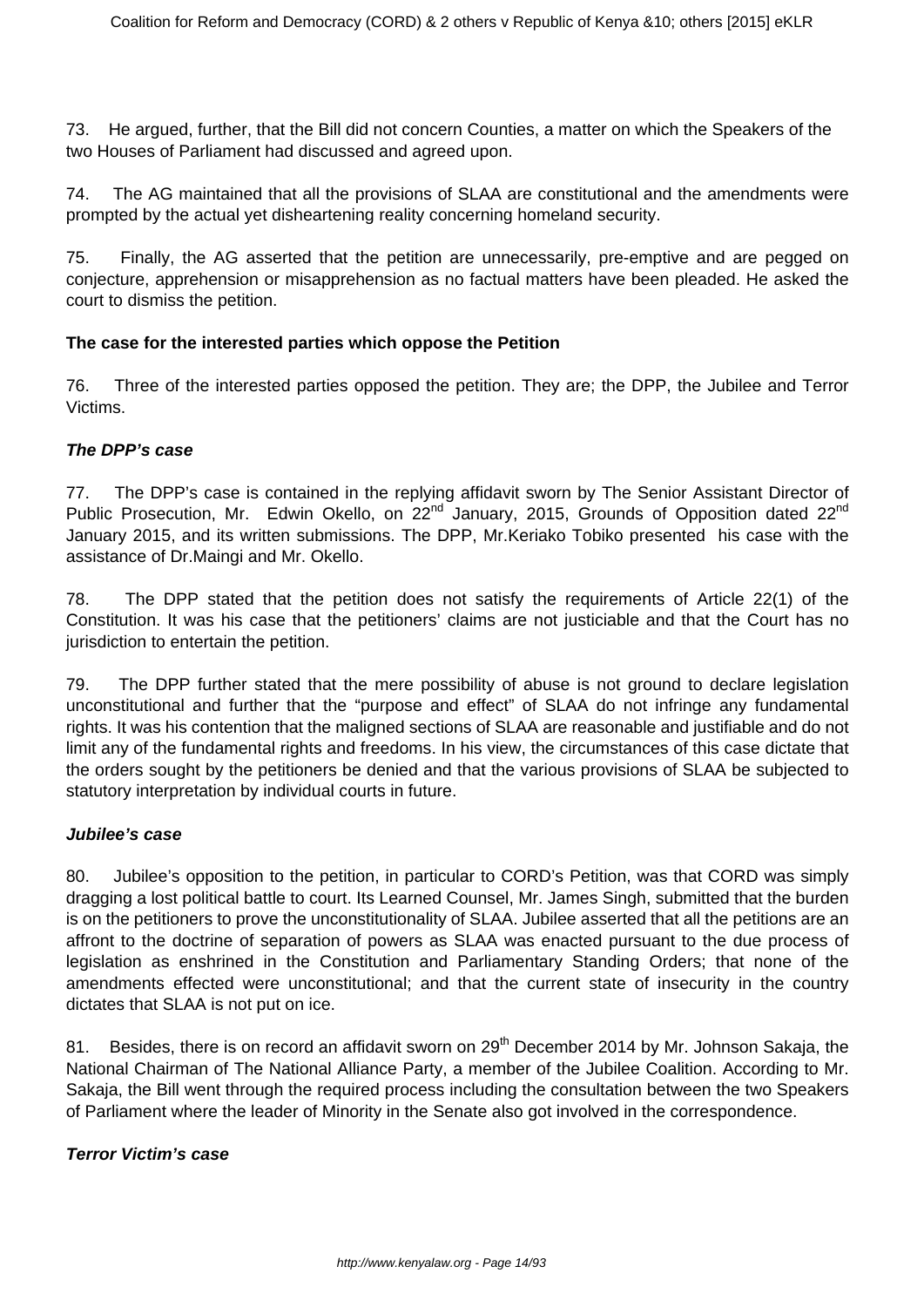82. Through their Learned Counsel, Mr. Tom Macharia, Terror Victims also opposed the petition. They submitted that SLAA was the perfect direction to take in combating terrorism. They contended that the Constitution itself, under Article 24(1), permits the limitations of fundamental rights save for the rights stipulated under Article 25 thereof. They gave a graphic description of what will happen if the various challenges to SLAA are allowed to stand, and submitted that there were many countries throughout the world which had anti-terrorism statutes. It was their contention that countries with anti-terrorism legislation which limit fundamental freedoms have succeeded in combating terrorism. In their view, SLAA is bound to combat terrorism. They cited in support the case of **Kennedy vs UK (ECHR Application No. 26839 of 2005)**, to submit that the general trend is to place restrictions on fundamental rights where it is strictly necessary in the interest of countervailing public interests such as national security, the need to keep secret certain police methods of investigations or the protection of the fundamental rights of another person. They implored the court to consider public interest and limit other rights for security reasons.

#### **The Amici Curiae Briefs**

## **LSK's brief**

83. Through Mr.Nzamba Kitonga, SC, LSK filed and presented its brief on 28<sup>th</sup> January, 2015 in which it made three main points for consideration by the court. .

84. LSK submitted firstly, that questions should be asked of the chaotic parliamentary proceedings which characterized the process of enactment of the impugned Statute. It urged that a scrutiny be undertaken of what transpired on the 18<sup>th</sup> day of December, 2014 inside the august House before asking whether criminal offences were committed in the process, or whether it was a case of the minority forcing their will through orchestrated chaos. The Court should also avoid being used as the forum for a losing side to gain the upper hand by challenging parliamentary vote in Court.

85. LSK urged the Court to, secondly, consider in detail the concept of public participation in the legislative process. Citing the cases of **Robert Gakuru & 5 Others vs Governor of Kiambu [2014] eKLR a**nd **IPOA vs Attorney General & Others [2014] eKLR,** LSK urged the court to determine whether the three days set aside for public participation were sufficient in the circumstances of the impugned legislation.

86. Finally, the LSK submitted that certain provisions of the impugned statute required closer assessment and examination to establish whether they conflict with or contradict the Constitution. It drew attention in particular to the amendments to the Criminal Procedure Code, the Registration of Persons Act, the Evidence Act, the Refugee Act, the National Intelligence Service Act and the Prevention of Terrorism Act.

#### **CIC's Brief**

87. CIC urged the Court to give an unbroken, generous and purposive interpretation to the Constitution whilst construing the Bill of rights and any limitations. It laid out the test applicable in cases where it is alleged that fundamental rights have been limited, infringed or threatened. It referred the Court to decisions from various jurisdictions for the proposition that the burden is on the State to justify to the Court why the proposed limitations are necessary. We shall refer to these authorities and the tests emerging therefrom later in this judgment.

88. On public participation, CIC submitted that the principle is not merely part of the legislative process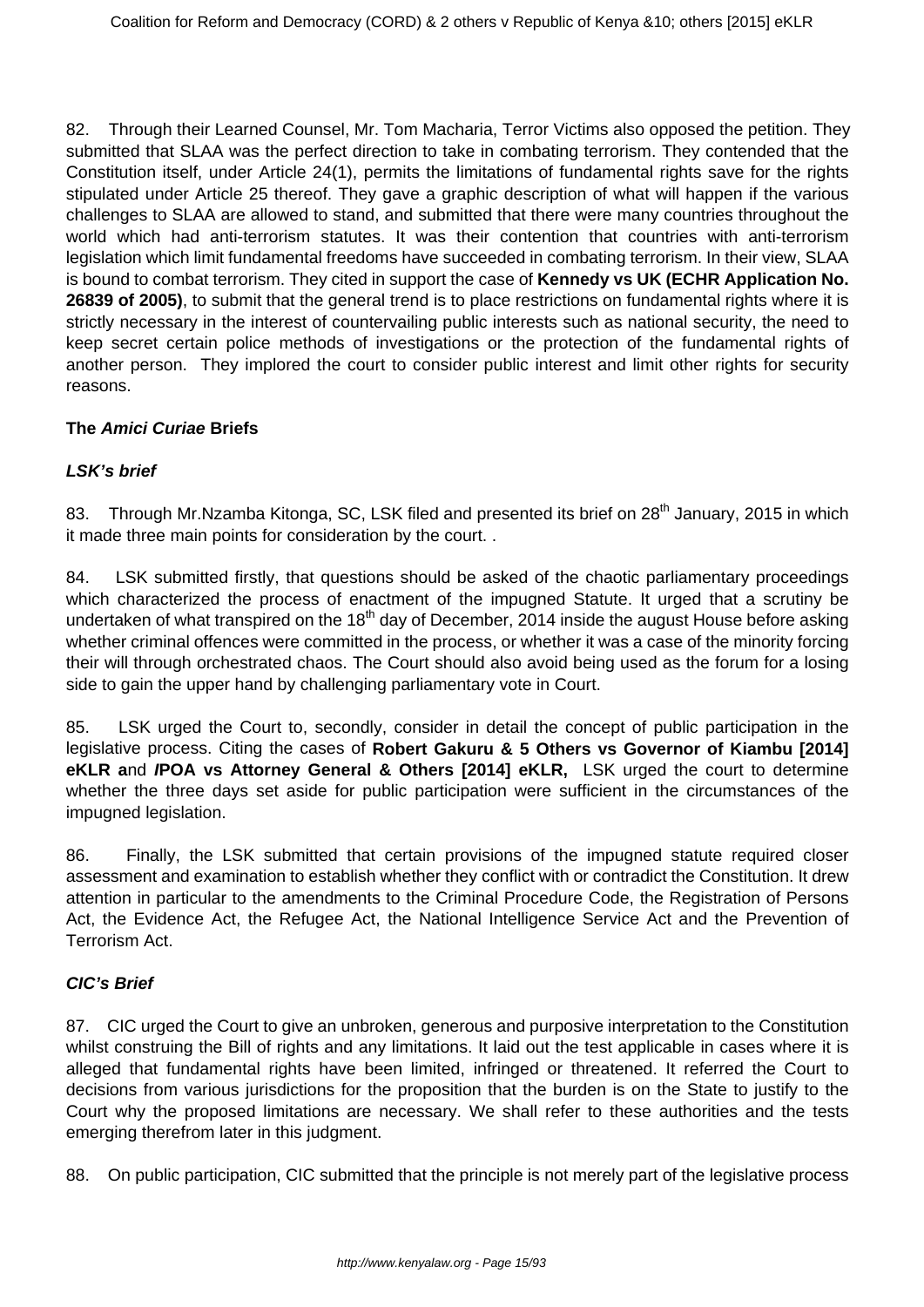but is one of the national values and principles provided for under Article 10(2) (a) of the Constitution. In CIC's view, Parliament ought to satisfy the Court on the adequacy of the level of facilitation of public participation and involvement in the process leading to enactment of the impugned SLAA.

#### **Issues for Determination**

89. We have considered the respective pleadings and submissions of the parties and isolated the following as the issues falling for determination in this matter:

 i. Whether the Court has jurisdiction to determine the present petition. In this regard, the Court will be required to consider:

a. Whether the issues in dispute are ripe for determination;

b. Whether the Court should be guided by the doctrine of avoidance;

c. Whether determination of the issues raised in this matter is a violation of the doctrine of separation of powers;

d. Whether the KNCHR as a constitutional commission can lodge a claim against the State.

ii. Whether the process of enactment of SLAA was in violation of the Constitution. Under this issue, the Court will be called to determine whether:

a. The enactment was unconstitutional for failure to involve the Senate in legislation that involved Counties;

b. The process was unconstitutional in light of the chaotic manner of enactment of SLAA that was in breach of Parliamentary Standing Orders with regard to Parliamentary debate and voting;

c. The process was flawed and unconstitutional for lack of public participation;

d. In light of the shortcomings above, the presidential assent to the Bill was unconstitutional.

iii. Should the answers to the 1<sup>st</sup> and 2<sup>nd</sup> issues above be in the affirmative, then the Court will proceed to consider the constitutionality of the provisions of SLAA vis -a -vis the Bill of Rights. In that regard, the Court shall consider the question whether SLAA is unconstitutional for violation of:

a. The right to freedom of expression and the right to freedom of the media guaranteed under Articles 33 and 34;

b. The right to privacy under Article 31;

c. The rights of an arrested person under Article 49 and the right to fair trial under Article 50;

d. Entitlement to citizenship and registration of persons under Article 12;

e. The right to freedom of movement under Article 39 and the rights of refugees under Articles 2(5) and 2(6) of the Constitution and International Conventions.

iv. Whether the provisions of the Act are unconstitutional for violating the provisions of Articles 238, 242 and 245 of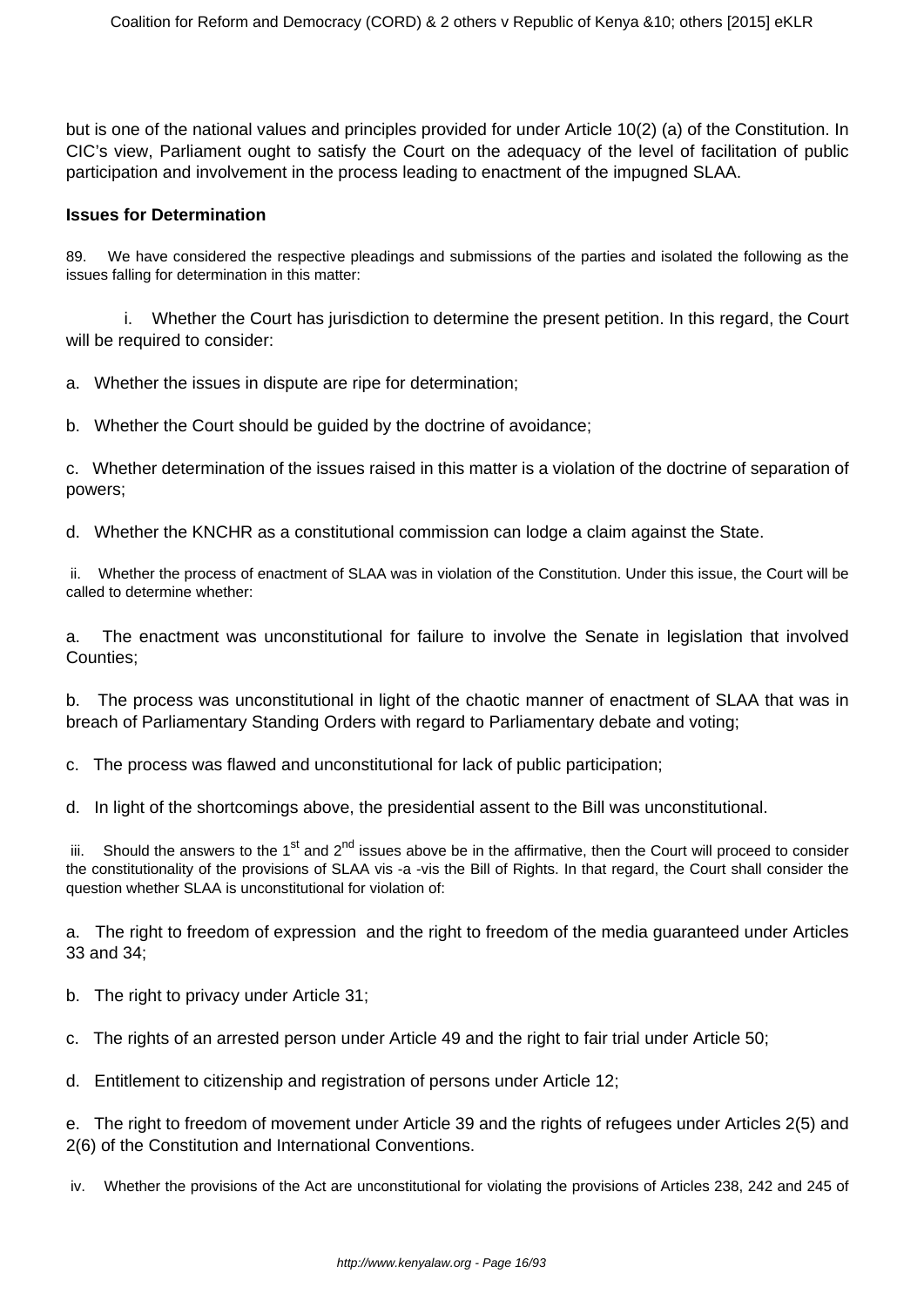the Constitution with regard to national security, appointment and tenure of office of the Inspector General of Police, creation of the National Police Service Board and the appointment and tenure of the National Intelligence Service Director General and the Deputy Inspector General of Police.

v. Finally, the Court shall consider the reliefs (if any) to grant.

#### **Analysis and Determination**

#### **Applicable Constitutional Principles**

90. In addressing the issues set out above, it is important to bear in mind the principles applicable to a matter such as is currently before us, which calls for an interpretation of various provisions of the Constitution and determination of the question whether there has been compliance or violation of the said constitutional provisions.

91. The Constitution has given guidance on how it is to be interpreted. Article 259 thereof requires that the Court, in considering the constitutionality of any issue before it, interprets the Constitution in a manner that promotes its purposes, values and principles, advances the rule of law, human rights and fundamental freedoms in the Bill of Rights and that contributes to good governance.

92. We are also guided by the provisions of Article 159(2) (e) of the Constitution which require the Court, in exercising judicial authority, to do so in a manner that protects and promotes the purpose and principles of the Constitution.

93. Thirdly, in interpreting the Constitution, we are enjoined to give it a liberal purposive interpretation. At paragraph 51 of its decision in **Re The Matter of the Interim Independent Electoral Commission Constitutional Application No 2 of 2011**, the Supreme Court of Kenya adopted the words of Mohamed A J in the Namibian case of **S. vs Acheson, 1991 (2) S.A. 805** (at p.813) where he stated that:

**"The Constitution of a nation is not simply a statute which mechanically defines the structures of government and the relationship between the government and the governed. It is a 'mirror reflecting the national soul'; the identification of ideals and ….aspirations of a nation; the articulation of the values bonding its people and disciplining its government. The spirit and the tenor of the Constitution must, therefore, preside and permeate the processes of judicial interpretation and judicial discretion."**

94. Further, the Court is required, in interpreting the Constitution, to be guided by the principle that the provisions of the Constitution must be read as an integrated whole, without any one particular provision destroying the other but each sustaining the other: see **Tinyefuza vs Attorney General of Uganda Constitutional Petition No. 1 of 1997 (1997 UGCC 3)**.

95. We have been called upon to declare SLAA in its entirety, or at the very least certain provisions thereof, unconstitutional for being in breach of various Articles of the Constitution. In considering this question, we are further guided by the principle enunciated in the case of **Ndyanabo vs Attorney General [2001] EA 495** to the effect that there is a general presumption that every Act of Parliament is constitutional. The burden of proof lies on any person who alleges that an Act of Parliament is unconstitutional.

96. However, we bear in mind that the Constitution itself qualifies this presumption with respect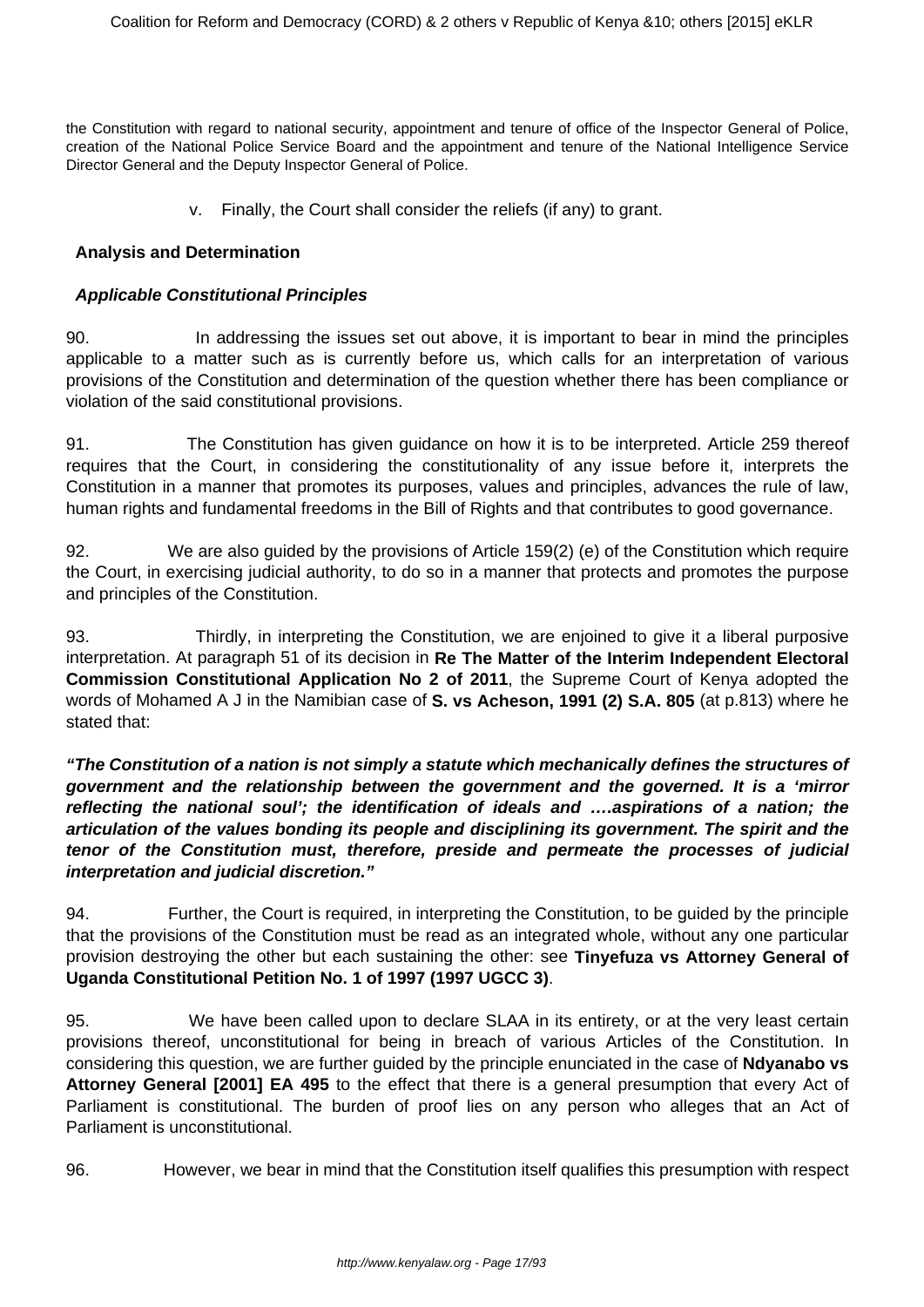to statutes which limit or are intended to limit fundamental rights and freedoms. Under the provisions of Article 24 which we shall analyse in detail later in this judgment, there can be no presumption of constitutionality with respect to legislation that limits fundamental rights: it must meet the criteria set in the said Article.

97. The Court is also required, in determining whether an Act of Parliament is unconstitutional, to also consider the objects and purpose of the legislation: see **Murang'a Bar Operators and Another vs Minister of State for Provincial Administration and Internal Security and Others Nairobi Petition No. 3 of 2011 [2011] eKLR** and **Samuel G. Momanyi vs Attorney General and Another High Court Petition No. 341 of 2011.**

98. In addition, in determining whether a statute meets constitutional muster, the Court must have regard not only to its purpose but also its effect. In the case of **R vs Big M Drug Mart Ltd., [1985] 1 S.C.R. 295**, cited by CIC, the Canadian Supreme Court enunciated this principle as follows;

**"Both purpose and effect are relevant in determining constitutionality; either an unconstitutional purpose or an unconstitutional effect can invalidate legislation. All legislation is animated by an object the legislature intends to achieve. This object is realized through impact produced by the operation and application of the legislation. Purpose and effect respectively, in the sense of the legislation's object and its ultimate impact, are clearly linked, if not indivisible. Intended and achieved effects have been looked to for guidance in assessing the legislation's object and thus the validity."**

99. The case of **Re Kadhis' Court: The Very Right Rev Dr. Jesse Kamau & Others vs The Hon. Attorney General & Another Nairobi HCMCA No. 890 of 2004** also offers some guidance with regard to constitutional interpretation, particularly in so far as the provisions of the Bill of Rights are concerned. In that case, the Court expressed itself as follows:

**"The general provisions governing constitutional interpretation are that in interpreting the Constitution, the Court would be guided by the general principles that; (i) the Constitution was a living instrument with a soul and consciousness of its own as reflected in the preamble and fundamental objectives and directive principles of state policy. Courts must therefore endeavour to avoid crippling it by construing it technically or in a narrow spirit. It must be construed in tune with the lofty purposes for which its makers framed it. So construed, the instrument becomes a solid foundation of democracy and the rule of law. A timorous and unimaginative exercise of judicial power of constitutional interpretation leaves the Constitution a stale and sterile document; (ii) the provisions touching fundamental rights have to be interpreted in a broad and liberal manner, thereby jealously protecting and developing the dimensions of those rights and ensuring that our people enjoy their rights, our young democracy not only functions but also grows, and the will and dominant aspirations of the people prevail. Restrictions on fundamental rights must be strictly construed."**

100. Finally, it is worth bearing in mind the words of the US Supreme Court in **U.S vs Butler, 297 U.S. 1[1936]** in which the Court expressed itself as follows:

**"When an Act of Congress is appropriately challenged in the courts as not conforming to the constitutional mandate, the judicial branch of the government has only one duty; to lay the article of the Constitution which is invoked beside the statute which is challenged and to decide whether the latter squares with the former. All the court does, or can do, is to announce its considered judgment upon the question. The only power it has, if such it may be called, is the**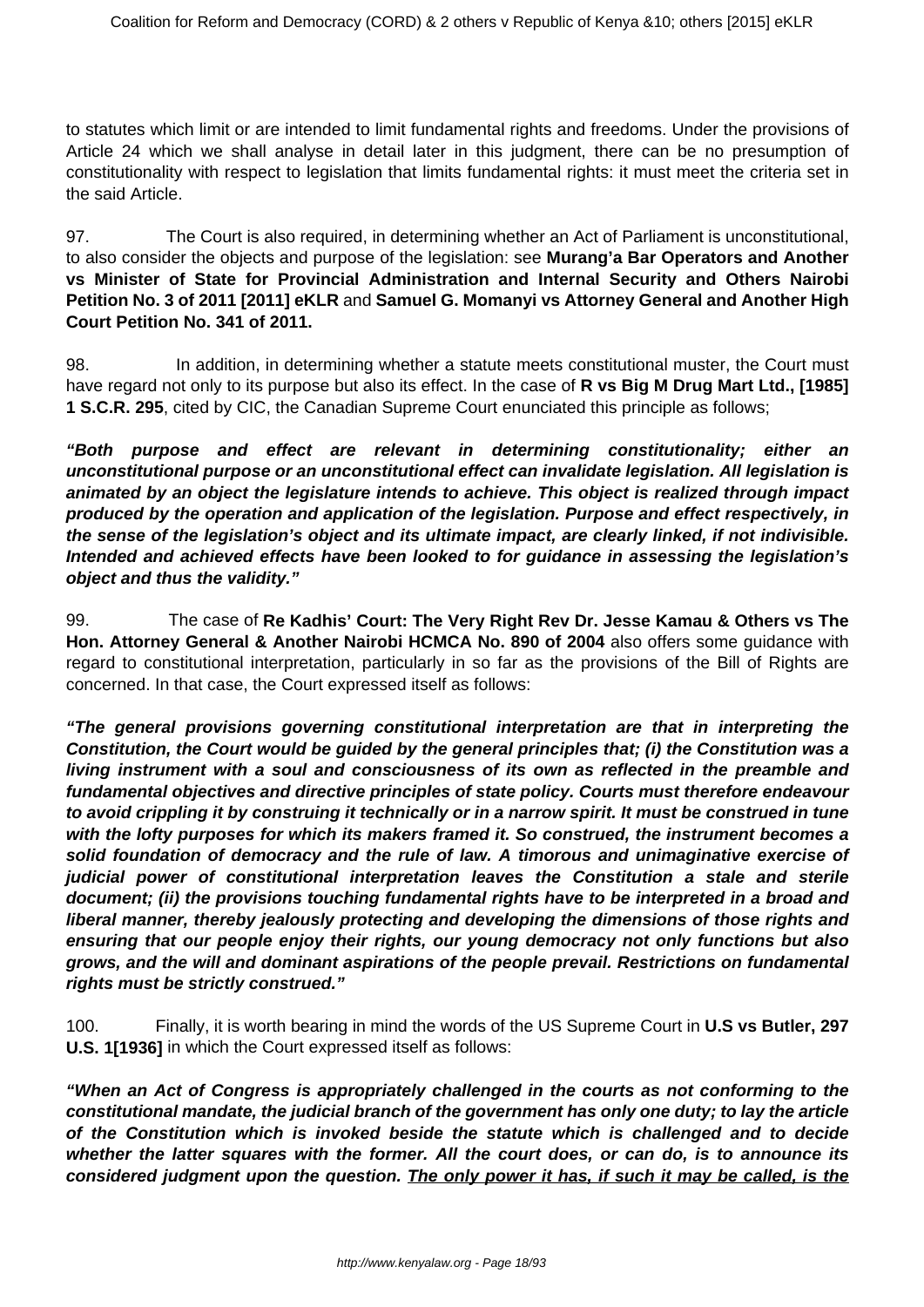#### **power of judgment. This court neither approves nor condemns any legislative policy. Its delicate and difficult office is to ascertain and declare whether the legislation is in accordance with, or in contravention of, the provisions of the Constitution; and, having done that, its duty ends."**

101. These are the principles that we shall bear in mind in determining the challenges to SLAA and its provisions which are alleged to have been enacted in contravention of the Constitution or whose provisions are said to be unconstitutional for violating the Bill of Rights or other provisions of the Constitution.

#### **Whether the Court has jurisdiction to determine the petition**

102. Before entering into an analysis of the substantive issues raised in the consolidated petition, it is imperative that we dispose of the question of jurisdiction which has been raised by the AG as well as the DPP and Jubilee.

103. The question of jurisdiction is said to arise in three respects. First, it has been argued that the issues in dispute are not ripe for determination; secondly, that the court should be guided by the doctrine of avoidance and should not deal with issues for which there is a different forum; and thirdly, that determining the issues would interfere with the doctrine of separation of powers as it would be akin to the Court entering a territory reserved by the Constitution for the Legislature. We shall consider each of these three arguments and the submissions made thereon by the parties in turn.

#### **Ripeness**

104. The AG and the DPP have argued that the issues before the Court are not yet ripe for determination; and that no person has come before the court to allege that his or her rights have been violated as a result of the application of the impugned provisions of SLAA. They argue further, that in order for any perceived grievance by the petitioners in both petitions to be deemed by this Honourable Court to be justiciable, there has to be a factual matrix, a real life set of experiences to be measured against the law as made by Parliament in order to enable the Court determine an issue. The argument then is made that the challenge raised against the laws even before proof of any actual negative effects of its application can be said to have occurred remains merely an academic argument to take up much needed judicial time.

105. It was the AG's submission in that regard that as there are no factual matters pleaded in these petitions, which are overloaded with unwarranted apprehension, speculation, suspicion and unfounded mistrust which have no basis in law, the petition should be struck out summarily. The AG relied on the decisions in **Center For Rights Education and Awareness and Others vs John Harun Mwau and Others Civil Appeal No. 74 & 82 of 2012** and **Mumo Matemo vs Trusted Society of Human Rights Alliance & 2 Others (2013) eKLR Civil Appeal No 290 of 2012**. The respondent further cited the case of **The Owners Of Motor Vessel "Lillian S" vs Caltex Oil Kenya Ltd [1989] KLR 1** where the court stated that:

**"Jurisdiction is everything. Without it, a court has no power to make one step. Where a court has no jurisdiction there would be no basis for a continuation of proceedings pending other evidence and a court of law downs its tools in respect of the matter before it, the moment it holds the opinion that it is without jurisdiction."**

106. In response, the petitioners drew attention to the provisions of Article 22 of the Constitution which provides that a party may petition the court alleging that "**a right or fundamental freedom in the**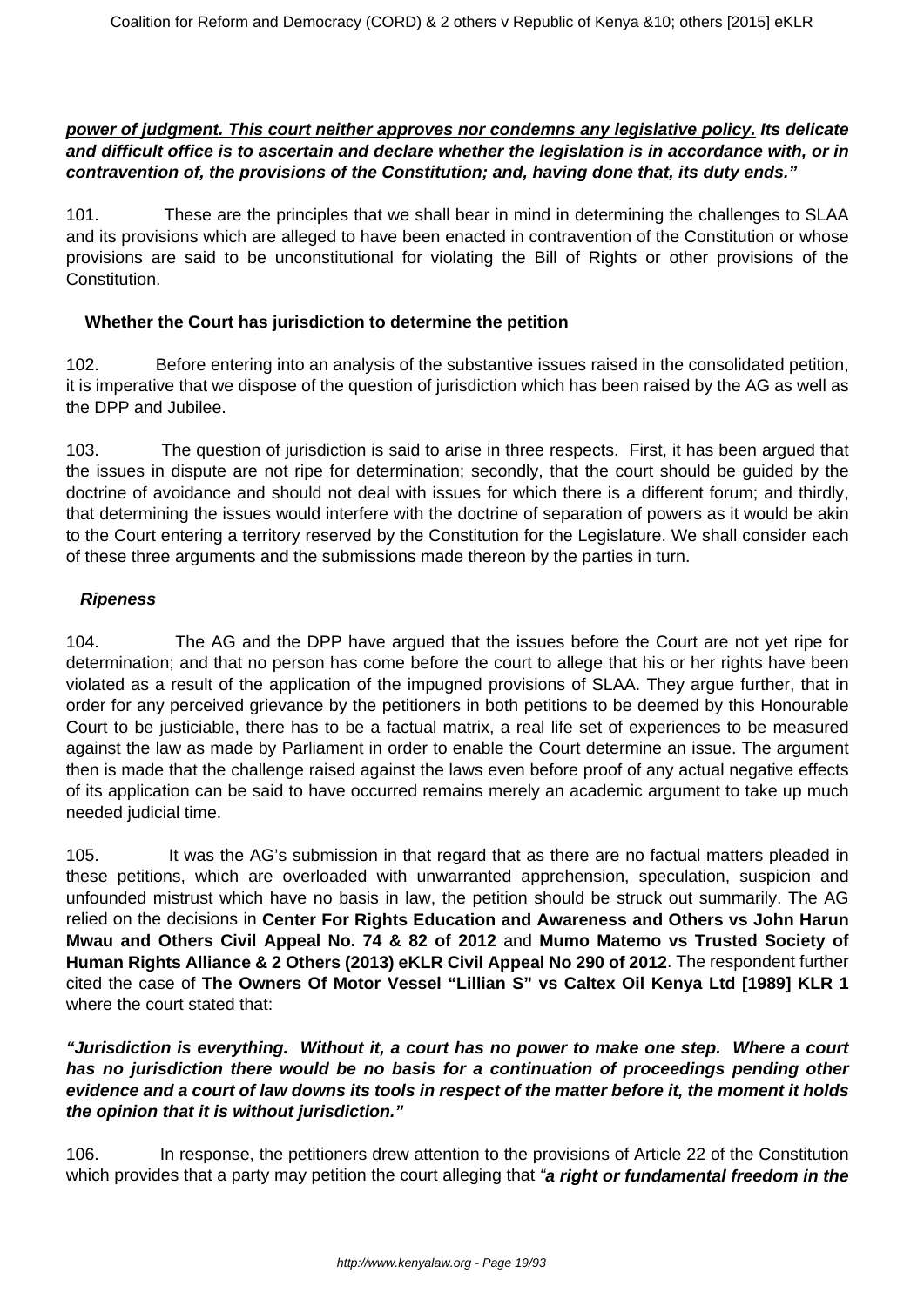**Bill of Rights has been denied, violated or infringed, or is threatened."** They also cited Article 258, which allows a party to approach the Court claiming "**that this Constitution has been contravened, or is threatened with contravention**."

107. The jurisdiction of this Court stems from Article 165 (3) of the Constitution, which provides that:

**(3) Subject to clause (5), the High Court shall have-**

**(b) jurisdiction to determine the question whether a right or fundamental freedom in the Bill of Rights has been denied, violated, infringed or threatened;**

**(c) …**

**(d) jurisdiction to hear any question respecting the interpretation of this Constitution including the determination of-**

## **(i) the question whether any law is inconsistent with or in contravention of this constitution.** (Emphasis added)

108. Article 22 (1) of the Constitution grants every person the right to institute court proceedings claiming that a right or fundamental freedom in the Bill of Rights has been denied, violated or infringed, or is threatened, while Article 258 of the Constitution provides that:

#### **Every person has the right to institute court proceedings, claiming that this Constitution has been contravened, or is threatened with contravention.**

109. We agree with the AG and the DPP that the Court should not engage in an academic or hypothetical exercise. As the High Court stated in **John Harun Mwau & 3 Others v Attorney General and 2 Others, Petition No. 65 of 2011**:

**"We also agree with the submissions of Prof. Ghai that this Court should not deal with hypothetical and academic issues. In our view, it is correct to state that the jurisdiction to interpret the constitution conferred under Article 165(3) (d) does not exist in a vacuum and it is not exercised independently in the absence of a real dispute. It is exercised in the context of a dispute or controversy."**

110. In similar vein, in the case of **Samuel Muigai Ng'ang'a vs The Minister for Justice, National Cohesion and Constitutional Affairs and Another, Petition No 354 of 2012,** Lenaola J expressed himself on the issue of justiciability as follows:

**"The Petitioner has crafted questions to which he seeks an answer but where is the dispute that I am supposed to resolve" Elsewhere above, I have merely set out the Law as applicable to the issues raised but what is justiciable about those issues"**

**Black's Law Dictionary defines 'justiciable' as "proper to be examined in courts of justice". It** further goes on to define a 'justiciable controversy' as "a controversy in which a claim or right is **asserted against one who has an interest in contesting it." The other definition given of a justiciable controversy is "a question as may properly come before a tribunal for decision."**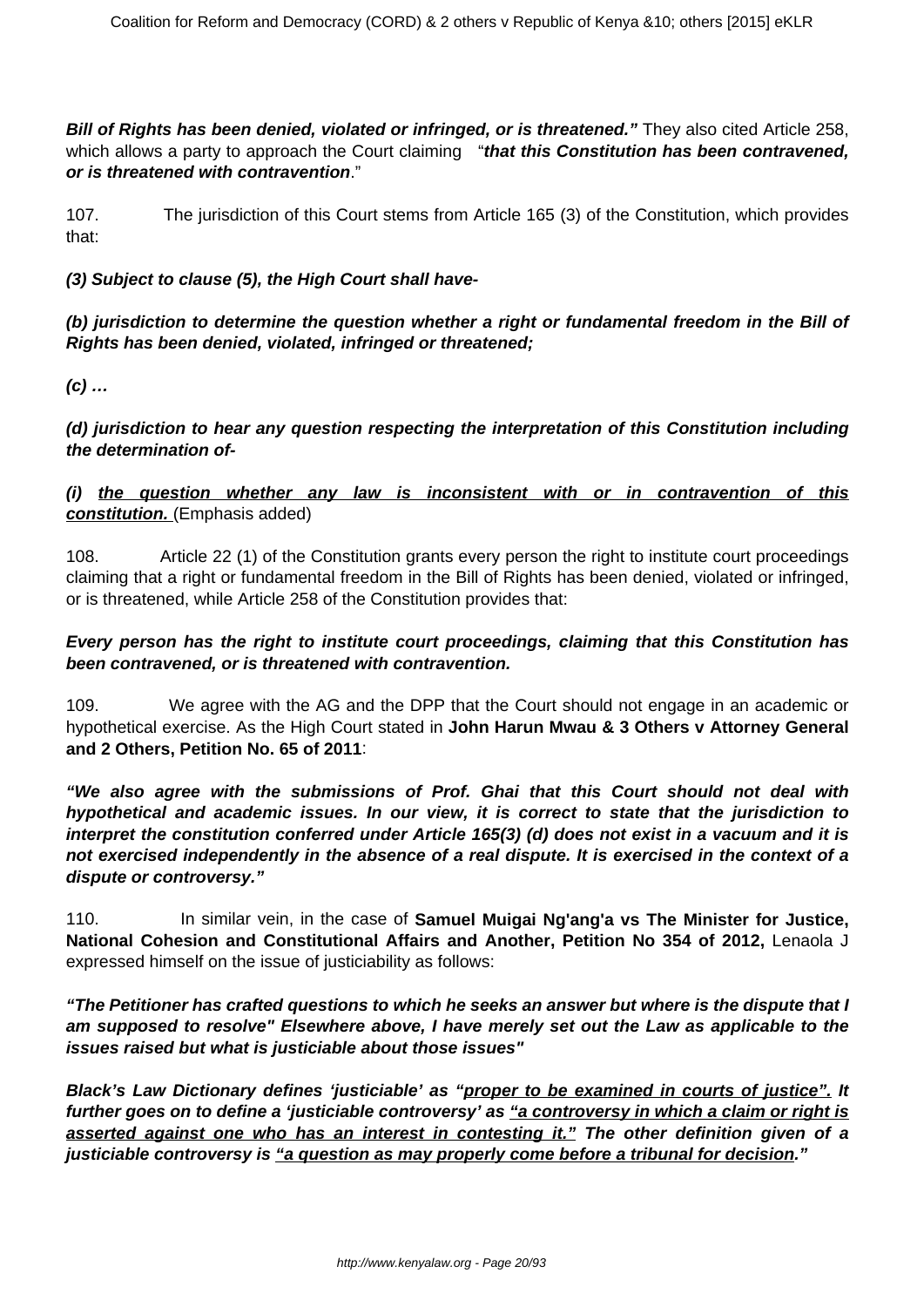111. The Court proceeded to cite the decision in **Patrick Ouma Onyango & 12 Others v The Attorney General & 2 Others, Misc Appl No. 677 of 2005** in which the court endorsed the doctrine of justiciability, as stated by Lawrence H. Tribe in his treatise **American Constitutional Law, 2nd Edition**, p. 92 that;

**'In order for a claim to be justiciable as an article III matter, it must "present a real and substantial controversy which unequivocally calls for adjudication of the rights asserted." In part, the extent to which there is a 'real and substantial controversy is determined under the doctrine of standing' by an examination of the sufficiency of the stake of the person making the claim, to ensure the litigant has suffered an actual injury which is fairly traceable to challenged action and likely to be redressed by the judicial relief requested. The substantiality of the controversy is also in part a feature of the controversy itself-an aspect of 'the appropriateness of the issues for judicial decision...and the actual hardship of denying litigants the relief sought. Examination of the contours of the controversy is regarded as necessary to ensure that courts do not overstep their constitutional authority by issuing advisory opinions. The ban on advisory opinion is further articulated and reinforced by judicial consideration of two supplementary doctrines: that of 'ripeness' which requires that the factual claims underlying the litigation be concretely presented and not based on speculative future contigencies and of 'mootness' which reflects the complementary concern of ensuring that the passage of time or succession of events has not destroyed the previously live nature of the controversy. Finally, related to the nature of the controversy is the 'political question' doctrine, barring decision of certain disputes best suited to resolution by other governmental actors'.**

112. However, we are satisfied, after due consideration of the provisions of Article 22, 165(3) (d) and 258 of the Constitution, that the words of the Constitution, taken in their ordinary meaning, are clear and render the present controversy ripe and justiciable: a party does not have to wait until a right or fundamental freedom has been violated, or for a violation of the Constitution to occur, before approaching the Court. He has a right to do so if there is a threat of violation or contravention of the Constitution.

113. We take this view because it cannot have been in vain that the drafters of the Constitution added **"threat"** to a right or fundamental freedom and **"threatened ……. contravention"** as one of the conditions entitling a person to approach the High Court for relief under Article 165(3) (b) and (d) (i). A **"threat"** has been defined in **Black's Dictionary, 9th Edition** as **"an indication of an approaching menace e.g. threat of bankruptcy; a Person or a thing that might cause harm"** (emphasis added). The same dictionary defines "**threat"** as **"a communicated intent to inflict harm or loss to another…"**

114. The use of the words "**indication", "approaching", "might"** and **"communicated intent**" all go to show, in the context of Articles 22, 165(3) (d) and 258, that for relief to be granted, there must not be actual violation of either a fundamental right or of the Constitution but that indications of such violations are apparent.

115. What is the test to apply when a court is confronted with alleged threats of violations aforesaid" In our view, each case must be looked at in its unique circumstances, and a court ought to differentiate between academic, theoretical claims and paranoid fears with real threat of constitutional violations. In that regard, Lenaola J. in **Commission for the Implementation of the Constitution vs The National Assembly & 2 Others [2013] eKLR** differentiated between hypothetical issues framed for determination in that case and the power of the High Court to intervene before an Act of Parliament has actually been enacted and in circumstances such as are before us where the impugned Act has been enacted and has come into force. He stated in that regard that: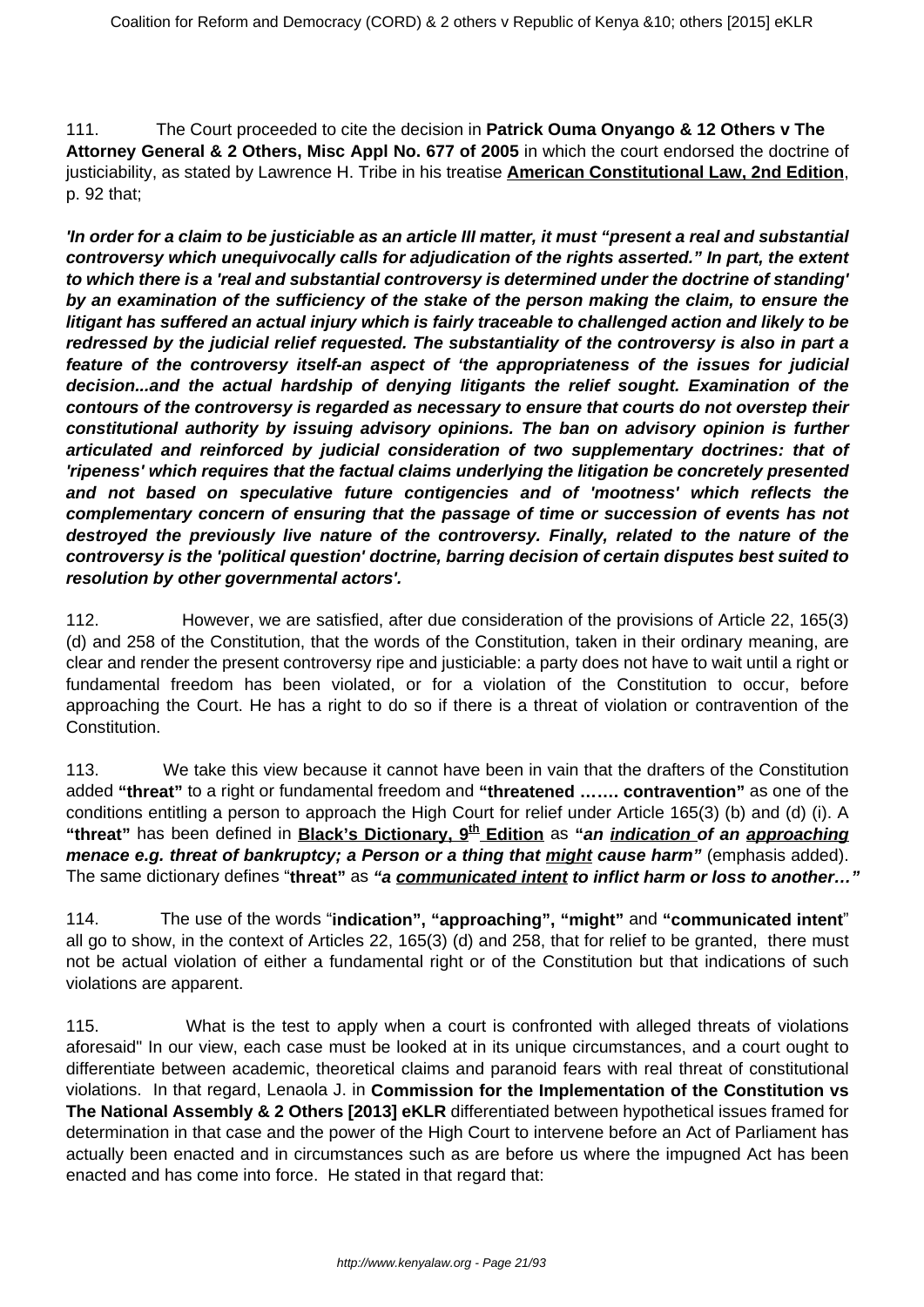## **"…… where the basic structure or design and architecture of our Constitution are under threat, this Court can genuinely intervene and protect the Constitution."**

116. We agree with the Learned Judge and would only add that clear and unambiguous threats such as to the design and architecture of the Constitution are what a party seeking relief must prove before the High Court can intervene.

117. Having so said and contrary to the DPP's assertion, the present petition largely rotates around the issue whether the impugned SLAA and specifically the cited sections are unconstitutional. In addition, there is also the question whether the process leading to the enactment of SLAA has met the constitutional threshold for passage of any legislation. In our collective mind, those issues do not require anything more than this Court's interpretation using the principles elsewhere set out above. The issue of threats to the enjoyment of a fundamental right need not, in the circumstances, require a real and live case for this Court to intervene.

118. In the circumstances we are satisfied that this petition raises issues that are justiciable and ripe for determination by this Court.

# **The Doctrine of Avoidance**

119. The DPP urged the Court to apply the doctrine of avoidance and restrain itself from dealing with the present matter. He contended that the proper forum for the issues raised in this petition is a trial court which can properly deal with the alleged violations by the impugned provisions as and when they come before it. It was his submission that the Court should not enter into a dispute if there are other fora in which the issues in dispute can be resolved.

120. A similar argument was advanced by the AG, who submitted that some remedies remain in the statutory domain and not the constitutional realm, and should not be determined in a constitutional petition as is presently before the Court. The AG submitted further that where the petitioners, as in the present case, perceive that they have a grievance in respect of the statutes in question regarding the actual performance of duties by any person or body under the statutes, they may find remedy under the respective statutes. In such eventuality, the petitioners should only follow up with a constitutional petition if the application for that remedy was unsuccessful. The AG relied on the decision in **Alphonse Mwangemi Munga & 10 Others vs Africa Safari Club Nairobi Petition No. 564 of 2004 [2008] eKLR** in which the court cited the words of the Privy Council in **Harrikison vs. Attorney General Trinidad & Tobago [1980] AC 265** as follows:

# **"…. the Constitution is the supreme law of the land but it has to be read together with other laws made by Parliament and should not be construed as to be disruptive of other laws in the administration of justice."**

121. Similarly the DPP invoked the doctrine of avoidance to argue that the challenges raised in this petition should be dealt with by the courts before which the impugned provisions are sought to be applied.

122. Mr. Mwangi K.M, Learned Counsel for the  $3<sup>rd</sup>$  petitioner countered this argument by submitting that the doctrine of avoidance did not apply in the manner alleged by the DPP. It was his submission that if a matter was not a constitutional issue, it should not be converted into a constitutional issue but should be dealt with under the alternative process provided for it in law.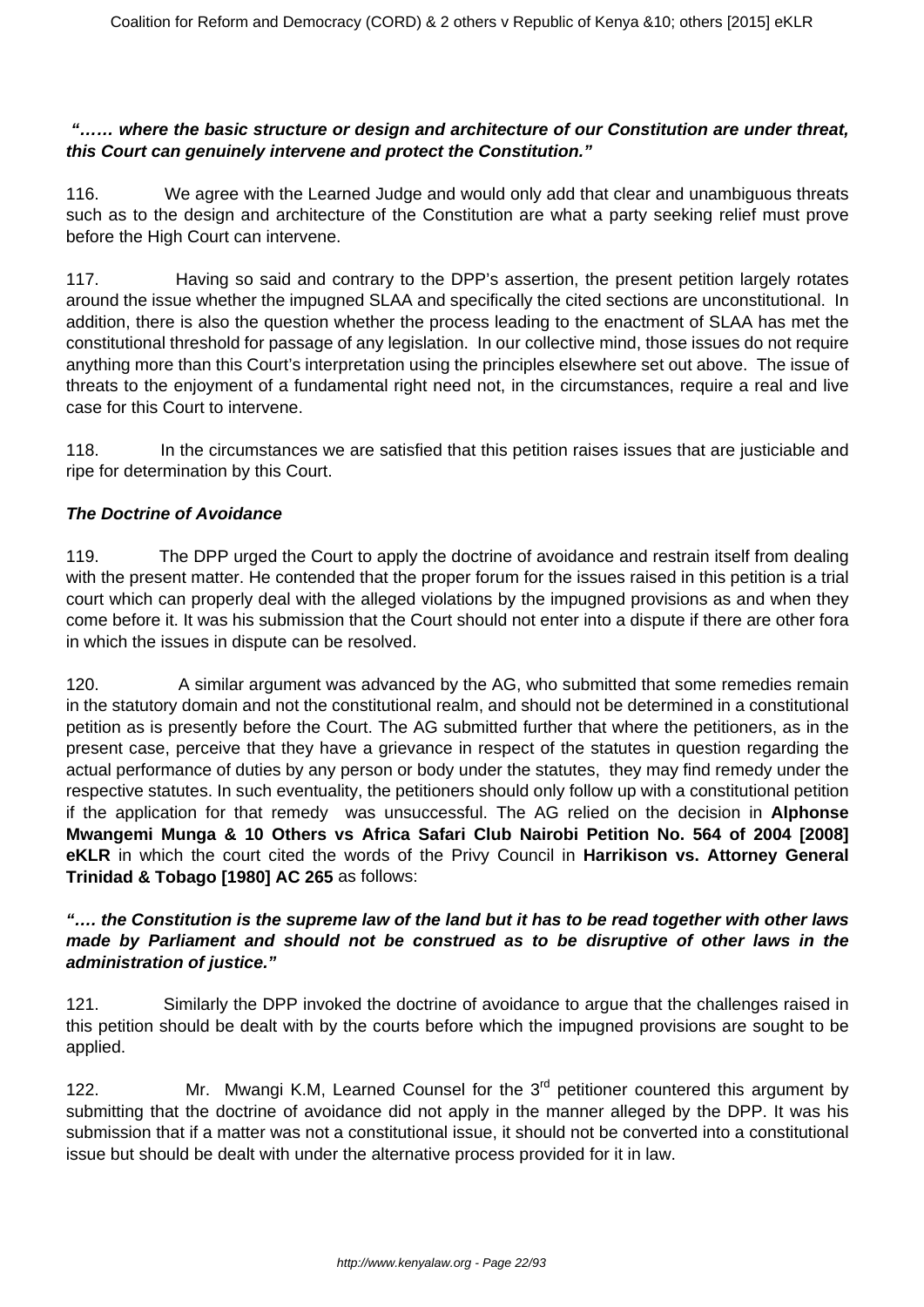123. The doctrine of constitutional avoidance requires courts to resolve disputes on a constitutional basis only when a remedy depends on the constitution. However, in this case, the petitioners and some interested parties challenge the constitutionality of various provisions of diverse legislation which impact *inter alia* on constitutional guarantees in the Bill of Rights. The Constitution has vested this Court with the jurisdiction to determine the question whether any law is inconsistent with or in contravention of the Constitution. It cannot be left to the trial courts to determine whether or not the amendments to the Penal Code, for instance, or the Prevention of Terrorism Act, are constitutional for that is a mandate vested expressly in the High Court by the Constitution under Article 165 (3)(d). We are therefore satisfied that the doctrine is not applicable in the present circumstances.

#### **Separation of Powers**

124. Jubilee, has argued that interfering with the law making powers of Parliament amounts to the Court not respecting the doctrine of separation of powers; and that Parliament has the powers to make changes to the laws as provided under Chapter 8 of the Constitution, particularly Article 95 thereof.

125. We start by observing that this Court respects the principle of separation of powers that is clearly spelt out in our Constitution. It provides for the separation of powers between the three arms of government by spelling out at Article 1 the respective mandates of the Legislature, the Executive, and the Judiciary. Indeed as CORD correctly pointed out, ordinarily separation of power implies that the Legislature makes the law, the Executive implements them and the Judiciary determines whether, in light of the Constitution and the law, the conduct is lawful or unlawful: See the Malaysian case of **Lob Kooi Choon vs Government of Malaysia 1977 2MLJ 187 , [Paragraph 38]** and **Doctors for Life International vs Speaker of the National Assembly and Others (CCT 12/05) [2006] ZACC 11.** We are in agreement with the reasoning of the learned judges in the above cited authorities.

126. We must reiterate that the Constitution is the supreme law of this land. It states at Article 2 that:

## **(1) This Constitution is the Supreme law of the Republic and binds all persons and all State organs at both levels of government.**

**(2) No person may claim or exercise State authority except as authorized under this Constitution.**

**(3)…**

# **(4) Any law, including customary law that is inconsistent with this Constitution is void to the extent of the inconsistency, and any act or omission in contravention of this Constitution is invalid.**

**(5) …**

127. This position has been reaffirmed over and over by our courts: See **R vs Kenya Roads Board ex Parte John Harun Mwau Petition No 65 of 2011** and **Commission for the Implementation of the Constitution v Parliament of Kenya and 5 Others, Petition No. 496 of 2013** among others. The supremacy of the Constitution has also been acknowledged by courts in other jurisdictions- See **Speaker of the National Assembly v De Lille and Another 1999 (4) SA 863 (SCA).**

128. To our mind, the doctrine of separation of powers does not stop this court from examining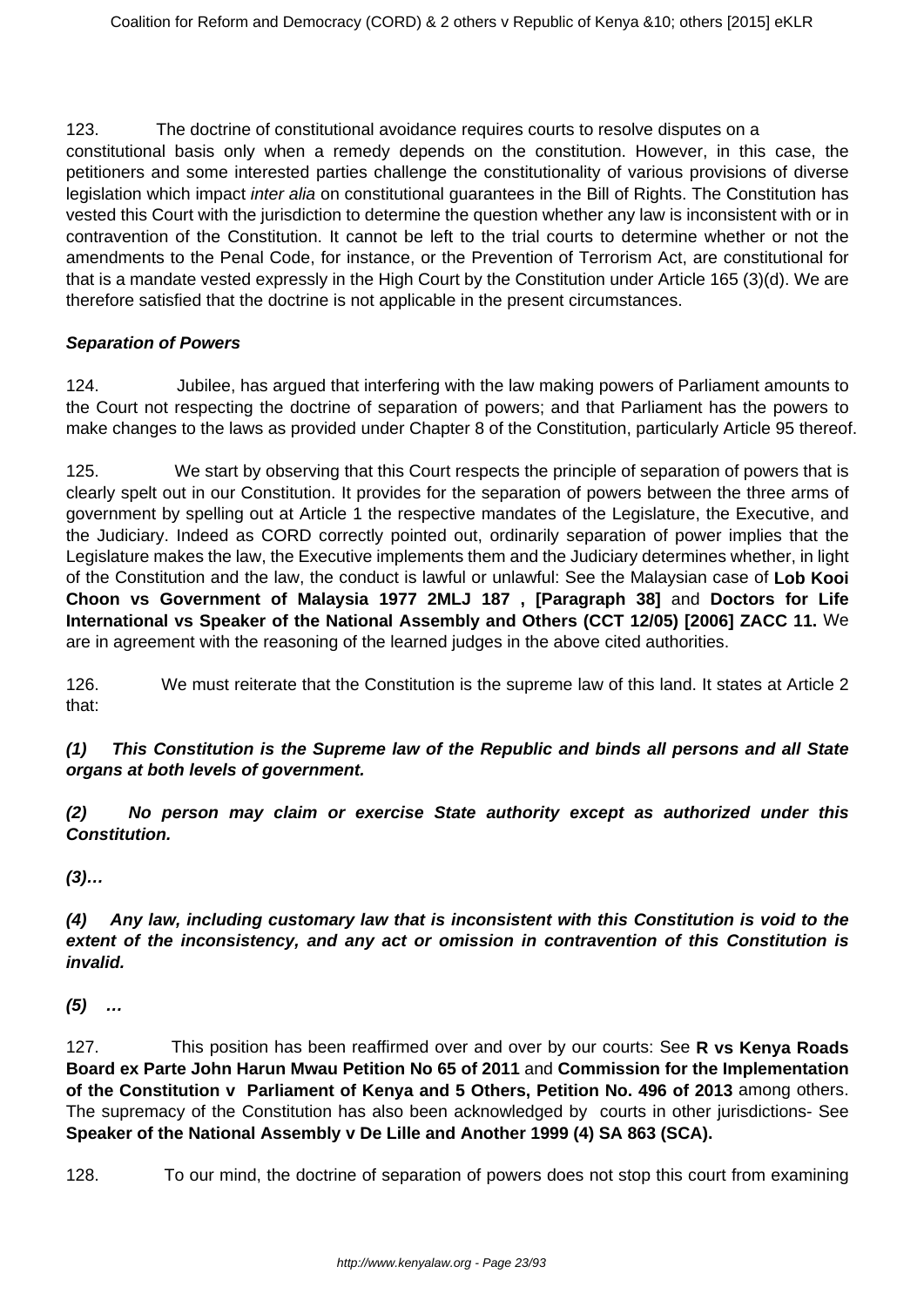the acts of the Legislature or the Executive. Under Article 165(3)(d) of the Constitution, the Judiciary is charged with the mandate of interpreting the Constitution; and has the further mandate to determine the constitutionality of acts done under the authority of the Constitution as was held in **Re The Matter of the Interim Independent Electoral Commission Advisory Opinion No. 2 of 2011** in which the Supreme Court expressed itself as follows:

**"The effect of the constitution's detailed provision for the rule of law in the process of governance, is that the legality of executive or administrative actions is to be determined by the Courts, which are independent of the executive branch. The essence of separation of powers, in this context, is that the totality of governance powers is shared out among different organs of government, and that these organs play mutually countervailing roles. In this set-up, it is to be recognized that none of the several government organs functions in splendid isolation.**

We are duly guided by the principles enunciated in the above authorities, and it is clear that the doctrine of separation of powers does not prevent this court from exercising its jurisdiction under Article 165(3)(d).

129. We hasten to add that contrary to submissions of Counsel for Jubilee that in hearing and determining this petition we shall be limiting Parliament's legislative authority, it is apparent from the foregoing brief analysis and the doctrine of constitutional supremacy that it is not the Courts which limit Parliament but the Constitution itself. It also sets constitutional limits on the acts of the three arms of government while giving the Court the jurisdiction to interpret the constitutionality of any act said to be done under the authority of the Constitution.

## **Whether the KNCHR can lodge a claim against the State**

130. The final preliminary issue relates to the competence of the petition by KNCHR. The AG challenged the competence of the claim by KNCHR, which he contended is an organ of state. He submitted that the KNCHR claim leads to a conflict of interest as KNCHR, being a State organ, has no locus standi to bring a petition against the government. He submitted further that since KNCHR, is a state organ which, under Article 254, reports to the President and Parliament, it should not be a party but a respondent in this matter.

131. In response, KNCHR submitted through its Counsel, Mr. Victor Kamau, that it has the mandate, under Article 59, to lodge a petition where there is violation of constitutional rights and to seek appropriate relief.

132. In its decision in **Judicial Service Commission v Speaker of the National Assembly and 8 Others, Petition No 518 of 2013**, the court acknowledged the powers of Commissions and independent offices under the Constitution. It noted that:

**"[78] The starting point in considering this issue is, we believe, the constitutional status of the petitioner. Article 253 provides that:**

**"Each commission and each independent office—**

**(a)is a body corporate with perpetual succession and a seal; and**

**(b)is capable of suing and being sued in its corporate name.""**

**[83] As observed above, however, in reference to the provisions of the Mutunga Rules, a petition**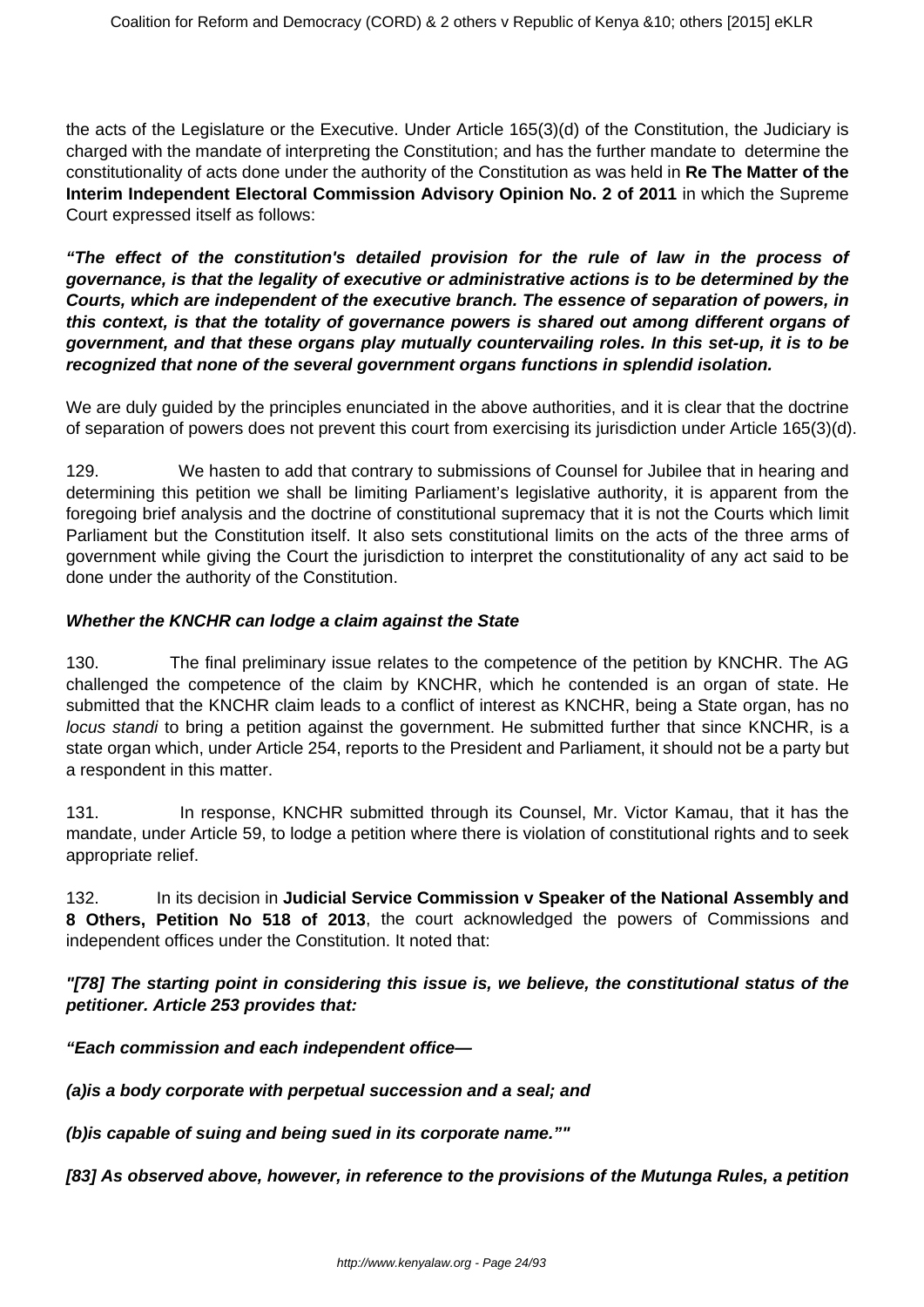## **shall not be defeated by reason of the joinder or misjoinder of parties. We therefore find and hold that the JSC is the proper petitioner in this matter. In any event, even if there had been a misjoinder, which we find is not the case, the Court would not, by virtue of Rule 5(b), be precluded from dealing with the issues in dispute."**

133. A cursory glance at Article 59 of the Constitution under which KNCHR is established indicates that among its objects are to investigate any conduct in state affairs, or any act or omission in public administration in any sphere of government, that is alleged or suspected to be prejudicial or improper or to result in any impropriety or to prejudice; to investigate complaints of abuse of power, unfair treatment, manifest injustice or unlawful, oppressive, unfair or unresponsive official conduct and to report on complaints investigated and also take remedial action. We do not believe that there is anything in the Constitution that would preclude a constitutional commission from instituting any proceedings against the government on any ground as a remedial action.

134. This, indeed, has been the practice in the last few years. Constitutional Commissions have routinely lodged questions for interpretation by the Court either against the State or against other state organs: see **National Gender and Equality Commission (NGEC) vs Independent Electoral And Boundaries Commission (IEBC), Petition No. 147 of 2013, In the Matter of the National Gender and Equality Commission, Supreme Court Reference No. 1 of 2013 and Constitutional Implementation Commission vs Attorney General Petition No 496 of 2013.**

135. In addition, Article 249 of the Constitution gives the Commission powers to secure the observance by all state organs of democratic values and principles; and the promotion of constitutionalism.

136. While it may not appear to be the ideal situation for organs of State to litigate against the State, it seems to us that considering the higher goal of securing observance of democratic values and principles, and in light of the broad formulation of Article 22 and 258 with regard to who can approach the court for protection of human rights and interpretation of the Constitution, KNCHR is entitled to lodge a petition seeking interpretation of legislation that is deemed to violate or threaten violation of the human rights and fundamental freedoms of individuals which it is constitutionally mandated to safeguard. In light of our finding above that this Court has jurisdiction to determine the petition before us, we now turn to consider the second main issue that arises.

#### **Whether the process leading to the enactment of SLAA was in violation of the Constitution.**

137. While the petition before us has impugned SLAA on many grounds, at the core of the petition is the process leading to the enactment of the legislation.

138. The petitioners have alleged that the process leading to the enactment of SLAA was totally flawed and they have asked the Court to find the Act unconstitutional on that basis. The first limb of their argument in this regard relates to alleged non-involvement of the Senate in the passage of SLAA. They hinge their argument on Article 110 (3) of the Constitution which requires the Speaker of the Senate and the Speaker of the National Assembly to jointly resolve two questions: first, whether the Bill concerns Counties and secondly, whether it is a special or ordinary bill. The second limb is based on the provisions of Article 238. They argue that if the Court were to find that Article 110 (3) did not apply and that the issues above had been jointly resolved by the Speakers, then the impugned legislation is invalid as it was not enacted in compliance with the requirements of Article 238 (2) of the Constitution. That Article requires that matters of national security shall be subject to the authority of Parliament. We shall consider each of the above arguments separately.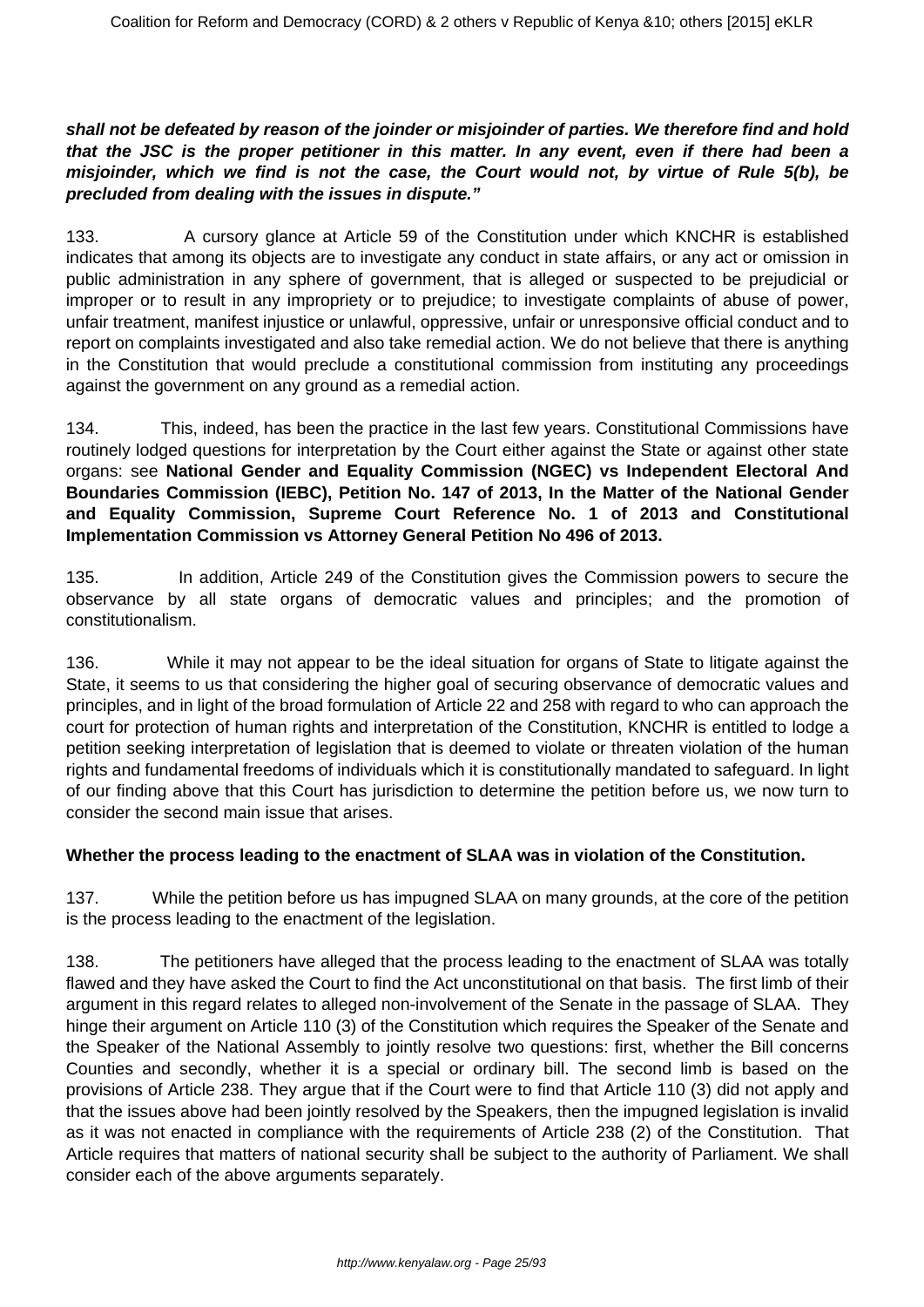#### **Whether the enactment of SLAA was unconstitutional for failure to involve the Senate**

139. Article 110 (3) of the Constitution provides that:

**Before either House considers a Bill, the Speakers of the National Assembly and Senate shall jointly resolve any question as to whether it is a Bill concerning counties and, if it is, whether it is a special or an ordinary Bill.**

140. Further**,** Standing Order No.122 of the National Assembly Standing Orders provides that:

**(1) Upon publication of a Bill, and before the first reading, the Speaker shall determine whether-**

**(a) It is a Bill concerning County Governments and, if it is, whether it is a special or an ordinary Bill; or**

**(b) It is not a Bill not concerning County Governments.**

#### **(2) The Speaker shall communicate the determination under paragraph (1) to the Speaker of the Senate for concurrence.**

141. We have seen correspondence exchanged between the Speakers of the National Assembly and the Senate in this regard. On 15<sup>th</sup> December 2014, the Speaker of the National Assembly wrote to the Speaker of the Senate and requested for input into the Security Law Amendment Bill. The correspondence between the Speakers culminated in the letter of 18<sup>th</sup> December 2014, in which the Speaker of the Senate stated that if four contentious clauses in the Bill had been deleted, then the Bill may not concern counties and therefore the input of the Senate was not required.

142. The submissions by the AG on this issue were to the effect that there was concurrence between the two Speakers and that in any event, even if there had been none, the Bill did not affect County Governments. The petitioners on the other hand argued that the correspondence did not amount to consultation and concurrence and the Court should find and hold that Article 110(3) was not complied with and therefore the law that was subsequently passed was unconstitutional.

143. The question is whether the correspondence between the Speakers amounted to consultation as contemplated under Article 110 (3) of the Constitution and concurrence under Standing Order No **12[2\[A1\]](file:///C:/Users/Musa/Downloads/SECURITY_LAW_AMENDMNET_ACT_JUDGMENT%20(1).doc#_msocom_1)** .

144. In our view, the correspondence indeed points to the fact that the Speakers of both Houses were aware of the existence and nature of the Bill. The Speaker of the Senate even went further to advise on the clauses that he deemed touched on Counties. Thereafter the said clauses were deleted and in his letter of 18<sup>th</sup> December 2014, the Speaker of the Senate expressed his view that the Bill may not touch on Counties.

145. How then are the two Speakers expected to deal with the responsibility placed upon them by Article 110(3) and Standing Order No. 122" This question has been the subject of determination by the highest court in this land. The Supreme Court in the matter of the **Speaker of the Senate & Another vs Hon. Attorney General and Others, Advisory Opinion Reference No 2 of 2013** in that regard noted as follows: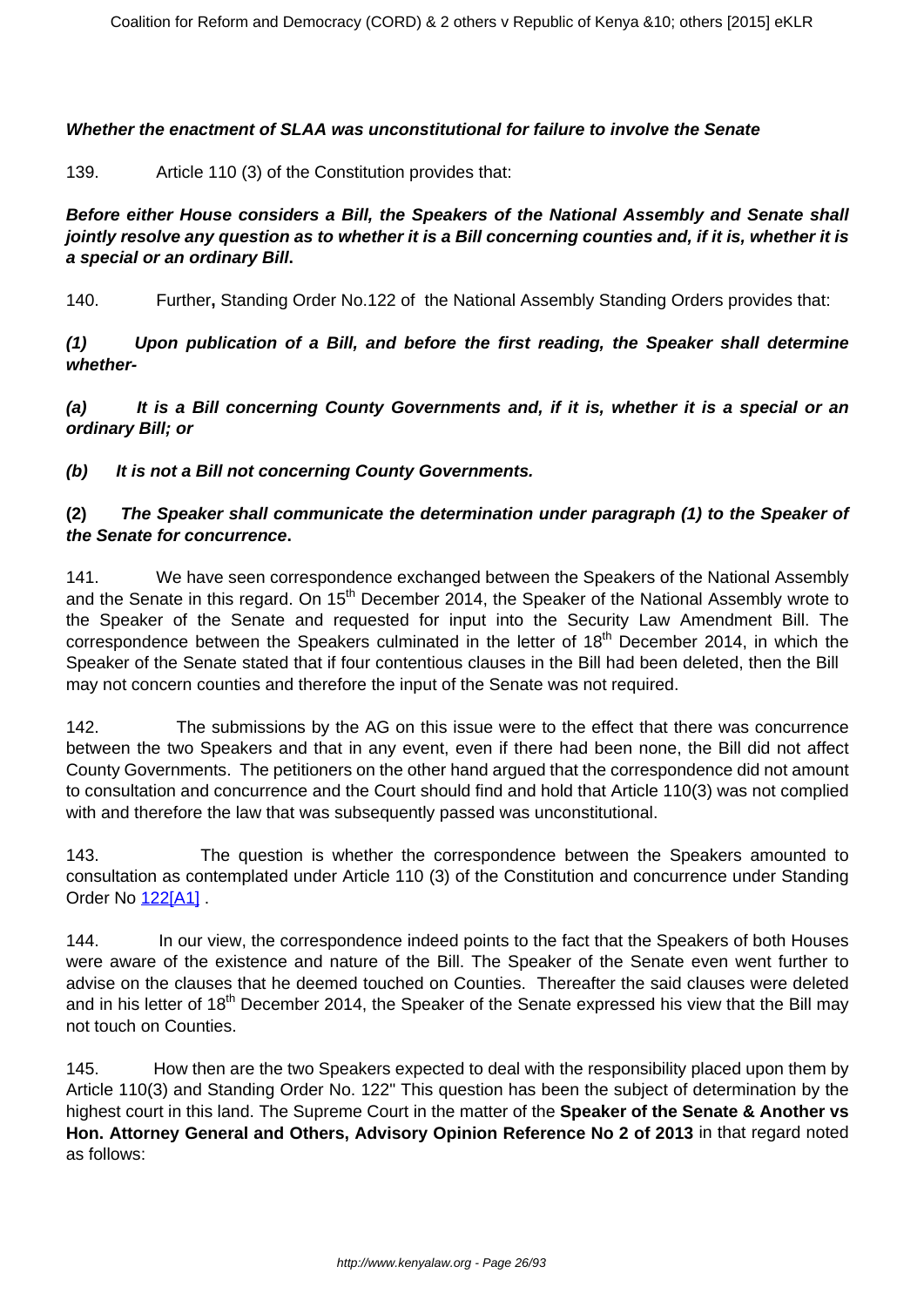**"[141] It is quite clear, though some of the counsel appearing before us appeared to overlook this, that the business of considering and passing of any Bill is not to be embarked upon and concluded before the two Chambers, acting through their Speakers, address and find an answer for a certain particular question: What is the nature of the Bill in question" The two Speakers, in answering that question, must settle three sub-questions – before a Bill that has been published, goes through the motions of debate, passage, and final assent by the President. The subquestions are:**

**(a) is this a Bill concerning county government" And if it is, is it a special or an ordinary Bill"**

- **(b) is this a Bill not concerning county government"**
- **(c) is this a money Bill"**

**[142] How do the two Speakers proceed, in answering those questions or sub-questions" They must consider the content of the Bill. They must reflect upon the objectives of the Bill. This, by the Constitution, is not a unilateral exercise;.**

## **[143] Neither Speaker may, to the exclusion of the other, "determine the nature of a Bill": for that would inevitably result in usurpations of jurisdiction, to the prejudice of the constitutional principle of the harmonious interplay of State institutions."**

146. We are duly guided by the Supreme Court's rendition of the law. We would only add that the two Speakers are expected to consult and in the instant case in view of the correspondence between them that has been placed before us we find that they did. We are also of the view that indeed there was concurrence between the Speakers and we say so, bearing in mind that in the **Supreme Court Advisory Opinion No. 2 (supra),** it was the Speaker of the Senate who had moved to Court on the basis that he had not been consulted in the passage of the legislation under consideration in that case. In the instant petition, the Speakers are not parties to the petition and based on the evidence before us, it has not been shown that the Speaker of the Senate has in any way protested that he was not consulted prior to the passage of the impugned SLAA. Neither did the Speaker of the Senate move this Court to express a genuine concern or grievance. We therefore find and hold that there was consultation and concurrence between the Speakers of the National Assembly and the Senate, and SLAA was enacted in compliance with Article 110(3) and Standing Order No. 122.

# **Compliance with Article 238 (2) of the Constitution**

147. CORD alleged that the Constitution not only contemplates the involvement of the Senate in Bills concerning Counties based on the requirement under Article 110 (3) and supported by the **Supreme Court Advisory No 2 of 2014,** but also places a mandatory requirement that Senate be involved in all matters concerning National Security under Article 238(2)(a). Additionally, that National security is subject to the authority of the Constitution and Parliament and since Article 93 (1) of the Constitution defines Parliament to include both Houses and by dint of Article 96 (1) of the Constitution, the Senate represents the Counties and serves to protect the interests of the Counties and their Governments and so, these interests must necessarily involve issues of security.

148. Similarly, KNCHR argued that Section 58 of SLAA deletes the word, "Parliament" and substitutes it with the words, "National Assembly", thus taking away the role of parliamentary oversight of the National Intelligence Service from the Senate and the National Assembly to exclusively, the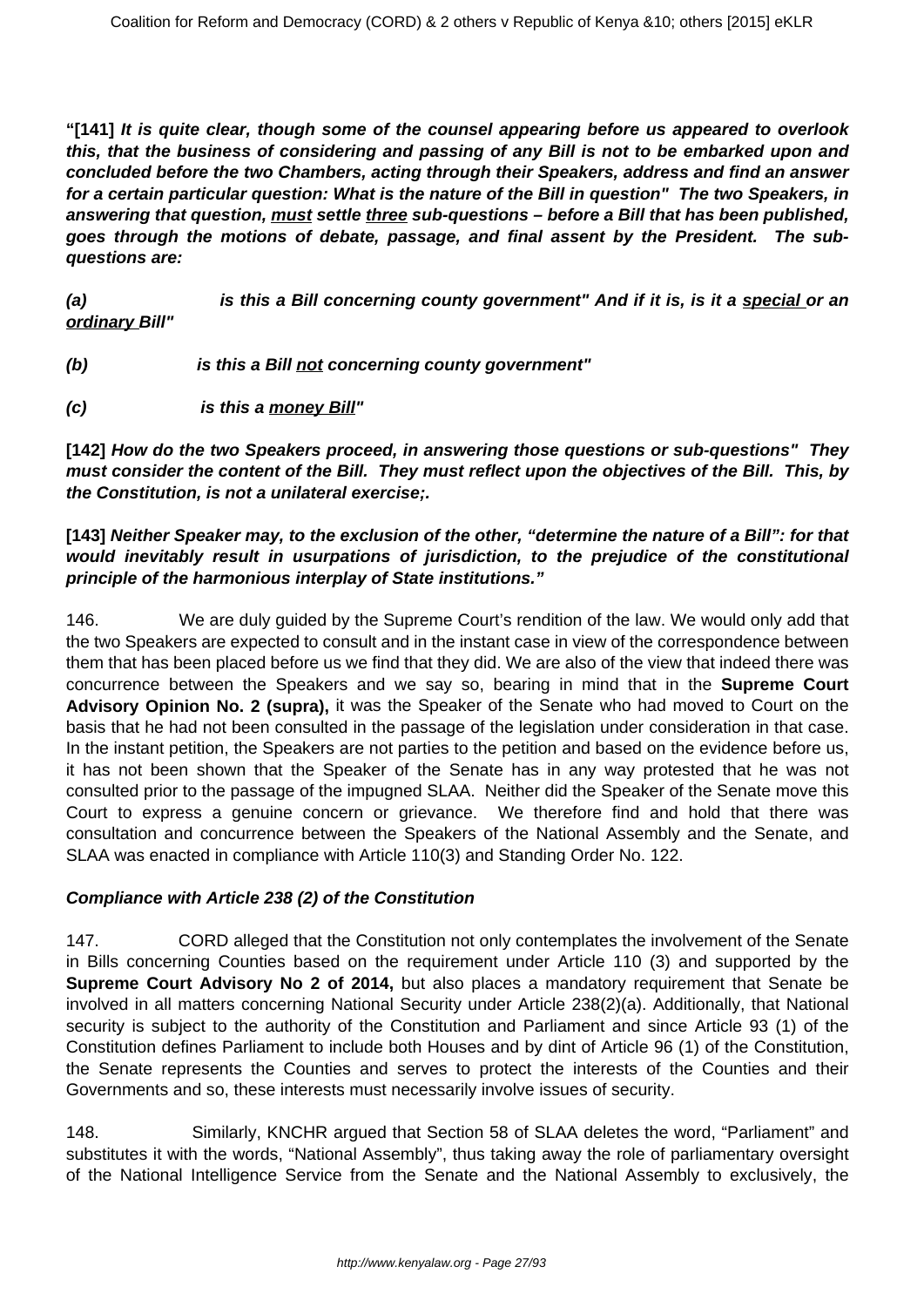National Assembly. In that regard it argued that the National Assembly does not have the power to change/legislate on the functions of Parliament except in accordance with the provisions of Article 256 or 257 of the Constitution.

149. In response, the AG maintained that Article 238(2) (a) of the Constitution cannot be read in isolation of Articles 95 (5) (b) and 95 (6) of the Constitution [as read with Article 259 (3) (a) – (c) and (4) (a)] which give the National Assembly oversight roles of State organs and approvals of declarations of war and extensions of States of emergency, a role which is not donated to Senate by Article 96 of the Constitution.

150. The foregoing therefore calls for a determination of the question whether matters of National Security are exclusively vested on the National Assembly or both the National Assembly and the Senate and in what circumstances.

151. In our view, a wholistic as opposed to a selective reading of the Constitution would give a clear and concise answer to the question before us. In interpreting constitutional provisions, the Court is called upon to give a broad and purposive interpretation, and in accordance with the principle enunciated in **Tinyefuza v Attorney General (supra)**, the Constitution must be read as a whole, with each provision supporting the other.

152. Article 238(2)(a) of the Constitution, which, so far as is relevant to the matter before us, provides that:

**(1) …....**

**(2) The national security of Kenya shall be promoted and guaranteed in accordance with the following principles-**

**(a) The national security is subject to the authority of this Constitution and Parliament;** 

# **(b) National security shall be pursued in compliance with the law and with the utmost respect for the rule of law, democracy, human rights and fundamental freedoms.**

**(c) ....**

153. Further Article 95 of the Constitution provides for the role of the National Assembly and states that:

## **(1) The National Assembly represents the people of the constituencies and special interests in the National Assembly.**

- **(2) The National Assembly deliberates on and resolves issues of concern to the people.**
- **(3) The National Assembly enacts legislation in accordance with Part 4 of this Chapter.**
- **(4) ….**
- **(5) The National Assembly-**
- **(a) Reviews the conduct in office of the President, the Deputy President and other State**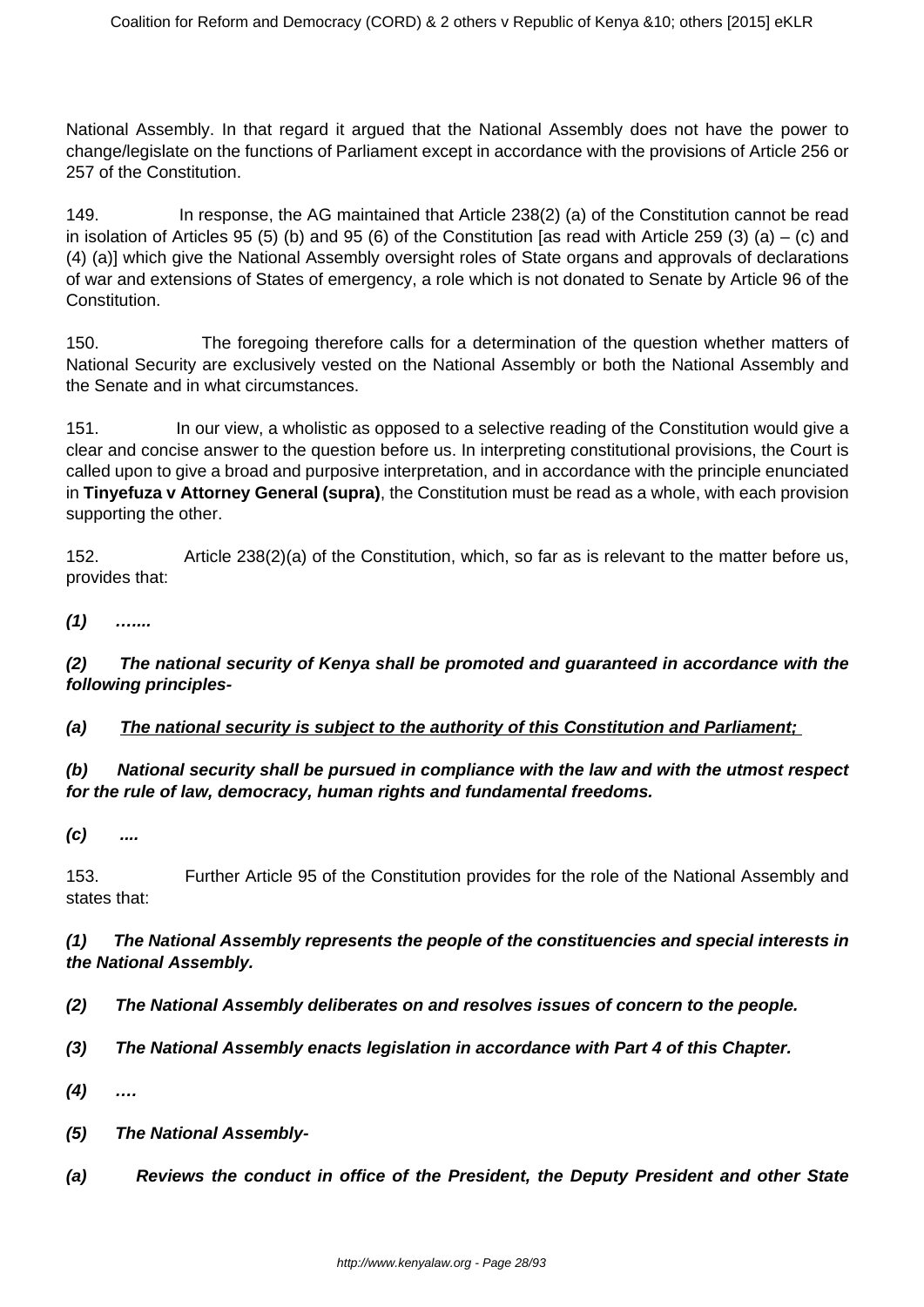#### **Officers and initiates the process of removing them from office; and**

## **(b) Exercises oversight of State organs.**

## **(6) The National Assembly approves declarations of war and extensions of states of emergency.**

154. Elsewhere above, we have determined that where a Bill touches on Counties, concurrence between the Speakers of the Senate and National Assembly would be required as a constitutional imperative. We concluded that in the present case, there was such concurrence and dismissed the Petitioners' submissions to the contrary.

155. Further, in his concurrence, contained in the letter dated 18<sup>th</sup> December 2014 addressed to the Speaker of the National Assembly, the Speaker of the Senate did not raise any issue as to the applicability of Article 238(2) (a) in the passage of SLAA. That fact notwithstanding, we are obligated to determine whether Article 238(2)(a) was indeed violated in the passage of SLAA as alleged.

156. In that regard, we have taken note of the following relevant provisions of the Constitution;

war and extensions of emergency

(i) Article 95(6) – the National Assembly approves declarations of

 (ii) Article 240(7) **–**the National Security Council reports to Parliament annually on the State of Security in Kenya.

(iii) Under Article 240(7), it also deploys national forces outside Kenya for regional, or international peace support operations (plus other support operations) and approve the deployment of foreign forces in Kenya.

157. Looking at Article 238(2) (a) again, the authority of Parliament qua Parliament in security matters is limited inter-alia to the matters set out above. The role of the Senate in the circumstances cannot obviously be gainsaid but the said provision must also be read with Article 95(3) of the Constitution which states that the National Assembly enacts legislation in accordance with Part 4 of Chapter Eight of the Constitution. Part 4 aforesaid has elaborate procedures regarding the Bills and the procedure for enacting legislation. They include Bills that require the input of both Houses of Parliament e.g. a Bill concerning County Governments.

158. Conversely, Article 96 makes provision for the role of the Senate in the following terms;

#### **1. (1) The Senate represents the Counties, and serves to protect the interests of the counties and their Governments.**

## **2. (2) The Senate participates in the law-making function of Parliament by considering, debating and approving Bill concerning counties, as provided in Articles 109 to 113.**

**3. (3) The Senate determines the allocation of national revenue among counties, as provided in Article 217, and exercises oversight over national revenue allocated to the county governments.**

**4. (4) The Senate participates in the oversight of State officers by considering and**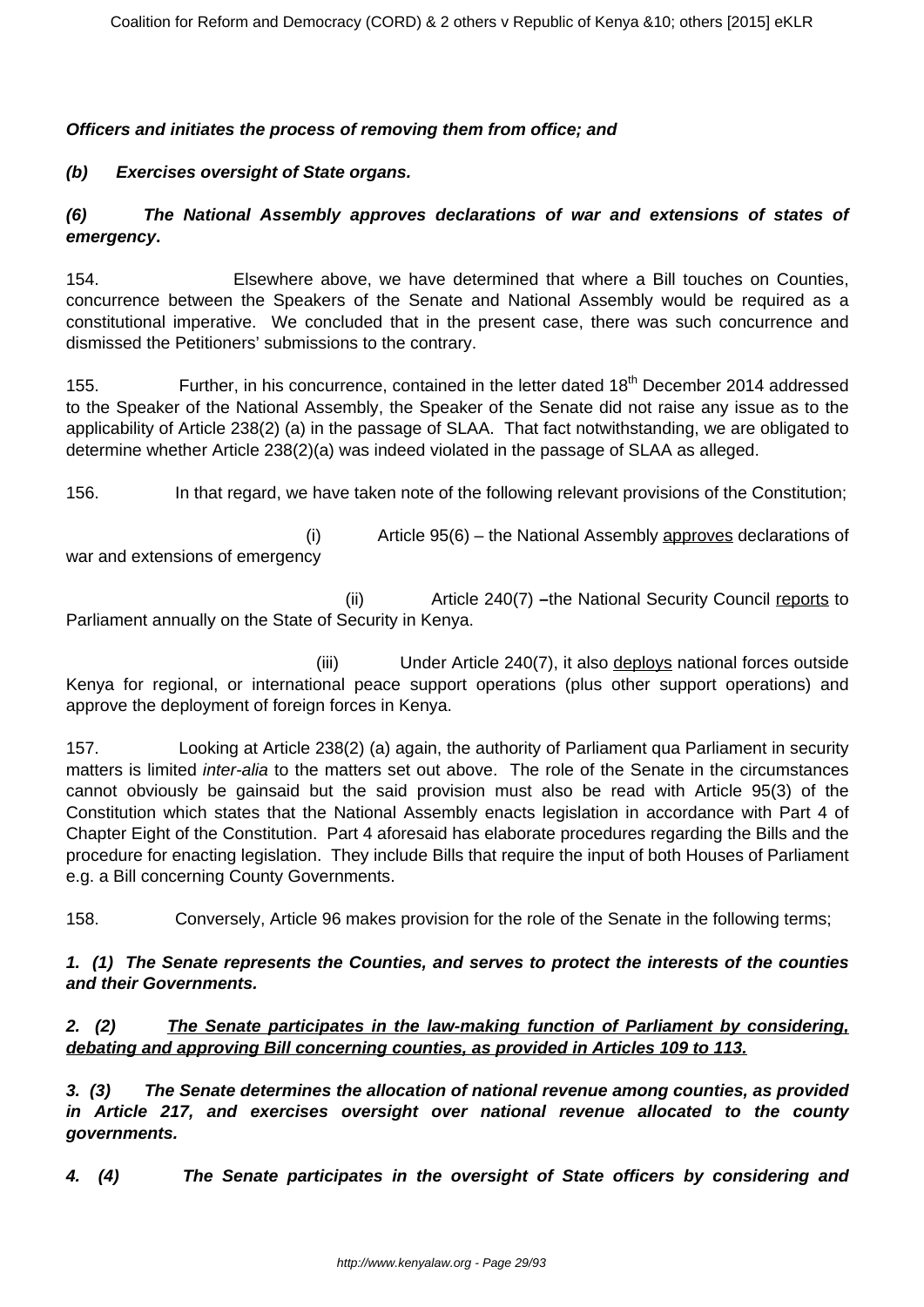## **determining any resolution to remove the President or Deputy President from office in accordance with Article 145. (Emphasis added)**

159. We have seen no provision that obligates the National Assembly to legislate on security matters in consultation with the Senate and Article 238(2)(a) cannot be such a provision. In that context, SLAA was an omnibus Act with amendments to existing legislation previously enacted or creation of new provisions. We see no basis for the National Assembly to subject such a legislative process to the Senate whose mandate is largely a matter relating to Counties and not the enactment of every piece of conceivable legislation per se. Had the drafters of the Constitution intended otherwise, they would have said so expressly in Article 96.

160. In the event, we are unable to find that Article 238(2) (a) was violated by the National Assembly in the passage of SLAA.

## **Whether the process was unconstitutional and in breach of Parliamentary Standing Orders**

161. The petitioners have further challenged the process that led to the enactment of SLAA on the basis that it was marred by breaches of the Standing Orders of the National Assembly. The AG counters that there was no breach of Standing Orders and the passage of and presidential assent to SLAA was evidence of that fact.

162. The Constitution at Article 124(1) grants Parliament the powers to make Standing Orders. It provides as follows:

#### **(1) Each House of Parliament may establish committees, and shall make Standing Orders for the orderly conduct of its proceedings, including the proceedings of its committees.**

**(2) ...**

163. The Standing Orders of the National Assembly were adopted by the National Assembly on the 9<sup>th</sup> of January, 2013 and are admitted to be rules governing debate and the conduct of business and proceedings in the National Assembly.

164. While the petitioners have called upon this court to interrogate the conduct of the National Assembly in regard to the Standing Orders of the House, the key question that arises is this; does this Court have the jurisdiction to interrogate whether the National Assembly breached its own Standing Orders"

165. Courts in various jurisdictions have had an opportunity to examine the jurisdiction of courts in questioning the conduct of business in Parliament. In answering the question posed above, we briefly review some of these decisions.

166. In the case of **Mzwinila vs The Attorney General of Botswana, Case No Misc No 128 of 2003, 2003 (1) BLR 554 (HC)** the High Court of Botswana was faced with a situation where the Speaker was alleged to have violated the Standing Orders of the Parliament of Botswana. The court first considered the facts that led to the matter before it as follows:

**"…… Counsel for both sides assumed the jurisdiction of the court, and, notwithstanding being invited to do so, addressed no argument on the issue of parliamentary privilege, save for a bald submission by Mrs Muchiri that the court had no power to intervene in the exercise by the**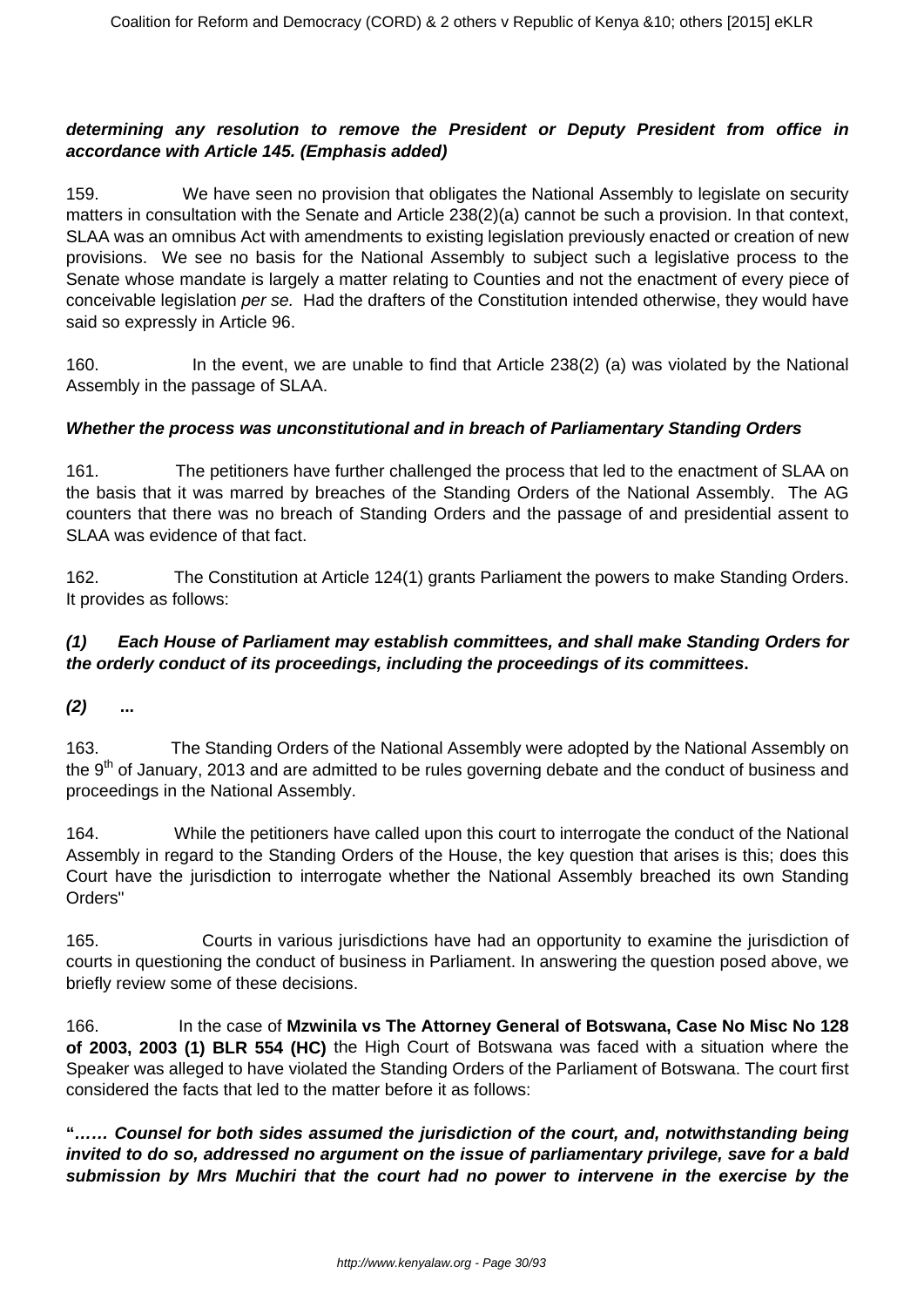**Speaker of his discretion to regulate the proceedings of parliament. This latter submission, although it was not argued in sufficient depth, goes to the heart of the case for, if the court has no jurisdiction to intervene in the proceedings of parliament, or to correct its procedures, then it will be unnecessary to consider the form, content, number, and import of the applicant's 30 questions, nor to examine the parliamentary Standing Orders, nor to evaluate the Speaker's or the Clerk's exercise of their duties in terms of these.**

167. With regard to the Standing Orders, the Court observed as follows:

**'' The standing orders reflect the custom and usage of parliament as confirmed by resolution… But if the law does not take notice of a privilege, then it is not a privilege' and also of the cautionary words of Corbett CJ in Poovalingam v Rajbansi 1992 (1) SA 283 (A), that: 'There are clearly cases where Parliament is to be the sole judge of its affairs. Equally there are clear cases where the Courts are to have exclusive jurisdiction....... There are strong policy reasons too for preserving this privilege to the exclusion of the courts. There would be no surer way to undermine the authority and sovereignty of parliament than to permit the interruption of parliamentary proceedings by legal suits for interdicts or orders of mandamus, accompanied by the application of the sub-judice rule. If the courts were to entertain urgent or other applications by, for example, aggrieved members evicted from the House for unparliamentary behaviour, or backbenchers who felt the Speaker was hurtfully ignoring their upraised hands during debate, or members whose points of order were overruled, then the whole doctrine of the separation of powers would be compromised, and the proceedings of parliament would be disrupted."**

The Court concluded thus;

**"So too, the courts may not and will not intervene in the application by the Speaker and other officers of parliament of its own standing orders - in this case in the Speaker's decisions to allow or disallow parliamentary questions or to limit their numbers. In fact this case represents a good example of how parliament could be disrupted by the intervention of the courts in its internal procedures."**

168. A year earlier, the Zimbabwean Supreme Court, in the case of **Biti and Another vs The Minister of Justice, Legal and Parliamentary Affairs and Another (2002) AHRLR 266 (ZwSC 2002) Supreme Court Judgment No SC 10/02** had also been faced with a comparable question. It rendered itself as follows:

**"[17.] By virtue of section 57 of the Constitution, it is clear that standing orders have constitutional standing. This section provides as follows:**

# **Standing Orders**

**(1) Subject to the provisions of this Constitution and any other law, Parliament may make Standing Orders with respect to - (a) the passing of Bills; (b) presiding over Parliament; (c) any matter in connection with which Standing Orders are required to be made by this Constitution; and (d) generally with respect to the regulation and orderly conduct of proceedings and business in Parliament.**

**(2) Standing Orders made in terms of subsection (1) shall provide for the appointment, membership and functions of a Committee on Standing Rules and Orders.**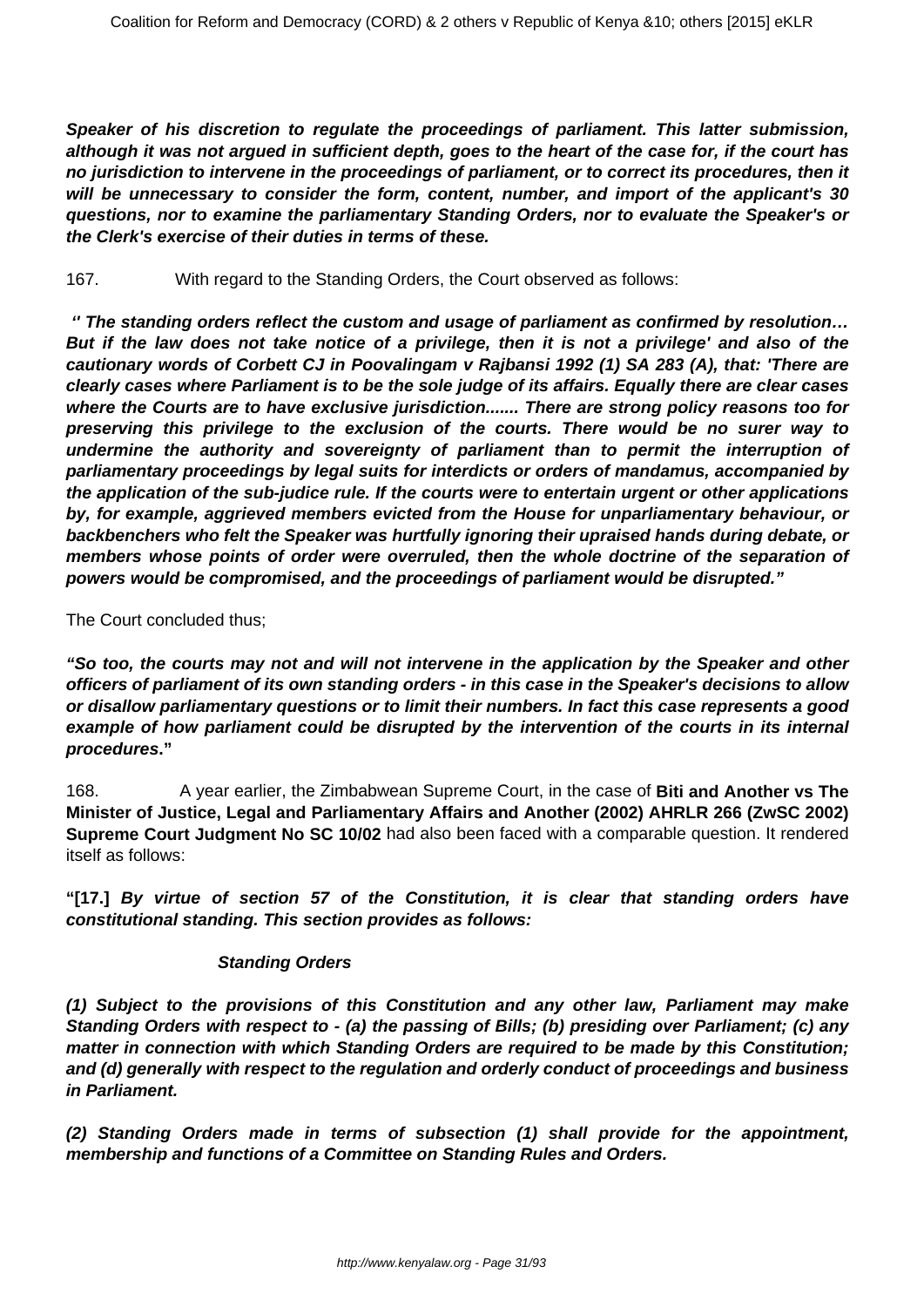**[18.] There is therefore merit in the submission that, having made such a law, Parliament cannot ignore that law. Parliament is bound by the law as much as any other person or institution in Zimbabwe. Because standing orders arise out of the Constitution, and because the Constitution mandates Parliament to act in accordance with Standing Orders, they cannot be regarded merely as rules of a club'. Standing orders constitute legislation which must be obeyed and followed."**

The Court went further to observe as follows:

**" [36.] In a constitutional democracy it is the courts, not Parliament, that determine the lawfulness of actions of bodies, including Parliament.**

**[42.] There is therefore no merit in the submission of Mr Majuru when he said that: "... this Honourable Court is precluded from enquiring into the internal proceedings of Parliament with regards to the third reading and passage of the General Laws Amendment Bill (now the General Laws Amendment Act Number 2 of 2002)."**

And the Court concluded:

**"[43.] It is my view that this Court has not only the power but also the duty to determine whether or not legislation has been enacted as required by the Constitution. Parliament can only do what is authorised by law and specifically by the Constitution.**

**[44.] The manner in which the third reading of the General Laws Amendment Bill was done on 10 January 2002 was contrary to the Constitution and the legislation thereunder, and accordingly was not validly enacted."** (Emphasis added)

169. The Supreme Court of Malawi also considered the question of the role of the court in such matters in the case of **The Attorney General vs The Malawi Congress Party and Others**, **MSCA Civil Appeal No 22 of 1996.** It opined that:

**"Our standpoint with regard to SO 27 is simply this. The Courts are not concerned with purely procedural matters which regulate what happens within the four walls of the National Assembly. But the Courts will most certainly adjudicate on any issues which adversely affect any rights which are categorically protected by the Constitution where the Standing Orders purport to regulate any such rights. In the case under consideration, we do not believe that a breach of SO 27 by the Speaker of the House affected any rights guaranteed by the Constitution"..... Stephen J summed up this point very clearly in Bradlaugh v. Gosset,at page 286, We also accept that over their own internal proceedings, the jurisdiction of the National Assembly is exclusive, but, it is also our view that it is for the Courts to determine whether or not a particular claim of privilege fell within such jurisdiction. We conclude by holding that by acting in breach of SO 27, the Speaker of the House did not infringe on any constitutional right which is justiciable before the Courts. The remedy for such breach can only be sought and obtained from the National Assembly itself."** (Emphasis added)

170. Then in the case of **Oloka-Onyango and 9 Others vs Attorney General, [supra]** the Constitutional Court of Uganda noted that:

**"Rule 23 of the Parliamentary Rules of Procedure require the Speaker, even without prompting by any Member of Parliament to ensure that Coram exists before a law is passed. We note that the Speaker was prompted three times by Hon. Mbabazi and Hon. Aol to the effect that there was no**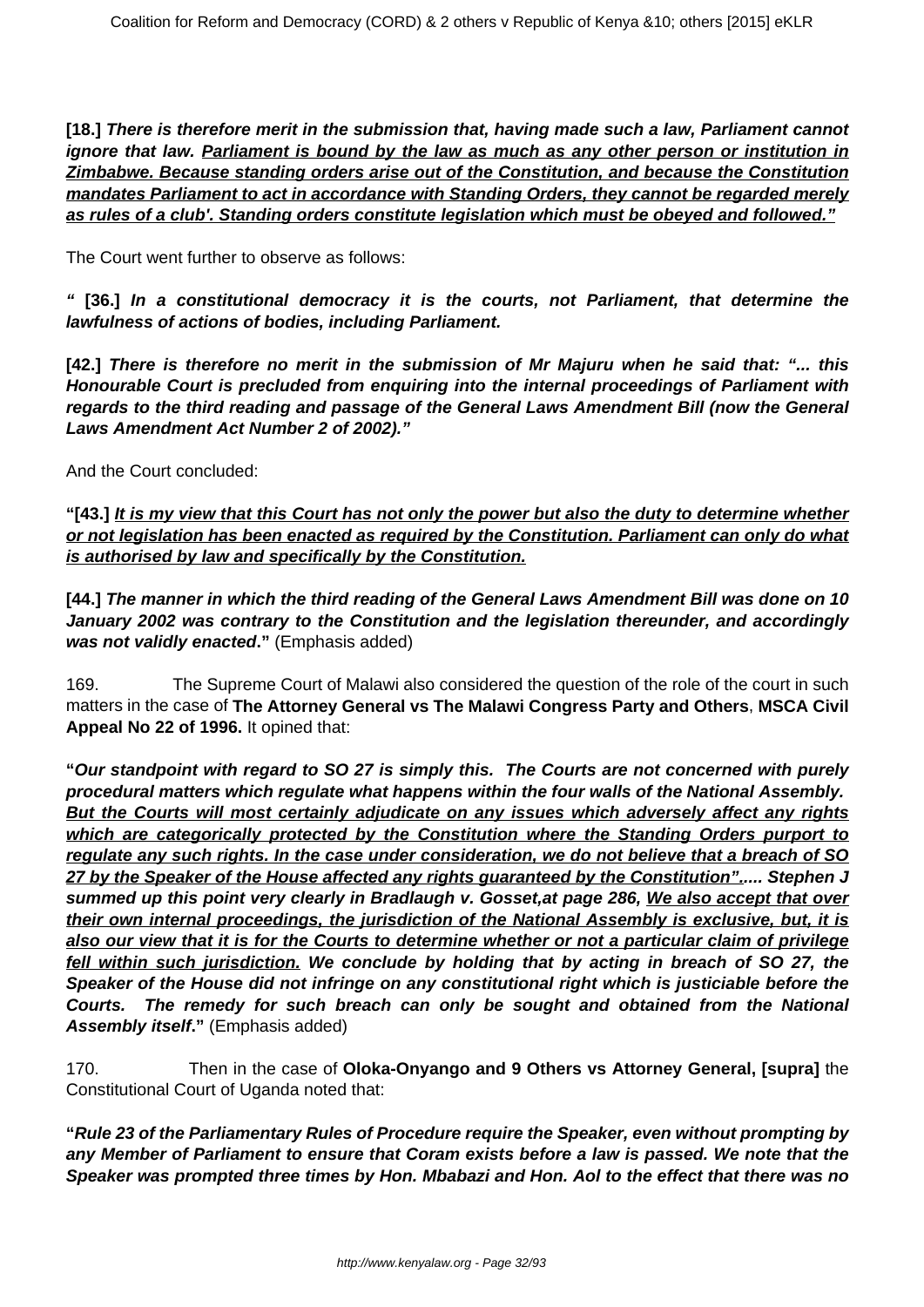**Coram in the house. The speaker was obliged to ensure compliance with the provisions of Rule 23 of the Rules of Procedure of Parliament. She did not. Parliament as a law making body should set standards for compliance with the Constitutional provisions and with its own Rules. The Speaker ignored the Law and proceeded with the passing of the Act. We agree with Counsel Opiyo that the enactment of the law is a process, and if any of the stages therein is flawed, that vitiates the entire process and the law that is enacted as a result of it. We have therefore no hesitation in holding that there was no Coram in Parliament when the Act was passed, that the Speaker acted illegally in neglecting to address the issue of lack of Coram. We come to the conclusion that she acted illegally. Following the decision of Makula International vs Cardinal Emmanuel Nsubuga, supra failure to obey the Law (Rules) rendered the whole enacting process a nullity."**

171. Finally, we are guided by the decision of the Supreme Court of Kenya in its **Advisory Opinion No 2 of 2013 (supra)** in which it stated that:

**"[61] It emerges that Kenya's legislative bodies bear an obligation to discharge their mandate in accordance with the terms of the Constitution, and they cannot plead any internal rule or indeed, any statutory scheme, as a reprieve from that obligation. This Court recognizes the fact that the Constitution vests the legislative authority of the Republic in Parliament... It is therefore clear that while the legislative authority lies with Parliament, the same is to be exercised subject to the dictates of the Constitution. While Parliament is within its general legislative mandate to establish procedures of how it conducts its business, it has always to abide by the prescriptions of the Constitution. It cannot operate besides or outside the four corners of the Constitution. This Court will not question each and every procedural infraction that may occur in either of the Houses of Parliament. The Court cannot supervise the workings of Parliament. The institutional comity between the three arms of government must not be endangered by the unwarranted intrusions into the workings of one arm by another."**

The Court went on to state;

**"[62] If Parliament violates the procedural requirements of the supreme law of the land, it is for the courts of law, not least the Supreme Court to assert the authority and supremacy of the Constitution. It would be different if the procedure in question were not constitutionally mandated. This Court would be averse to questioning Parliamentary procedures that are formulated by the Houses to regulate their internal workings as long as the same do not breach the Constitution....**

**[150] Earlier in this Advisory Opinion we have considered the proper scope of judicial discretion, where a failing is attributed to the internal procedures of Parliament during legislation; and our position is that while the Court has all the powers when such a course of conduct is set against the terms of the Constitution, it is necessary for the Court to have a sense of the prevailing state of fact; thus, the Court has a discretion in appraising each instance, and taking a decision as may be appropriate…"** (Emphasis added)

172. In our view, the principle that emerges from the above decisions read together with Article 124(1) of the Constitution is that in a jurisdiction such as ours in which the Constitution is supreme, the Court has jurisdiction to intervene where there has been a failure to abide by Standing Orders which have been given constitutional underpinning under the said Article. However, the court must exercise restraint and only intervene in appropriate instances, bearing in mind the specific circumstances of each case.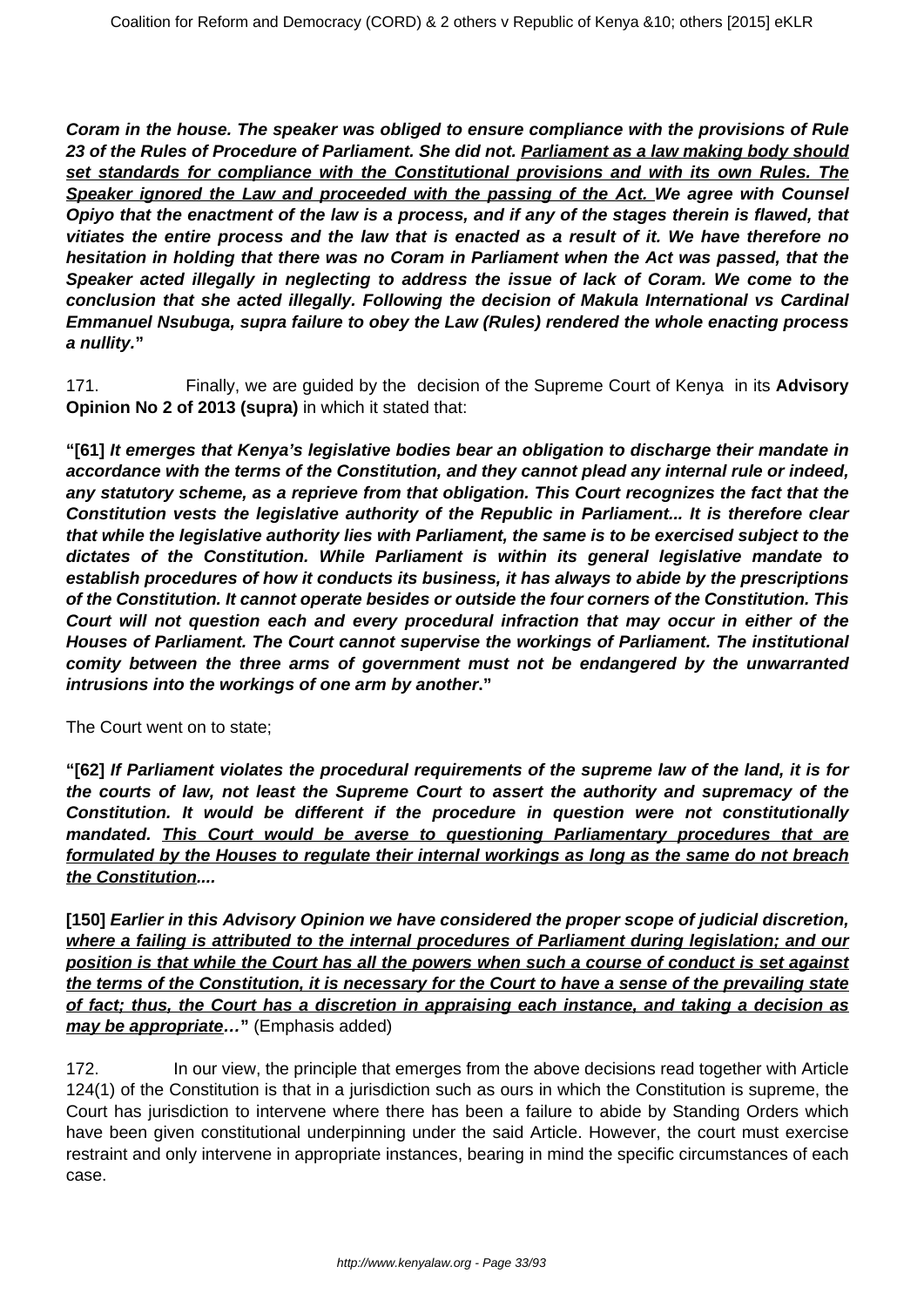173. In the case before us, it has been alleged that there was fracas and confusion during the passage of SLAA. In the course of the hearing, we received conflicting evidence on the events of  $18<sup>th</sup>$ December 2014. On one hand, the Hansard shows that there was some debate, albeit acrimonious, but that there was voting prior to the Bill being passed. On the other hand, a ten-minute video clip was played before the Court by Katiba. The clip demonstrated the extraordinary mayhem and chaos, at least for the ten minutes that it ran, that was exhibited by the denizens of what is supposed to be the august House where legislation to govern citizens is enacted.

174. The question that has to be asked is whether what was shown in the clip was all that took place in the National Assembly on that day. The AG took the position that despite the chaos evident in that clip, debate proceeded on the Bill, and a vote took place that culminated in the enactment of the impugned legislation. CORD on the other hand argued that strangers not only participated in the proceedings of the House on 18<sup>th</sup> December 2014, but that during voting, the Speaker presided over a chaotic voting process in which strangers, including security personnel and other staff, participated in voting during the passing of various clauses of the Bill in breach of the Constitution and Standing Orders.

175. While evidence was presented of the chaotic scenes in the House during debate on the Bill, no evidence was presented of the allegation that there were strangers in the House who participated in the proceedings and voting. However, even if there was evidence of the presence of strangers in the National Assembly, Article 124 (3) of the Constitution anticipated such an eventuality and provides that:

# **The proceedings of either House are not invalid just because of-**

# **(a) A vacancy in its membership; or**

# **(b) The presence or participation of any person not entitled to be present at, or to participate in, the proceedings of the House.**

176. Having so said, we have seen and perused a copy of the Hansard of the National Assembly on the material day as availed under oath by Mr. Justin Bundi, the Clerk of the National Assembly which by dint of Standing Order No 247, is the official record of proceedings in Parliament. From the Hansard, we are only able to confirm that there were moments of loud consultations during the debate and vote on the Bill but ultimately the Bill was passed. The petitioners argued that the Hansard may have been doctored and so is not authentic. Unfortunately, such a serious allegation which was made during oral submissions was neither authenticated nor corroborated in any way. Our view is that neither the 10-minute video evidence nor submissions that the Hansard may not have been authentic can override the fact that the Hansard, as the lawful record of proceedings in the National Assembly cannot be wished away by this Court without strong evidence to the contrary. The 10 minute video clip did not irrefutably demonstrate what the petitioners alleged: that the chaotic scenes in the House occurred when the debate, proposals and voting were on-going. It had no context and this Court being a court guided by evidence placed before it, cannot use the ten minute clip, whose source was never disclosed save that it had a Kenya Broadcasting Corporation (KBC) sideline, as uncontested evidence of mayhem and chaos that so affected the vote on SLAA to the level of illegality.

177. The case of **Oloka – Onyango & Others vs AG (supra)** was specifically cited in support of the proposition that where Standing Orders are blatantly disregarded, then a court can properly declare all proceedings arising from such an action, unconstitutional. We agree with that general principle. However, that case can be distinguished from the matter before us in that it involved a lack of quorum in the Parliament of Uganda; and the Hansard showed that although the Speaker was alerted, thrice, that there was no quorum, **"the Respondent [Attorney Genera**l**] in his pleadings and**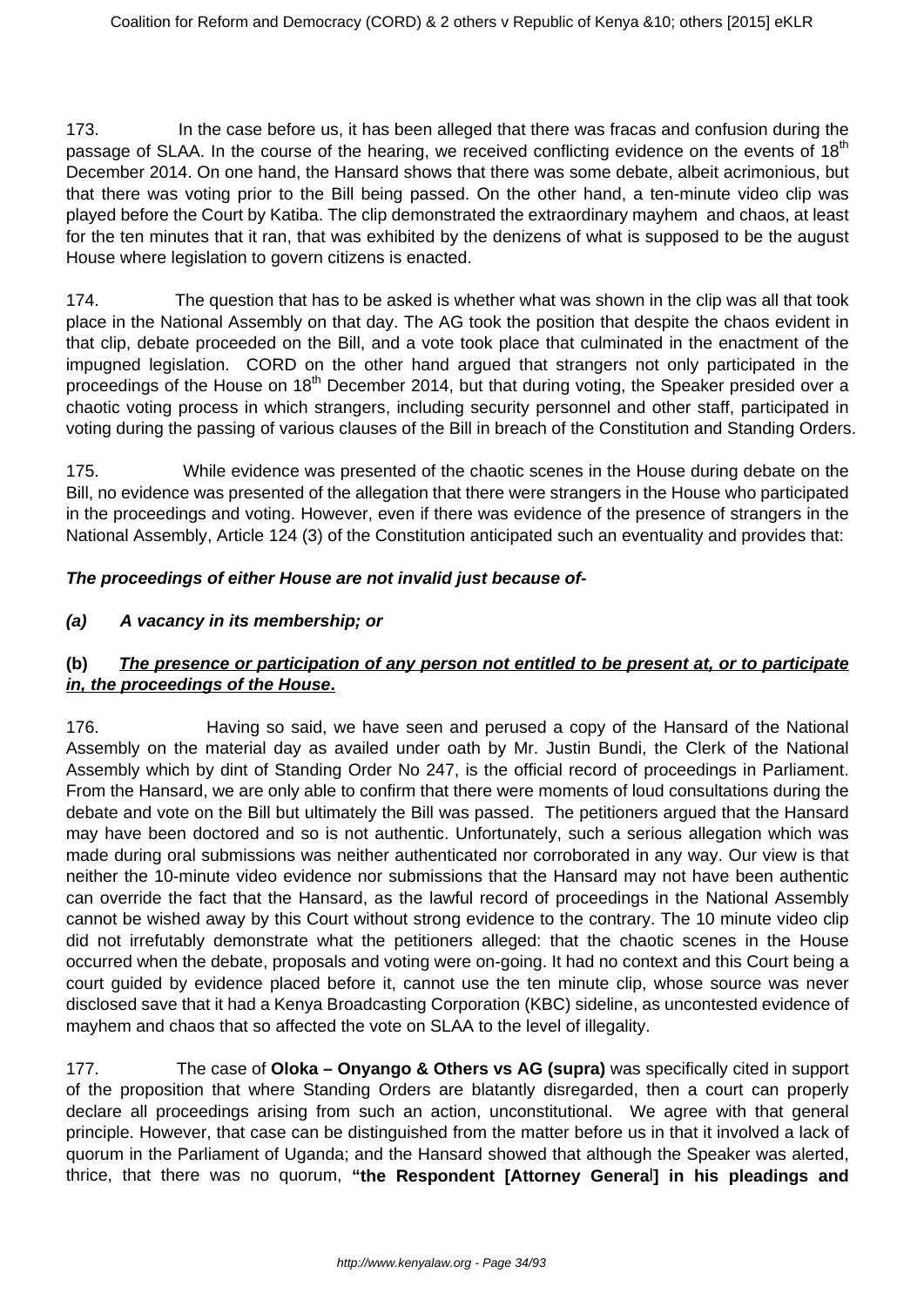**submissions did not attempt to suggest that the Rt. Hon. Speaker in any way reacted to the objection raised that there was no coram."** In that case there was therefore clear evidence of breach of Standing Orders.

178. In the present case, the Hansard indicated that although there was disorder in the National Assembly, SLAA was passed and was eventually assented to by the President. We are unable for the reasons stated above, to find that there was a clear, blatant disregard of the Standing Orders of the National Assembly for us to follow the decision in **Oloka – Onyango** (supra).

## **Whether the process of enactment was flawed and unconstitutional for lack of public participation**

179. The petitioners have challenged the constitutionality of SLAA on the basis that there was insufficient public participation prior to its enactment.

180. As correctly pointed out by the petitioners, the sacred fountain of the constitutional doctrine of public participation is embedded in the principle of sovereignty of the people under Article 1 of the Constitution. In addition, Article 2 contemplates direct and indirect exercise of sovereignty by the people through elected representatives, at all times the people reserving the right to direct exercise of sovereignty.

181. The right of public participation is further captured as one of the national values and principles of governance enshrined in Article 10 of the Constitution which provides that:

#### **(1) The national values and principles of governance in this Article bind all State organs, State officers, public officers and all persons whenever any of them-**

- **(a) Applies or interprets this Constitution;**
- **(b) Enacts, applies or interprets any law; or**
- **(c) Makes or implements public policy decisions.**
- **(2) The national values and principles of governance include-**

## **(a) Patriotism, national unity, sharing and devolution of power, the rule of law, democracy and participation of the people.** (Emphasis added)

182. With respect to parliamentary proceedings, Article 118, which is entitled "Public Access and Participation" provides that:

#### **(1) Parliament shall-**

# **(a) Conduct its business in an open manner, and its sittings and those of its committees shall be open to the public; and**

## **(b) Facilitate public participation and involvement in the legislative and other business of Parliament and its committees.**

(2) **…**(Emphasis added)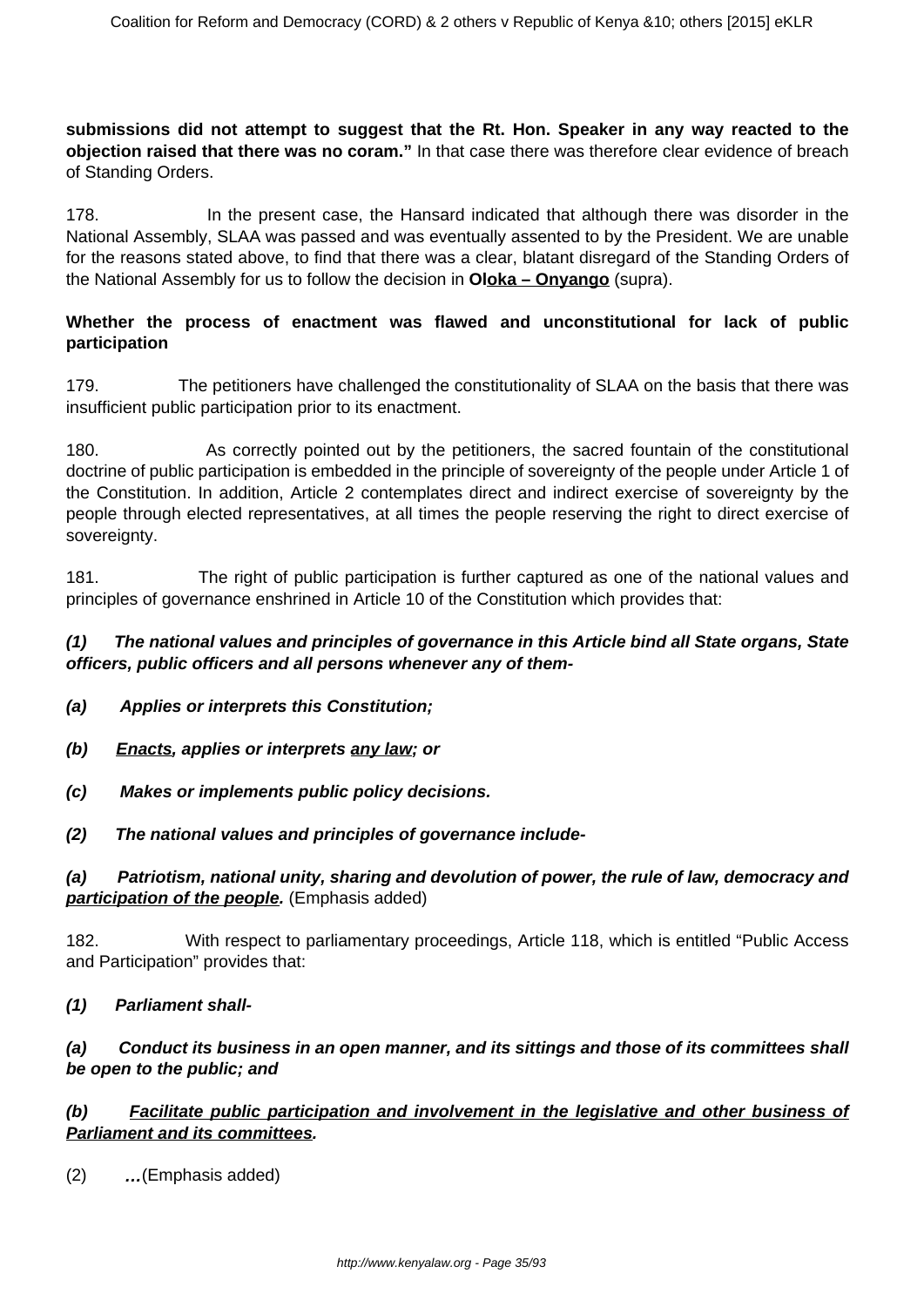183. The Standing Orders of Parliament also recognize the right to public participation. Standing Order No 127 (3) of the National Assembly Standing Orders provides thus;

## **(3) The Departmental Committee to which a Bill is committed shall facilitate public participation and shall take into account the views and recommendations of the public when the committee makes its report to the House.**

184. Our courts have also recognised the central place of the principle of public participation in the new constitutional dispensation.In the case of **Kenya Small Scale Farmers Forum & 6 Others vs Republic Of Kenya & 2 Others [2013] eKLR** the Court held as follows:

**"One of the golden threads running through the current constitutional regime is public participation in governance and the conduct of public affairs. The preamble to the Constitution recognizes, "the aspirations of all Kenyans for a government based on the essential values of human rights, equality, freedom, democracy, social justice and the rule of law." It also acknowledges the people's 'sovereign and inalienable right to determine the form of governance of our country…"Article 1 bestows all the sovereign power on the people to be exercised only in accordance with the Constitution. One of the national values and principles of governance is that of 'inclusiveness' and 'participation of the people."**

185. The AG does not dispute that there is a constitutional obligation on the National Assembly to facilitate public participation in the process of enactment of legislation. His contention, which is challenged by the petitioners, is that there was sufficient public participation prior to the enactment of SLAA. The question before us then is whether the public participation allegedly afforded in the passing of SLAA was reasonable in the circumstances. We shall respond to this question through an assessment of what is considered to be public participation, and what is deemed to be sufficient public participation. We shall do so by considering decisions from this and other jurisdictions.

186. In the case of **Doctors for Life International vs Speaker of the National Assembly and Others (CCT12/05) [2006] ZACC 11; 2006 (12) BCLR 1399 CC** to which the petitioners have referred the Court, the Constitutional Court of South Africa held that:

**"[145] It is implicit, if not explicit, from the duty to facilitate public participation in the law-making process that the Constitution values public participation in the law-making process. The duty to facilitate public participation in the law-making process would be meaningless unless it sought to ensure that the public participates in that process. The very purpose in facilitating public participation in legislative and other processes is to ensure that the public participates in the lawmaking process consistent with our democracy. Indeed, it is apparent from the powers and duties of the legislative organs of state that the Constitution contemplates that the public will participate in the law-making process."**

187. The Court then proceeded to examine what amounts to reasonable participation and held that;

**"The nature and the degree of public participation that is reasonable in a given case will depend on a number of factors. These include the nature and the importance of the legislation and the intensity of its impact on the public. The more discrete and identifiable the potentially affected section of the population, and the more intense the possible effect on their interests, the more reasonable it would be to expect the legislature to be astute to ensure that the potentially affected section of the population is given a reasonable opportunity to have a say. In addition, in**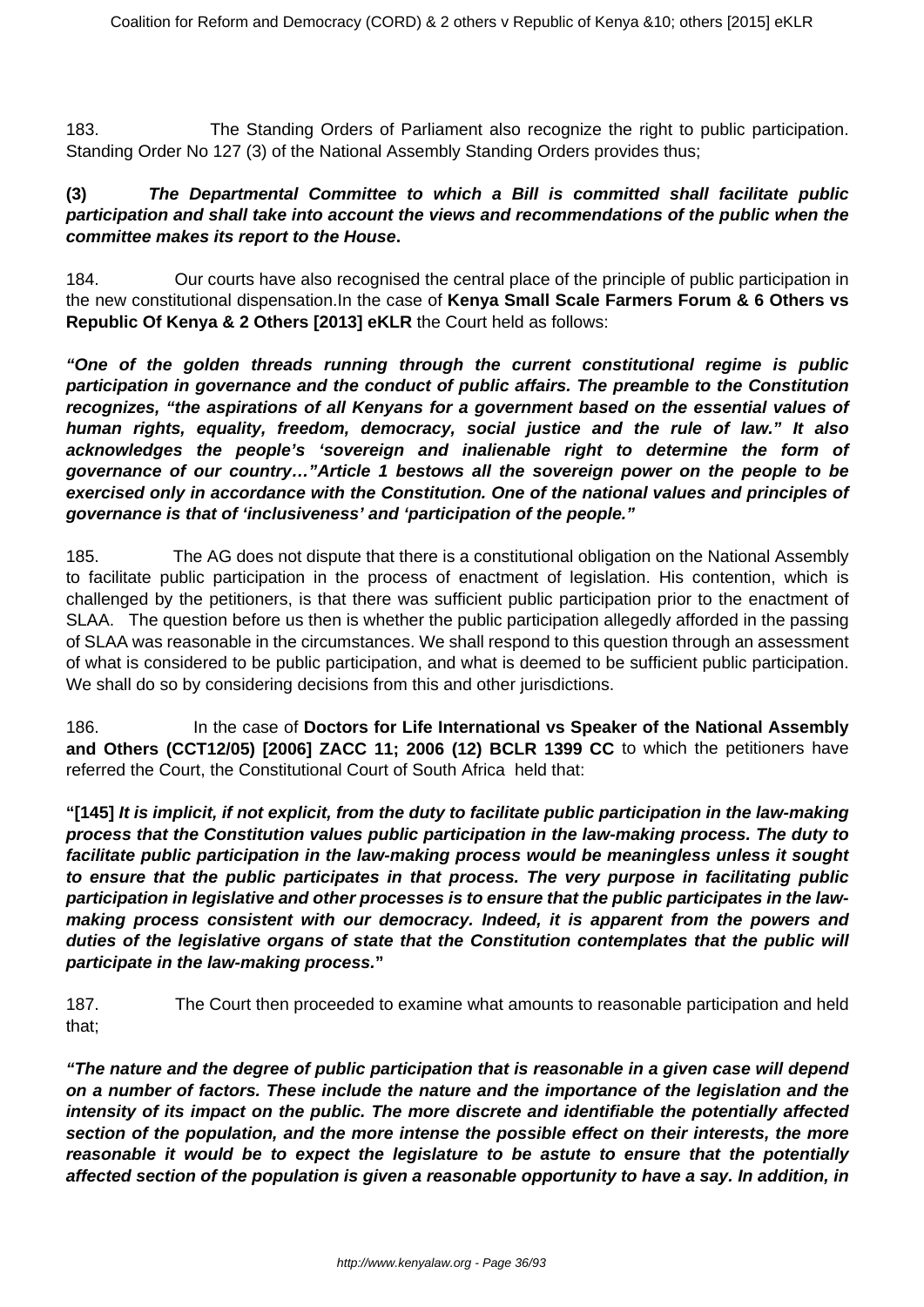**evaluating the reasonableness of the conduct of the provincial legislatures, the Court will have regard to what the legislatures themselves considered to be appropriate in fulfilling the obligation to facilitate public participation in the light of the content, importance and urgency of the legislation."**

188. The above position was also echoed by the Court in the case of **Glenister vs President of the Republic of South Africa and Others (CCT 48/10) [2011] ZACC 6; 2011 (3) SA 347 (CC)** where the Court reaffirmed its decision in **Doctors for Life (Supra)** and it stated that:

**"[31] This leads to the third reason why this challenge should fail. The applicant has not made out a case for failure to facilitate public involvement. In Doctors for Life, we considered the nature and scope of the obligation to facilitate public involvement in the legislative process and said:"Parliament and the provincial legislatures have broad discretion to determine how best to fulfill their constitutional obligation to facilitate public involvement in a given case, so long as they act reasonably. Undoubtedly, this obligation may be fulfilled in different ways and is open to innovation on the part of the legislatures. In the end, however, the duty to facilitate public involvement will often require Parliament and the provincial legislatures to provide citizens with a meaningful opportunity to be heard in the making of the laws that will govern them. Our Constitution demands no less. In determining whether Parliament has complied with its duty to facilitate public participation in any particular case, the Court will consider what Parliament has done in that case. The question will be whether what Parliament has done is reasonable in all the circumstances. And factors relevant to determining reasonableness would include rules, if any, adopted by Parliament to facilitate public participation, the nature of the legislation under consideration, and whether the legislation needed to be enacted urgently."**

#### The Court then concluded that;

**"Ultimately, what Parliament must determine in each case is what methods of facilitating public participation would be appropriate. In determining whether what Parliament has done is reasonable, this Court will pay respect to what Parliament has assessed as being the appropriate method. In determining the appropriate level of scrutiny of Parliament's duty to facilitate public involvement, the Court must balance, on the one hand, the need to respect parliamentary institutional autonomy, and on the other, the right of the public to participate in public affairs. In my view, this balance is best struck by this Court considering whether what Parliament does in each case is reasonable."** (Emphasis added)

189. In this jurisdiction, courts have also addressed the question of public participation and the circumstances in which it will be deemed to be sufficient. In the case of **Robert N. Gakuru and Others vs The Governor Kiambu County and 3 Others, Petition No 532 of 2013 Consolidated with Petitions Nos.12, 35, 36, 42 and 72 of 2014 and Judicial Review Miscellaneous Application No 61 of 2014,** the High Court was faced with a challenge to County legislation on the basis that there had been insufficient public participation. The Court in its decision stated that:

**"[75] In my view public participation ought to be real and not illusory and ought not to be treated as a mere formality for the purposes of fulfilment of the Constitutional dictates. It is my view that it behoves the County Assemblies in enacting legislation to ensure that the spirit of public participation is attained both quantitatively and qualitatively. It is not just enough in my view to simply "tweet" messages as it were and leave it to those who care to scavenge for it."**

The Court was emphatic on the obligation of County Assembly with regard to public participation: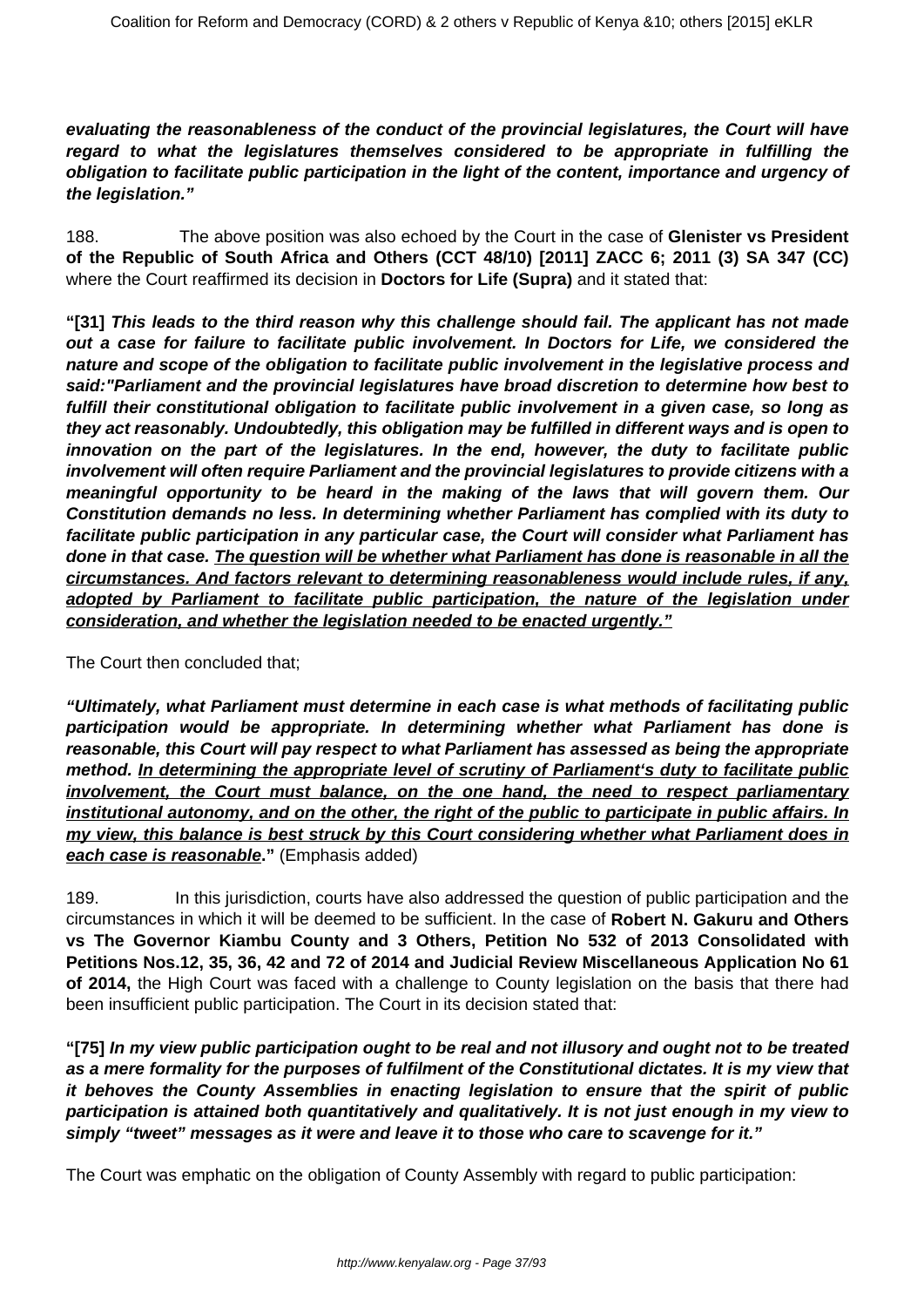**"The County Assemblies ought to do whatever is reasonable to ensure that as many of their constituents in particular and the Kenyans in general are aware of the intention to pass legislation and where the legislation in question involves such important aspect as payment of taxes and levies, the duty is even more onerous. I hold that it is the duty of the County Assembly in such circumstances to exhort its constituents to participate in the process of the enactment of such legislation by making use of as many fora as possible such as churches, mosques, temples, public barazas, national and vernacular radio broadcasting stations and other avenues where the public are known to converge to disseminate information with respect to the intended action."** (Emphasis added)

190. In the case of **Moses Munyendo and 908 Others vs-Attorney General and Another, Petition Number 16 of 2013** the Court pronounced itself further on the same issue as follows:

**"[21] As concerns the pre-parliamentary or consultative stage, the Permanent Secretary has given evidence on how different stakeholders were consulted. Some of the organisations consulted include the following; Kenya National Federation of Cooperatives, National Cotton Growers Association, Meru Central Diary Co-operative Union Limited, Cereal Growers Association and the Horticultural Farmers and Exporters Association. The organisations consulted are, in my view, broadly representative of agricultural interests in the country. This evidence is not controverted by the petitioners. Furthermore, I do not think it is necessary that every person or professional be invited to every forum in order to satisfy the terms of Article 10. Thus the contention that by the first petitioner, "I am aware that majority of Kenyans producers, processors, professionals or policy makers have not been invited to any stakeholders meetings to enrich any of the law" is not necessarily decisive of the lack of public** *participation...*" (Emphasis added)

191. Similarly, the court in the case of **Consumer Federation of Kenya (COFEK) vs Public Service Commission and Another, Petition No. 263 of 2013** pointed out that:

**"[13] …. The Petitioner has latched on to the phrase "participation of the people" in a selective and selfish manner. I have said that there is no express requirement that "participation of the people" should be read to mean that "the people" must be present during interviews but taken in its widest context that their in-put is recognized."**

192. In **Nairobi Metropolitan PSV Saccos Union Limited & 25 Others vs County of Nairobi Government and 3 others, Petition No 486 of 2013** the High Court stated:

"[47] **Further, it does not matter how the public participation was effected. What is needed, in my view, is that the public was accorded some reasonable level of participation and I must therefore agree with the sentiments of Sachs J in Minister of Health v New Clicks South Africa (PTY) Ltd (supra) where he expressed himself as follows; "The forms of facilitating an appropriate degree of participation in the law-making process are indeed capable of infinite variation. What matters is that at the end of the day a reasonable opportunity is offered to members of the public and all interested parties to know about the issue and to have an adequate say. What amounts to a reasonable opportunity will depend on the circumstances of each case.**"

We entirely agree with the above reasoning and adopt the same in the present petition.

193. The petitioners in this matter argued that the mode of advertisement in the Daily Nation and The Standard newspapers of Wednesday, December 10, 2014 did not lend itself to a proper avenue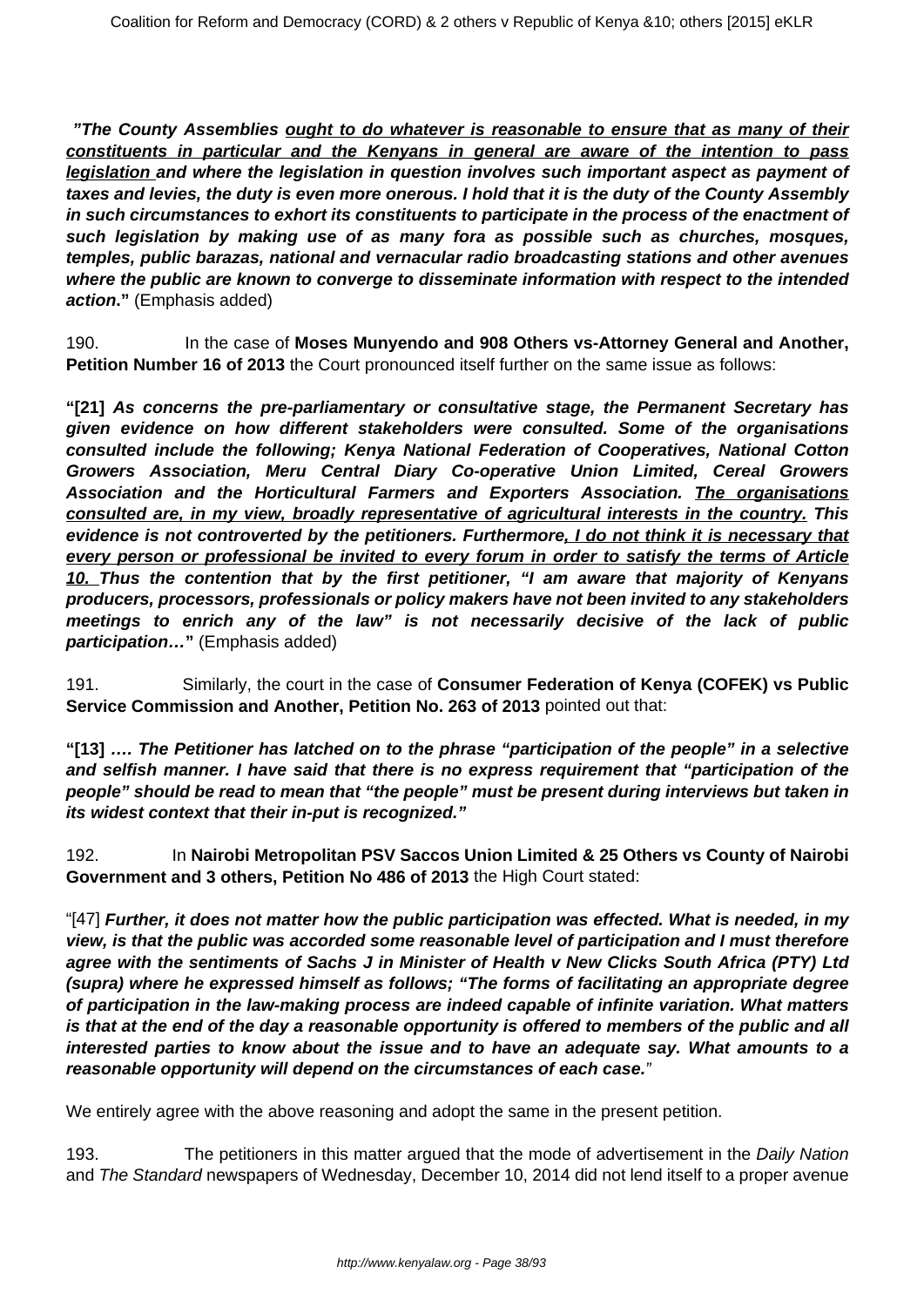for public participation. That the period for publication of the Bill was reduced from fourteen days to one day and the advertisement was only made on the  $10<sup>th</sup>$  December 2014 for a consultative meeting with the relevant committee of the National Assembly to be held on 11<sup>th</sup> December 2014 without proper circulation of the notice or the Bill itself. It was their further argument that the public participation on the Bill was limited to Nairobi County only out of 47 Counties and that there was no attempt to carry out civic education and to widely reach the majority of Kenyans who would be affected by limitations of rights under the Bill, by say advertising in local community radio or other such media.

194. The AG maintained that the notice which was published in local dailies with wide circulation required written memoranda to be submitted within 5 days of the date of the notice and it further informed the public that the Committee would sit for 3 full days in order to receive oral submissions. In his view, the circumstances of emergency that required urgent legislative responses and short timetables warranted the passage of the Act in response to the loss of lives and property due to spiralling insecurity in the country.

195. We have also examined the notice inviting the public to make submissions on the Bill. In inviting submissions, the National Assembly was acting by dint of Article 118 (1) (b) and Standing Order 127 (3). The invitation allowed the submission of views, representations, sending mail to the Clerk of the National Assembly, or making hand-deliveries to the office of the Clerk. The submissions were to be made on or before Monday,  $15<sup>th</sup>$  December 2014 at 5:00 pm. The notice also indicated that the Committee would be sitting to conduct public hearings on the Bill on Wednesday 10<sup>th</sup>, Thursday 11<sup>th</sup> and Monday 15<sup>th</sup> December in the Mini Chamber, County Hall, Parliament Building between 10:00 a.m. and 5:00 p.m.

196. We further note that a number of persons and organizations engaged the National Assembly on the Bill within the period that was allowed for public participation. The Memoranda of the Administration and National Security Committee on the Security Laws (Amendment) Bill, 2014 indicates that a total of 46 stakeholders gave their input on the Bill. Such organisations included the LSK, KNCHR, Article 19, the Constitution and Reform Education Consortium (CRECO), Gay and Lesbian Coalition of Kenya (GALCK), Human Rights Watch, Independent Medico-Legal Unit (IMLU), Katiba, Kenya Human Rights Commission (KHRC), Legal Resources Foundation, National Coalition for Human Rights Defenders-Kenya (NCHRD-K) and UHAI-EASHRI, The Federation of Women Lawyers-Kenya, and Haki Focus. Some of these organisations are also parties to this matter. Notably, almost 10 of the 46 stakeholders were represented by the KNCHR whose officials appeared before the Committee and submitted written memoranda.

197. It has been submitted before us that the National Assembly was acting out of some sense of urgency and that is why the National Assembly was recalled from recess to specifically deal with the enactment of SLAA.

198. In the circumstances, and taking into account the views of the courts in the authorities, local and from other jurisdictions, cited above, we are satisfied that the National Assembly acted reasonably in the manner in which it facilitated public participation on SLAA.

199. There is certainly no doubt that the parties that participated and gave their representations during the legislative process of SLAA represent the various and diverse interests of Kenyans. They are also undoubtedly well versed with the contents and areas that SLAA touched on. While acknowledging that an opportunity could have been availed for greater public participation, it would be to expect too much to insist that every Kenyan's view ought to have been considered prior to the passage of SLAA or any statute for that matter. In any event, the members of the National Assembly pursuant to Articles 1(2),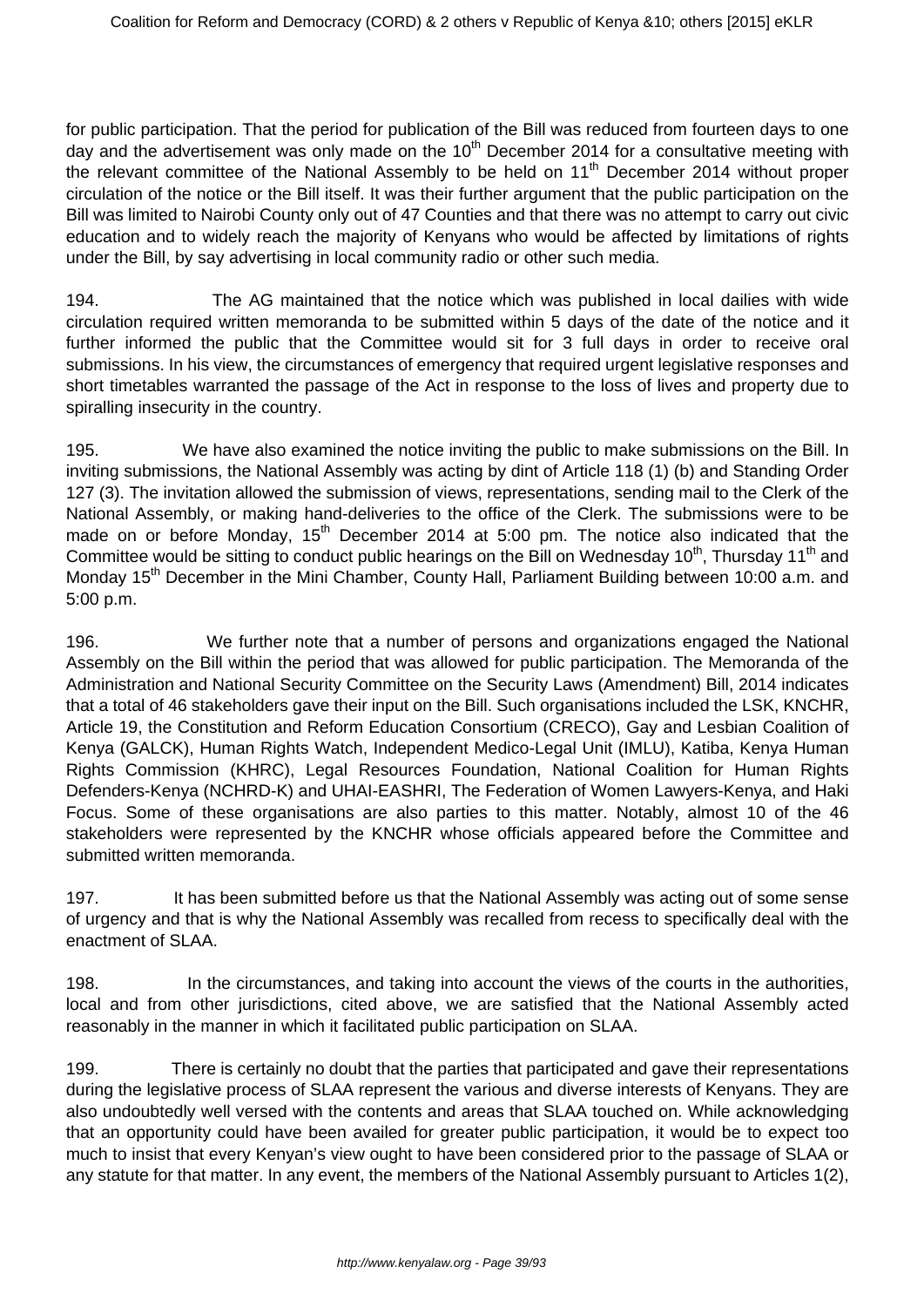94(2), 95(1) and 97 of the Constitution also represent the people of Kenya. While such representation cannot be said to dispense with the need for public participation, we take the view that, taken together with the views expressed by the organisations set out above, there was reasonable public participation and SLAA cannot be held unconstitutional on account of lack of public participation.

200. A fortiori, the Presidential assent cannot be faulted as the process leading to the same was in our view within the ambit of the law.

# **The constitutionality of the impugned provisions of Security Laws (Amendment) Act vis a vis the Bill of Rights**.

201. Having answered the question regarding the process of enactment of SLAA in the affirmative, we turn to consider the third issue in this matter, the question whether the specific provisions of SLAA violate and infringe the Bill of Rights or otherwise violate the Constitution.

202. The petitioners and the  $3^{rd}$ ,  $4^{th}$ ,  $5^{th}$  and  $6^{th}$  interested parties have asked the court to declare various provisions of the Act, which amend certain provisions of existing legislation, unconstitutional on the basis that they are in violation of fundamental rights and freedoms guaranteed under the Constitution or are otherwise in violation of constitutional provisions. They cited in this regard sections 4, 5, 6, 12, 15, 16, 19, 20, 21, 25, 26, 29, 34,48, 56, 58, 64, 69, 8[5\[u2\]](file:///C:/Users/Musa/Downloads/SECURITY_LAW_AMENDMNET_ACT_JUDGMENT%20(1).doc#_msocom_2) and 86 of SLAA and the corresponding provisions in various Acts that they amend or introduce into the law. They argued that in accordance with the provisions of Article 2 of the Constitution, the said provisions are null and void.

203. Article 2 of the Constitution pronounces the supremacy of the Constitution and states as follows:

# **2. (1) This Constitution is the supreme law of the Republic and binds all persons and all State organs at both levels of government.**

# **(2) No person may claim or exercise State authority except as authorised under this Constitution.**

**(3)…**

# **(4) Any law, including customary law, that is inconsistent with this Constitution is void to the extent of the inconsistency, and any act or omission in contravention of this Constitution is invalid.**

204. Article 3 of the Constitution is also emphatic in its pronouncement that:

# **(1) Every person has an obligation to respect, uphold and defend this Constitution.**

205. In considering whether or not the impugned provisions of SLAA are constitutional, we do so against certain principles which have been culled from various judicial pronouncements in this and other jurisdictions, but primarily from the Constitution itself.

# **Assessing the constitutionality of rights limitations**

206. Through the provisions of the Constitution, the people of Kenya have provided that the rights and fundamental freedoms guaranteed under the Constitution, with the exception of four rights set out in Article 25, are not absolute. They are subject to limitation, but only to the extent and in the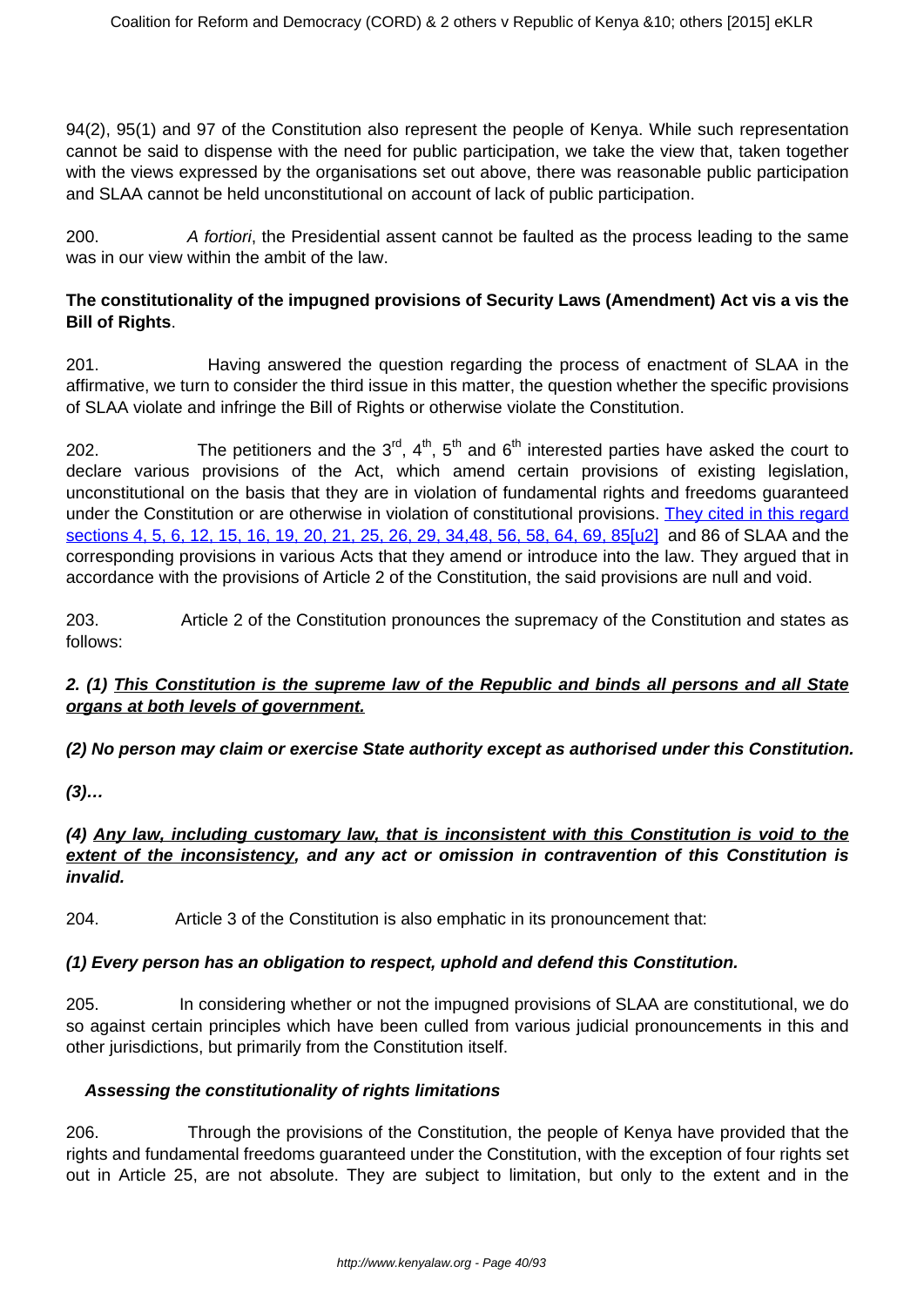circumstances set out in Article 24 of the Constitution. Article 24 is in the following terms:

**24. (1) A right or fundamental freedom in the Bill of Rights shall not be limited except by law, and then only to the extent that the limitation is reasonable and justifiable in an open and democratic society based on human dignity, equality and freedom, taking into account all relevant factors, including––**

**(a) the nature of the right or fundamental freedom;**

**(b) the importance of the purpose of the limitation;**

**(c) the nature and extent of the limitation;**

**(d) the need to ensure that the enjoyment of rights and fundamental freedoms by any individual does not prejudice the rights and fundamental freedoms of others; and**

**(e) the relation between the limitation and its purpose and whether there are less restrictive means to achieve the**

**purpose.**

**(3) Despite clause (1), a provision in legislation limiting a right or fundamental freedom—**

**(a) in the case of a provision enacted or amended on or after the effective date, is not valid unless the legislation specifically**

**expresses the intention to limit that right or fundamental freedom, and the nature and extent of the limitation;**

**(c) shall not be construed as limiting the right or fundamental freedom unless the provision is clear and specific about the right or freedom to be limited and the nature and extent of the limitation; and**

**(d) shall not limit the right or fundamental freedom so far as to derogate from its core or essential content.**

**(3) The State or a person seeking to justify a particular limitation shall demonstrate to the court, tribunal or other authority that the requirements of this Article have been satisfied.**

207. Article 25 expressly provides that the rights set out therein shall not be limited. It states as follows:

**Despite any other provision in this Constitution, the following rights and fundamental freedoms shall not be limited––**

**(a) freedom from torture and cruel, inhuman or degrading treatment or punishment;**

**(b) freedom from slavery or servitude;**

**(c) the right to a fair trial; and**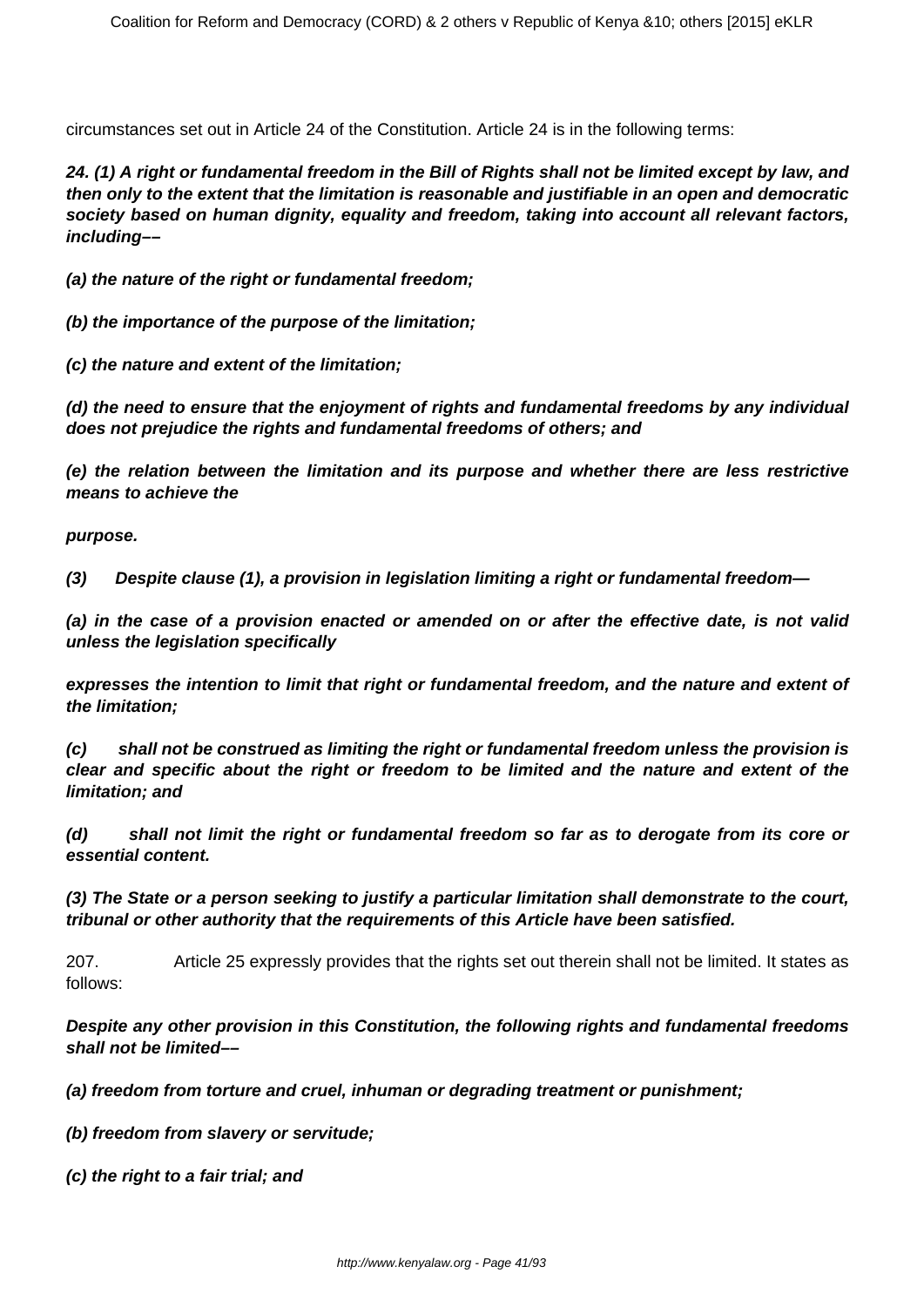# **(d) the right to an order of habeas corpus.**

208. In considering whether the impugned provisions limit fundamental rights and freedoms as alleged by the petitioners and if so, whether the limitations meet constitutional standards, we shall also be guided by principles that have emerged from judicial decisions.

209. In the case of **S vs** Zuma & Others (1995)2 SA 642(CC[\)\[A3\]](file:///C:/Users/Musa/Downloads/SECURITY_LAW_AMENDMNET_ACT_JUDGMENT%20(1).doc#_msocom_3) the Court held that a party alleging violation of a constitutional right or freedom must demonstrate that the exercise of a fundamental right has been impaired, infringed or limited. Once a limitation has been demonstrated, then the party which would benefit from the limitation must demonstrate a justification for the limitation. As in this case, the State, in demonstrating that the limitation is justifiable, must demonstrate that the societal need for the limitation of the right outweighs the individual's right to enjoy the right or freedom in question.

210. We are also guided by the test for determining the justifiability of a rights limitation enunciated by the Supreme Court of Canada in the case of **R vs Oakes (1986) ISCR 103** to which CIC has referred the Court. The first test requires that the limitation be one that is prescribed by law. It must be part of a statute, and must be clear and accessible to citizens so that they are clear on what is prohibited.

211. Secondly, the objective of the law must be pressing and substantial, that is it must be important to society: see **R vs Big Drug Mart Ltd (1985) ISCR 295**. The third principle is the principle of proportionality. It asks the question whether the State, in seeking to achieve its objectives, has chosen a proportionate way to achieve the objectives that it seeks to achieve. Put another way, whether the legislation meets the test of proportionality relative to the objects or purpose it seeks to achieve: see **R vs Chaulk (1990) 3SCR 1303**.

212. If a sufficiently important objective has been established, the means chosen to achieve the objective must pass a proportionality test. They must be rationally connected to the objective sought to be achieved, and must not be arbitrary, unfair or based on irrational considerations. Secondly, they must limit the right or freedom as little as possible, and their effects on the limitation of rights and freedoms are proportional to the objectives.

213. The tests set out above echo the requirements of Article 24 of the Constitution. This Article expresses the manner of considering the constitutionality of a limitation on fundamental rights by requiring that such limitation be reasonable and justifiable in a free and democratic society, and that all relevant factors are taken into account, including the nature of the right, the importance of the purpose of the limitation, the nature and extent of the limitation, the need to balance the rights and freedoms of an individual against the rights of others, and the relation between the limitation and its purpose, and whether there are less restrictive means to achieve the purpose.

214. It is against these tests that we shall consider the impugned provisions of SLAA.

# **The Rights to Freedom of Expression and the Media**

215. The petitioners and Article 19 argued that there are several provisions in SLAA that violate the right to freedom of expression and of the media guaranteed under Articles 33 and 34 of the Constitution. They cited in this regard Section 12 of SLAA which amends the Penal Code by adding a new Section 66A. Section 12 is in the following terms: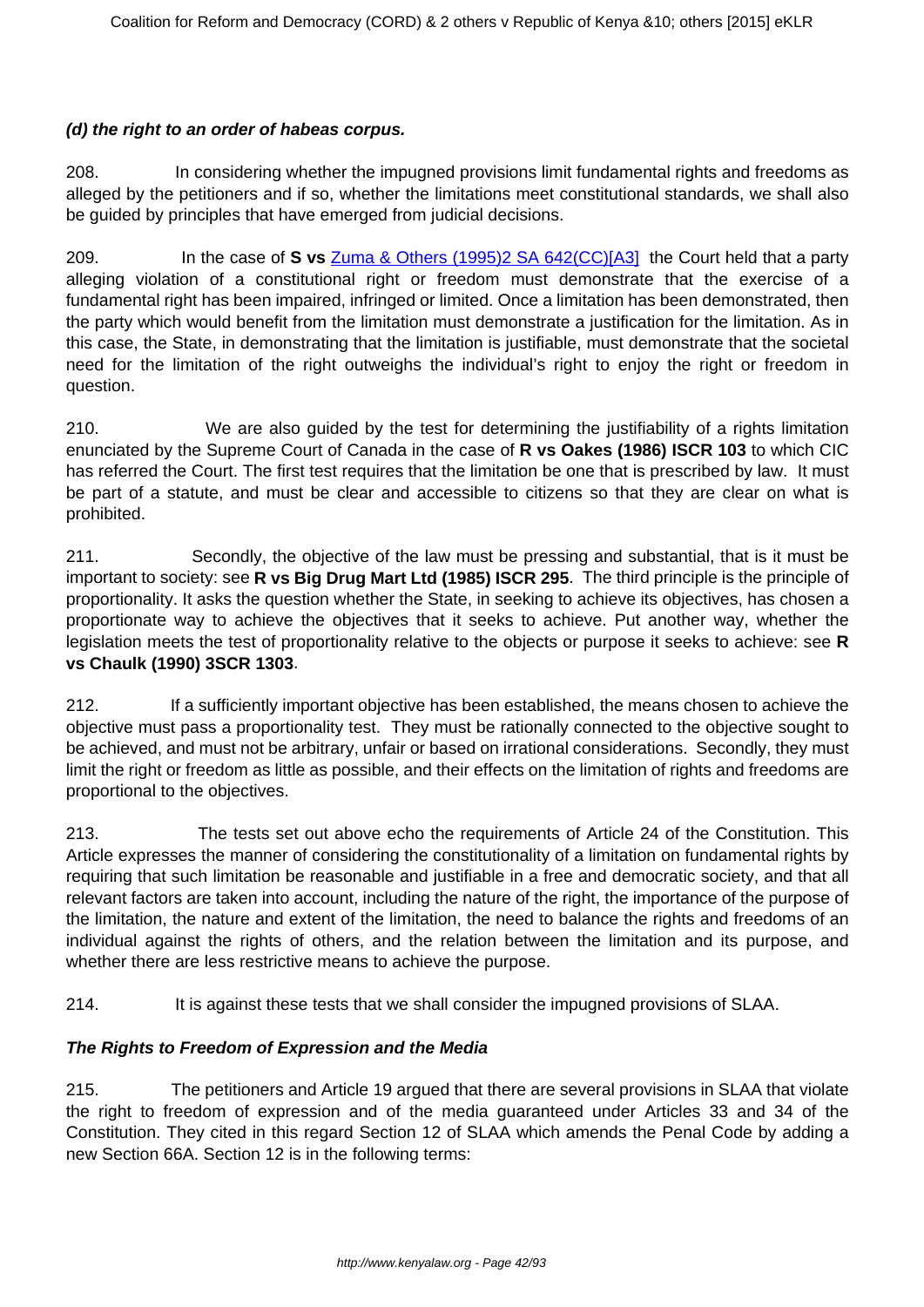**The Penal Code is amended by inserting the following new Section immediately after Section 66-**

**66A. (1) A person who publishes, broadcasts or causes to be published or distributed, through print, digital or electronic means, insulting, threatening, or inciting material or images of dead or injured persons which are likely to cause fear and alarm to the general public or disturb public peace commits an offence and is liable, upon conviction, to a fine not exceeding five million shillings or imprisonment for a term not exceeding three years or both.**

**(2) A person who publishes or broadcasts any information which undermines investigations or security operations by the National Police Service or the Kenya Defence Forces commits an offence and is liable, upon conviction, to a fine not exceeding five million shillings or imprisonment for a term not exceeding three years, or both.**

216. They are also aggrieved by the provisions of Section 64 of SLAA which amends the **Prevention of Terrorism Act** by inserting several new sections after Section 30, sections **30A** and **30F** of which the petitioners and Article 19 assert are unconstitutional. The new Section 30A of the Prevention of Terrorism Act, which is titled "**Publication of offending material"** is in the following terms:

**30A. (1) A person who publishes or utters a statement that is likely to be understood as directly or indirectly encouraging or inducing another person to commit or prepare to commit an act of terrorism commits an offence and is liable on conviction to imprisonment for a term not exceeding fourteen years.**

**(2) For purposes of sub-section (l), statement is likely to be understood as directly or indirectly encouraging or inducing another person to commit or prepare to commit an act of terrorism if-**

**(a) the circumstances and manner of the publications are such that it can reasonably be inferred that it was so intended; or**

**(b) the intention is apparent from the contents of the statement.**

**(3) For purposes of this Section, it is irrelevant whether any person is in fact encouraged or induced to commit or prepare to commit an act of terrorism.**

217. Section 64 of SLAA also introduces Section 30F which is titled "**Prohibition from broadcasting"** and states as follows:

**30F. (1) Any person who, without authorization from the National Police Service, broadcasts any information which undermines investigations or security operations relating to terrorism commits an offence and is liable on conviction to a term of imprisonment for a term not exceeding three years or to a fine not exceeding five million shillings, or both.**

**(2) A person who publishes or broadcasts photographs of victims of a terrorist attack without the consent of the National Police Service and of the victim commits an offence and is liable on conviction to a term of imprisonment for a period not exceed three years or to a fine of five million shillings, or both.**

**(3) Notwithstanding sub-section (2) any person may publish or broadcast factual information of a general nature to the public.**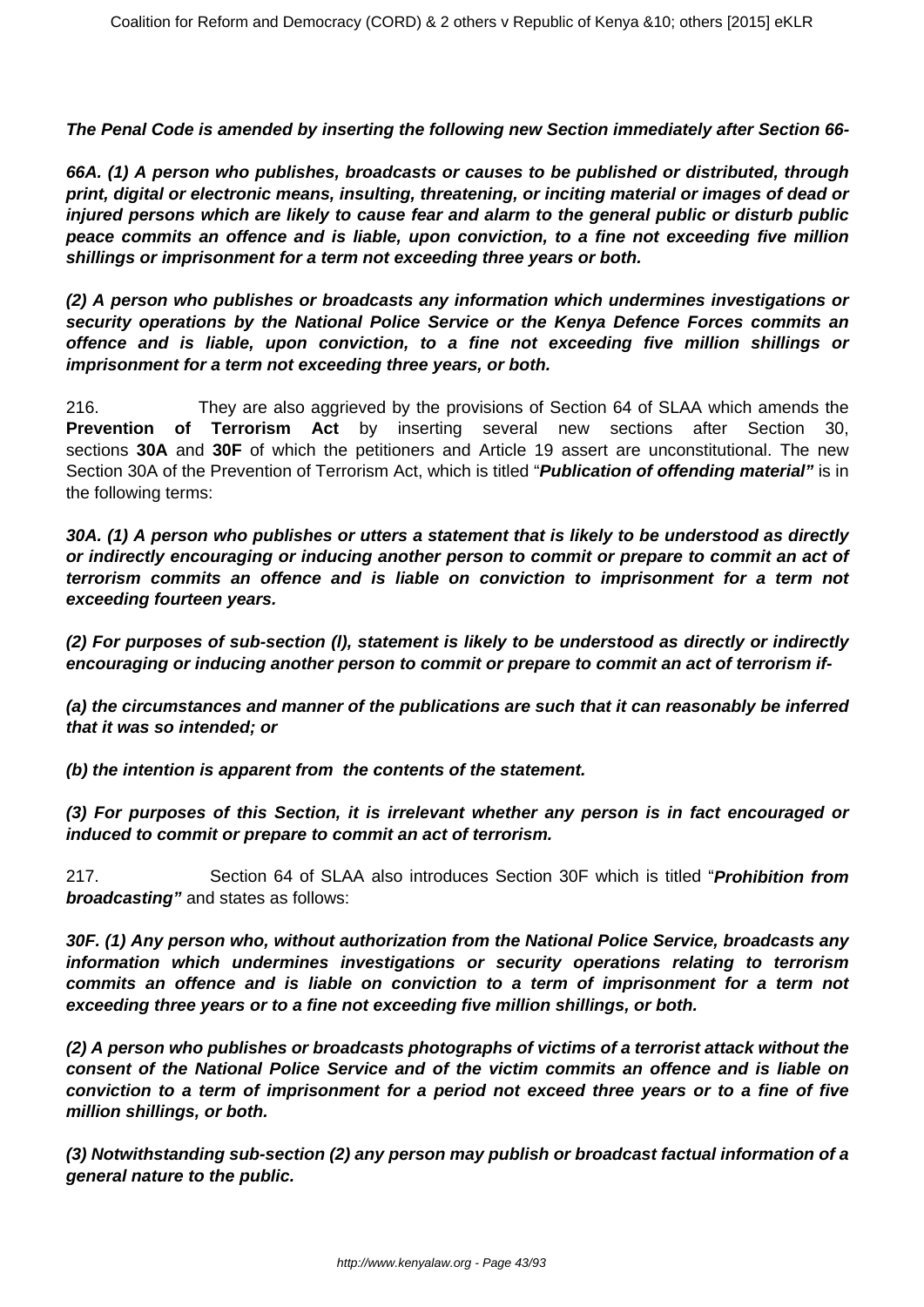218. The petitioners and Article 19 stated that this section constitutes a prior restraint on the freedom of expression and of the media. The petitioners submitted, in reliance on the decisions in the United States Supreme Court cases of **Near vs Minnesota 283 US 697 (1931)** and **New York Times vs United States 403 US 713 (1971)** that there can be no prior restraints to freedom of the media, and that such restraints are only permissible in very limited circumstances. It was their submission that Sections 12 and 64 of SLAA are unconstitutional in light of Article 33(2) and (3) which provide that:

#### **33. (1) Every person has the right to freedom of expression, which includes—**

#### **(a) freedom to seek, receive or impart information or ideas;**

- **(b) freedom of artistic creativity; and**
- **(c) academic freedom and freedom of scientific research.**
- **(2) The right to freedom of expression does not extend to—**
- **(a) propaganda for war;**
- **(b) incitement to violence;**
- **(c) hate speech; or**
- **(d) advocacy of hatred that—**

**(i) constitutes ethnic incitement, vilification of others or incitement to cause harm; or**

**(ii) is based on any ground of discrimination specified or contemplated in Article 27 (4).**

#### **(3) In the exercise of the right to freedom of expression, every person shall respect the rights and reputation of others.**

219. It was their case that Sections 12 and 64 will make illegal the concept of investigative journalism. They submitted that the provisions are also unconstitutional in light of Article 34(2), which takes away the power of the State to legislate on matters relating to freedom of expression and of the media outside the provisions of Article 33(2) and (3). Article 34(2) states as follows:

# **34. (1) Freedom and independence of electronic, print and all other types of media is guaranteed, but does not extend to any expression specified in Article 33 (2).**

**(2) The State shall not—**

**(a) exercise control over or interfere with any person engaged in broadcasting, the production or circulation of any publication or the dissemination of information by any medium; or**

**(b) penalise any person for any opinion or view or the content of any broadcast, publication or dissemination.**

**(3) Broadcasting and other electronic media have freedom of establishment, subject only to licensing procedures that—**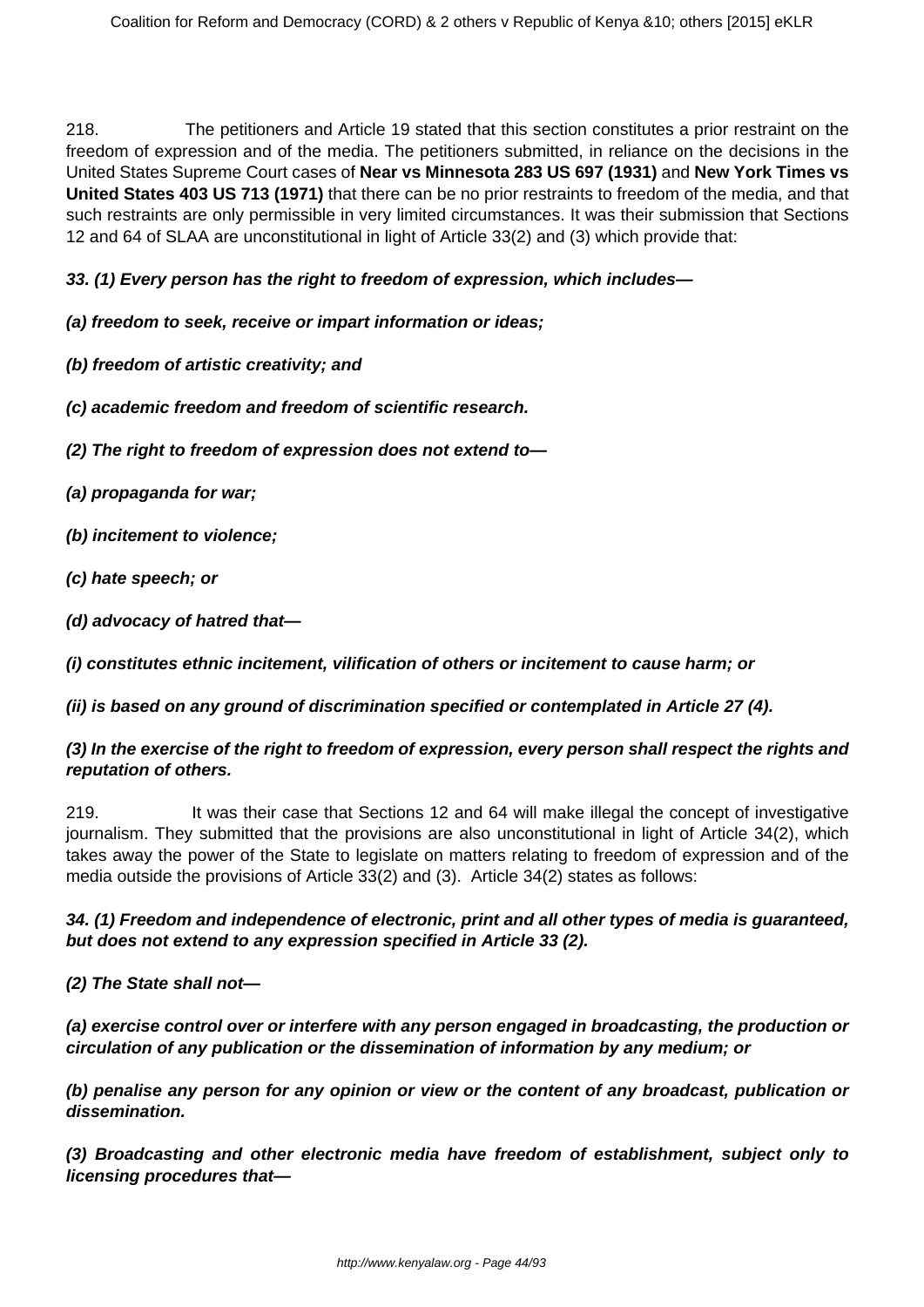### **(a) are necessary to regulate the airwaves and other forms of signal distribution; and**

**(b)are independent of control by government, political interests or commercial interests.**

**(4)…**

**(5) Parliament shall enact legislation that provides for the establishment of a body, which shall—**

### **(a) be independent of control by government, political interests or commercial interests;**

# **(b) reflect the interests of all sections of the society; and**

#### **(c) set media standards and regulate and monitor compliance with those standards.**

220. Article 19, specifically submitted that Sections 12 and 64 are unconstitutional for limiting freedom of the media and of expression. Article 19 averred, in the affidavit of its Executive Director, Mr Henry Omusundi Maina that it is concerned by the chilling effect of the provisions of Section 12 of SLAA which limit the guarantee of freedom of expression by creating a new Penal Code offence criminalizing publication of certain information in vague and overbroad terms, and the imposition of heavy punishments in the event of a conviction.

221. He stated that Article 19 is equally concerned with the chilling effect of the provisions of Section 64 of SLAA which amends the Prevention of Terrorism Act by inserting a new Section 30A which limits the exercise of the freedom of expression by creating overbroad offences of strict liability concerning the publication or utterances of certain information and the imposition of heavy punishment in the event of a conviction; as well as the amendment by Section 64 of SLAA to the Prevention of Terrorism Act by inserting a new Section 30F which limits the exercise of the freedom of expression by imposing the requirement for prior police authorization before publication of certain information and the imposition of heavy punishment in the event of a conviction.

222. Article 19 submitted that these sections are unconstitutional and do not take into account the internationally acceptable standards of limitations of Article 19 freedoms and the right to privacy as contained in numerous interpretative documents of international authority and are therefore in violation of Articles 31, 32(1), 33 and 34 of the Constitution and the corresponding Articles 19 of the UDHR and the ICCPR.

223. Article 19 submitted that Section 12 is constitutionally void on the basis of the principle of legality and for vagueness. With respect to legality, Article 19 submitted that the provision does not peg the commission of the offence it creates on intention or *mens rea* on the part of the publisher.

224. It further argued that the provision fails on the ground of vagueness as it deploys broad and imprecise terminology. Article 19 submitted that the limitation fails the test of legal prescription under Article 19 of the **UDHR** and the **ICCPR.** It relied on the case of **Sunday Times vs United Kingdom Application No 65 38/74 para49**, in which the European Court of Human Rights stated as follows.

**"(A) norm cannot be regarded as "law" unless it is formulated with sufficient precision to enable the citizen to regulate his conduct: he must be able- if need be with appropriate advice- to foresee, to a degree that is reasonable in the circumstances, the consequences which a given situation may entail."**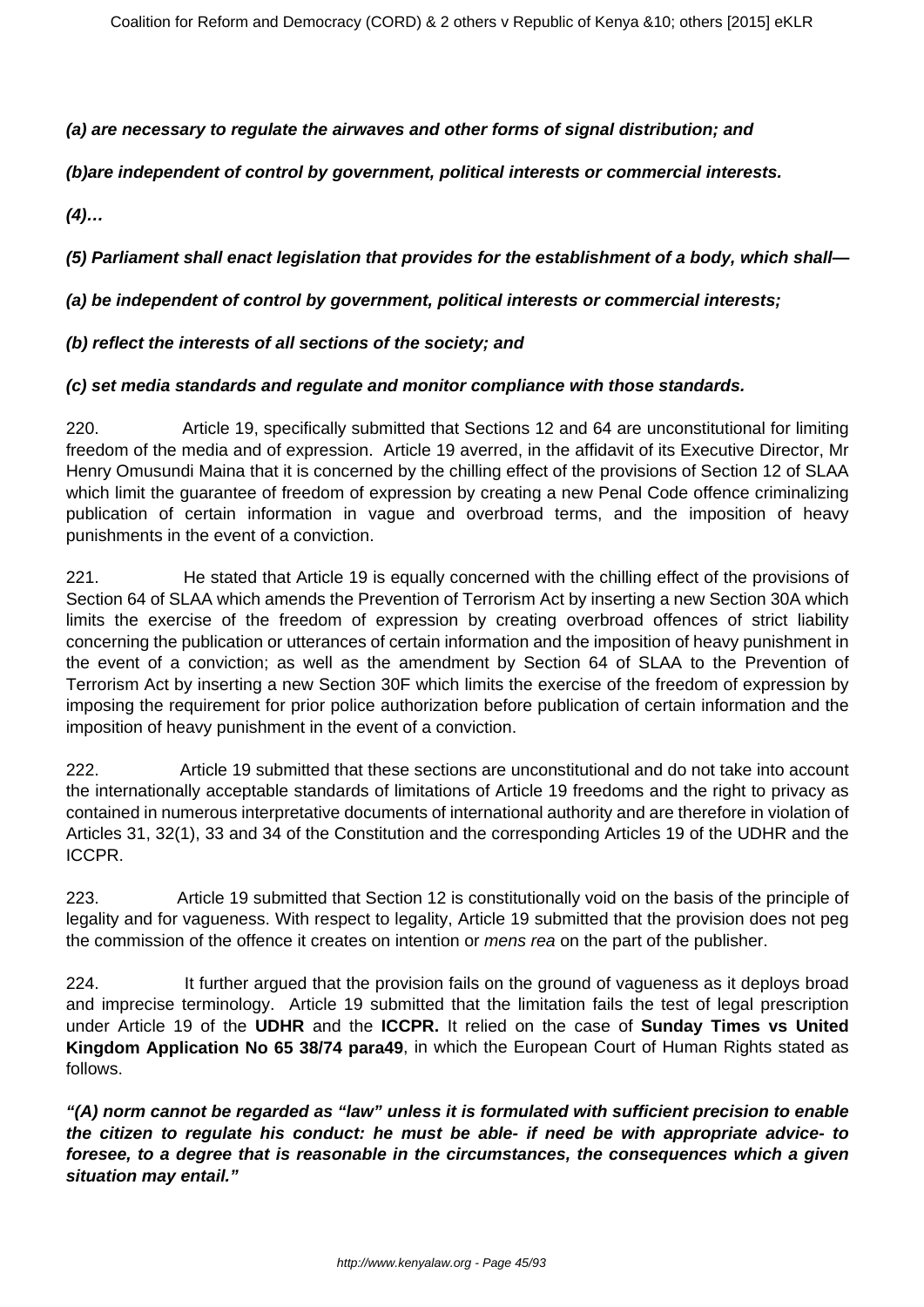225. With regard to a law being "void for vagueness" Article 19 referred us to the US decision in **Grayned vs City of Rock Ford, 408 U.S 104 at 108-109** for the proposition that loosely worded or vague laws may not be used to restrict freedom of expression.

226. The AG's reply to the challenge to Section 12 of SLAA was twofold. First, he submitted that freedom of the media is not an absolute freedom and the limitations of Articles 33 and 34 are justifiable in an open and democratic society. He therefore argued that Section 66A introduced to the Penal Code cannot be unconstitutional since Article 33(2) and (3) prohibits publication of information that extends to propaganda for war, incitement to violence and hate speech. It was also his submission that freedom of expression shall respect the rights and freedoms of others, and that the Media Council has been unable to regulate the media on standards.

227. The AG thus justified the enactment of Section 66A of the Penal Code through Section 12 of SLAA on the basis that freedom of expression has been abused by the media in publishing pictures of fatally injured people and of security operations, to the advantage of the publicity sought by terrorists.

228. Through the Solicitor General, Mr.Njee Muturi, the State submitted that SLAA was necessitated by the fight against terrorism. He argued that the country is at war, just that a war has not been formally declared. The stated purpose of the legislation, therefore, is to protect the public from terrorism, and it was the State's case that the limitations contained in SLAA are justifiable in the circumstances.

229. The DPP agreed in substance with the position taken by the AG. He argued in his Grounds of Opposition to the petition that SLAA, in its purpose and effect, does not infringe on fundamental rights and freedoms and asserted that if there is a limitation of rights in Section 12 of SLAA and Section 66A of the Penal Code (the existence of which he denied), any such limitations are reasonable and justifiable in an open and democratic society.

230. In his affidavit sworn on  $22<sup>nd</sup>$  January 2015, in opposition to the petition, Mr. Okello, argued that the utility value of Section 12, which adds Section 66A to the Penal Code, is to curb the use of mass media as a tool for propagating terrorist or other criminal agenda, to maintain the integrity of investigations and security operations, and to enhance public peace. He averred that the section is not unconstitutional as it does not go beyond the limitations of Article 33(2) but is in conformity with the Article. It was also his submission that there are sufficient checks and balances in the law to ensure protection of individual rights.

231. With regard to Section 64 which introduces Section 30A prohibiting publication of offending material, the DPP argued that it captures conduct that encourages or induces others to commit acts of terrorism, and was informed by the methods used by terrorists to create and expand terrorist networks, particularly radicalization. It was the DPP's position that any limitation of rights in the section (which he, again, denied exists) is justifiable under Article 24(1).

232. With regard to Section 30F of the Prevention of Terrorism Act introduced by Section 64 of SLAA, the DPP argued that it is intended to curb the use of media as a propaganda tool for terrorist organizations, maintain the integrity of investigations and security operations, to enhance public peace and to protect victims of terrorist activity. He argued that it is also in accord with Article 33(2) and that it is justifiable under Article 24(1).

233. The DPP conceded in his submissions that the intention behind Section 34 of SLAA, which amends Section 2 of the Firearms Act to include telescopes, was not intended to require a licence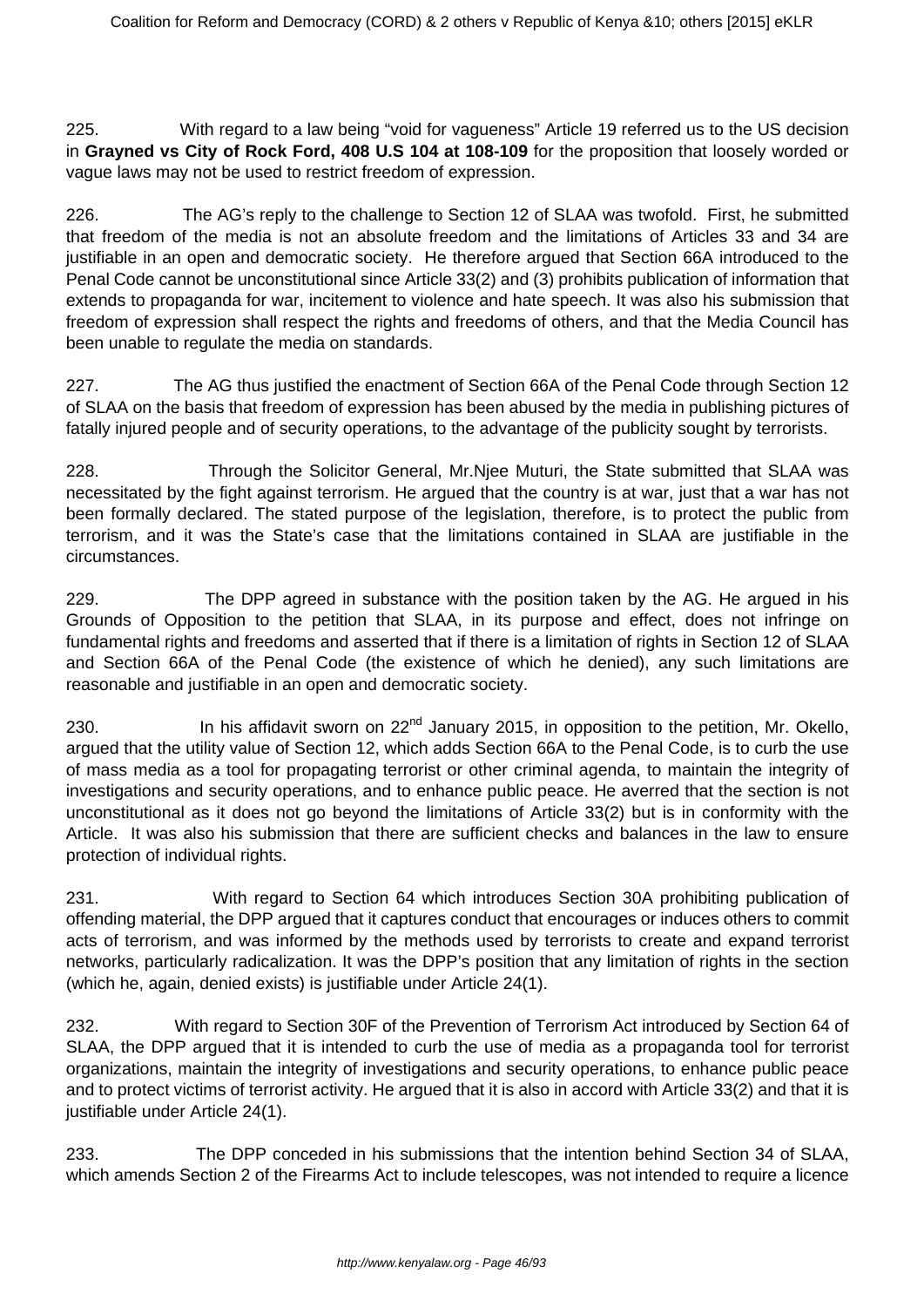for ownership of a telescope by journalist, but a gun scope and the Court should read- in the proper word into the section. In light of the concession by the DPP which the AG did not dispute, we need not labour with an analysis of this section save to state that Section 34 of SLAA is unconstitutional to the extent that it includes telescopes in the Section 2 in the Firearms Act.

234. The question that we are required to determine therefore is this: are the provisions of Sections 12 and 64 of SLAA, and the provisions they introduce in substantive legislation, namely, section 66A of the Penal Code and sections 30A and 30F of the Prevention of Terrorism Act respectively, limitations of fundamental rights and freedoms"

#### **Sections 12 of SLAA and 66A of the Penal Code**

235. Though the DPP disputed that there is a limitation of fundamental rights by the provisions of these sections, the AG conceded that there was, and indeed, section 12(3) of SLAA expressly states as follows:

# **The freedom of expression and the freedom of the media under Articles 33 and 34 of the Constitution shall be limited as specified under this section for the purposes of limiting the publication or distribution of material likely to cause public alarm, incitement to violence or disturb public peace.**

236. It may thus be argued that the State has, by section 12(3), attempted to meet the requirements of Article 24(2)(a) which states that legislation that limits fundamental rights shall not be valid unless it:

#### **specifically expresses the intention to limit that right or fundamental freedom, and the nature and extent of the limitation.**

237. The question is whether it has met the rest of the criteria set in Article 24. As noted above, Article 24 prescribes that a right or fundamental freedom may only be limited by law, taking into account

#### **the nature of the right or fundamental freedom, the importance of the purpose of the limitation, the nature and extent of the limitation, the need to ensure that the enjoyment of rights and fundamental freedoms by any individual does not prejudice the rights and fundamental freedoms of others, the relation between the limitation and its purpose, and whether there are less restrictive means to achieve the purpose.**

238. We shall now consider whether the provisions of sections 12 of SLAA and 66A of the Penal Code have met the above criteria.

#### **The Nature of the Right to Freedom of Expression and of the Media**

239. Aside from the recognition and protection given in the Constitution, the right to freedom of expression is also protected under international covenants to which Kenya is a party and which form part of Kenyan law by virtue of Article 2(6) of the Constitution. Article 19 of the **UDHR** adopted by the United Nations in 1948, provides that

**Everyone has the right to freedom of opinion and expression; this right includes freedom to hold opinions without interference and to seek, receive and impart information and ideas through any media and regardless of frontiers.**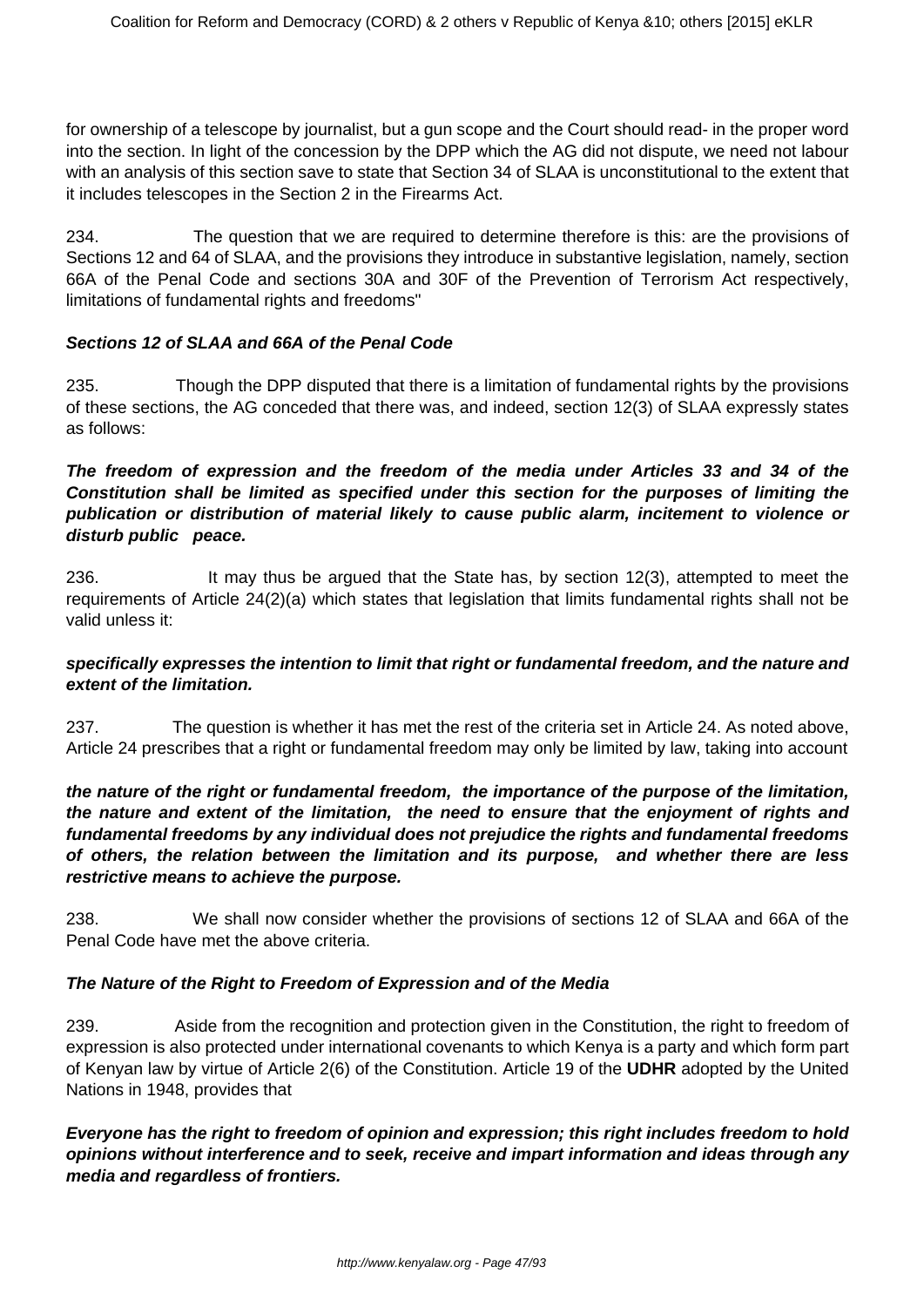240. Similarly, Article 19 (2) of the **ICCPR**, adopted by the United Nations in 1966, provides that:

#### **Everyone shall have the right to freedom of expression; this right shall include freedom to seek, receive, and impart information and ideas of all kinds, regardless of frontiers, either orally, in writing or in print in the form of art, or through any other media of his choice.**

241. It may be asked: why is it necessary to protect freedom of expression, and by extension, freedom of the media" In **General Comment No. 34 (CCPR /C/GC/34)** on the provisions of Article 19 of the ICCPR, the United Nations Human Rights Committee emphasises the close inter-linkage between the right to freedom of expression and the enjoyment of other rights. It observes at Paragraphs 2 and 3 as follows:

**2. Freedom of opinion and freedom of expression are indispensable conditions for the full development of the person. They are essential for any society. They constitute the foundation stone for every free and democratic society. The two freedoms are closely related, with freedom of expression providing the vehicle for the exchange and development of opinions.**

**3. Freedom of expression is a necessary condition for the realization of the principles of transparency and accountability that are, in turn, essential for the promotion and protection of human rights.**

242. The importance of the freedom of expression and of the media has been considered in various jurisdictions, and such decisions offer some guidance on why the freedom is considered important in a free and democratic society. In **Charles Onyango-Obbo and Anor vs Attorney General (Constitutional Appeal No.2 of 2002 ),** the Supreme Court of Uganda (per Mulenga SCJ) stated that:

**"Democratic societies uphold and protect fundamental human rights and freedoms, essentially on principles that are in line with J.J. Rousseau's version of the Social Contract theory. In brief, the theory is to the effect that the pre-social humans agreed to surrender their respective individual freedom of action, in order to secure mutual protection, and that consequently, the raison d'etre of the State is to provide protection to the individual citizens. In that regard, the state has the duty to facilitate and enhance the individual's self-fulfilment and advancement, recognising the individual's rights and freedoms as inherent in humanity….**

**Protection of the fundamental human rights therefore, is a primary objective of every democratic constitution, and as such is an essential characteristic of democracy. In particular, protection of the right to freedom of expression is of great significance to democracy. It is the bedrock of democratic governance."** (Emphasis added)

243. In the same decision, Odoki CJ observed as follows:

**"The importance of freedom of expression including freedom of the press to a democratic society cannot be over-emphasised. Freedom of expression enables the public to receive information and ideas, which are essential for them to participate in their governance and protect the values of democratic government, on the basis of informed decisions. It promotes a market place of ideas. It also enables those in government or authority to be brought to public scrutiny and thereby hold them accountable."**

244. In **Print Media South Africa and Another vs Minister of Home Affairs and Another**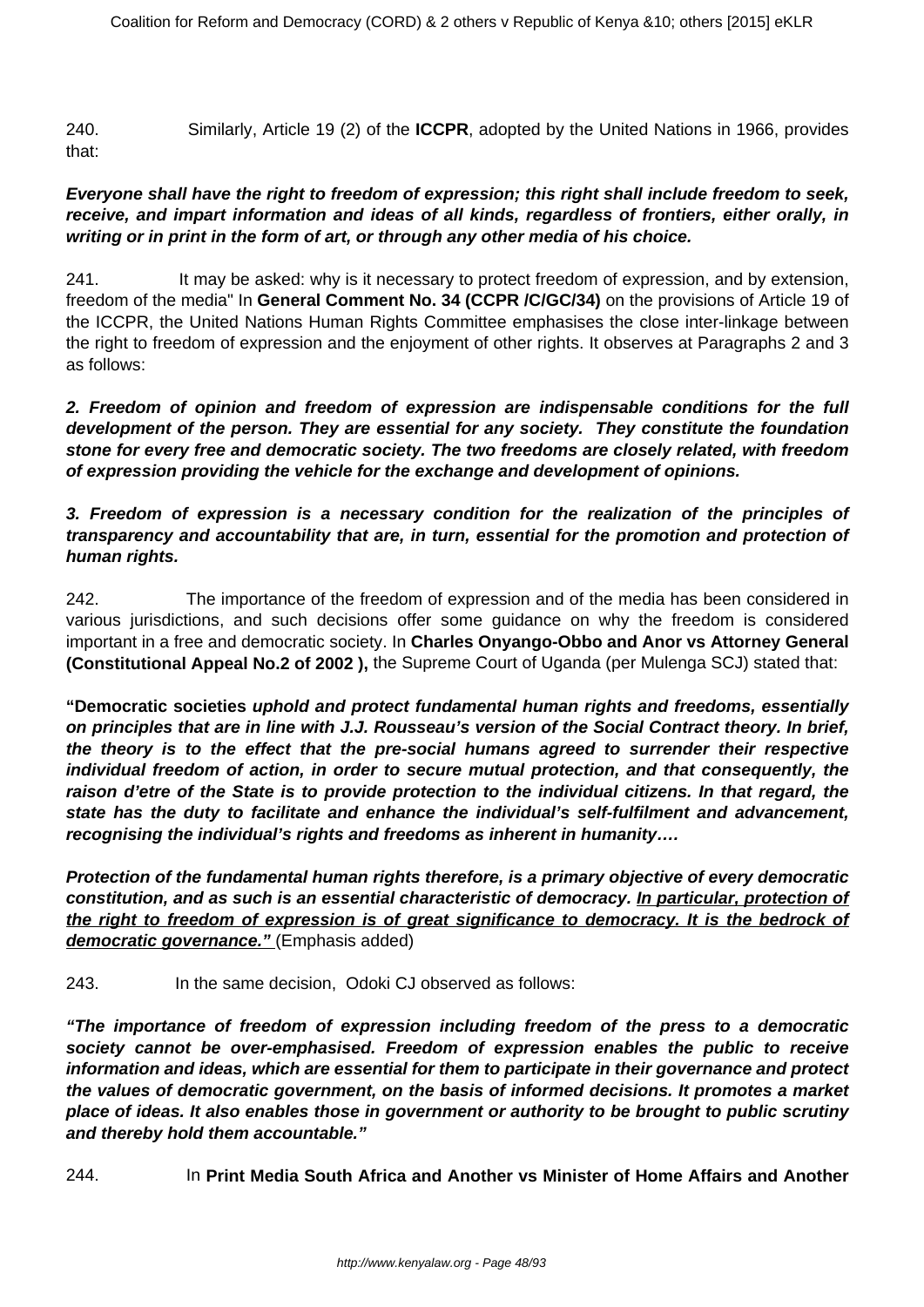**(CCT 113/11) [2012] ZACC 22; 2012 (6) SA 443 (CC); 2012 (12) BCLR 1346 (CC) (28 September 2012)** the Court stated as follows:

**"54. In considering the comprehensive quality of the right, one also cannot neglect the vital role of a healthy press in the functioning of a democratic society. One might even consider the press to be a public sentinel, and to the extent that laws encroach upon press freedom, so too do they deal a comparable blow to the public's right to a healthy, unimpeded media."**

245. In **Media 24 Limited and Others vs National Prosecuting Authority and Others In re: S vs Mahlangu and Another (55656/10) [2011] ZAGPPHC 64; 2011 (2) SACR 321 (GNP) (29 April 2011)** cited with approval the decision of the English case of **Lion Laboratories Ltd vs Evans and Others (1984) 2 ALL ER 417** where it was stated that:[\[C4\]](file:///C:/Users/Musa/Downloads/SECURITY_LAW_AMENDMNET_ACT_JUDGMENT%20(1).doc#_msocom_4)

**"One should bear in mind that the constitutional promise of a free press is not one that is made for the protection of the special interests of the press.... The constitutional promise is made rather to serve the interest that all citizens have in the free flow of information, which is possible only if there is a free press. To abridge the freedom of the press is to abridge the rights of all citizens and not merely the rights of the press itself."**

246. We agree. Finally, in the case of **S. vs Mamabolo (CCT 44/00) [2001] ZACC 17; 2001 (3) SA 409 (CC); 2001 (5) BCLR 449 (CC) (11 April 2001),** Kriegler J, while rejecting the pre-eminent place given to the right to freedom of expression in jurisprudence on the First Amendment in the United States, nonetheless emphasized the important place of freedom of expression when he stated as follows:

**"Freedom of expression, especially when gauged in conjunction with its accompanying fundamental freedoms, is of the utmost importance in the kind of open and democratic society the Constitution has set as our aspirational norm. Having regard to our recent past of thought control, censorship and enforced conformity to governmental theories, freedom of expression the free and open exchange of ideas — is no less important than it is in the United States of America. It could actually be contended with much force that the public interest in the open market-place of ideas is all the more important to us in this country because our democracy is not yet firmly established and must feel its way. Therefore we should be particularly astute to outlaw any form of thought-control, however respectably dressed."**

247. The constitutional guarantee of freedom of expression in our Constitution, as in the Constitution of South Africa, is not absolute, and is subject to the limitations set out in Article 33(2) which states that the protection of freedom of expression does not extend to propaganda for war, incitement to violence, hate speech or advocacy of hatred that constitutes ethnic incitement, vilification of others or incitement to cause harm and is based on any ground of discrimination specified or contemplated in Article 27 (4). Such limitations also accord with the provisions of Article 19(3) of ICCPR, which provides as follows:

# **3. The exercise of the rights provided for in paragraph 2 of this article carries with it special duties and responsibilities. It may therefore be subject to certain restrictions, but these shall only be such as are provided by law and are necessary:**

**(a) For respect of the rights or reputations of others;**

**(b) For the protection of national security or of public order (order public), or of public health or morals.**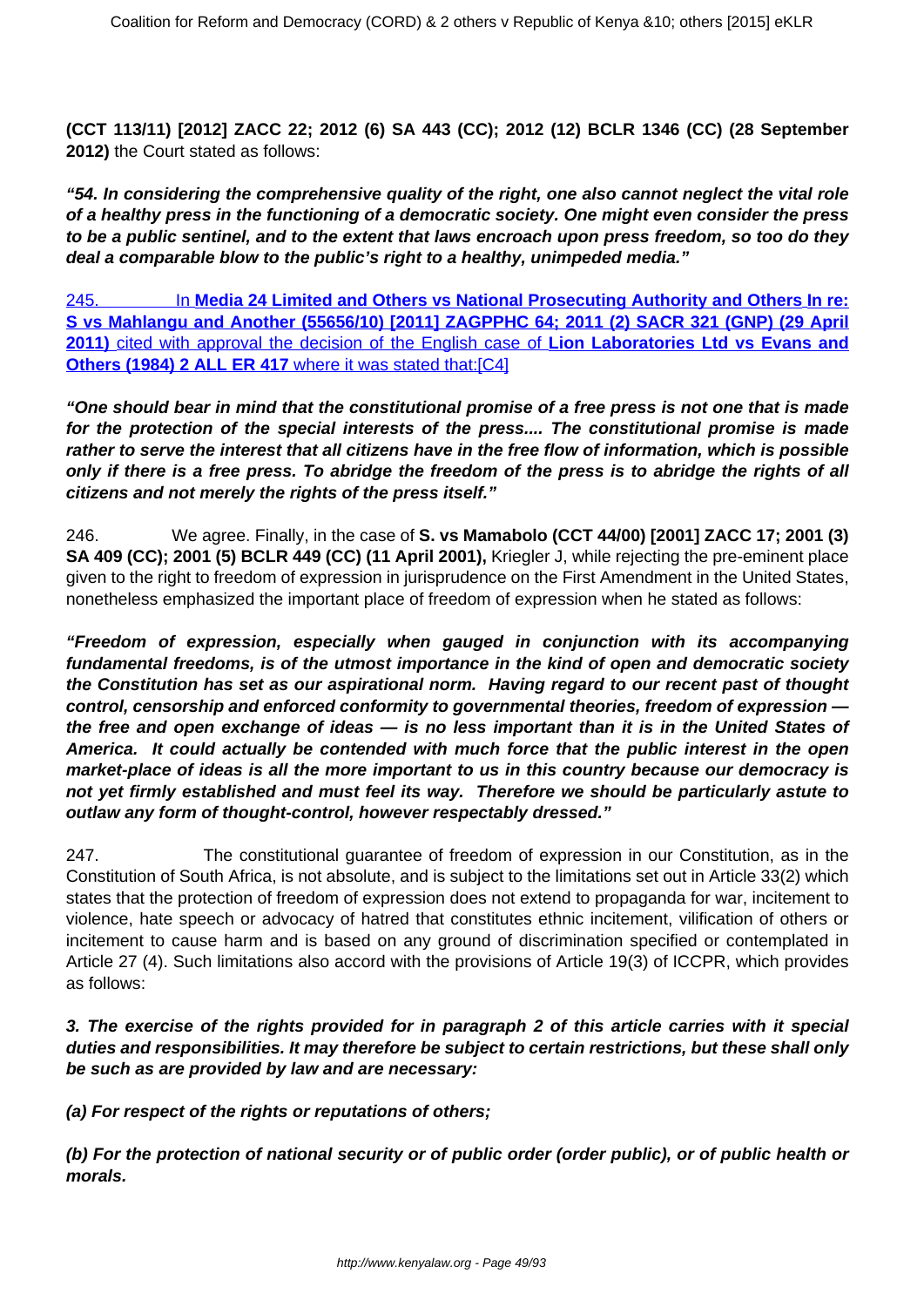248. Thus, the importance of the right to freedom of expression and of the media cannot be disputed. It is a right that is essential to the enjoyment of other rights, for implicit in it is the right to receive information on the basis of which one can make decisions and choices. In the words of **Ronald Dworkin** in **Freedom's Law (1996) 200** cited in **Iain Currie & Johan de Waal's Bill of Rights Handbook**, page 360:

**"(F)reedom of speech is valuable, not just in virtue of the consequences it has, but because it is an essential and 'constitutive' feature of a just political society that government treat all its adult members … as responsible moral agents. That requirement has two dimensions. First, morally responsible people insist on making up their own minds what is good or bad in life or in politics, or what is true and false in matters of justice or faith. Government insults its citizens, and denies their moral responsibility, when it decrees that they cannot be trusted to head opinions that might persuade them to dangerous or offensive convictions.** 

**We retain our dignity, as individuals, only by insisting that no one – no official and no majority – has the right to withhold an opinion from us of the ground that we are not fit to hear and consider it."**

# **The importance of the purpose of the limitation**

249. We consider, next, the objective and purpose of the impugned provisions of SLAA. While the Memorandum of Objects and Reasons to the Security Laws (Amendment) Bill indicates that the amendment to the Penal Code is to make provision for the offence of a public officer facilitating the entry of a criminal into Kenya, and the offence of a public officer concealing the whereabouts of a criminal and prescribes the punishment of these offences; as well as seeking to make it a felony for any person to intentionally insult the modesty of any person and prescribe a punishment for the same, the averments and submissions by the AG are to the effect that the object and purpose of the amendments was to combat terrorism.

250. In her affidavit sworn on 22nd January 2015, in opposition to the petition, **Dr. Monica Juma** averred that the legislation has been necessitated by national security interests and the need to combat terrorism in Kenya, and is in accord with United Nations Resolution 1269. Resolution 1269 (1999) was adopted by the Security Council on 19 October 1999.

251. According to Dr.Juma, the Resolution condemns all acts of terrorism as criminal and unjustifiable regardless of their motivation and calls upon all States to implement fully the international anti-terrorist conventions to which they are parties, encourages all States to consider as a matter of priority adhering to those resolutions to which they are not parties, and encourages also the speedy adoption of pending conventions. It is on this basis that the amendments to various legislation by SLAA are justified. Similar averments are made in the affidavit of Mr. Haron Komen.

252. That terrorism is a serious threat to national and individual security is not in dispute. In a document by the National Police Service marked "Secret" and titled "**Draft and Assent of the Security Laws (Amendment) Act 2014**" annexed to the affidavit of Dr. Juma, the National Police Service indicates that there were a total of 47 incidents of terrorism in Kenya in 2014, resulting in 173 deaths and 179 injuries. It states that a total of 409 suspects were arrested and profiled in court.

253. With regard to the causes of terrorism, the report cites continuous recruitment, indoctrination and radicalization of youth. It states that the challenges the Police Service faces in fighting terrorism include securing the Kenya/Somalia border, fighting Al Shabaab radicalization, the numbers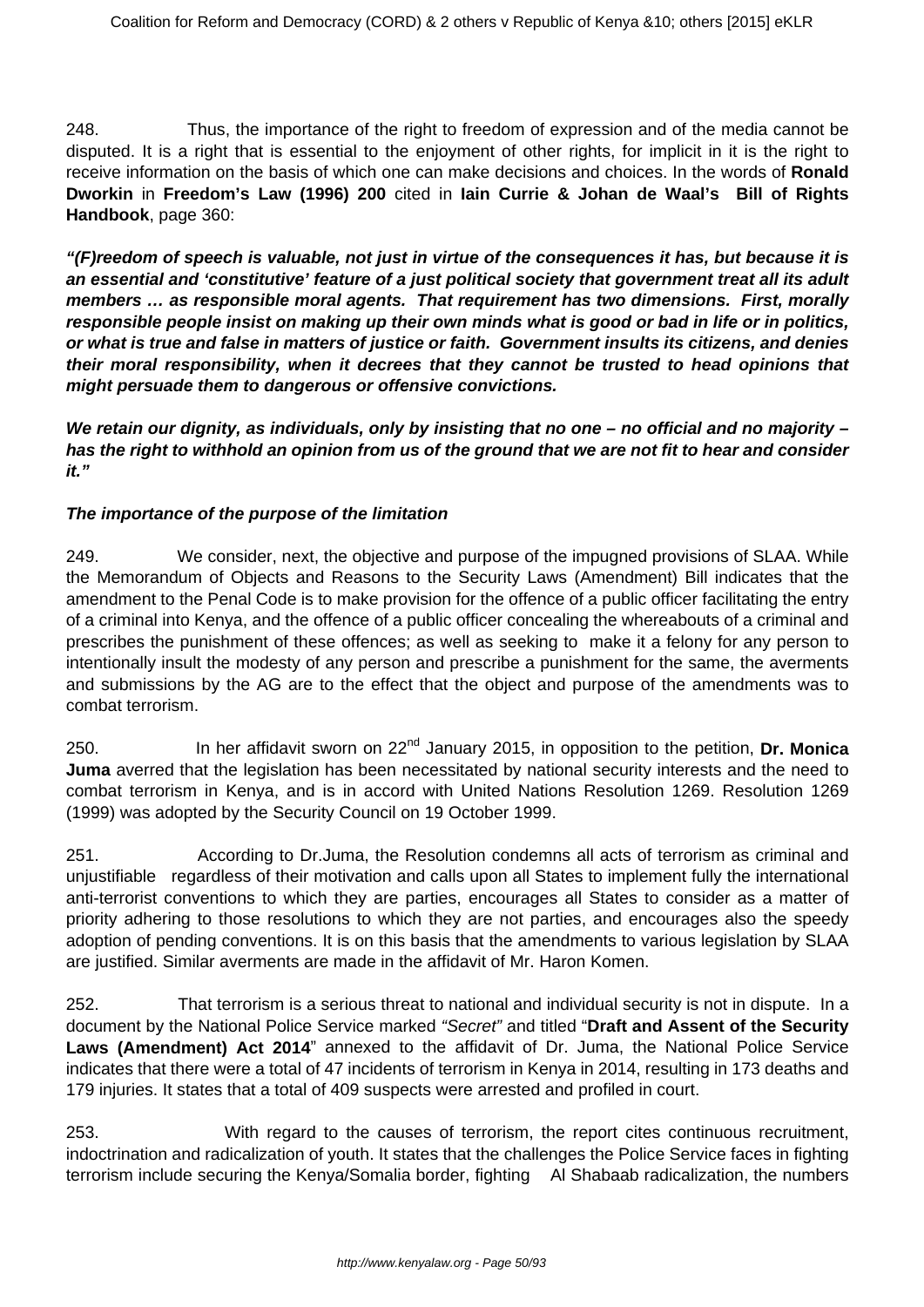returning from training and fighting in Somalia and low levels of awareness among the stakeholders thus hampering effective investigation and prosecution of terrorism suspects.

254. It cannot be disputed that the fight against terrorism is an important purpose. The State has an obligation to protect its citizens from internal and external threats, and as observed by the CIC, it must maintain the delicate balance between protecting the fundamental rights of citizens and protecting them from terrorists by providing national security. The State thus has an obligation to satisfy the Court that the limitations it has imposed in the legislation under consideration is justified by the realities it is confronted with, and that they have a rational nexus with the purpose they are intended to meet.

#### **The Nature and Extent of the Limitation**[\[u5\]](file:///C:/Users/Musa/Downloads/SECURITY_LAW_AMENDMNET_ACT_JUDGMENT%20(1).doc#_msocom_5)

# [\[A6\]](file:///C:/Users/Musa/Downloads/SECURITY_LAW_AMENDMNET_ACT_JUDGMENT%20(1).doc#_msocom_6)

255. The AG acknowledged that Section 12 of SLAA and Section 66A which it introduces into the Penal Code limit the right to freedom of expression. In his affidavit in support of the petition, sworn on 23<sup>rd</sup> December 2014, Mr. Francis Nyenze for CORD averred that the two provisions are inconsistent with and contravene Article 33(a) as the definition of the offence is not specific and is extensively broad and over-reaching and may even capture persons whose intention is merely to bring to the attention of the public and authorities matters such as genocide, or to awaken public conscience and elicit or trigger appropriate response or action.

256. The new Section 66A in the Penal Code prohibits the publication, broadcasting or causing to be published or distributed **"through print, digital or electronic means, insulting, threatening, or inciting material or images of dead or injured persons which are likely to cause fear and alarm to the general public or disturb public peace"** and makes doing so an offence which is punishable, upon conviction, to a fine not exceeding five million shillings or imprisonment for a term not exceeding three years. The prohibitions in this section are doubtless far reaching. They go over and above the provisions of Article 33(2) which prohibit hate speech, propaganda for war, incitement to violence and advocacy of hatred that constitute ethnic incitement, vilification of others or incitement to cause harm.

257. As submitted by Article 19, the section uses very broad terms, such as "insulting, threatening, inciting material, images of the dead or injured persons" which are not defined in the section, and are therefore left to subjective interpretation, misinterpretation and abuse.

258. The section therefore clearly limits media freedom and its penal consequences run counter to the provisions of Article 34(2) which provides that:

#### **The State shall not—**

# **(a) exercise control over or interfere with any person engaged in broadcasting, the production or circulation of any publication or the dissemination of information by any medium; or**

# **(b) penalise any person for any opinion or view or the content of any broadcast, publication or dissemination.**

259. As we understand it, the State can (and we believe, does) penalize the broadcast or publication of any expression that falls under Article 33(2), namely propaganda for war, incitement to violence, hate speech and advocacy to hatred. This new offence under the Penal Code that seeks to punish **"insulting, threatening, or inciting material or images of dead or injured persons which are**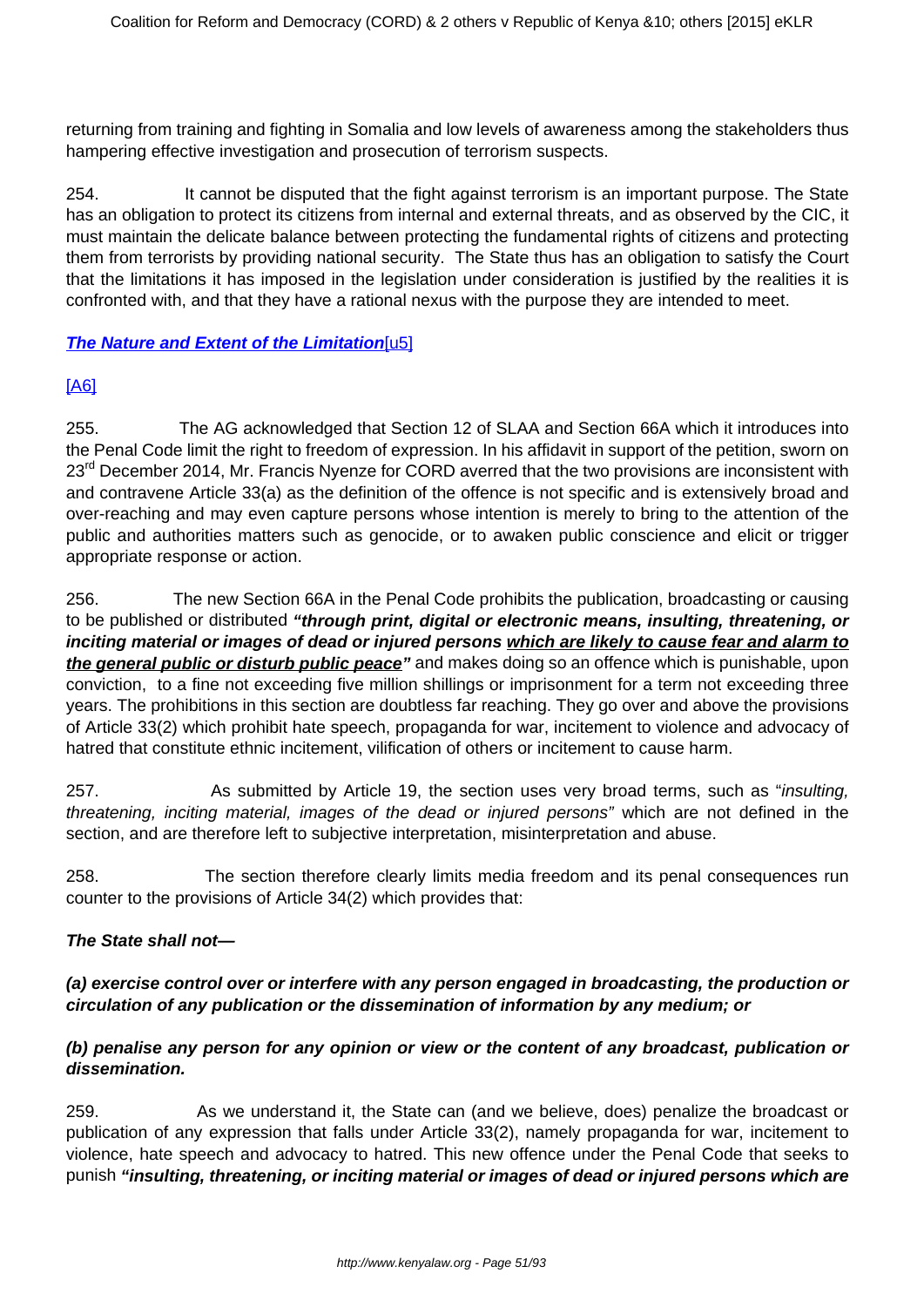**likely to cause fear and alarm to the general public or disturb public peace"** thus limits the freedom of expression to a level that the Constitution did not contemplate or permit, and in a manner that is so vague and imprecise that the citizen is likely to be in doubt as to what is prohibited.

260. The principle of law with regard to legislation limiting fundamental rights is that the law must be clear and precise enough to enable individuals to conform their conduct to its dictates. In **Constitutional Law of South Africa, Juta, 2nd ed. 2014 at page 49, Chaskalson, Woolman and Bishop** write:

**"Laws may not grant officials largely unfettered discretion to use their power as they wish, nor may laws be so vaguely worded as to lead reasonable people to differ fundamentally over their extension."**

261. In **Islamic Unity Convention vs Independent Broadcasting Authority 2002 (4) SA 294 (CC), 2002 (5) BCLR 43 (CC) at para 44** the Court stated:

**"The next question to be considered is whether the provision is nevertheless justifiable despite its inability to be read in the way that the Board suggests. The prohibition against the broadcasting of any material which is "likely to prejudice relations between sections of the population" is cast in absolute terms; no material that fits the description may be broadcast. The prohibition is so widely phrased and so far-reaching that it would be difficult to know beforehand what is really prohibited or permitted. No intelligible standard has been provided to assist in the determination of the scope of the prohibition. It would deny both broadcasters and their audiences the right to hear, form and freely express and disseminate their opinions and views on a wide range of subjects."**

262. Finally, In **Dawood v Minister of Home Affairs; Shalabi& Another vs Minister of Home Affairs; Thomas v Minister of Home Affairs2000 (3) SA 936 (CC), 2000 (8) BCLR 837 (CC) at para 47** it was held as follows:

**"'It is an important principle of the rule of law that rules be stated in a clear and accessible manner.... It is because of this principle that s 36 requires that limitations of rights may be justifiable only if they are authorised by a law of general application. Moreover, if broad discretionary powers contain no express constraints, those who are affected by the exercise of the broad discretionary powers will not know what is relevant to the exercise of those powers or in what circumstances they are entitled to seek relief from an adverse decision"**

263. Measured against this criteria, the provisions of Section 12 of SLAA and Section 66A of the Penal Code limit the right to freedom of expression and of the media to such a large extent that they cannot be said to be in conformity with the Constitution, unless they can be justified as proportional to the object sought to be achieved, and a rational nexus can be discerned between the limitations and the object or purpose sought to be achieved.

# **The Relation between the Limitation and its Purpose**

264. The stated purpose of the new legislation and its limitation of the freedom of expression and of the media is that it is intended to fight terrorism. Thus, there ought to be a rational nexus between the criminalization of publication of **"insulting, threatening, or inciting material or images of dead or** *injured persons* and the fight against terrorism. From the wording of the section, the limitation is found to be necessary because such publication is **"likely to cause fear and alarm to the general public or**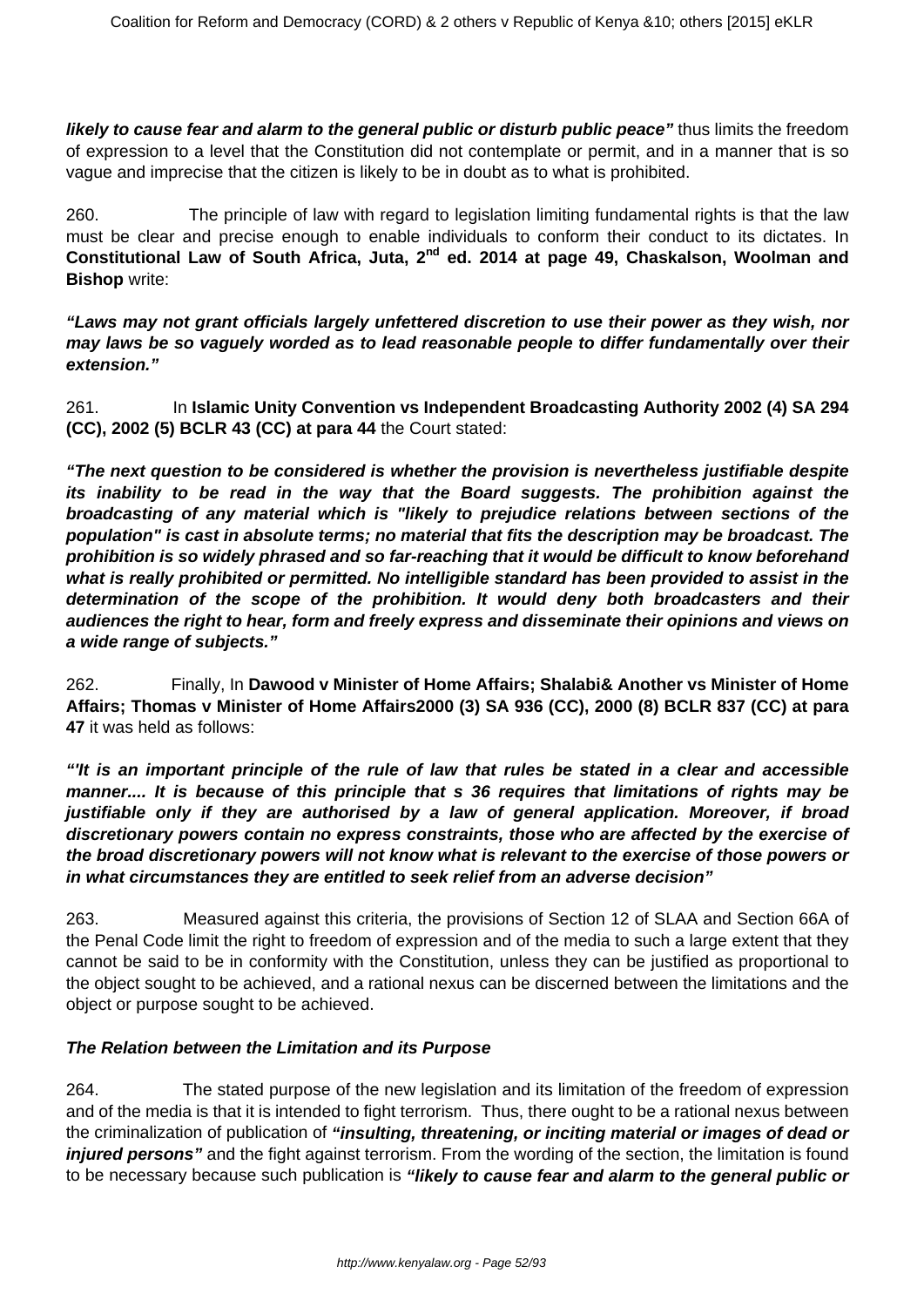#### **disturb public peace."**

265. One may ask: who and how is one to determine what is likely to cause fear and alarm to the public" How is a determination of what will **"disturb public peace**" to be made" More critical, however, is the question: in what way is limiting freedom of expression by prohibiting certain publications so as not to cause fear or alarm to the public, or not to disturb public peace, a standard that is by no means clear, connected to fighting terrorism and national security"

266. In **Rangarajan vs. Jagjivan Ram and Others; Union of India and Others vs. Jagvan Ram and Others (1989 SCR (2) 204, 1989 SCC (2) 574** the Supreme Court of India stated that:

**"There does indeed have to be a compromise between the interest of freedom of expression and social interest. But we cannot simply balance the two interests as if they were of equal weight. Our commitment to freedom of expression demands that it cannot be suppressed unless the situations created by allowing the freedom are pressing and the community interest is endangered. The anticipated danger should not be remote, conjectural or farfetched. It should be proximate and (have) direct nexus with the expression. The expression of thought should be intrinsically dangerous to the public interests. In other words the expression should be inseparably locked up with the action contemplated like the equivalent of a 'spark in a powder keg."** (Emphasis added)

267. In his submissions before us, Mr. Muturi conceded that there are many factors that hamper the fight against terrorism. He identified, in particular, lack of co-ordination between the government agencies involved in counter-terrorism activities, and endemic corruption within the National Police Service.

268. These submissions echo the sentiments expressed by KNCHR. In her affidavit in support of the KNCHR petition sworn on 28<sup>th</sup> December 2014, Ms. Waruhiu averred at paragraph 30 thereof that the crisis of insecurity in Kenya is not due to a dearth of relevant laws to combat insecurity. Rather, it is due to a lack of effective implementation of the law by the relevant security actors and agencies, mostly due to other factors like endemic corruption prevalent within the security agencies. These views are reflected in the KNCHR report titled **Return of the Gulag, Report of KNCHR Investigations on Operation Usalama Watch, 2014**.

269. The submission of KNCHR was that new legislation will not in itself lead to security and personal safety in the country due to the lack of adequate equipping and tooling of the security agents, corruption and poor implementation of existing legislation.

270. Admittedly, media coverage of terrorist events, if not properly managed, may have a detrimental effect on national and societal interests. In an article titled **Terrorism, The Media, And The Government: Perspectives, Trends, And Options For Policymakers (1997), Washington D.C., USA. UNT Digital Library**.[\(http://digital.library.unt.edu/ark:/67531/metacrs419/.](http://digital.library.unt.edu/ark:/67531/metacrs419/) Accessed February 11, 2015) **Raphael F. Perl** observed that:

**"Terrorists, governments, and the media see the function, roles and responsibilities of the media when covering terrorist events from differing and often competing perspectives. Such perspectives drive behaviour during terrorist incidents--often resulting in both tactical and strategic gains to the terrorist operation and the overall terrorist cause. The challenge to both the governmental and press communities is to understand the dynamics of terrorist enterprise and to develop policy options designed to serve the interests of government, the media, and the**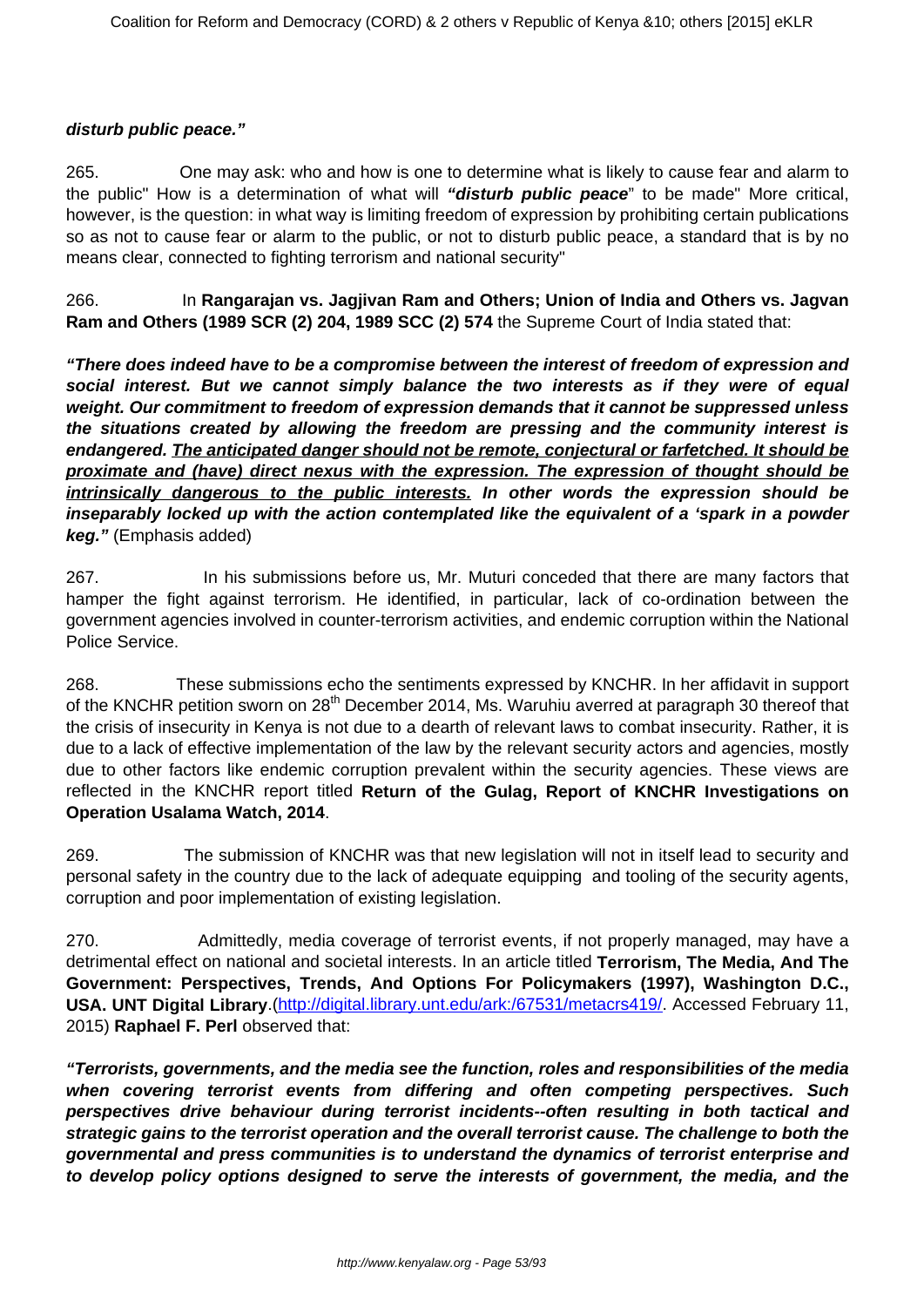**society. Terrorists must have publicity in some form if they are to gain attention, inspire fear and respect, and secure favourable understanding of their cause, if not their act. Governments need public understanding, cooperation, restraint, and loyalty in efforts to limit terrorist harm to society and in efforts to punish or apprehend those responsible for terrorist acts. Journalists and the media in general pursue the freedom to cover events and issues without restraint, especially governmental restraint."**

271. A media that is cognizant of its role and responsibility to society with regard to terrorism would be expected to exercise restraint in its coverage of terrorism and terrorist activity. Further, a properly functioning self-regulatory media mechanism such as is contemplated under the Media Act, 2013 ought to have and demand strict adherence to clear guidelines on how the media reports on terrorism to avoid giving those engaged in it the coverage that they thrive on, to the detriment of society.

272. However, on the material that has been placed before us, we can find no rational connection between the limitation on publication contemplated by Section 12 of SLAA and Section 66A of the Penal Code, and the stated object of the legislation, national security and counter terrorism. It is our view; therefore, that Section 12 of SLAA which introduces Section 66A to the Penal Code is an unjustifiable limitation on freedom of expression and of the media and is therefore unconstitutional.

# **Sections 64 of SLAA and 30A and 30F of the Prevention of Terrorism Act**

273. The considerations we have discussed in the preceding paragraphs with regard to Section 12 of SLAA and Section 66A of the Penal Code apply, in our view, to the amendments contained in Section 64 of SLAA which introduces Sections 30A and 30F of the Prevention of Terrorism Act.

274. Section 30F seeks to impose prior restraint on publication and broadcasting by requiring that prior authorization be obtained from the National Police Service before **"any information which undermines investigations or security operations relating to terrorism"** is published or broadcast. The section also prohibits, at Section 30F (2), the publication or broadcast of photographs of victims of a terrorist attack without the consent of the National Police Service and of the victim. Anyone who fails to obtain such approval commits an offence whose penalty is imprisonment for a term not exceeding three years or to a fine not exceeding five million shillings, or both.

275. As we observed above, a law that limits a fundamental right and freedom must not be so vague and broad, and lacking in precision, as to leave a person who is required to abide by it in doubt as to what is intended to be prohibited, and what is permissible. With regard to Section 30A for instance, how is **"any information which undermines investigations or security operations relating to terrorism"** to be interpreted" Who interprets what information **"undermines investigations or security operations"**" The effect of such a prohibition, in our view, would amount to a blanket ban on publication of any security-related information without consulting the National Police Service.

276. In our view, the provisions of Section 30A and 30F are unconstitutional for limiting the rights guaranteed under Article 34(1) and (2). The State has not met the test set in Article 24. It has not demonstrated the rational nexus between the limitation and its purpose, which, we reiterate, has been stated to be national security and counter-terrorism; has not sought to limit the right in clear and specific terms nor expressed the intention to limit the right and the nature and extent of the limitation; and the limitation contemplated is so far reaching as to derogate from the core or essential content of the right guaranteed under Article 34.

277. With regard to the criminalization of publication or broadcast of photographs of victims of a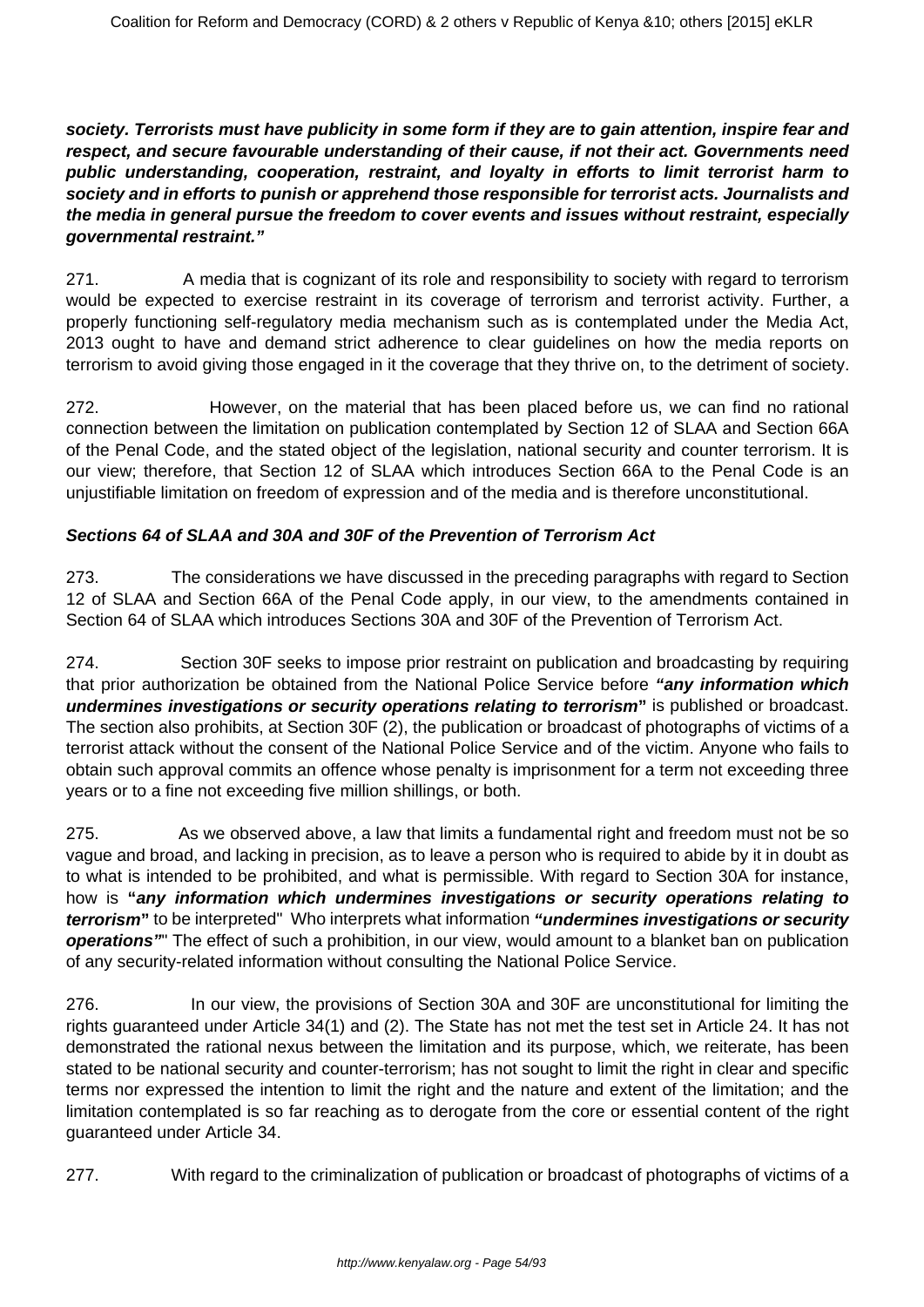terrorist attack without their consent, we agree that there is cause for concern with media conduct in relation to victims of terror, particularly the use of graphic and shocking photographs in both broadcast and print media. However, there are already in existence clear constitutional and legislative provisions to cover such situations. Article 33(3) contains the restriction that forms the basis for the law of defamation by providing that: **"In the exercise of the right to freedom of expression, every person shall respect the rights and reputation of others."**

278. To criminalise matters that have a civil remedy in defamation would, as submitted by Article 19, have a chilling effect on the exercise of freedom of the media, and would consequently have a deleterious effect on the right of the public to information. Indeed, it has been recognised that the application of criminal law in defamation matters should be confined to the most serious cases: see the decision of the African Court of Human Rights in **In the Matter of Lohe Issa Konate vs Burkina Faso Application No. 004/2013.**

#### **Whether there are less restrictive means to achieve the purpose.**

279. Having found that the provisions of Section 12 of SLAA and Section 66A of the Penal Code as well as Section 64 of SLAA and 30A and 30F of the Prevention of Terrorism Act are unconstitutional for being too vague and imprecise, and for not having any rational nexus with the intended purpose, we do not believe that the question whether there are less restrictive means of achieving the intended purpose can, in the circumstances, arise.

280. In concluding this issue touching on freedom of expression and of the media, we must observe that the concerns that precipitated the legislation now under challenge are real. However, we believe that rather than enacting legislation that goes against the letter and spirit of the Constitution and erodes the fundamental rights to freedom of expression and of the media, an approach that brings together the State and the media in finding a way to cover terrorism without compromising national security should be explored. **Perl, Raphael** observes in his article above that:

**"The media and the government have common interests in seeing that the media are not manipulated into promoting the cause of terrorism or its methods. But policymakers do not want to see terrorism, or anti-terrorism, eroding freedom of the press--one of the pillars of democratic societies. This appears to be a dilemma that cannot be completely reconciled--one with which societies will continually have to struggle. The challenge for policymakers is to explore mechanisms enhancing media/government cooperation to accommodate the citizen and media need for honest coverage while limiting the gains uninhibited coverage may provide terrorists or their cause. Communication between the government and the media here is an important element in any strategy to prevent terrorist causes and strategies from prevailing and to preserve democracy."**

281. We need say no more, we believe, on this issue, save to observe that even with an ethical and properly self-regulated media, the challenge, with the wide spread and the largely uncontrolled use of the internet and social media, of enforcing legislation that seeks to control what is published and broadcast to the public, will be daunting.

# **Violation of the Right to Privacy**

282. The petitioners have challenged the provisions of Section 56 of SLAA which amends Section 42 of the NIS Act by repealing Part V and substituting it with a new part altogether. They asserted that the new part is likely to violate the right to privacy guaranteed under Article 31. The new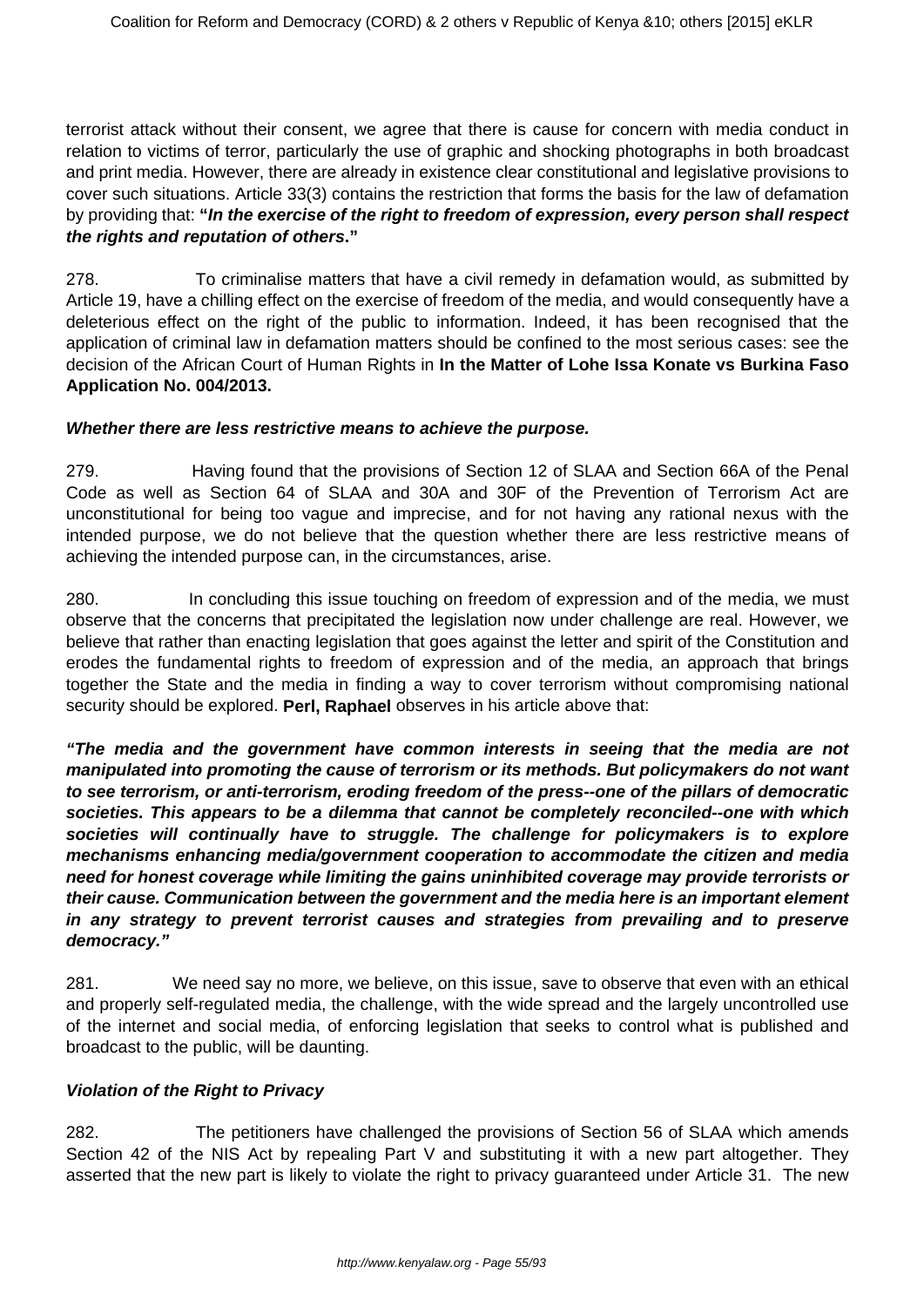part states:

**(I) In this Part "special operations" means measures, efforts and activities aimed at neutralizing threats against national security.**

**(2) Where the Director-General has reasonable grounds to believe that a covert operation is necessary to enable the Service to investigate or deal with any threat to national security or to perform any of its functions, the Director-General may, subject to guidelines approved by the Council, issue written authorization to an officer of the Service to undertake such operation.**

**(3) The written authorization issued by the Director-General under subsection (2)-**

**(a) shall be sufficient authorization to conduct the operation;**

**(b) may be served on any person so required to assist the Service or facilitate the covert operation or investigations required to be undertaken;**

**(c) may authorize any member of the Service to obtain any information, material, record, document or thing and for that purpose-**

**(i) enter any place or obtain access to anything;**

**(ii) search for or remove or return, examine, take extracts from, make copies of or record in any manner the information, material, record, documents or thing;**

**(iii) monitor communication;**

**(iv) install, maintain or remove anything; or**

**(v) take all necessary action, within the law, to preserve national security; and**

**(d) shall be specific and accompanied by a warrant from the High Court in the case of paragraph (c), and shall be valid for a period of one hundred and eighty days unless otherwise extended."**

283. The petitioners and Article 19 also contended that Section 69 of SLAA infringes on the right to privacy as it allows interception of communication by the National Security Organs. Section 69 of SLAA introduces Section 36A to the Prevention of Terrorism Act as follows:

**36A (1) The National Security Organs may intercept communication for the purposes of detecting, deterring and disrupting terrorism in accordance with procedures to be prescribed by the Cabinet Secretary**

**(2) The Cabinet Secretary shall make regulations to give effect to subsection (1) and such regulations shall only take effect upon approval by the National Assembly.**

**(3) The right to privacy under Article 31 of the Constitution shall be limited under this section for the purpose of intercepting communication directly relevant in the detecting, deterring and disrupting terrorism.**

284. Do these provisions infringe or threaten the right to privacy" In answering this question, we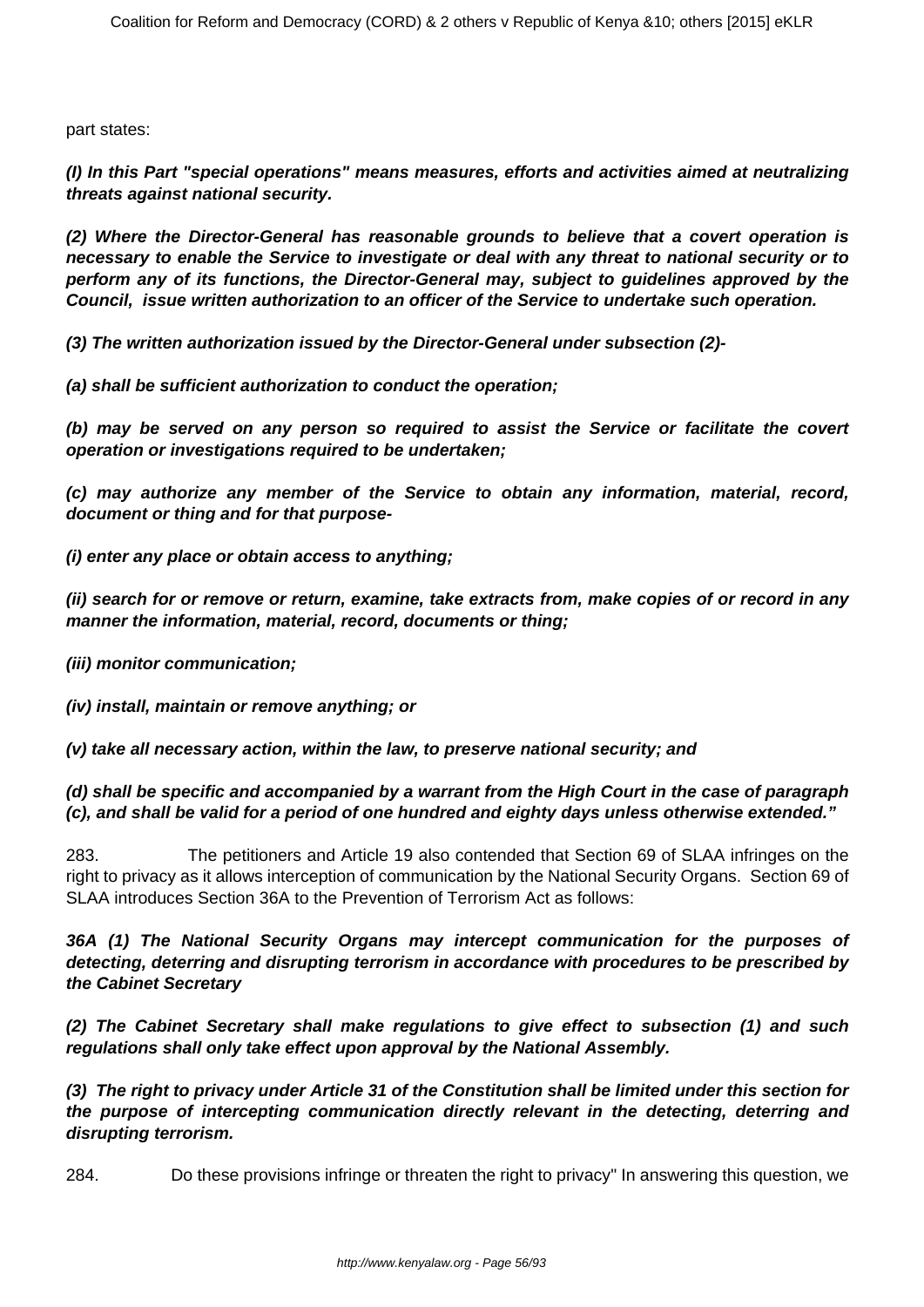do so against the criteria set in Article 24, and the principles with regard to constitutionality of legislation intended to limit fundamental rights which we have discussed elsewhere in this judgment. To recap, the first is to consider the nature of the right sought to be limited, the importance of the purpose of the limitation, and the relation between the limitation and its purpose, and whether there are less restrictive means of achieving the intended purpose.

#### **The Nature of the Right to Privacy**

285. The right to privacy is guaranteed under Article 31 of the Constitution which provides as follows:

**Every person has the right to privacy, which includes the right not to have –**

- **(a) Their person, house or property searched.**
- **(b) Their possessions seized**

**(c) Information relating to their family or private affairs unnecessarily required or revealed; or** 

#### **(d) The privacy of their communications infringed.**

286. The right to privacy has also been expressly acknowledged in international and regional covenants on fundamental rights and freedoms. It is provided for under Article 12 of the UDHR, Article 17 of the ICCPR, Article 8 of the European Convention on Human Rights **(ECHR)** and Article 14 of the African Charter on Human and Peoples' Rights.

287. **B. Rossler** in his book**, The Value of Privacy (Polity, 2005) p. 72,** explains the right to privacy as follows:

**"The concept of right to privacy demarcates for the individual realms or dimensions that he needs in order to be able to enjoy individual freedom exacted and legally safeguarded in modern societies. Such realms or dimensions of privacy substantialize the liberties that are secured because the mere securing of freedom does not in itself necessarily entail that the conditions are secured for us to be able to enjoy these liberties as we really want to".**

288. As to whether there is need to protect privacy, he goes on to write that:

**"Protecting privacy is necessary if an individual is to lead an autonomous, independent life, enjoy mental happiness, develop a variety of diverse interpersonal relationships, formulate unique ideas, opinions, beliefs and ways of living and participate in a democratic, pluralistic society. The importance of privacy to the individual and society certainly justifies the conclusion that it is a fundamental social value, and should be vigorously protected in law. Each intrusion upon private life is demeaning not only to the dignity and spirit of the individual, but also to the integrity of the society of which the individual is part".**

289. The New Zealand Supreme Court in **Brooker vs the Police (2007) NZSC 30** at para.252 stated as follows:

**"Privacy can be more or less extensive, involving a broad range of matters bearing on an individual's personal life. It creates a zone embodying a basic respect for persons...Recognising**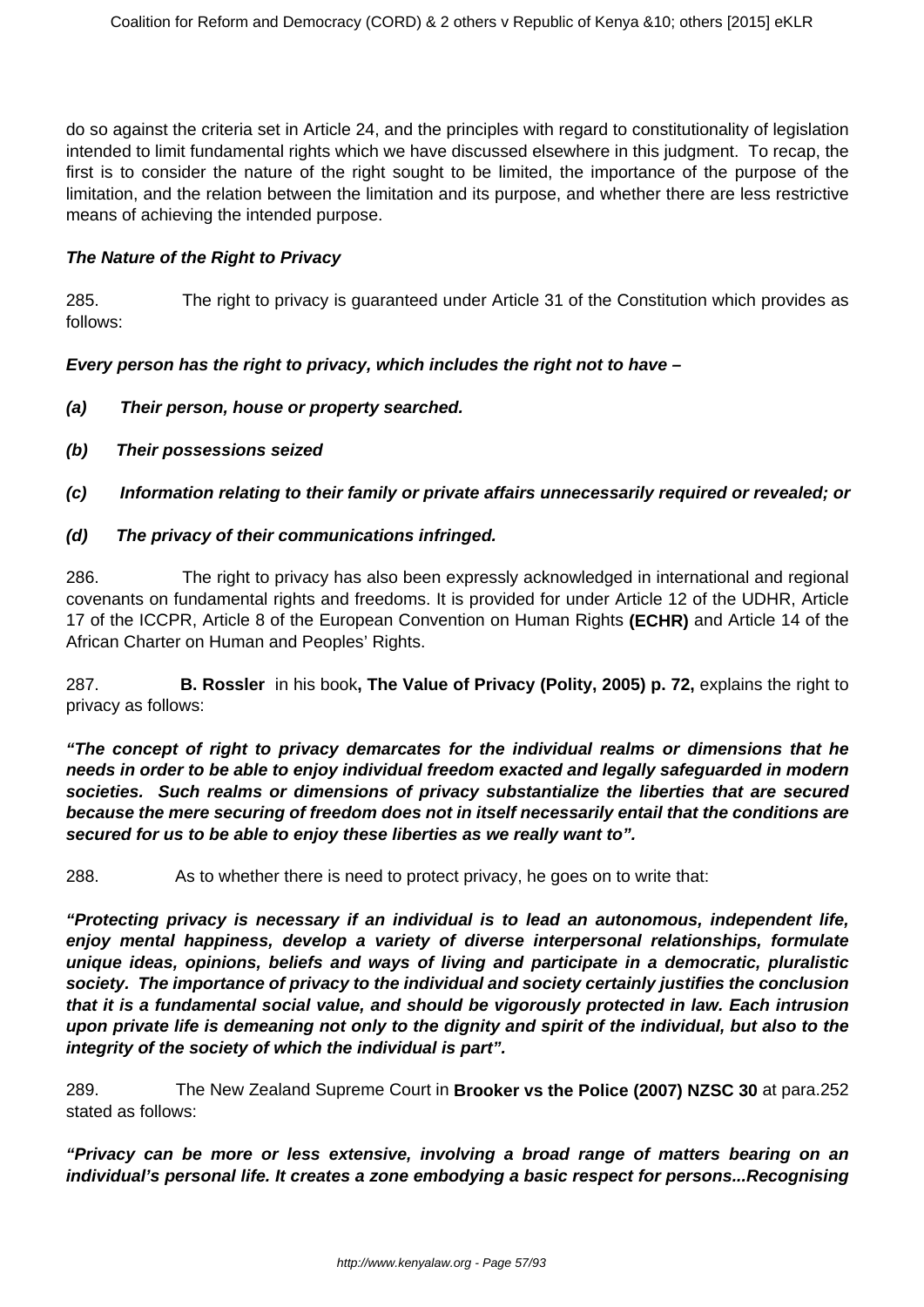#### **and asserting this personal and private domain is essential to sustain a civil and civilised society...It is closely allied to the fundamental value underlying and supporting all other rights, the dignity and worth of the human person."**

290. Applying the normative content of the right to privacy as stated above and what that right seeks to protect, we are clear in our mind that surveillance in terms of intercepting communication impacts upon the privacy of a person by leaving the individual open to the threat of constant exposure. This infringes on the privacy of the person by allowing others to intrude on his or her personal space and exposing his private zone. In the Irish Supreme Court case of **Kennedy vs Ireland (1987) I.R 587** it was held that the phone-tapping of the two journalists in question violated their right to privacy. Hamilton J made it clear that the right to privacy must ensure the preservation of the dignity and freedom of the individual in a sovereign, independent and democratic society. In his view:

# **"The dignity and freedom of an individual in a democratic society cannot be ensured if his communication of a private nature, be they written or telephonic, are deliberately, consciously and unjustifiably intruded upon and interfered with."**

291. Any legislation that seeks to limit the right to privacy in a free and democratic open society must be such that it does not derogate from the core normative content of this right.

#### **The Importance of the Purpose of the Limitation**

292. While SLAA has not indicated, as required under Article 24(2), that it intends to limit the right to privacy by the provisions of the new Part V introduced by Section 56 of SLAA to the NIS Act, it expressly states that the provisions of Section 36A (3) of the Prevention of Terrorism Act has limited the right to privacy.

293. The explanation for the failure to make this clear in the section amending Part V of the NIS Act may lie in the fact that the new Part V replaces similar provisions in the Act. The former Part V of the Act, which was titled "Warrants", contained the following provisions at Section 42:

#### **42.Application for a warrant by the Director-General**

**(1) Where the Director-General has reasonable grounds to believe that a warrant under this section is required to enable the Service to investigate any threat to national security or to perform any of its functions, he or she may apply for a warrant in accordance with subsection (2).**

**(2) An application under subsection (1) shall be made ex-parte and before a Judge of the High Court.**

**(3) An application under subsection (2) shall subject to section 47 be—**

**(a) made in writing; and**

**(b)accompanied by a sworn statement including the following matters—**

**(i) the purpose for which the warrant is sought;**

**(ii) whether other investigative procedures have been tried and have failed or are unlikely to succeed;**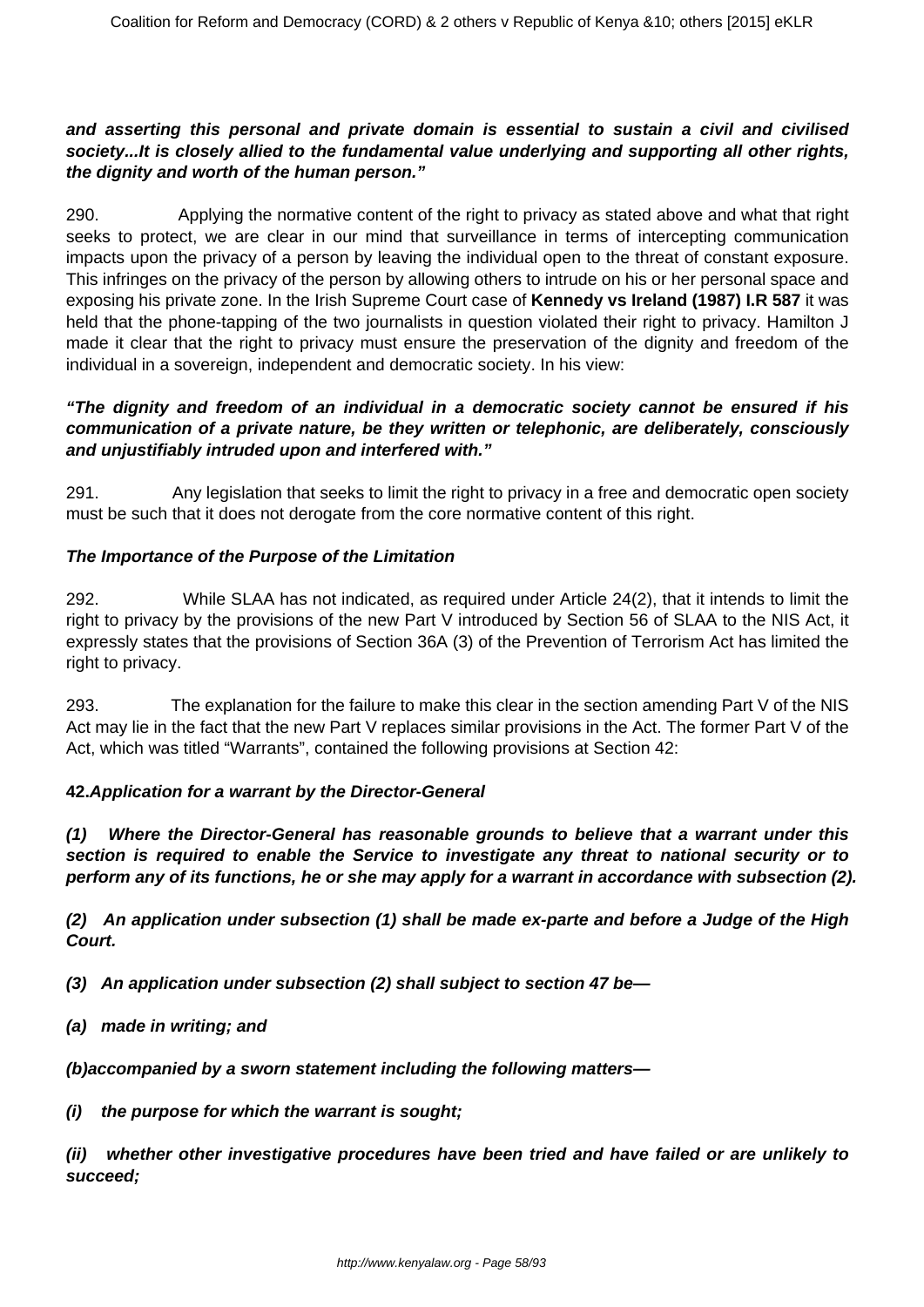**(iii) whether the urgency of the matter is such that it would be impracticable to carry out the investigation using any other investigative procedures;**

**(iv) that without a warrant it is likely that information with respect to the threat to national security would not be obtained;**

**(v) the type of information, material, record, document or thing proposed to be obtained;**

**(vi) the person, if known, to whom the warrant is to be directed;**

**(vii) a general description of the place where the warrant is proposed to be executed; and**

**(viii) if the assistance of any person in implementing the warrant will be sought, sufficient information for a judge to so direct.**

294. Section 43 provided for the issuance of a warrant in the following terms:

**A judge may issue a warrant under this Part authorizing the taking of such action as is specified in the warrant in respect of any person, property or thing specified therein if the judge is satisfied that it is necessary for the action to be taken in order to obtain any information, material, record, document or thing which is likely to be of substantial value in assisting the Service in the investigation in question and which cannot reasonably be obtained by any other means.**

295. At Section 44, the Act allowed the Director to request the judge for an order directing any person to assist the Director with the execution of the warrant by furnishing information, facilities or technical assistance necessary to execute the warrant. Section 45 with regard to the effect of a warrant provided as follows:

**A warrant issued under section 43 may authorize any member of the Service to obtain any information, material, record, document or thing and for that purpose—**

**(a) to enter any place, or obtain access to anything;**

**(b) to search for or remove or return, examine, take extracts from, make copies of or record in any other manner the information, material, record, document or thing;**

**(c) to monitor communication; or**

#### **(d) to install, maintain or remove anything.**

296. Section 46 provided that the period of validity of the warrant was for such period as was indicated in the warrant but not more than one month at any one time. The Act allowed for extension of the period of validity of the notice upon application to a judge. Section 47 of the amended Part V also provided for the making of oral applications, to be followed up by a formal application under Section 42. In the event of an emergency, however, Section 49 allowed the Director to exercise the powers under Section 45 without a warrant but to make an application before a judge within 36 hours from the time of the exercise of the powers.

297. In the circumstances therefore, it appears to us that the requirements of Article 24(2) (a) have been complied with in respect of Sections 56 and 69 of SLAA.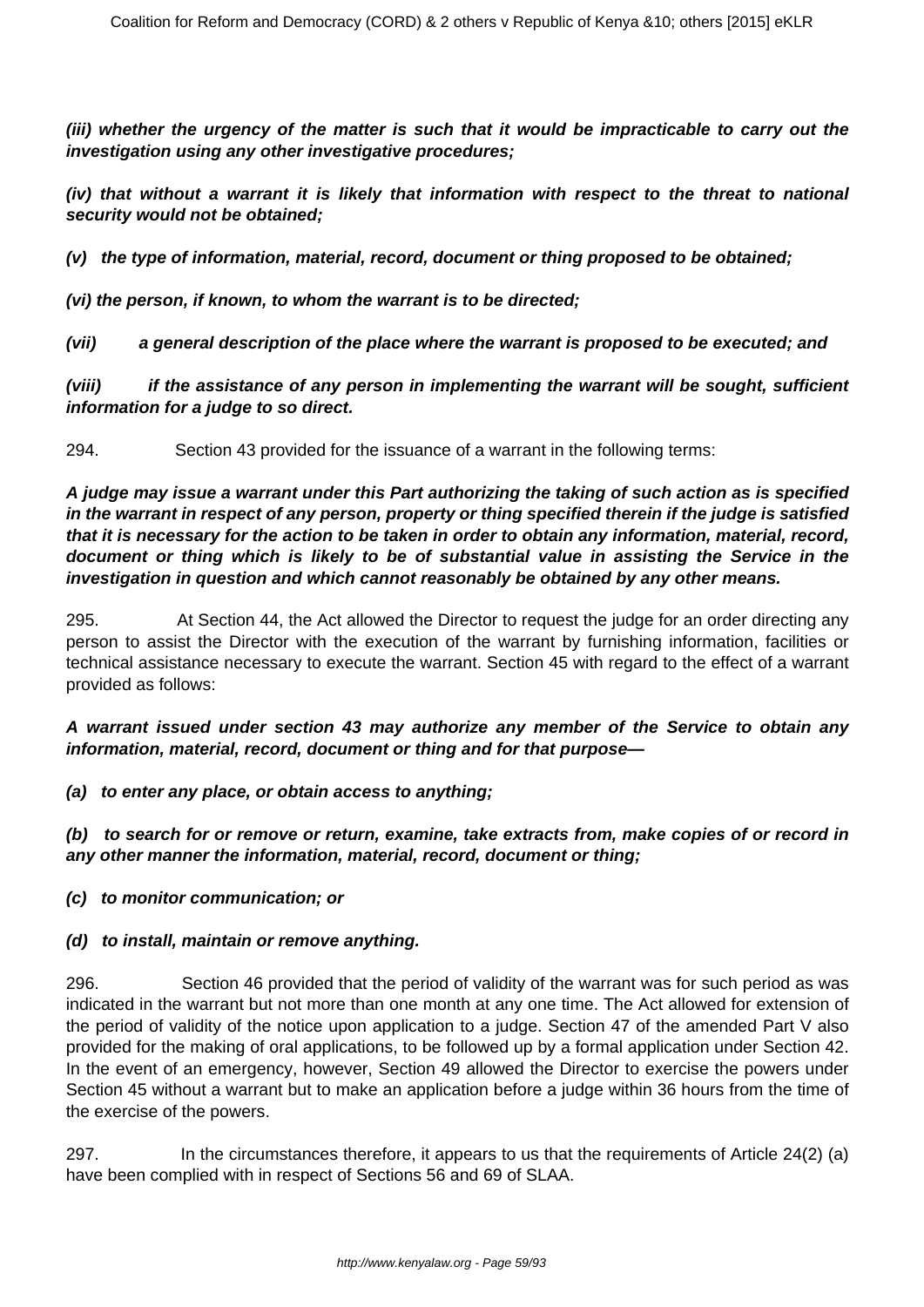298. Both of these provisions have been challenged on the basis that they limit the right to privacy. With regard to the amendments to the Prevention of Terrorism Act, Article 19 submitted that Section 69 of SLAA which introduces Section 36A to the Prevention of Terrorism Act is unconstitutional as it violates the right to privacy. It was Mr Mureithi's submission that Section 36A introduces uncalled for mass surveillance of communication by all National Security Organs, which is unconstitutional. The core of the State's case with regard to the limitation of the right to privacy, as with the other provisions which have been assailed on the basis that they limit or threaten to limit fundamental rights, is that they are justified in the State's war against terrorism.

299. Mr.Muturi submitted that the measures complained of were justified by the effect of terrorist attacks on innocent Kenyans in the recent past. He illustrated this by enumerating the number of terrorist attacks in the past few years: that there had been 20 attacks in the year 2011, 37 in 2012, 25 in 2013 and 30 in 2014.

300. The need to monitor communication permitted in both Part V of the NIS Act and the Prevention of Terrorism Act, which it is conceded limit the right to privacy has one purpose; to enhance national security by ensuring that national security agents, through their covert operations and monitoring of communication, can be one step ahead of terrorists, and are thus able to thwart terrorist attacks. This, we are convinced, is an extremely important purpose, recognised world over as justifying limitations to the right to privacy.

301. As O'Higgins C.J commented in **Norris vs Attorney General (1984) I.R 587**, a right to privacy can never be absolute. It has to be balanced against the State's duty to protect and vindicate life. What needs to be done, as was recognised in **Campbell vs MGN Ltd (2004) 2 AC 457,** is to subject the limitation and the purpose it is intended to serve to a balancing test, whose aim is to determine whether the intrusion into an individual's privacy is proportionate to the public interest to be served by the intrusion.

302. To our collective mind, and taking judicial notice of the numerous terrorist attacks that this country has experienced in the last few years, we are of the view that the interception of communication and the searches contemplated under the two impugned provisions of law are justified and will serve a genuine public interest. The right to privacy must be weighed against or balanced with the exigencies of the common good or the public interest: see **Haughey vs Moriarty (1999) 3 I.R 1.** In our view, in this instance, the scales tilt in favour of the common good.

303. We are further satisfied that there are sufficient safeguards to ensure that the limitation of the right to privacy is not exercised, as the petitioners and Article 19 fear, arbitrarily and on a mass scale. Under the Prevention of Terrorism Act which had, prior to the enactment of SLAA and the introduction of Section 36A already contained limitations of the right to privacy, there are, we believe, safeguards to ensure that the process is undertaken under judicial supervision. It is, we believe, useful to set out the provisions of the Prevention of Terrorism Act as they are currently. Section 35, which limits various rights, provides as follows with regard to the right to privacy:

# **35. Limitation of certain rights**

**(1) Subject to Article 24 of the Constitution, the rights and fundamental freedoms of a person or entity to whom this Act applies may be limited for the purposes, in the manner and to the extent set out in this section.**

**(2) A limitation of a right or fundamental freedom under subsection (1) shall apply only for the**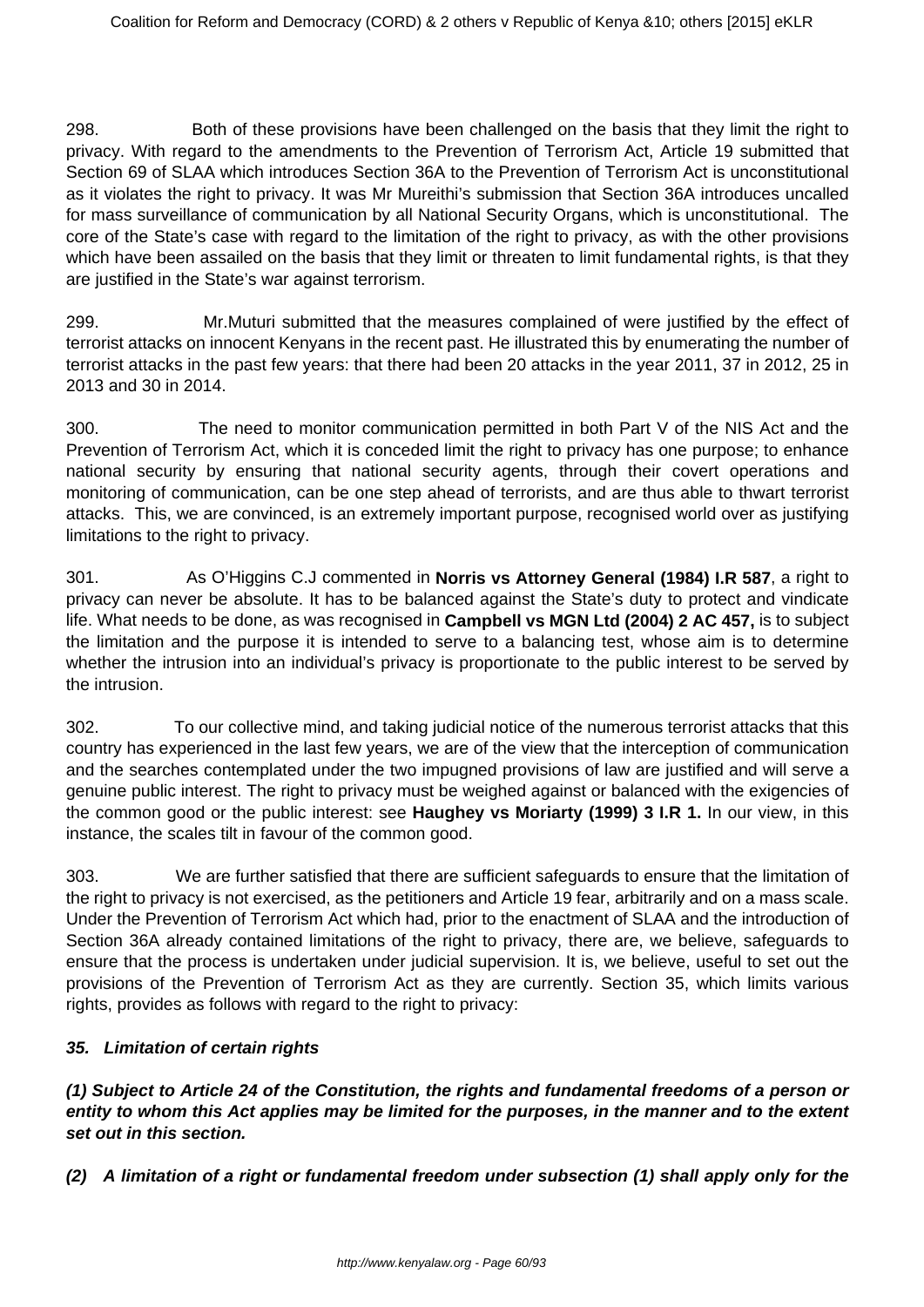**purposes of ensuring—**

**(a) the investigations of a terrorist act;**

**(b) the detection and prevention of a terrorist act; or**

**(c) that the enjoyment of the rights and fundamental freedoms by an individual does not prejudice the rights and fundamental freedom of others.**

**(3) The limitation of a fundamental right and freedom under this section shall relate to—**

- **(a) the right to privacy to the extent of allowing—**
- **(i) a person, home or property to be searched;**

**(ii) possessions to be seized;**

**(iii) the privacy of a person's communication to be investigated, intercepted or otherwise interfered with.**

**(b)**

304. At Section 36, the Act currently provides as follows:

**36. Power to intercept communication and the admissibility of intercepted communication.**

**(1) Subject to subsection (2), a police officer of or above the rank of Chief Inspector of Police may, for the purpose of obtaining evidence of the commission of an offence under this Act, apply ex parte, to the High Court for an interception of communications order.**

**(2) A police officer shall not make an application under subsection (1) unless he has applied for and obtained the written consent of the Inspector-General or the Director of Public Prosecutions.**

**(3) The Court may, in determining an application under subsection (1), make an order—**

**(a) requiring a communications service provider to intercept and retain specified communication of a specified description received or transmitted, or about to be received or transmitted by that communications service provider; or**

**(b)authorizing the police officer to enter any premises and to install on such premises, any device for the interception and retention of a specified communication and to remove and retain such device.**

**(4) The Court shall not make an order under subsection (3) unless it is satisfied that the information to be obtained relates to—**

**(a) the commission of an offence under this Act; or**

**(b) the whereabouts of the person suspected by the police officer to have committed the offence.**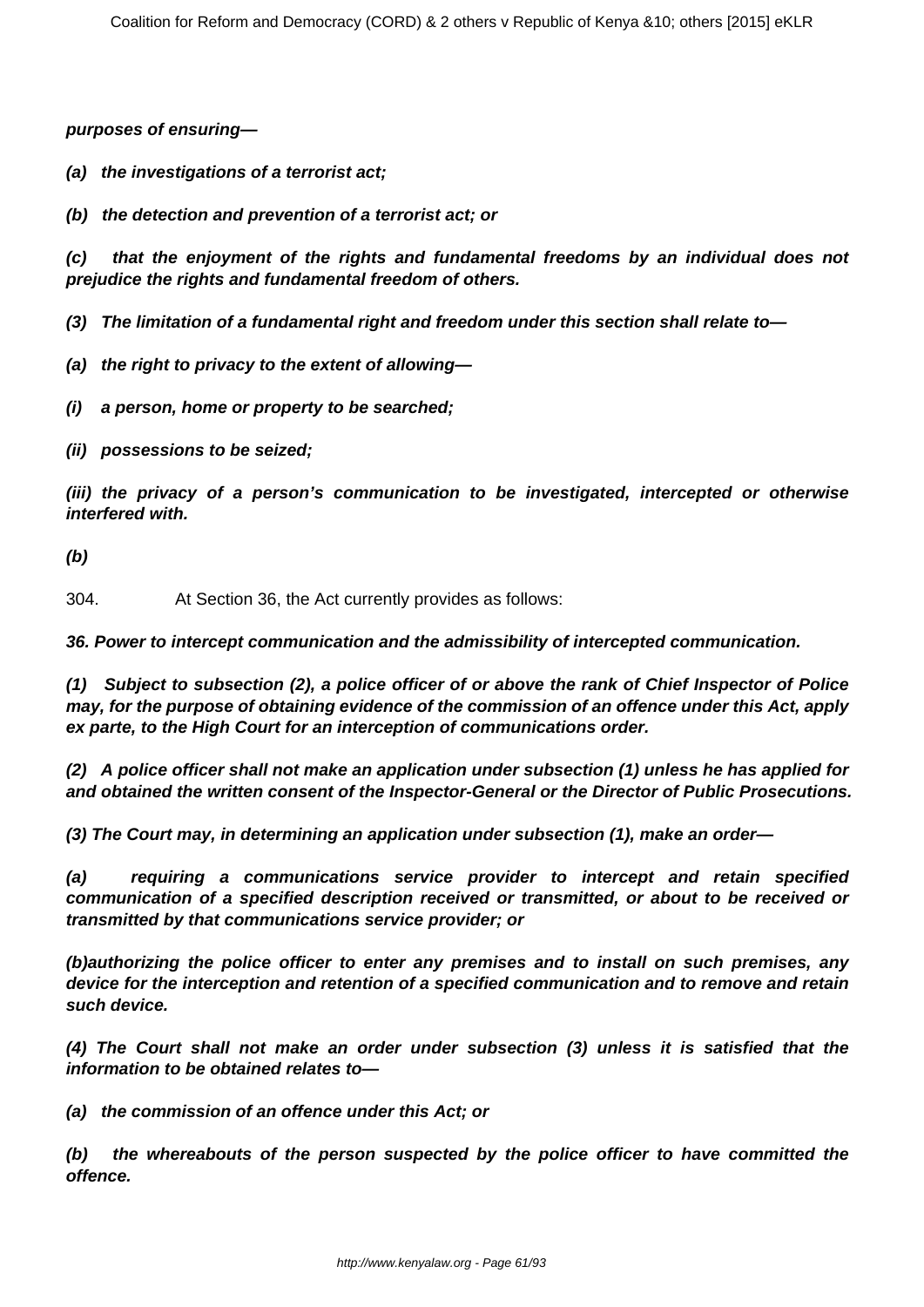**(5)…**

**(6)…**

# **(7) A police officer who intercepts communication other than is provided for under this section commits an offence and shall on conviction be liable to imprisonment for a term not exceeding ten years or to a fine not exceeding five million shillings or to both.**

305. The new Section 36A of the Prevention of Terrorism Act cannot therefore be read in isolation. It must be read with Sections 35 and 36, which not only require the involvement of the court, but also include penal consequences for the unlawful interception of communication.

306. Similarly, the monitoring of communication and searches authorised by Section 42 of the NIS Act, which has replaced the previous Section 42 by virtue of the amendments brought in by Section 56 of SLAA contain safeguards in the exercise of the powers under the section. The new section requires that the information to be obtained under Section 42(3) (c) must be specific, shall be accompanied by a warrant from the High Court, and will be valid for a period of six months unless extended.

307. We heard the petitioners to complain that it was not clear whether the section contemplated warrants 'from' the High Court or a warrant 'of' the High Court and whether the High Court meant 'a judge of the High Court' or 'Deputy Registrar'. We think this is hair-splitting. We believe that it is beyond dispute that a warrant from the High Court implies a warrant issued by a judge of the High Court.

308. The upshot of our findings is that while Section 56 of SLAA and the new Section 42 of the NIS Act, as well as Section 69 of SLAA and Section 36A (which it introduces to the Prevention of Terrorism Act) do limit the right to privacy, they are justifiable in a free and democratic state, and have a rational connection with the intended purpose, the detection, disruption and prevention of terrorism. We are also satisfied that given the nature of terrorism and the manner and sophistication of modern communication, we see no less restrictive way of achieving the intended purpose and none was advanced by any of the parties in the course of submissions before us.

# **The Right to a Fair Trial**

309. Our Constitution, which was promulgated through a referendum where Wanjiku and others including deadbeats, petty and hard core thieves as well as cranks who never had money voted , ensured that the primary concern of the criminal justice system which is to adjudicate guilt or innocence correctly and fairly was also addressed. This was done through Articles 49, 50 and 51 of the Constitution. These Articles, respectively, provide for the rights of arrested persons, the rights to a fair hearing and, finally, rights of persons detained, held in custody or imprisoned.

310. The petitioners and the interested parties supporting the petition have complained that SLAA is completely inconsistent with these Articles. The *amici curiae* also urged us to consider if rights guaranteed by the Articles are threatened with infringement.

311. We have isolated the following six sections of SLAA as the ones which allegedly violate Articles 49 and 50 of the Constitution:

 i. Section 15 which introduced a new Section 36A to the Criminal Procedure Code (the " CPC").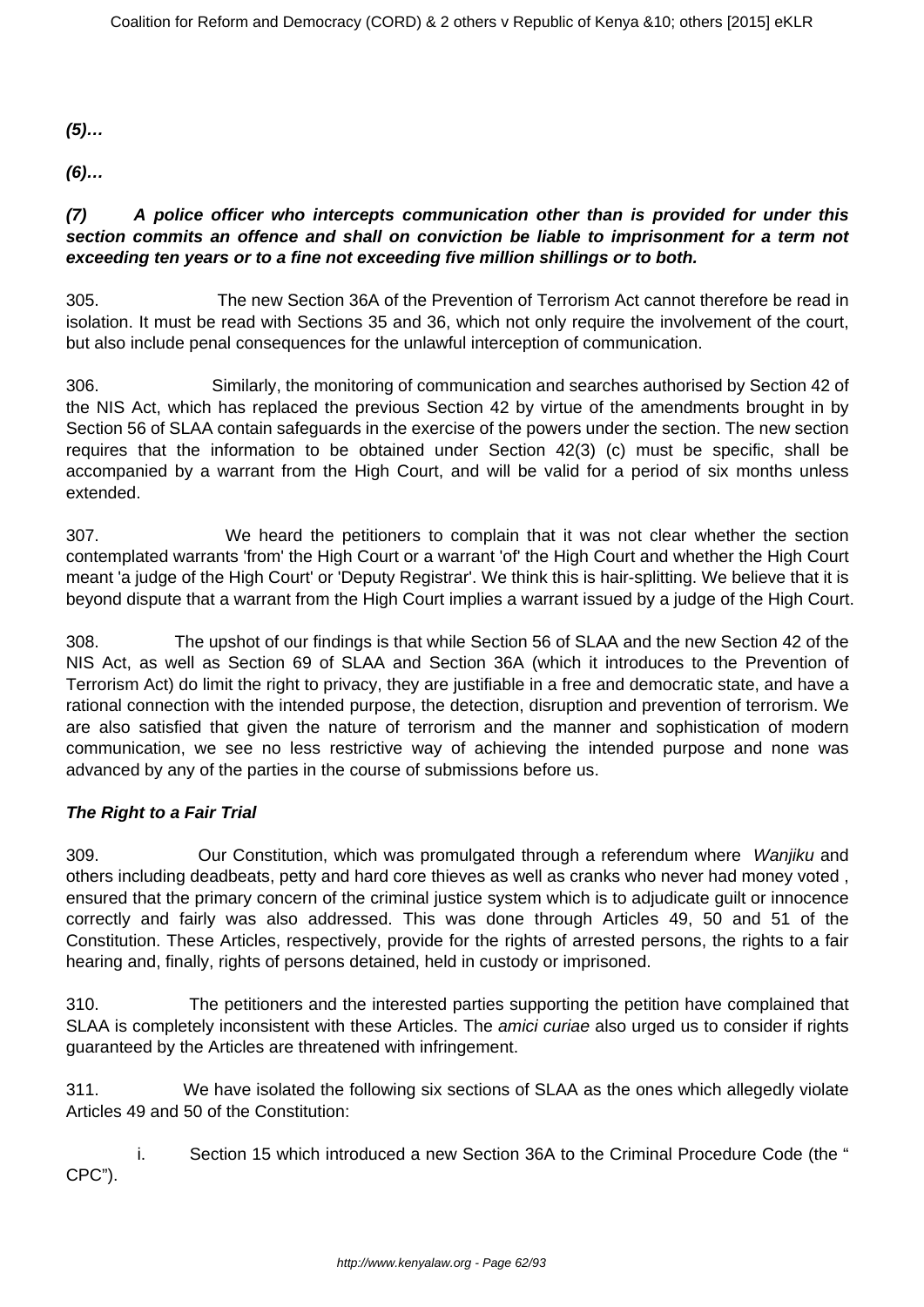- ii. Section 16 which introduced a new Section 42A to the CPC.
- iii. Section 20 which amended Section 364 of the CPC.
- iv. Section 21 which introduced a new Section 379A to the CPC.
- v. Section 26 which introduced a new Section 20A to the Evidence Act.
- vi. Section 29 which introduced a new Section 59A to the Evidence Act.
- vii. Section 31 which introduced a new Section 78A to the Evidence Act.

312. Article 49 of the Constitution deals with the rights of an arrested person.

313. On the other hand, the right of an accused person to a fair trial is set out expressly under Article 50. The rights under Article 50 are not limited to the enumerated rights therein. Their interpretation and application must not be limiting but must be purposive and liberal, even though the context of the criminal justice system in Kenya must be taken into consideration: see **John Swaka vs Director of Public Prosecutions [2013] eKLR.** The desire to achieve elemental and essential justice by the criminal justice system would not allow any person or the court for that matter when either enforcing or interpreting Article 50 to ignore any unenumerated right. The unlimited width of the right to fair trial is further illustrated by Article 25 which expressly makes it one of the four (4) non derogable rights. Consequently, attempts to abrogate, abridge or infringe upon the right to a fair trial must be resisted and nipped in the bud.

314. As noted above, Article 24 of the Constitution allows for limitation of rights, and the circumstances under which such limitations are permissible in a democratic society. However, as the right to fair trial is non-derogable, should the Court find that the provisions of SLAA limit the right, then ipso facto, such limitations will be found to be unconstitutional. With the foregoing in mind, we will now consider the specific provisions of SLAA alleged to infringe upon the rights guaranteed under Articles 49 and 50 of the Constitution.

# **Section 15 of SLAA and Section 36A of the CPC**

315. Section 15 of SLAA introduces the new Section 36A to the CPC. The section reiterated the provisions of Article 49(1) (f) and (g) of the Constitution which deal with the right of an arrested person to be presented before a court of law not later than twenty four hours following his arrest. Once brought to court, he is to be charged or be informed of the reason for his continued detention or be released. Section 36A of the CPC is to the effect that if a police officer deems it that the detention is necessary beyond the constitutional twenty-four hours, then the police officer shall produce the arrested person in court and apply for an extension of time for holding the arrested person.

316. The application for extension of time beyond the constitutional twenty four hours is to be supported by an affidavit, duly sworn by the police officer, which states among other facts the nature of the offence, the general evidence at hand, the inquiries made by the police in relation to the offence and any further inquiries proposed to be made and reasons necessitating the continued holding of the arrested person.

317. The section also gives the process and guidance to the court before whom the arrested person is arraigned and the matters it should consider in determining whether or not to allow the arrested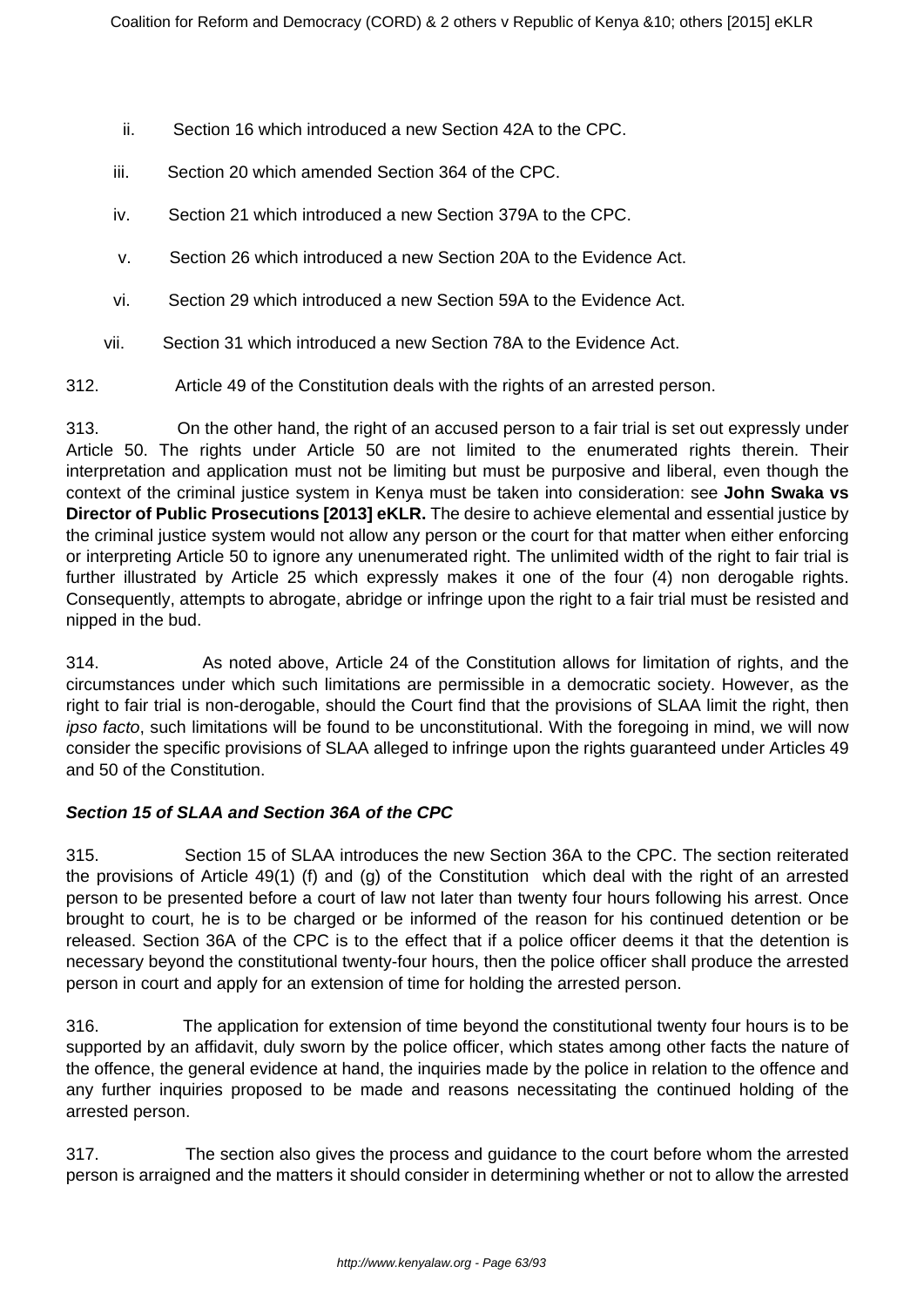person's continued detention. The court must consider not only the application for extension of the detention period but also any objections the arrested person may have. Thereafter the court is to determine whether to release the arrested person unconditionally or upon reasonable conditions or, more importantly, make an order for the remand of the arrested person. The court is only to exercise the last of the three options if (i) there are compelling reasons for believing that the arrested person shall not appear at trial, (ii) he may interfere with witnesses or the conduct of investigations or commit an offence while on release (iii) it is necessary to keep the arrested person for his own protection or if the suspect is a minor, for his welfare (iv) the person is already serving a custodial sentence and (v) the person having been arrested and released has breached a condition of his release.

318. The section also limits the period of remand to thirty days but allows the police officer to apply for extension of that period, when the court must then be satisfied that having regard to the circumstances under which the earlier extension was issued, the request for a new extension is warranted. The aggregate period for holding the arrested person is not to exceed 90 days.

319. This section was the subject of attack by the petitioners. CORD submitted that the section contravenes the right to a fair trial. In particular, it was stated that it contravened Article 49 of the Constitution as well as Article 50(2) (e) as an arrested person has to be brought to court as soon as is reasonably possible but not later than twenty four hours after being arrested, and that an accused person has a right to have the trial begin and conclude without unreasonable delay.

320. Mr. Kamau for KNCHR added that "Kenyans are staring at a situation where one is held without trial for 90 days". To CORD the right under Article 49 is not derogable when read together with Article 50(2) (e). It was further submitted that Section 36A of the CPC was not justifiable. Similar submissions were made by the  $3<sup>rd</sup>$  petitioner as well as Kituo, Katiba and Article 19.

321. The main justification advanced by the State for Section 36A was that it would allow investigations to be completed without hindrance. The AG argued that the section was intended and is indeed meant to operationalize Article 50 of the Constitution and further that all safeguards to guarantee a free and fair trial have now been built in the amendment to the CPC. The DPP submitted that provisions similar to Section 36A of the CPC already exist under the Prevention of Terrorism Act and further that the section is not inconsistent with the Constitution as it is subject to judicial authority and is also justifiable under Article 24(1) of the Constitution. Jubilee supported the AG's case.

322. The key issue here is whether the introduction of section 36A of the CPC contravenes Articles 49 and 50 of the Constitution.

323. The rights of an arrested person are enshrined under Article 49 and not Article 50. Article 49(1)(f) and (g) which are of relevance to the instant Petition are as follows:

# **49(1) An arrested person has the right to:**

**..**

# **f) to be brought before a court as soon as reasonably possible, but not later than:**

# **(i) twenty four hours after being arrested; or**

**(ii) if the twenty four hours are outside ordinary court hours or on a day that is not an ordinary day, the end of the next court day.**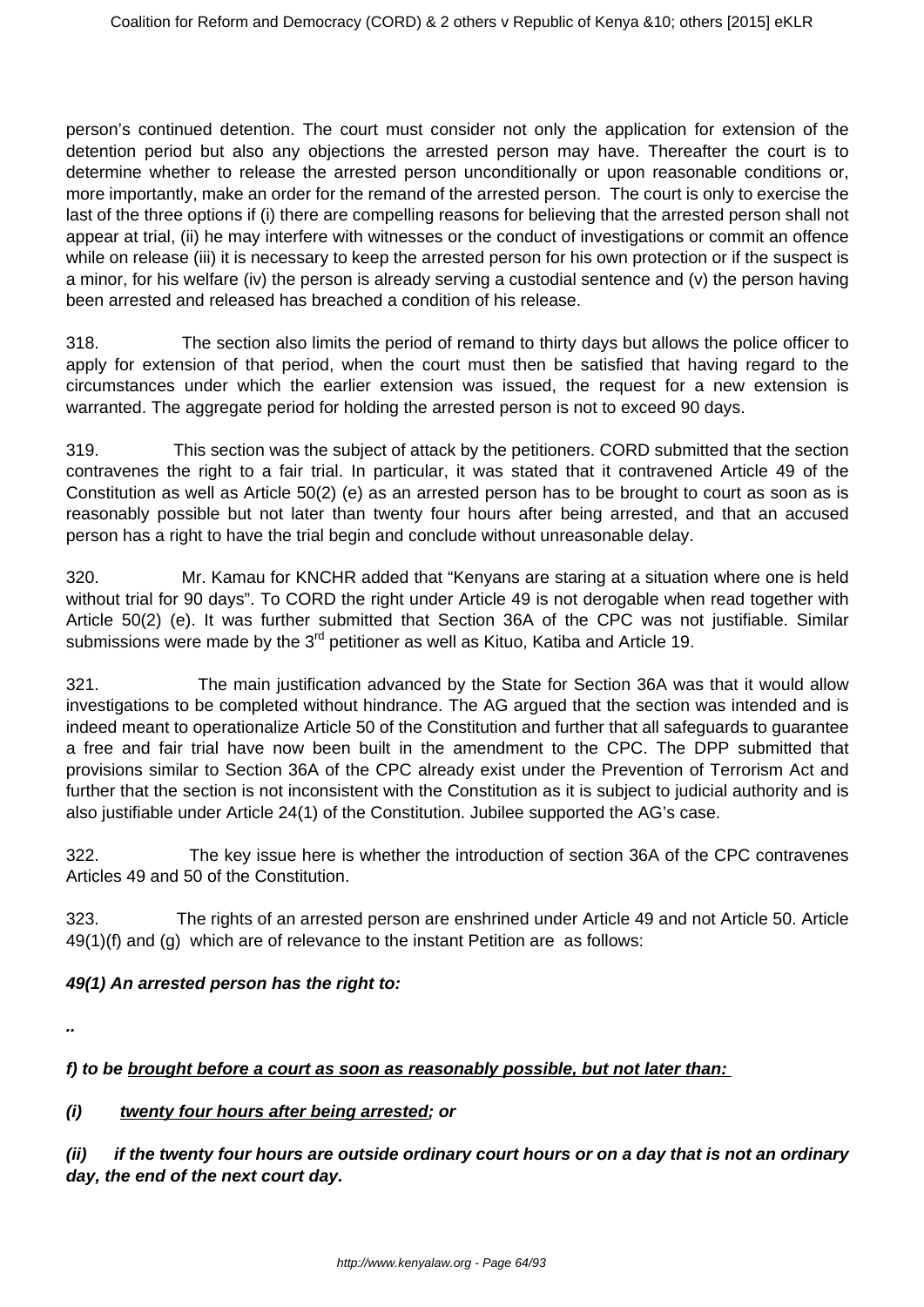### **g) at the first court appearance to be charged or informed of the reason for the detention continuing or to be released.**

# **h) to be released on bond or bail, on reasonable conditions pending a charge or trial unless there are compelling reasons not to be released.**

324. Article 50(2) sets out the rights to which an accused person is entitled to. The two Articles may appear, from a cursory glance, to be distinct as Article 49 refers to an 'arrested' person whilst Article 50 refers to an 'accused' person. An arrested person, in our view is one who has, pursuant to the provisions of the CPC, been arrested and detained for allegedly committing an offence.

325. An accused person on the other hand, as **Black's Law Dictionary 9thEdition** at page 23 defines is one who is formally arraigned in court and charged with committing an offence. He is a person against whom legal proceedings have been initiated. He is no longer a suspect, and his vulnerability is obvious. He is one called to answer to a charge in proceedings that culminate in an acquittal or conviction: see **R. vs Governor of Pentonville Prison, ex parte Herbage (No.3) [1987] 84 Cr App R 149** and also **National Director of Public Prosecution vs Philips 2002 (4) SA 60**. Like an arrested person, an accused person is ordinarily under lawful detention or custody but their status is different in relation to the criminal process.

326. The Constitution protects both arrested and accused persons. Articles 49 and 50 in various instances have similar sets of rights even though one is facing a trial or is about to, while the other faces the prospects of a trial but is subject to and is still under examination.

327. In our view, notwithstanding the fact that Article 49 refers specifically to arrested persons and Article 50 to accused persons, in the context of the instant petition, the rights enshrined under Article 49 would equate 'fair trial rights'. This is despite the fact that some rights, like the right to silence overlap Article 50. We say so because the right to fair trial begins the moment the criminal process is initiated; and the criminal process is initiated at the point at which the coercive power of the State, in the form of an arrest, is exercised against a suspect. As was stated by the Supreme Court of Ireland in the persuasive case of **D.P.P. vs Raymond Gormely [2014] IESC 17 [para 8.8]:**

**"....the suspect is [thereafter] no longer someone who is simply being investigated by the gathering of whatever evidence [that] might be available….the suspect has been deprived of his or her liberty and, in many cases, can be subjected to mandatory questioning for various periods….Once the power of the State has been exercised against the suspect in that way, it is proper to regard the process thereafter as being intimately connected with a potential criminal trial rather than being one at a pure investigative stage."**

328. Fair trial rights, we would therefore hold, must be deemed to include the rights guaranteed under Article 49 of the Constitution. A closer and liberal reading of Article 49 would reveal that the right to be arraigned before a court of law within twenty four hours after being arrested and to be charged is not absolute. An arrested person has to be brought to court within twenty four hours and not necessarily to be charged with an offence. He may be brought to court to be informed of the reason for the detention continuing. He could also be brought to court to be released.

329. Evidently, the Constitution itself limits the 'arrested' person's rights. Sections 36A of the CPC, as urged by both the AG and the DPP has, in our view, extended the ambit and safeguards of this constitutional limitation. The court's discretion is now limited by way of specific statutory directions. It may well be argued that the Constitution, in setting a 24 hour time limit, anticipated a situation where the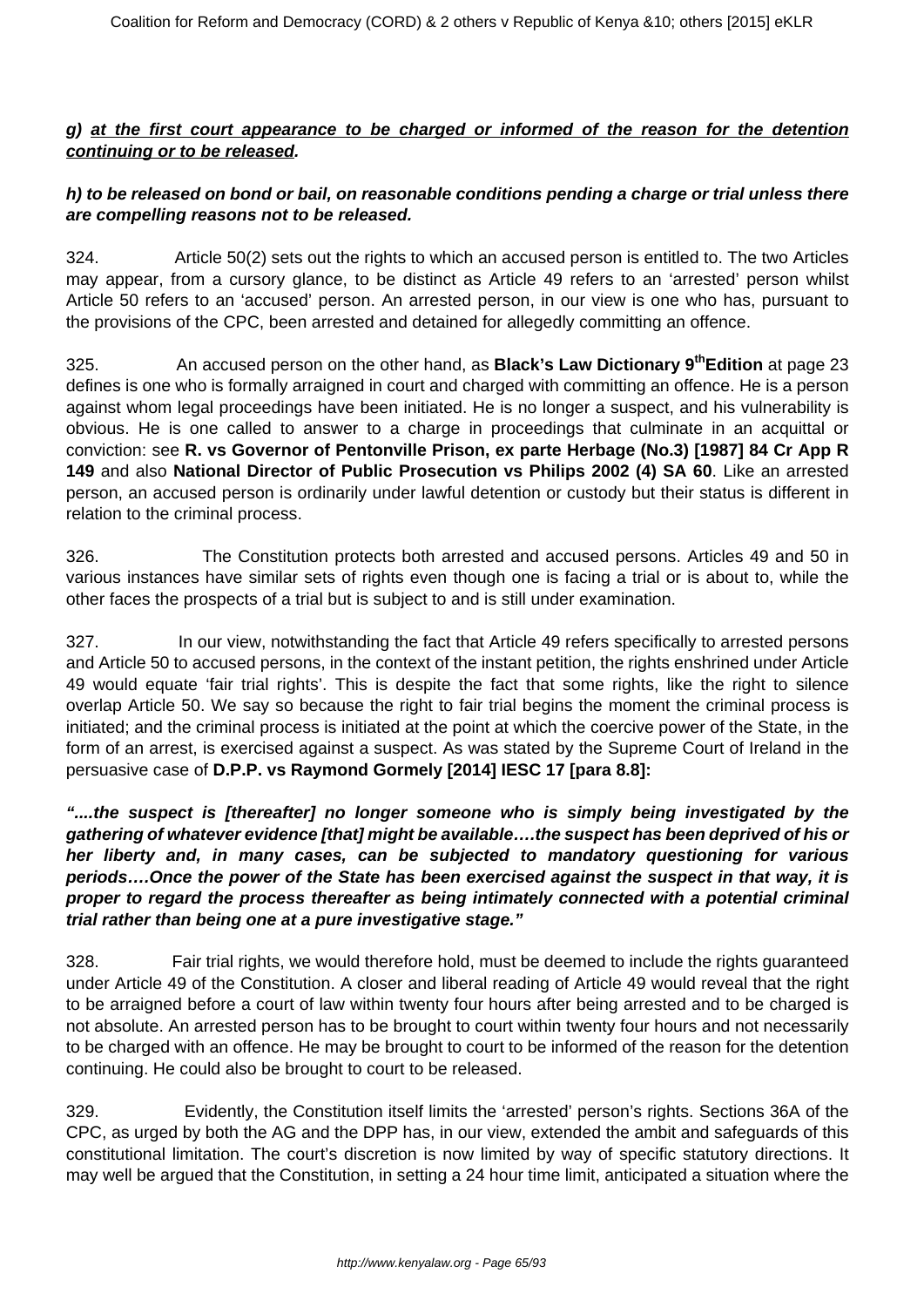arrested person spent a lesser period in lawful detention or custody. While that may be so, the same Constitution left the period for any continued remand by order of the court too open ended and susceptible to abuse, even though the assumption, unless proven otherwise, must be that judicial officers always act constitutionally. The new legislation not only limits time but lays out a detailed process to be followed in stating a case for the continued remand of an arrested person. We are of the view that the provisions of Article 24(1) have been met. The limitation which is specific and keeps intact the constitutional provisions is reasonable and justifiable noting that the burden is imposed on the arresting officer to convince the court, under oath, that the continued remand of the suspect is necessary.

330. Section 15 of SLAA and 36A of the CPC are in our view, based on a reasonably structured statutory framework which deals comprehensively with alternatives available to both the arresting officer and the arrested person as well as to the court. We are therefore unable to find that they are unconstitutional and or in breach of Article 49 and 50 of the Constitution.

#### **Section 16 of SLAA and Section 42A of CPC**

331. The petitioners have also challenged the provisions of Section 16 of SLAA which has introduced Section 42A to the CPC.

332. This new section, besides re-encapsulating Article 50(2) (j) of the Constitution as to disclosure by the prosecution states that in proceedings under the Prevention of Terrorism Act, the Narcotic Drugs and Psychotropic Substances (Control) Act, the Prevention of Organized Crime and Anti-Money Laundering Act and the Counter-Trafficking in Persons Act ("the Select statutes"), the prosecution may withhold certain prosecution evidence until "immediately" before the hearing if the evidence may facilitate the commission of other offences or it is not in the public interest to disclose such evidence or there are grounds to believe that disclosure of the evidence may lead to attempts to persuade a witness to retract his original statement or not appear in court. The section also defines what 'public interest' is and finally provides that the disclosure of evidence shall be done in camera.

333. The petitioners' submissions were to the effect that Section 42A offends the constitutional right to a fair trial in so far as the accused person is denied access to the evidence to be adduced by the prosecution. To the petitioners, allowing access to the evidence immediately before the trial would mean the accused would not have sufficient time to prepare a defence as stipulated under Article 50(2) (c). It would also be contrary to the provisions of Article 50(2) (j) which entitles the accused to the prosecution's evidence in advance.

334. In response, the AG submitted that the right to a fair trial was not limited by Section 42A of the CPC in any way. In his view, the accused would still get the evidence and documents but only at a time when he could not interfere with the process or witnesses. There would also be no prejudice as the accused can always apply for an adjournment. The AG also urged the Court to consider the doctrine of public interest immunity as Section 42A would be applicable to only offences under the Select statutes. The DPP added that the utility of this new section was that informers and witnesses would be protected.

335. We would start by making reference to and adopting the statements of Lord Bingham of Cornhill in the case of **Randall vs R [2002]1 WLR 2237** where, despite the Court holding that it was not possible to maintain impeccable standards of conduct throughout the course of a long criminal trial, the Court nevertheless was firm that the right to a fair trial is absolute. Lord Bingham stated at page 2250:

**"The right of a criminal defendant to fair trial is absolute..... It is to be enjoyed by the guilty as**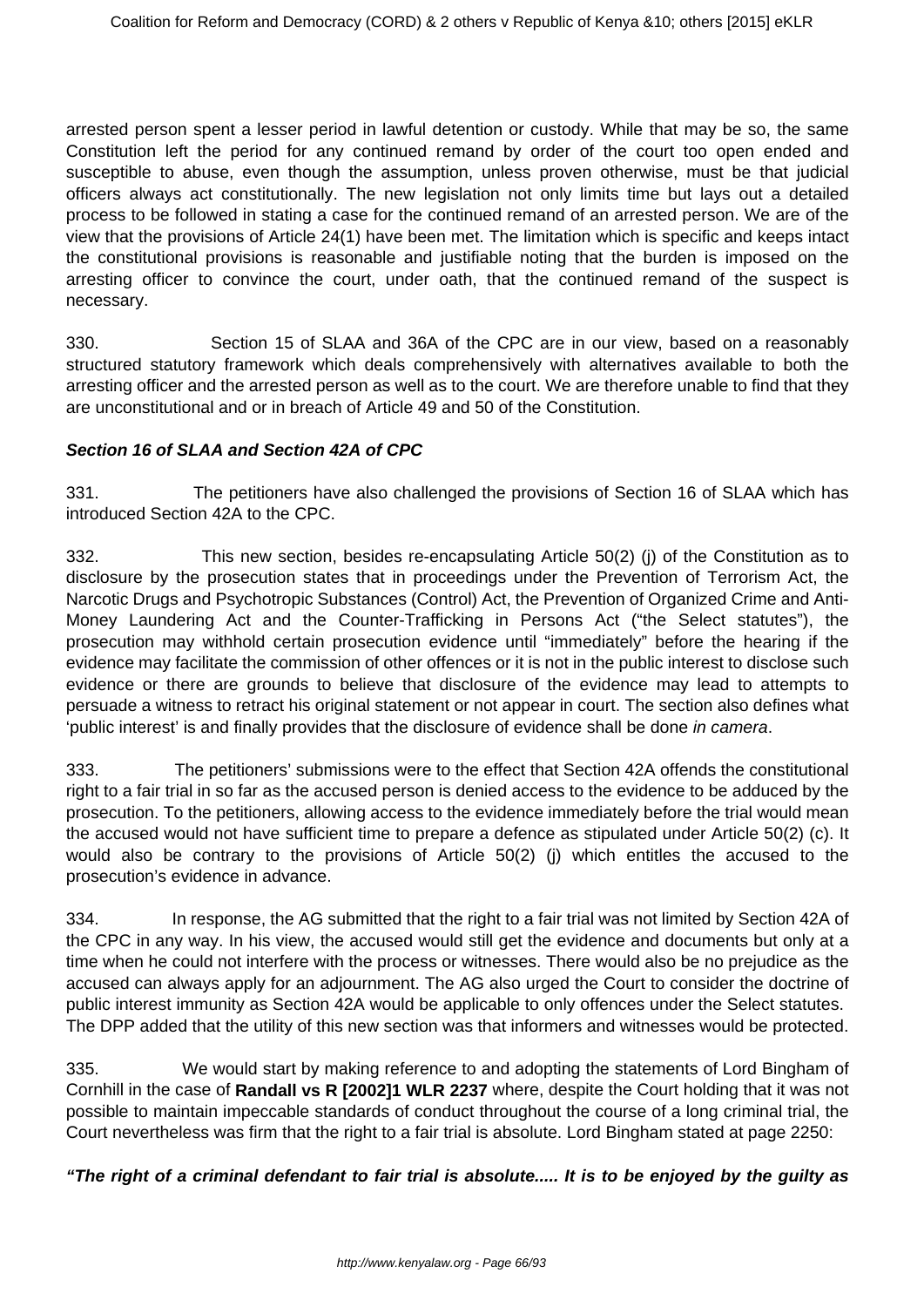#### **well as the innocent for a defendant is presumed to be innocent until proven to be otherwise in a fairly conducted trial"**

336. Likewise, in this jurisdiction, the Court in **Samuel Githua Ngari and Another vs Republic, Criminal Appeal No 34 of 2012** consolidated with **High Court Criminal Appeal No 70 of 2012** reaffirmed this position when it stated thus:

### **"It is important to note at this juncture that the right to a fair trial is absolute in the sense that under Article 25 of the Constitution, it is one of those rights and fundamental freedoms that cannot be limited."**

337. We agree fully with the Courts' sentiments above and we also note that Article 25 of the Constitution confirms this fixed seat of the right to a fair trial. Consequently, attempts to curtail this right, whether by legislation or in the course of criminal proceedings, must always be frowned at. The same way that it is the responsibility of a judge to ensure that proceedings are conducted in an orderly and proper manner which is fair to both the prosecution and the defence and in adherence to the Constitution is the same way it is the responsibility of the Legislature to ensure that the right to fair trial, as a fundamental right, is not derogated from through legislation.

338. Against this high standard, we must now determine whether Section 42A of the CPC amounts to a violation of the right to a fair trial encapsulated under Article 50.

339. Section 42A deals with disclosure of or non-disclosure of evidence in camera to both the court and to the accused person. The AG and the DPP in submissions conceded the accused person's right generally to such evidence as may be in the hands of the prosecutor. They, however sought to justify the withholding of evidence on the basis of public interest, which the section has defined to include matters of national security and protection of witness identity.

340. There is no doubt that disclosure of evidence is prompted by fairness. That duty of disclosure runs through all stages of the criminal process in relation to an accused person even though the level of disclosure may not, in our view, be the same at every stage. Disclosure is required at the very early stage for the obvious reason that the accused person must prepare his defence. What must be disclosed is material relevant to the case. It does not matter whether it strengthens the accused person's case or touches on issues of public interest. It does not matter either that the evidence or material exculpates the accused: see **Morris Kinyalili Liema v Republic (2012)eKLR.**

341. While we agree that the doctrine of public interest immunity in relation to the State is for ever alive to ensure that the administration of justice especially in the criminal sphere is never compromised, we would by the same vein express what the Court in the case of **Taylor Bonnet vs The Queen (2013) 2 Cr. App R 18** stated: the overall fairness of a criminal trial should never be compromised even if a limitation on the rights to a fair trial is geared towards " **a clear and proper public objective**". It is in this context too ,that in relation to withholding evidence on the grounds of public interest, Lord Bingham stated in **R vs H and C [2004] 2 AC 134** as follows at paragraph 14 of the judgment:

**"Fairness ordinarily requires that any material held by the prosecution which weakens its case or strengthens that of the Defendant, if not relied on as part of its formal case against the defendant should be disclosed to the defence. Bitter experience has shown that miscarriage of justice may occur where such material is withheld from disclosure".**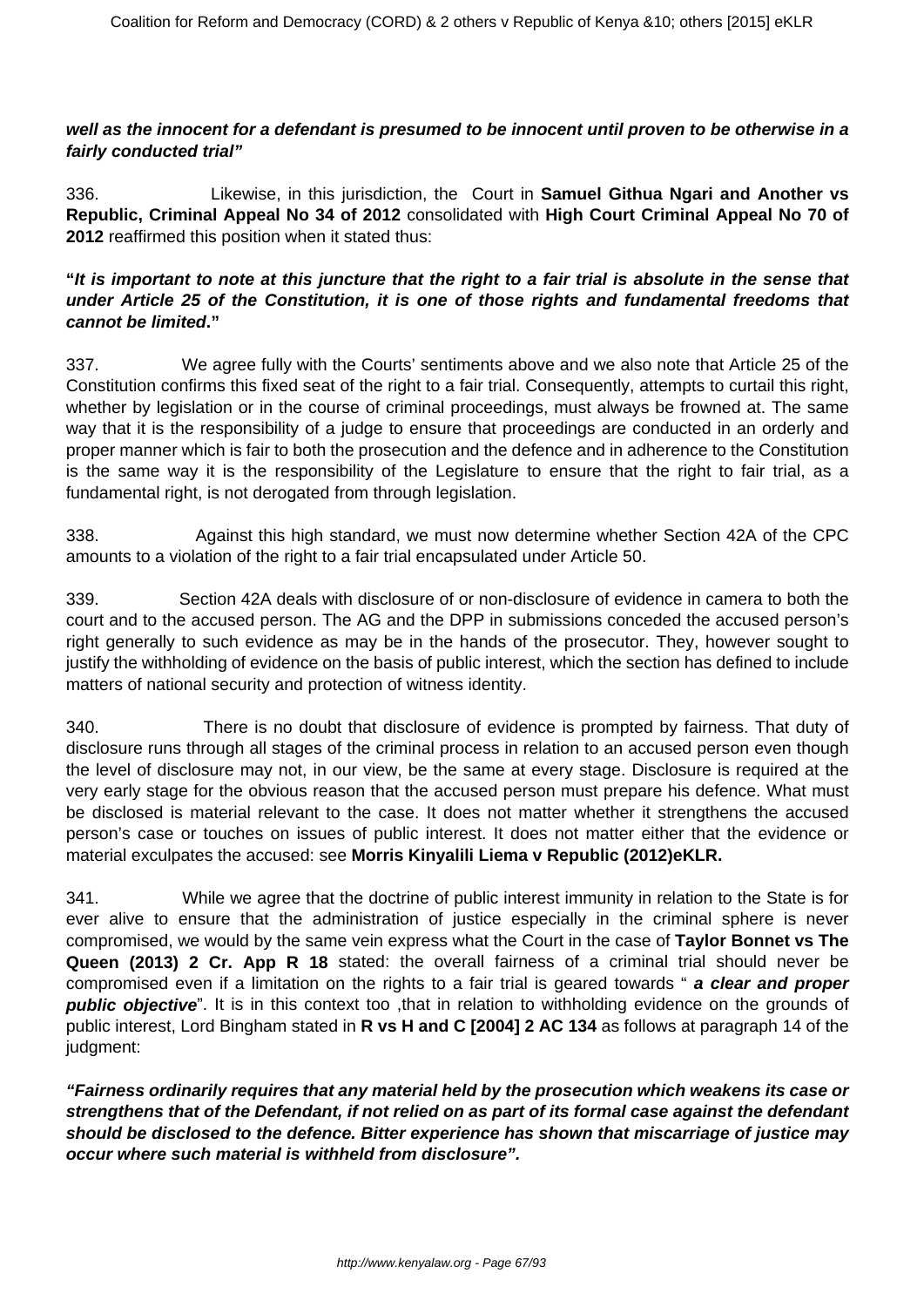342. Stripped to detail, Lord Bingham's statement was to the effect that public interest should never be the lead criteria behind a limitation to the right to fair trial. We would agree. There is no doubt that circumstances may exist where disclosure may seriously undermine and prejudice public interest but, under Article 25 of the Constitution the right to a fair trial can never be derogated from. In our view, Section 42A of the CPC does not seem to appreciate this. There is a rather blanket right on the part of the prosecution to withhold disclosure until immediately before the hearing. As was held by the Constitutional Court of Uganda in the case of **Kim vs Attorney General [2008] 1 EA 168**, in an open and democratic society, trial by ambush must not be approved of.

343. In the instant case that appears not to be the position. The right to determine what the statute calls 'certain' evidence is with the prosecution. The prosecution discloses such evidence in camera and only immediately before the hearing begins. This is to happen with the leave of the court. The word 'immediately', used in the said section however gives the perfect intent [\[A7\]](file:///C:/Users/Musa/Downloads/SECURITY_LAW_AMENDMNET_ACT_JUDGMENT%20(1).doc#_msocom_7) a different perspective. Given a plain, natural and practical meaning, the word 'immediately' means without any interval or space of time. It means the same as forthwith without any intervening period or space: **see Stroud's Judicial Dictionary of Word's and Phrases, 2000 Ed**.

344. In the context of section 42A of the CPC, we would say it is meant to be co-terminus with the hearing. It would in the circumstances of the statute, mean that an accused person under the Select statutes would have no time to prepare his defence, to interrogate the evidence, to consult with his counsel if he has one and no time to challenge the evidence. The section does not suggest that the leave of the court is to be obtained in advance and we would have to strictly construe that to mean that the leave is being obtained at the time of disclosure. That would be contrary to what the Constitution prescribes under Article 50 (2) (j).

345. The disclosure contemplated under the Constitution is to be made in '**advance'** and such prescription was with a purpose and deliberately so. A provision of the law which states or prescribes otherwise would be unconstitutional.

346. In our view, disclosure immediately before the trial would derogate from not only the right to have adequate time to prepare one's defence but also the right to be informed in advance of the evidence the prosecution intends to rely upon.

347. The AG's submissions were also to the effect that if the disclosure is made immediately before the trial, the accused person could always apply for an adjournment. Our brief answer to that is the accused person under Article 50(1) (e) is entitled to the right to have his trial begin and conclude without unreasonable delay. We would also add that the mischief sought to be corrected with the late disclosure of evidence would in any event be negated by the fact of granting an adjournment.

348. Section 42A of the CPC cannot therefore be justified in so far as the decision to disclose is left to the prosecution "until immediately before the hearing". It would be contrary to the purpose of Article 50(2) (j). It will lead to trials by ambush which both the Constitution as well as international law frown upon. In our further view and as regards the arguments by the DPP that the utility of this new section vis a vis the protection of witness identity is crucial, we can only state that we are aware that there is already in place a statutory framework for the protection of witnesses as well as informers: see Witness Protection Act, 2006.

349. We have affirmed that the right to a fair trial is non-derogable. We have also found that Section 16 of SLAA and 42A of the CPC derogates from the right. We would rely on Article 25 which is explicit and hold Section 42A to be unconstitutional as it violates Article 50 (2) (j).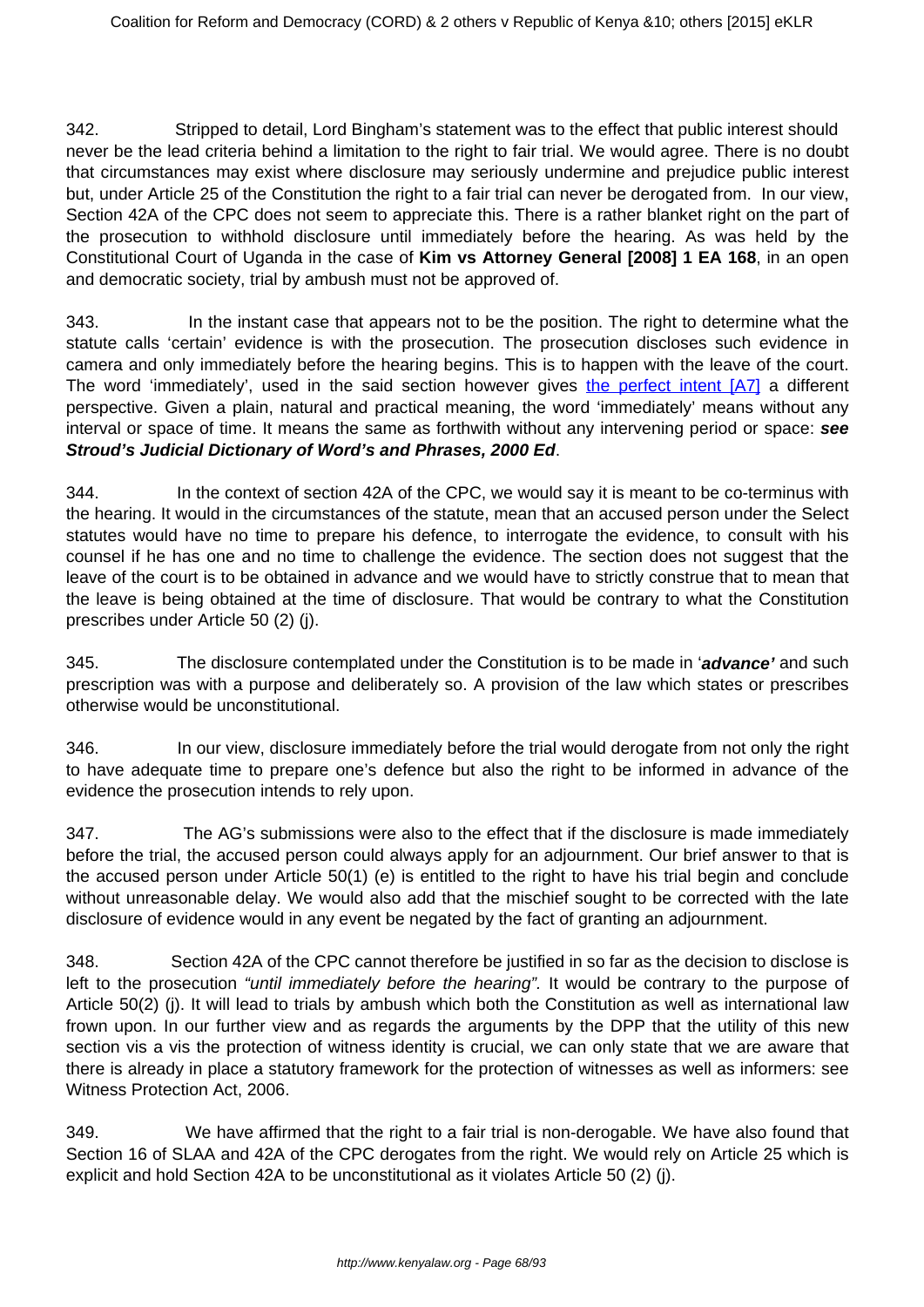# **Sections 20 of SLAA and 364 of the CPC**

350. We will now consider Section 20 of SLAA which amended Section 364 of the CPC by including an additional paragraph. The new paragraph is to the effect that where the Subordinate Court has granted bail to an accused person in the case of proceedings under the Select Statutes and the DPP has indicated an intention to apply for review of the order, then the order of the Subordinate Court is to be stayed for a further period of (14) days pending the filing of the application for revision.

351. The petitioners submitted that this amendment offends both Articles 49 (1) (h) and 159 of the Constitution as the amendment tampers with judicial authority. Mr. K.M Mwangi, was even more emphatic that "the independence of the judiciary was being taken away by requiring in mandatory terms that a stay of an order granting bail must issue". On this issue the DPP conceded that by granting a stay through the use of the obligatory and binding word 'shall' rather than the discretionary and optional word 'may', the section limits the accused as well as any arrested person's right to be released on bail.

352. It is beyond controversy that an arrested person as well as an accused person is entitled to be released on bail or bond on reasonable grounds pending a charge or trial unless there are compelling reasons: see Article 49(1) (h). It is also beyond controversy that since release is secured through a court process, on the first appearance in court, it is the court that determines whether or not to release the accused or arrested person and on what terms, if any. There is already adequate local case law on principles which should guide the Court in the exercise of the discretion to grant bail with the main one being to give effect to Article 49(1) (h) : see for example **Aboud Rogo Mohammed & Another vs R [2011] eKLR**.

353. In so far as the amendment seeks to have the accused person remanded notwithstanding an order releasing him on bail or bond we are of the view that the same amounts to an unnecessary affront to the accused's liberty earned through due process.

354. The amendment to Section 364 of the CPC in our view also limits the judicial authority of the court to make a determination on matters concerning bail and bond. There is no justification for this amendment and we, without hesitation, find the same to be unconstitutional whilst expressing gratitude to the DPP, in whose custody arrested and accused persons constructively are, for readily making a concession on this issue. We say no more on this issue and do not find it necessary to delve into the requirements of Article 24(1) of the Constitution.

# **Sections 21 of SLAA and 379A of the CPC**

355. Alongside the amendment to Section 364 of the CPC was also the amendment by way of an additional insertion after Section 379 of the same statute. A new Section 379A has been introduced. Under the new section, in proceedings under the Select statutes, where the High Court in exercise of its original jurisdiction has granted bond or bail to an accused person, the DPP may as of right appeal against such decision to the Court of Appeal and the order may be stayed for a period not exceeding fourteen days pending the filing of an appeal.

356. Submissions on this issue by both the petitioners as well as the AG were analogous to the submissions made in respect to the amendments to Section 364 of the CPC.

357. We reiterate the position that the right of an arrested or accused person to be released on bail or bond terms as enshrined under Article 49(1) (h) is not absolute. The Constitution itself limits the same by stating that the existence of a compelling reason may lead to the accused or the arrested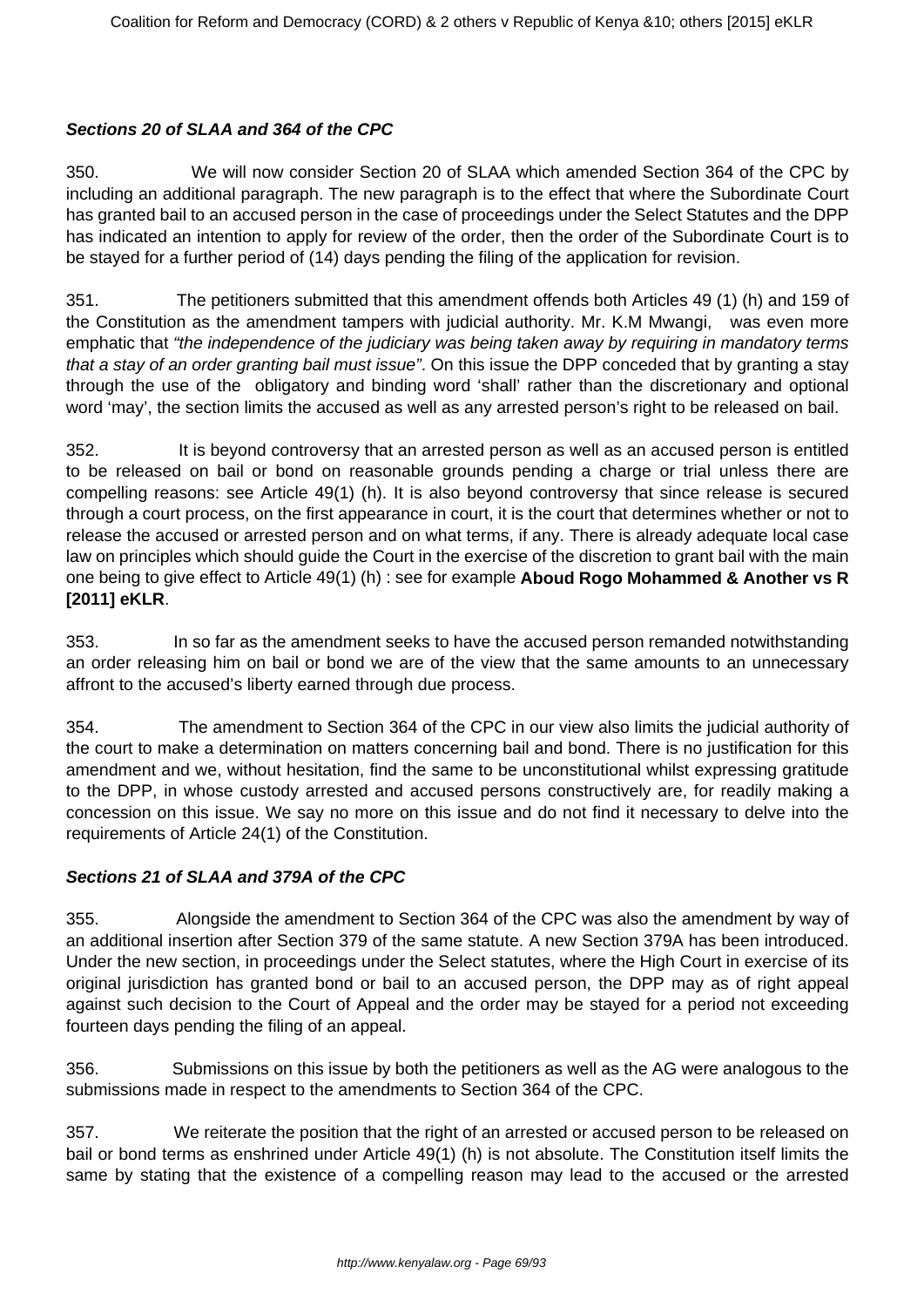person not being released on bail or bond. Such reasons are determined as genuine and valid or otherwise by a court. The wording of Section 379A of the CPC will not make the stay of the bail or bond orders de rigueur once the DPP opts to appeal to the Court of Appeal. The wording makes such stay optional. The discretion is with the Court, be it the appellate Court or the Court of first instance.

358. In our view, the constitutionality of Section 379A is thus not questionable as the safeguards of the limitation are clear in so far as the discretion is still with the court to grant stay for fourteen days and likewise the extent of the limitation is also clear in so far as it is limited to the Select statutes. With the knowledge that a court is not infallible, there will certainly be instances when release on bond or bail should not have been sanctioned and the appeal by the prosecution truly warranted.

#### **Sections 26 of SLAA and 20A of the Evidence Act**

359. The petitioners also faulted Sections 26, 29 and 31 of SLAA. These sections introduced various new sections to the Evidence Act immediately after Section 20 thereof.

360. Section 20 of the Evidence Act reads as follows:

#### **Statements made by persons to whom a party to the suit has expressly referred for information in reference to a matter in dispute are admissions.**

361. Section 26 of SLAA has introduced a new section 20A immediately thereafter reading as follows:

**(1) If the person who makes a statement cannot read it, the statement shall be read to him by an officer of or above the rank of a Chief Inspector or a magistrate before he signs it, and an endorsement shall be made thereof by the person who so read the statement to the effect that it was so read.**

**(2) A copy of the statement, together with a copy of any document referred to in the statement as an exhibit, or with such information as may be necessary in order to enable the party on whom it is served to inspect such document or a copy thereof, shall, before the date on which the document is to be tendered in evidence, be served on each of the other parties to the proceedings, and any such party may, at least two days before the commencement of the proceedings, object to the statement being tendered in evidence under this section.**

**(3) If a party objects under subsection (2) that the statement in question be tendered in evidence, the statement shall not, but subject to the provisions of subsection (4), be admissible as evidence under this Section.**

**(4) If a party does not object under subsection (2) or if the parties agree before or during the proceedings in question that the statement may be so tendered in evidence, the statement may, upon the mere production thereof at such proceedings, be admitted as evidence in the proceedings.**

**(5) When the documents referred to in subsection (3) are served on an accused person, the documents shall be accompanied by a written notification in which the accused person is informed that the statement in question shall be tendered in evidence at his trial in lieu of the State calling as a witness the person who made the statement, but that such statement shall not without the consent of the accused person be so tendered in evidence if he notifies the**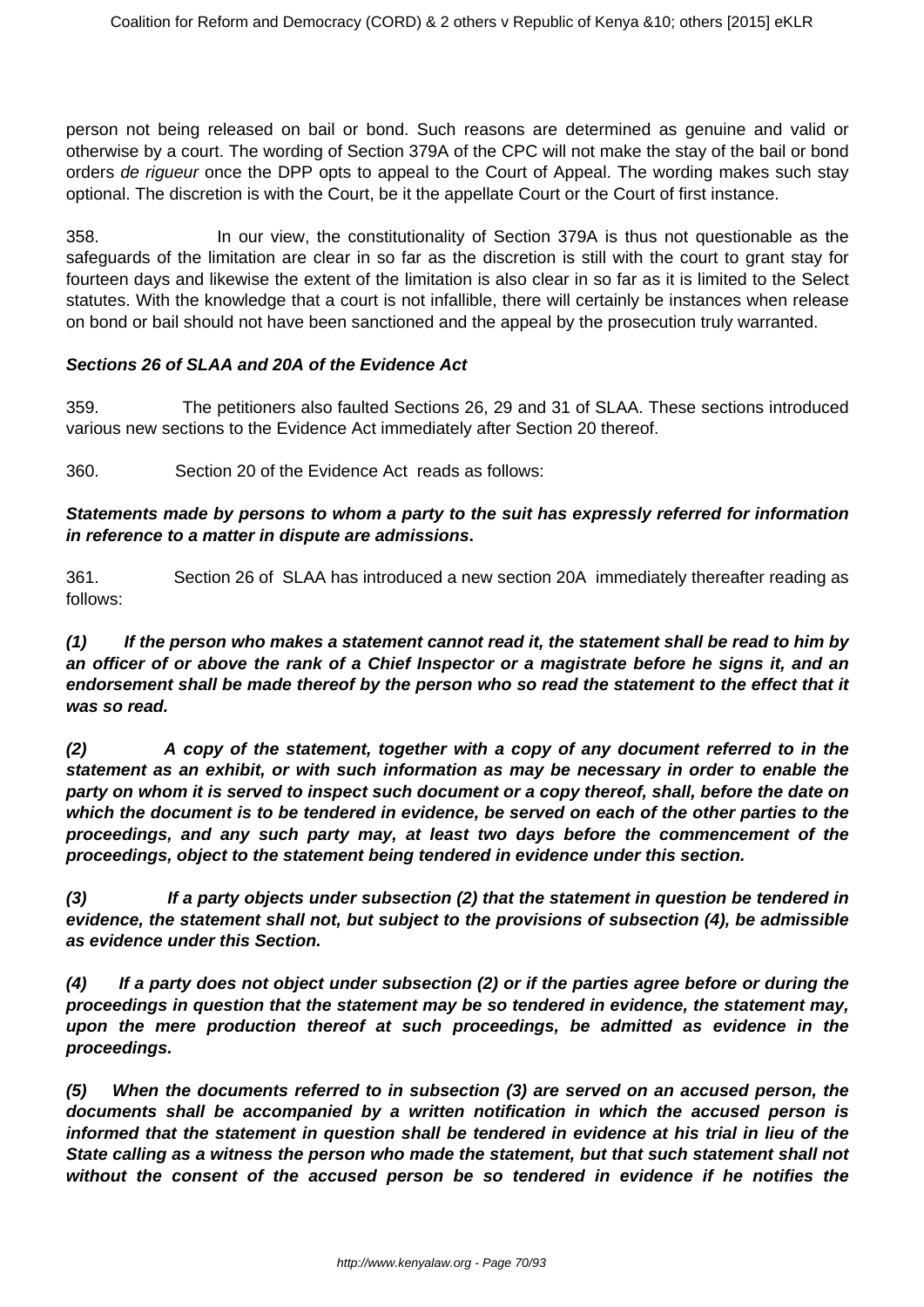**prosecutor concerned, at least two days before the commencement of the proceedings, that he objects to the statement so being tendered in evidence.**

**(6) The parties to criminal proceedings may, before or during such proceedings, agree that any written statement referred to in subsections (1) which has not been served in terms of subsection (2) be tendered in evidence at such proceedings, whereupon such statement may, upon the mere production thereof at such proceedings, be admitted as evidence in the proceedings.**

**(7) Notwithstanding that a written statement made by any person may be admissible as evidence under this section-**

**(a) A party by whom or on whose behalf a copy of the statement was served, may call such person to give oral evidence;**

**(b) The Court may, of its own motion, and shall, upon the application of any party to the proceedings in question, cause the person giving oral evidence to be summoned before the court, or the court may, where the person concerned is resident outside the court's jurisdiction, issue summons to be effected through the diplomatic channel.**

**(8) Any document or object referred to as an exhibit and identified in a written statement tendered in evidence under this section, shall be treated as if it had been produced as an exhibit and identified in court by the person who made the statement.**

# **(9) Any person who makes a statement which is admitted as evidence under this section and who in such statement willfully and falsely states anything which, if sworn, would have amounted to the offence of perjury, shall be deemed to have committed the offence of perjury and shall, upon conviction, be liable to the punishment prescribed therefor.\**

362. The petitioners' contention was that Section 20A (6) of the Evidence Act as now amended creates a requirement that one must break his silence with regard to the facts to be proved by the prosecution. It is submitted that if an accused person chooses to remain silent then the facts in issue will be deemed to have been admitted. They submitted that this is in contravention of the right to fair hearing as guaranteed in Article 50 (2) (i) of the Constitution.

363. The AG argued that the amendment was justified and further submitted that it is similarly enacted in other jurisdictions. In this particular case he submitted that the provision is similar to Sections 9 and 10 of the Criminal Justice Act, 1967 of the United Kingdom, Paragraphs 7.1 to 7.4 of the United Kingdom's Practice Direction 22A on Written Evidence.

364. The DPP also contested the petitioners' position and submitted that the facts are only admitted with the express consent of an accused person and further that the court retains the discretion to summon the maker to attend court and testify. Reference to jurisdictions with similar provisions was also made by the DPP who particularly drew the Court's attention to Section 184 of the Evidence Act of Australia as well as the International Criminal Court's Rules of Procedure and Evidence. Terror Victims while opposing the petition contended that to expunge the new provision will invite difficulties in prosecution of terror suspects thus denying victim's justice as use of proof of written statement by consent is suspended.

365. We start by pointing out that Section 20A is not limited to persons charged under the Select statutes. It applies to all proceedings including for misdemeanours. We secondly note that this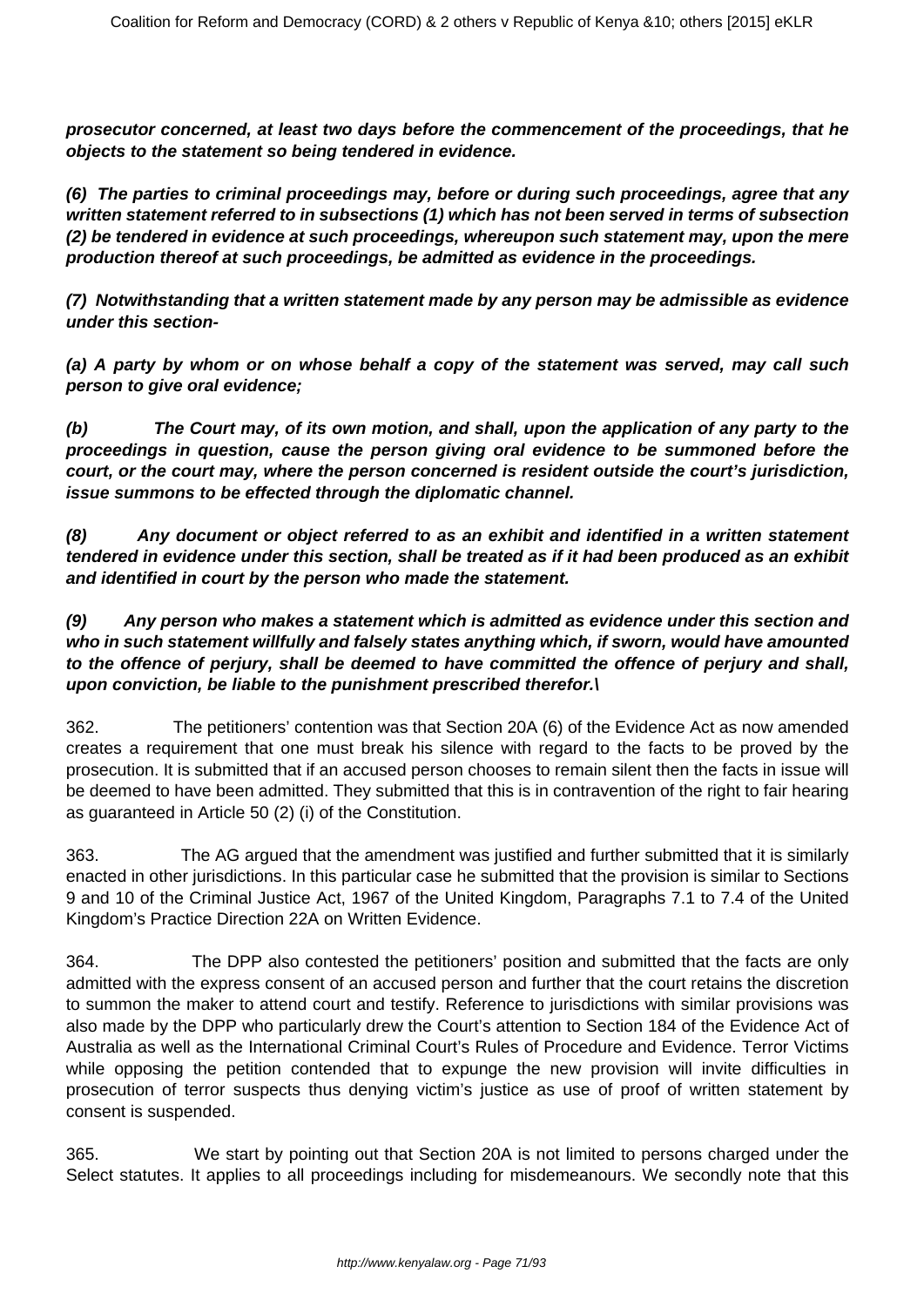section did not generate much controversy except as it related to subsection (5).

366. A plain reading of Section 20A (3) together with sub-section (5) of the Evidence Act denotes that if a party objects to the production of witness statements, the statements shall not be tendered in evidence. When the statements are served on the accused person, the documents are to be accompanied by a written notification in which the accused person is informed that the statement in question shall be tendered in evidence at his trial in lieu of the State calling as a witness the person who made the statement. Furthermore, the section is to the effect that such statement shall not, without the consent of the accused person, be tendered in evidence if he notifies the prosecutor concerned, at least two days before the commencement of the proceedings, that he objects to the statement being tendered in evidence.

367. This provision leads us to posit the following questions; are two days sufficient for an accused person to examine and evaluate any such statement that is to be adduced as evidence against him" What happens if the accused person does not raise any objection two days prior to the commencement of the hearing, shall the same be tendered in evidence" If the answer to the second question is in the affirmative, does it violate the right of an accused person to remain silent"

368. The answer to the first question is in the positive while that to the other two must also be in the affirmative. We say so because, looking at the sections, they provide a timeline of at least two days, for which an accused person is supposed to notify the prosecutor of his objection to the tendering of such statement into evidence. An accused person, with an advocate in tow, should be able to comprehend a statement and determine its effect. He should be able to assess whether there is need to have the author of the statement summoned to testify or not. He should be able to decide too whether or not to have the statement admitted in evidence as drafted. This is however on the assumption that the statement is handed over to him early enough.

369. Under subsection 4, if the accused person does not object to the production of the statement at least two days prior to the proceedings, it means by implication, the same statement will be tendered in evidence without his consent. His silence is construed as an admission. Once admitted it is not open to the accused to challenge such admission. Subsection 4 generated even more controversy between the parties with the petitioners contending that it negated the right to silence.

370. Foremost, we would point out that the rationale behind the right to silence is the concern for reliability: see **Beghal vs DPP 2014, 2WLR 150** where the European Human Rights Court's decision at Strasbourg in **Saunders vs United Kingdom , 1996, 23 EHR313** was cited with approval. The right, which runs from the moment an individual is arrested and throughout a trial, gives effect to the privilege against self-incrimination and buttresses the presumption of the accused person's innocence: see **Beghal vs DPP (supra).** Because of the latter presumption the accused person cannot be forced into assisting in his or her own prosecution.

371. In our view, where a statute therefore states or purports to state that an accused person's non-reaction or silence in relation to what the prosecution seeks or says in relation to his indictment and trial including a statement(s) by the prosecution witness(es) means that the statement is to be admitted in evidence, then it would imply that the accused person is indirectly being forced to assist the prosecution in his own prosecution. This may also lead to the absurd scenario where there are no witnesses testifying but the accused is still convicted simply because he exercised his right to keep silent.

372. Besides, admission of statements without the maker being called to testify and with the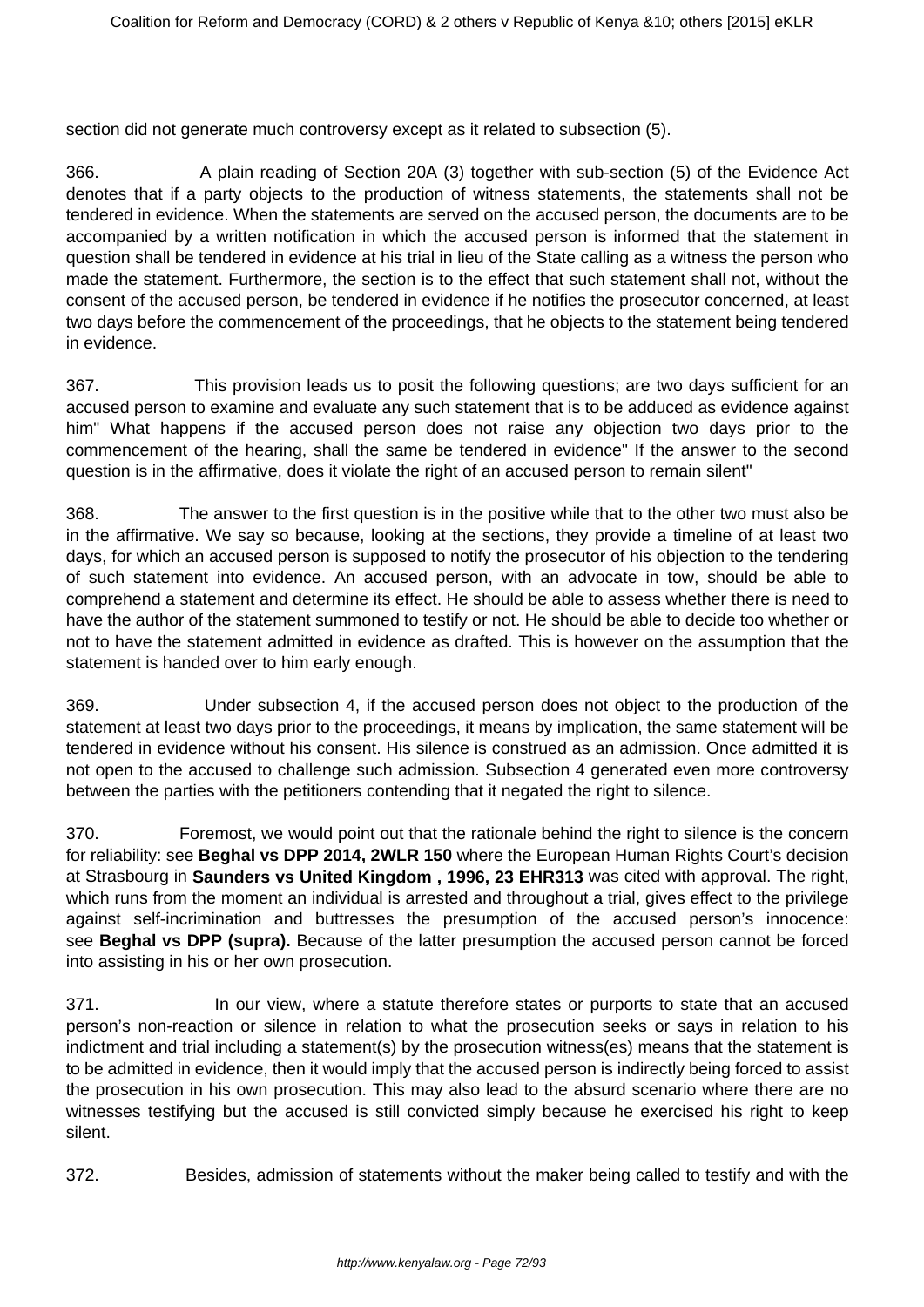accused person having kept his peace would also mean that the right to challenge evidence prompted by Article 50(2) (k) particularly through cross-examination would be transgressed.

373. For the reasons above we hold that Sections 26 of SLAA and 20A of the Evidence act as amended is unconstitutional as it limits the right to a fair trial by denying the accused the choice to keep silent.

#### **Sections 29 of SLAA and 59A of Evidence Act**

374. Section 29 of SLAA introduces an amendment to the Evidence Act. It provides as follows:

**The Evidence Act is amended by inserting the following new section immediately after section 59-**

**59A.** 

**(1) If an accused person has appointed an advocate and, at any stage during the proceedings, it appears to a prosecutor that a particular fact of facts which must be proved in a charge against an accused person is or are not in issue or shall not be placed in issue in criminal proceedings against the accused person, the prosecutor may, forward or hand a notice to the accused person and his advocate setting out the fact or those facts and stating that such fact or facts shall be deemed to have been proved at the proceedings unless notice is given that any such fact shall be placed in issue.**

**(2) The notice by the prosecutor under subsection (1) shall be sent by registered mail or handed to the accused and his advocate personally at least fourteen days before the commencement of the criminal proceedings or the date set for the continuation of such proceedings, or within such shorter period as may be approved by the court or agreed upon by the accused person or his advocate and the prosecutor.**

**(3) If any fact mentioned in the notice under subsection (2) is intended to be placed in issue at the proceedings, the accused person and his advocate shall at least five days before the commencement or the date set for the continuation of the proceedings, or within such shorter period as may be approved by the court or agreed upon with the prosecutor, deliver a notice in writing to that effect to the registrar or the clerk of the court, as the case may be, or orally notify the registrar or the clerk of the court to that effect, in which case the registrar or the clerk of the court shall record such notice.**

**(4) If, after receipt of the notice from the prosecutor under subsection (1), any fact mentioned in that notice is not placed in issue as under subsection (3), the court may deem such fact or facts, subject to subsections (5) and (6), to have been sufficiently proved at the proceedings concerned.**

**(5) If a notice was forwarded or handed over by a prosecutor under subsection (1), the prosecutor shall notify the court at the commencement of the proceedings of such fact and of the response thereto, if any, and the court shall thereupon institute an investigation into those facts which are not disputed and enquire from the accused person whether he confirms the information given by the prosecutor, and whether he understands his rights and the implications of the procedure and where the advocate of the accused person replies to any question by the court under this section, the accused person shall be required by the court to declare whether he**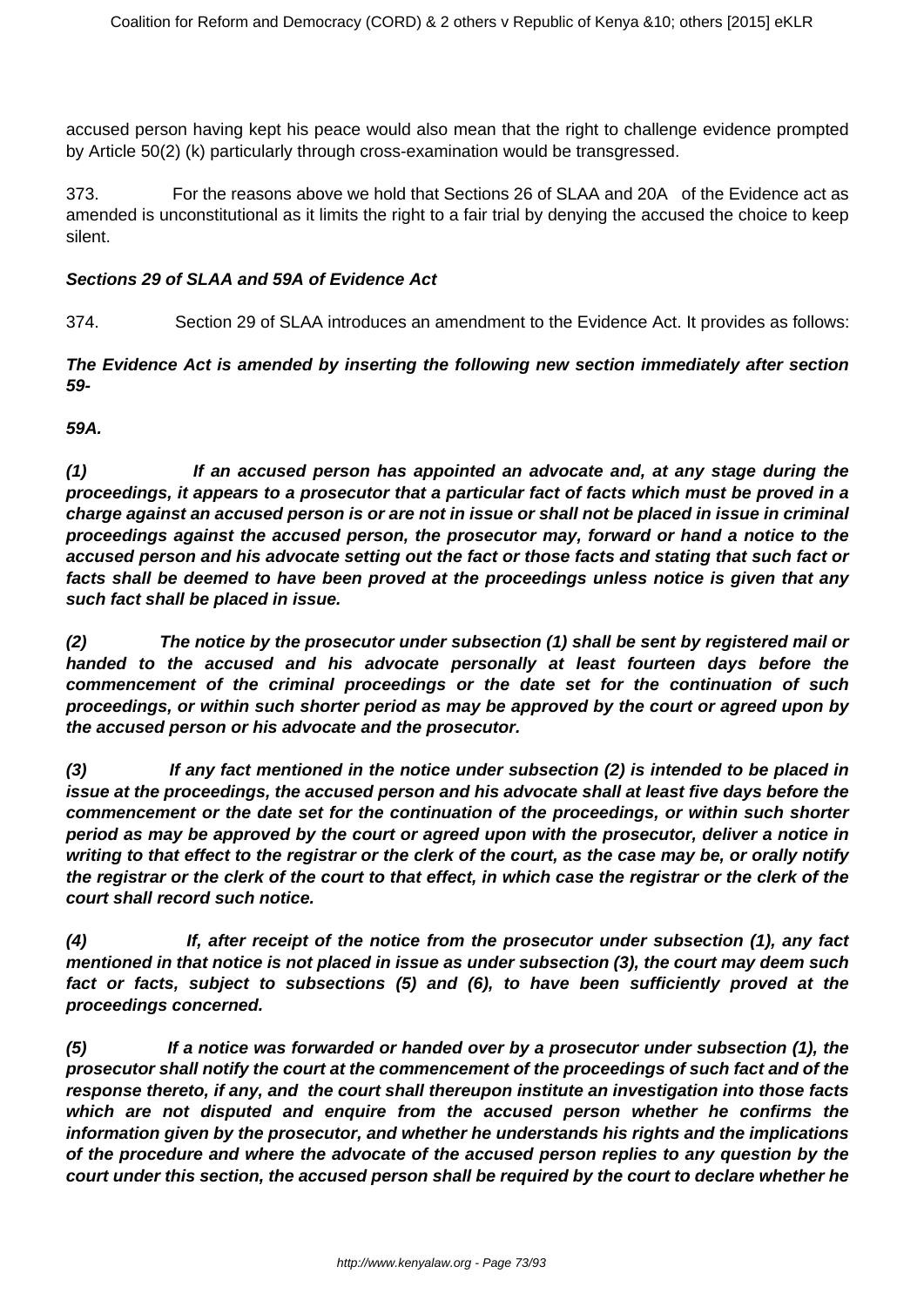## **confirms such reply or not.**

# **(6) The court may on its own motion or at the request of the accused person order oral evidence to be adduced regarding any fact contemplated in subsection (4).**

375. The petitioners faulted this new section for being unconstitutional. Without being specific, their basic reasoning was that it tampers with the right to a fair trial. On the other hand, the Terror Victims averred that to expunge this new Section will create difficulties in prosecution of terror suspects thus denying victims of terror justice. On his part Mr. Muturi for the AG submitted that this new provision is similar to Section 184 of the Australian Evidence Act 1995, Sections 2 and 3 of the Evidence Act of New Zealand, 2006, Section 58 of the Bangladesh Evidence Act, 1872, Section 191 of the Evidence Act of Tasmania (Act No 76 of 2001), and Section 75 of the Evidence Act of Nigeria (CAP 112 of 1990) and added that the obvious intended effect was only to save precious judicial time. He submitted further that it actually complements Articles 50 and 159 (2) (b) of the Constitution on the right to a fair trial and principle of "justice shall not be delayed". Similar submissions were made by both the DPP as well as Jubilee who added that an accused person would stand to suffer no prejudice under the section as he is under no compulsion to consent to the admission of any facts.

376. We begin on the premise again that Section 59A of the Evidence Act is not peculiar to homeland or national security issues. It is not to apply to offences under the Select statutes only, but to all criminal proceedings where an accused person is represented by an advocate. The section would not apply where the accused is unrepresented. We also note that the section has several safeguards in relation to the accused person's constitutional rights. Our view is that these safeguards appear to neutralize the petitioners' stand on this issue. Of critical import are the provisions which state that the agreement on facts will only be invited if the accused is represented by an advocate and also the fact that the accused has a choice, which is expressly granted by the statute. Thirdly, is the fact that the Court still has control over the process of admission of the facts contemplated by Section 59 A.

377. Arguments by the petitioners that the accused person's right to silence would be infringed vide the provisions of subsection (4) cannot hold in the face of subsection (6) which is to the effect that the Court may still insist on oral evidence being adduced regarding the facts contemplated by Section 59A. That is where the accused person requests the Court or where the court of its own motion deems it fit.

378. Section 59A of the Evidence Act has adequate accommodating requirements to make us conclude that it is not unconstitutional to invite an accused person who is represented by counsel to admit certain facts in criminal proceedings. Such a process as submitted by both the AG and the DPP can only help to hasten the process of criminal proceedings and meet one of the tenets of fair hearing that the trial should begin and conclude without unreasonable delay. Of course, we emphasise that any judicial officer faced with the trial of an indigent accused person who has no advocate must not allow Section 59A to be invoked.

# **Sections 31 of SLAA and 78A of Evidence Act**

379. The final point of contest, in so far as the constitutional right to a fair trial is concerned, centred on Section 31 of SLAA. The section introduced a new Section 78A to the Evidence Act. This concerns admissibility of electronic and digital evidence which may be admitted even in its secondary form.

380. This section was challenged by the  $3<sup>rd</sup>$  petitioner who submitted that it curtailed not only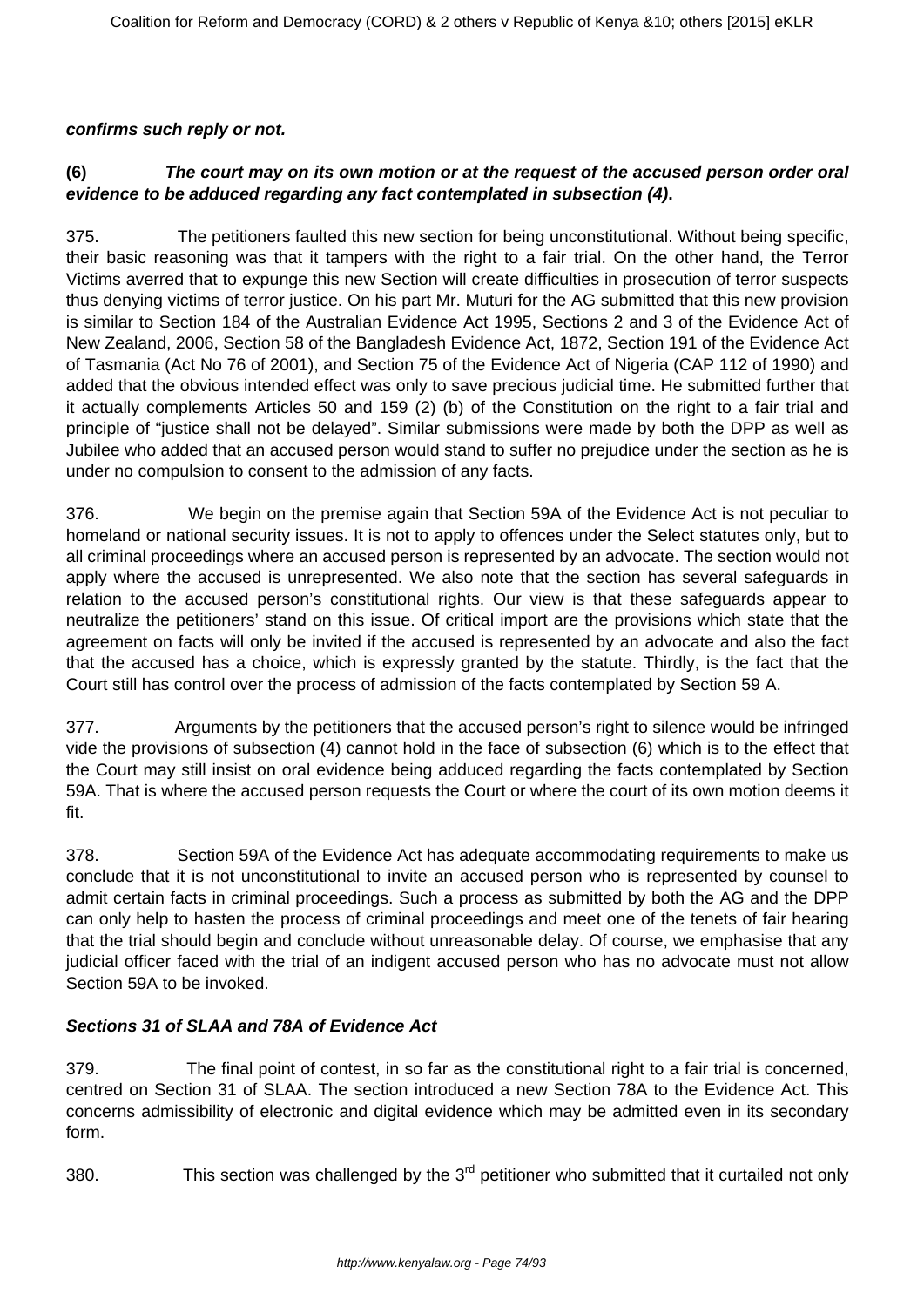the rights of an accused person but also curbed the duty of the court in the process of admitting evidence. In response, the DPP was emphatic that the section was not unconstitutional but rather it "complimented and supplemented" the provisions of the Evidence Act. The DPP further submitted that the new section provided safeguards including accuracy, weight and reliability to be attached to such evidence.

381. We would once again point out that the application of Section 78A is not limited to the offences under the Select statutes. We also note that the Evidence Act, in particular, Sections 64 to 69, allows the admission of secondary evidence as is specifically limited in proceedings before the court. It is worth noting that secondary evidence and the admission thereof is not new in our jurisdiction.

382. Secondary evidence has been defined in the case of **Mohammed Ali Mursel vs Saadia Mohammed & 2 Others Election Petition No. 1 of 2013** to mean "**evidence that is inferior to the primary or best evidence and that becomes admissible when the primary evidence is lost or inaccessible."** This definition is to be found in the **8 th Edition** of **Black's Law Dictionary**. It would seem to us, a matter of common sense, that secondary evidence is only admissible when primary evidence, with good reason, is lacking.

383. We do not find Section 78A of the Evidence Act to be extraordinary. Foremost, it is evidently clear that the section expects the "best evidence" to be availed to court. Subsection (1) does not limit the evidence to its secondary form. A more liberal reading of the section would certainly give the effect that it is primary evidence that will be expected to be availed. The Court will be entitled to admit secondary evidence only if, a reasonable basis for it is laid. Coupled with the specific safeguards outlined in the section and the fact that the unconstitutionality of the section has not, in our view, been not been shown by the petitioners, we hold the view that Section 78A of the Evidence Act as amended meets constitutional muster in view of the ever evolving technology. We would, in the circumstances, be woefully dishonest if we were to hold that electronic evidence must at whatever cost be availed in its original form.

#### **Entitlement to citizenship and Registration of Persons**

384. The petitioners have impugned the provisions of Section 25 of SLAA on the basis that the amendments to the Registration of Persons Act through the introduction of Section 18A to the Act is unconstitutional as it violates the rights of citizenship guaranteed under Article 12 and 14 of the Constitution. **SLAA** introduces **Section 18A** to the **Registration of Persons Act** which provides;

## **(1) The Director shall cancel registration and revoke the identity card of any person issued under this Act if the card was obtained through;**

- **(a) Misrepresentation of material facts.**
- **(b) Concealment of material facts.**
- **(c) Fraudulently.**
- **(d) Forgery.**
- **(e) Multiple registration or**
- **(f) Any other justifiable cause.**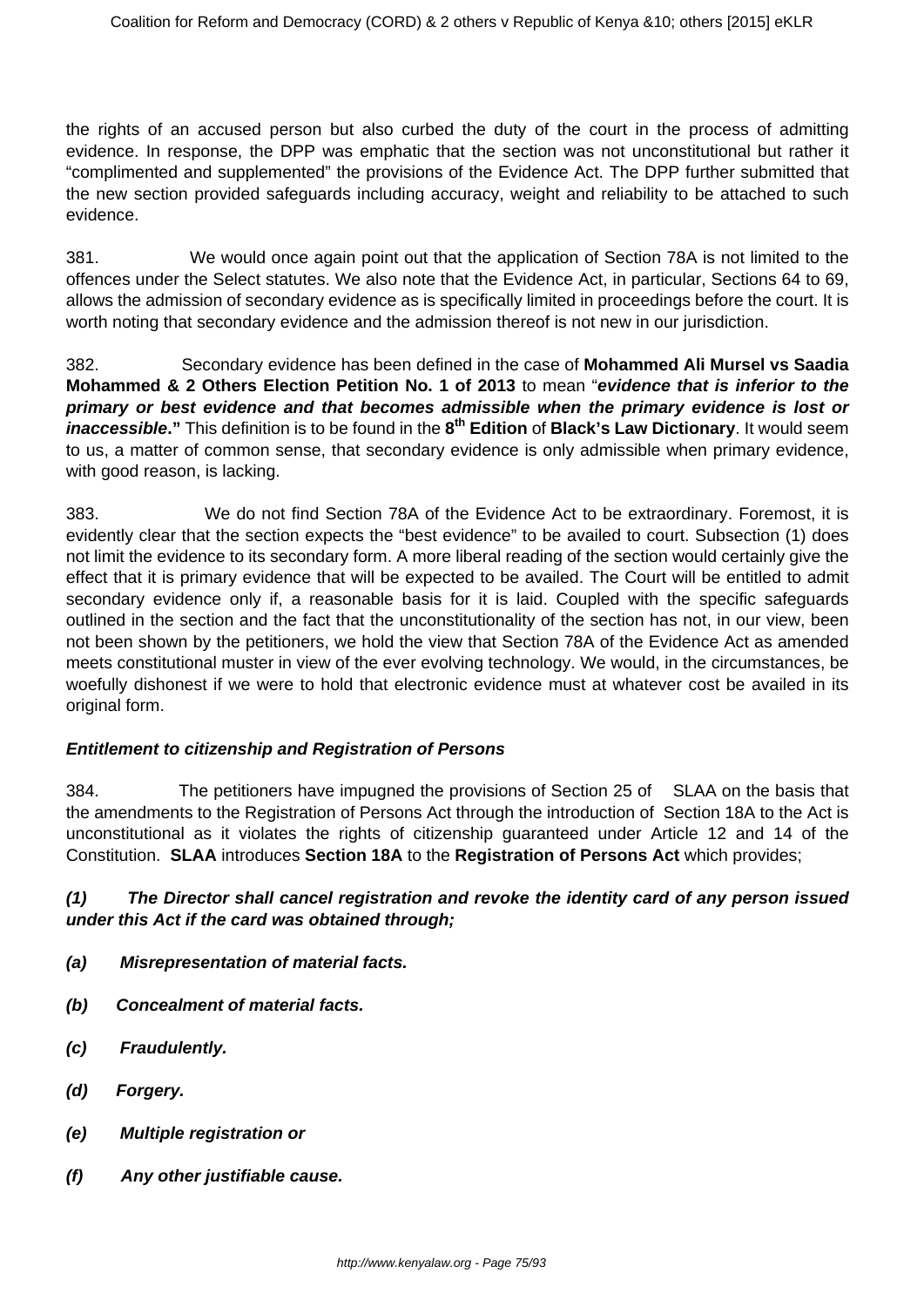**(2) Before cancellation of the registration and revocation of the identity card as provided in Sub-section (1), the Director shall notify the card holder in writing of the intention to cancel the registration and revoke the card unless the holder can show cause within fifteen days why the cancellation should not be done.**

**(3) The cancellation of a registration and the revocation of a card under Sub-section (2) shall not take effect until after the expiry of fifteen days from the date of cancellation and revocation to allow the card holder to appeal to a Court of competent jurisdiction.**

**(4) Any person whose registration has been cancelled and identity card revoked or whose citizenship has been otherwise revoked under an existing law shall be under obligation to surrender the identity card to the Registrar.**

## **(5) The Director shall by notice in the Gazette publish the names and identity card number of the person whose registration is cancelled and the identity cards revoked.**

385. CORD submitted that this amendment does not satisfy **Article 24** of the **Constitution** as no remedy is given to a person whose documents are cancelled on grounds of fraud. The provision therefore contravenes Articles 12 and 14 of the Constitution to the extent that it is unreasonable and unjustifiable to deny a person who is not a Kenyan citizen by birth other documents of registration or identification. This may affect the enjoyment of other constitutional rights and civil liberties.

386. In response, the AG argued that the amendment is constitutional as it does not take away the right of an aggrieved person to go to court for redress. It was also the AG's submission that the section was on all fours with Article 17 of the Constitution which gives the right of cancellation of fraudulently acquired citizenship. Jubilee, agreed with the AG that the section was constitutional. It was its submission that the sections only apply to the revocation of identity cards of people who have acquired them illegally and further that there are adequate safeguards, including a right of appeal to court.

387. The mischief that the amendments to the Registration of Persons Act seek to address is captured in the affidavit sworn by Mr. Haron Komen. According to him, there are many cases of fake registration documents of persons who enter the country illegally, and that the movement of refugees to urban settlements through the exploitation of corrupt networks in registration systems has served to exacerbate the situation.

388. Under the provisions of Article 12 (1) of the Constitution every citizen is entitled not only to the rights, privileges and benefits of citizenship as may be limited, provided or permitted by the Constitution but also to be issued with a Kenyan passport and any other document of registration or identification issued by the State. Under Article 13(2) of the Constitution citizenship may be acquired by birth or registration.

389. Article 17(1) and (2) provides that citizenship may be revoked if the registration was acquired by fraud, false representation or concealment of any material fact by any person. The Constitution under Articles 12(b), 14 and 15 provides for the right of citizenship by birth and registration. Under Article 17 the right to citizenship may be revoked within the parameters provided therein. Further still the revocation of passports and other registration documents is also provided for under Article 12(2) which states:

**A passport or other documents referred to in Clause (1)(b) may be denied, suspended or**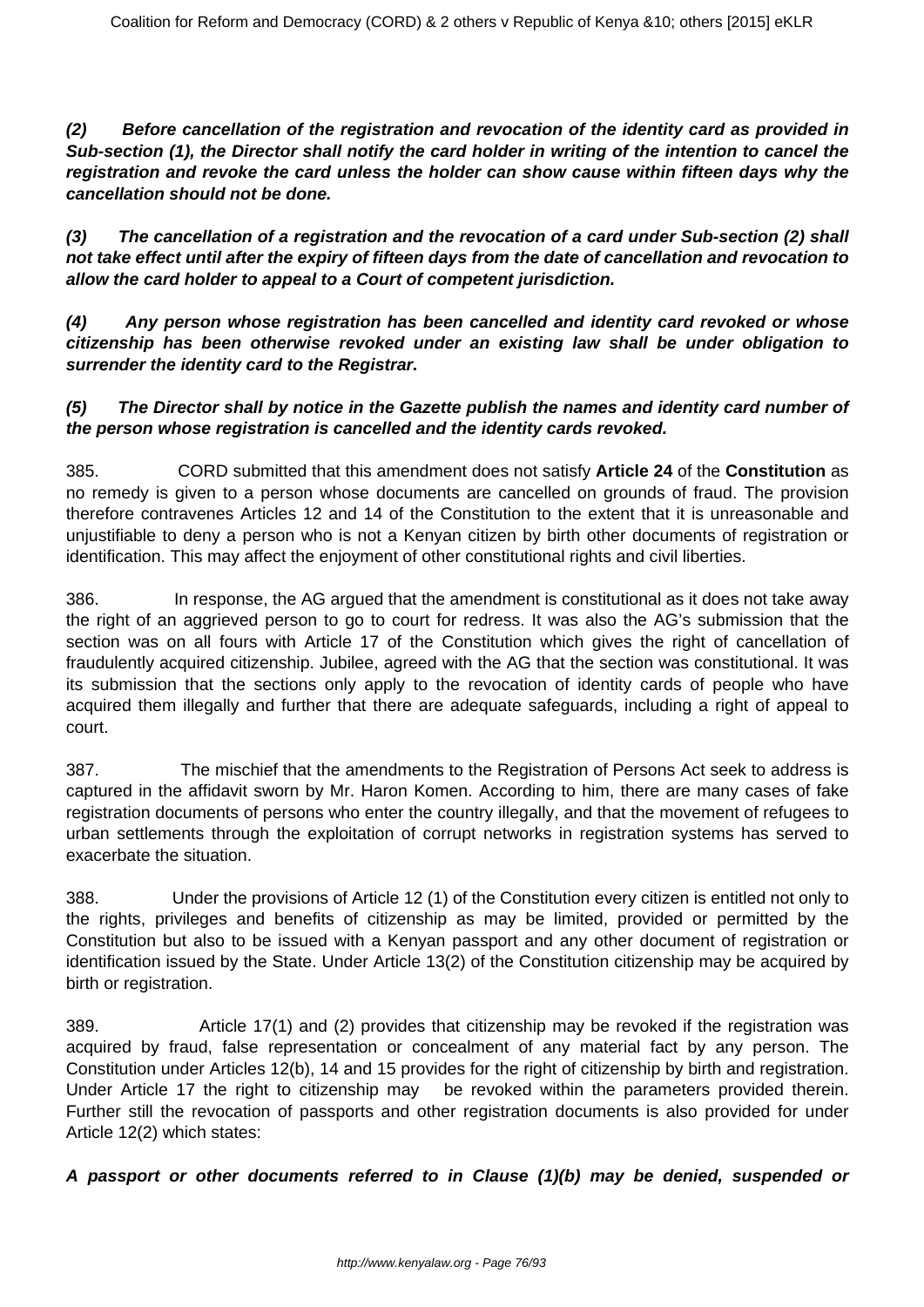### **confiscated only in accordance with an Act of parliament that satisfies the criteria mentioned in Article 24.**

390. We have considered the submissions of the parties on this issue. The impugned amendment seeks to control illegal registration and forgery by allowing the Director of Registration of Persons to cancel the registration and revoke the identity card of any person on the conditions and procedure provided in Section 18A (1) and (2). We note that the section provides an elaborate procedure with, in our view, adequate safeguards for the affected person. The person aggrieved not only has an opportunity to appear before the Director to explain his case but also has an opportunity to challenge the Director's decision in a Court of law. There is also no provision barring the affected person from reapplying for another identity card with the proper documents. A liberal reading of the section will reveal that a person likely to be affected by a decision of the Director is:

# **(i) Notified of the intention to cancel and/or revoke the identity card.**

**(ii) Given an opportunity by the Director to show cause why it should not be cancelled/revoked. (In other words a hearing is given).**

## **(iii) If dissatisfied with the decision of the Director he/she has a chance to challenge the Director's decision, in a Court of Law.**

391. We have also considered similar provisions in other jurisdictions. We note that in the United Kingdom, Section 11(2) of the Identity Cards Act, 2006 which deals with invalidity and surrender of Identity Cards, prohibition, forfeiture and seizure of bogus documents, provides that suspect and bogus documents which have been used to register identity cards or passports are cause for revocation or cancellation of the registration documents. Section 45A and B of the Australian Citizenship Act, 2007 is of similar effect.

392. We are therefore satisfied that Section 18A (1) and (2) of the Registration of Persons Act does not derogate the right to citizenship and/or registration of persons. The above safeguards ensure that the revocation of the identity card is not done arbitrarily. In the case of **Ali Hassan Osman vs The Minister For Immigration And Registration Of Persons & 4 Others, Nrb Petition No. 504 of 2012,** the Court upheld the decision by the Principal Registrar of Persons not to issue the petitioner with the new generation identity card. The refusal was based on the fact that he had acquired the initial identity card under suspicious circumstances.

393. It is our finding therefore that identity cards can be revoked or cancelled as long as the correct procedure is adhered to. We further find that the right to citizenship under Article 12 of the Constitution has not been derogated from vide Section 25 of SLAA which introduced Section 18A to the Registration of Persons Act.

#### **Right to movement and the rights of refugees**

#### **The Right to freedom of Movement**

394. The petitioners have challenged Section 47 of SLAA which introduces Section 14(c) of the Refugee Act. They submit that it violates Article 39 of the Constitution of Kenya which provides as follows;

# **(1) Every person has the right to freedom of movement.**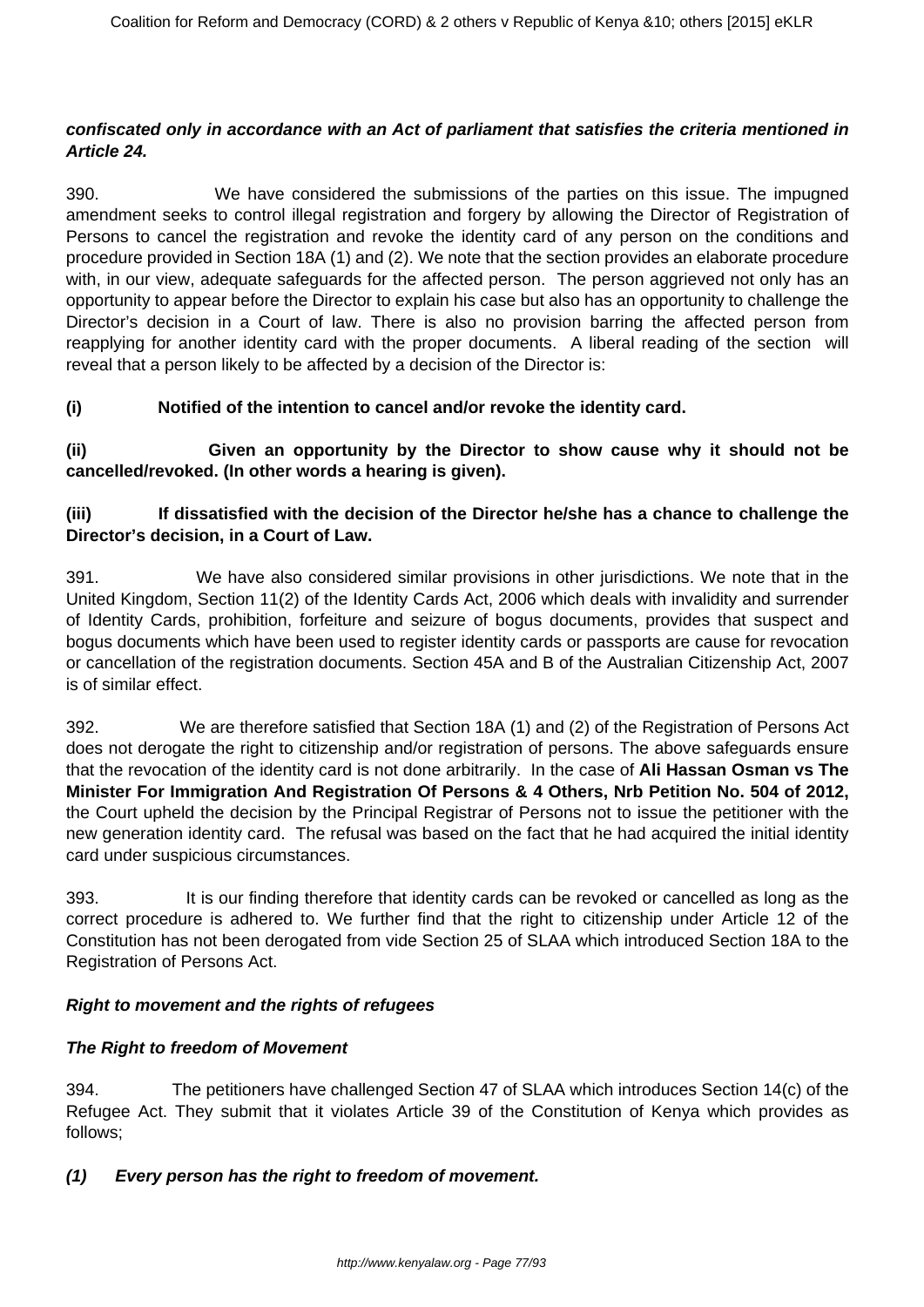## **(2) Every person has the right to leave Kenya.**

### **(3) Every citizen has the right to enter, remain in and reside anywhere in Kenya.**

395. The right to freedom of movement is therefore not one of the absolute rights under Article 25 of the Constitution. It can be limited under Article 24(1). More importantly, however, Article 39 contains an inherent limitation-the right to enter, remain and reside anywhere in Kenya is guaranteed to citizens.

396. Section 47 of SLAA amended the Refugee Act by inserting a new paragraph after paragraph b – which states that a refugee shall "**not leave the designated refugee camp without the permission of the Refugee Camp Officer."**

397. Mr. Kamau submitted that the above provision is intended to limit the freedom of movement of refugees. In response Mr. Njoroge submitted that the refugees' right of movement was not absolute and could be limited. He referred to Article 2 of the 1951 Refugee Convention and Article 3 of the 1969 OAU Refugee Convention.

398. Article 2 of the 1951 Refugee Convention states;

**Every refugee has duties to the country in which he finds himself, which require in particular that he conform to its Laws and regulations as well as to measures taken for the maintenance of public order.**

399. Article 3 of the OAU 1969 Refugee Convention states;

## **(1) Every refugee has duties to the country in which he finds himself, which require in particular that he conforms with its laws and regulations as well as with measures taken for the maintenance of public order, he shall also abstain from any subversive activities against any member state of the OAU**

400. The new Section 14(c) of the Refugee Act applies only to those refugees who reside in the designated camps. One of the functions of the Refugee Camp Officer under Section 17(f) of the Refugee Act is to;

#### **Issue Movement passes to refugees wishing to travel outside the camps.**

401. The other functions relate to administrative and management activities in the Camp. There has been no objection raised to the provisions in Section 17 of the Refugee Act which outlines the functions of the Refugee Camp Officer. If the Refugee Camp Officer issues the movement passes to those wishing to travel outside the Camps, it clearly means none can leave the camp without the permission of the Refugee Camp Officer. The permission is through the issuance of a movement pass.

402. The government has a duty to protect and offer security to refugees and it is therefore important that the Refugee Camp officer knows the whereabouts of each refugee. This can only be checked by the refugee seeking permission and a movement pass issued to her/him. This is also important for accountability purposes in light of the security concerns raised by the AG. In any event, the right to enter, remain and reside anywhere in Kenya is constitutionally reserved to citizens and therefore there is no violation of the right to freedom of movement in requiring that refugees wishing to leave the camp obtain permission from the Camp Officer.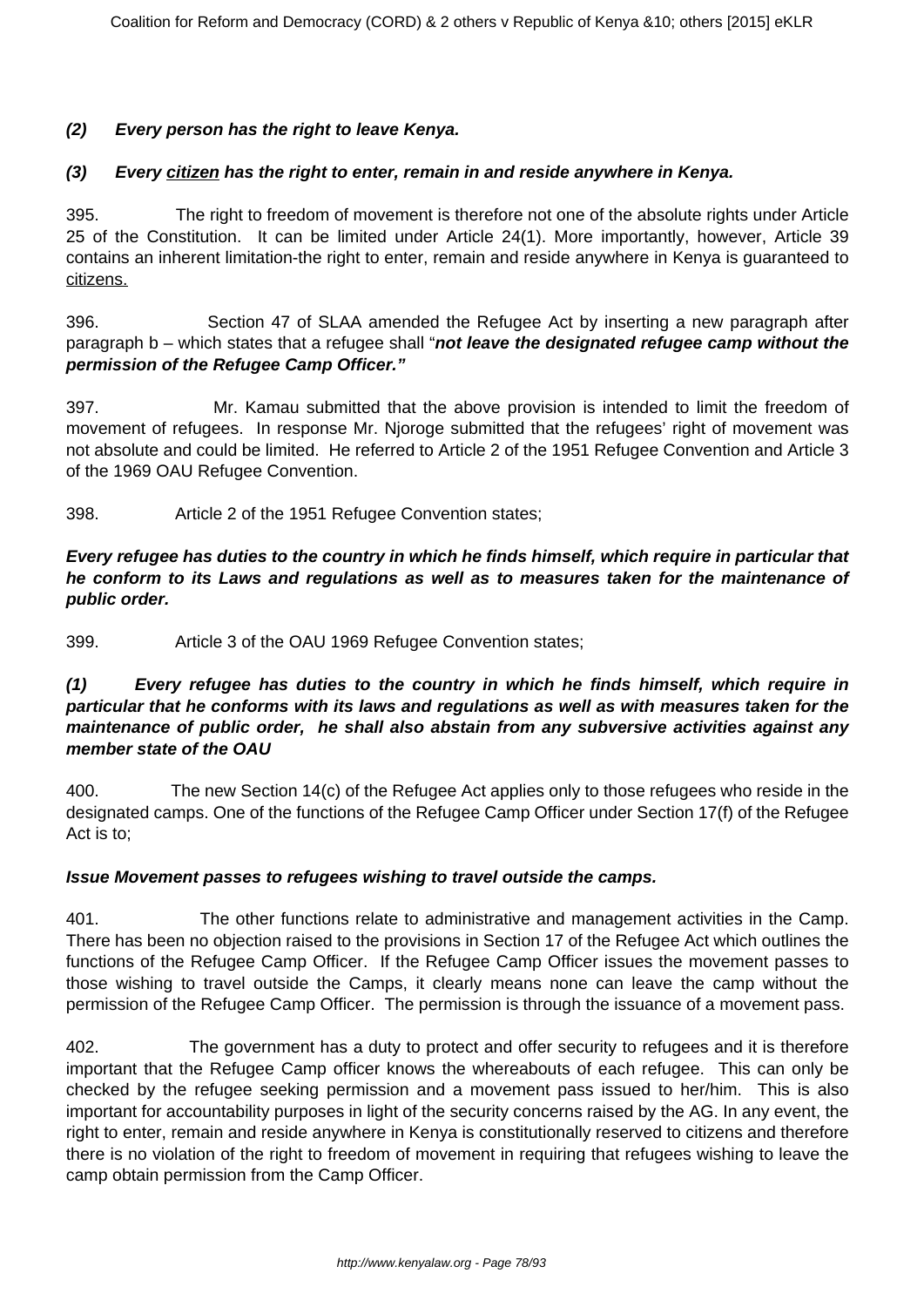403. The limitation has been made to buttress Section 12(f) of the Refugee Act. And we therefore find that it is justified within the meaning of Article 24(1) of the Constitution.

404. The petitioners and Kituo as well as RCK, are aggrieved by the provisions of Section 48 of SLAA. The section amended the Refugee Act by inserting Section 16A which now provides as follows;

## **(1) The number of refugees and asylums seekers permitted to stay in Kenya shall not exceed One Hundred and Fifty Thousand Persons**

**(2) The National Assembly may vary the number of refugees or asylum seekers permitted to be in Kenya.**

**(3) Where the National Assembly varies the number of refugees or asylum seekers in Kenya, such a variation shall be applicable for a period not exceeding six months only.**

# **(4) The National Assembly may review the period of variation for a further six months.**

405. The argument against this provision is that it is unconstitutional as it negatively affects the rights of refugees and contravenes Article 2(5) and (6), 24(1) and 59(2)(g) of the Constitution; Articles 3, 4(d), 32, 33 and 34 of the 1951 Convention and Protocol Relating to the Status of Refugees, among other international instruments.

406. It was submitted that the country has a very large number of refugees and it has not been shown how the government will scale the number down to reach the figure of 150,000 refugees and asylum seekers which the amendment provides as the limit. The petitioners and some interested parties argued that there is a fear that a good number of refugees will be forced out of the country, in violation of the principle of non-refoulment.

407. Mr. Njoroge, submitted on behalf of the AG that the practice of setting a refugee policy is an acceptable international practice in open and democratic societies. He gave the example of the United States which he submitted is signatory to the 1951 Convention relating to the status of Refugees, yet by law sets the annual number of refugee admissions and allocation by regions. He argued further that the U.S. President consults with Congress on the numbers and submits a report to the House of Representatives and Senate on the proposed refugee ceilings. After consultations the President issues a Presidential determination on the ceiling per year. He gave the ceilings for various regions for the year 2014.

408. Mr. Njoroge submitted further that from the Kenyan scenario it is clear that there is a direct relationship between the presence of refugee populations and the number of terrorist attacks, for which groups based in Kenya are responsible. He mentioned the refugee camps in Northern and North Eastern Kenya, which are clouded with controversy ranging from smuggling of goods and weapons to harbouring of terrorists.

409. He further submitted that United Nations Resolutions 1269 (1999) and Resolution 1373 (2001) call upon States to prevent the granting of refugee status to those who plan, facilitate or participate in terrorism and to ensure that refugee status is not abused.

410. It was also the AG's submission that there are provisions under which a refugee may be expelled to a third country and/or have his/her refugee status cancelled. It was his submission that Section 16A of the Refugee Act is not against the principle of non-refoulment and neither is there any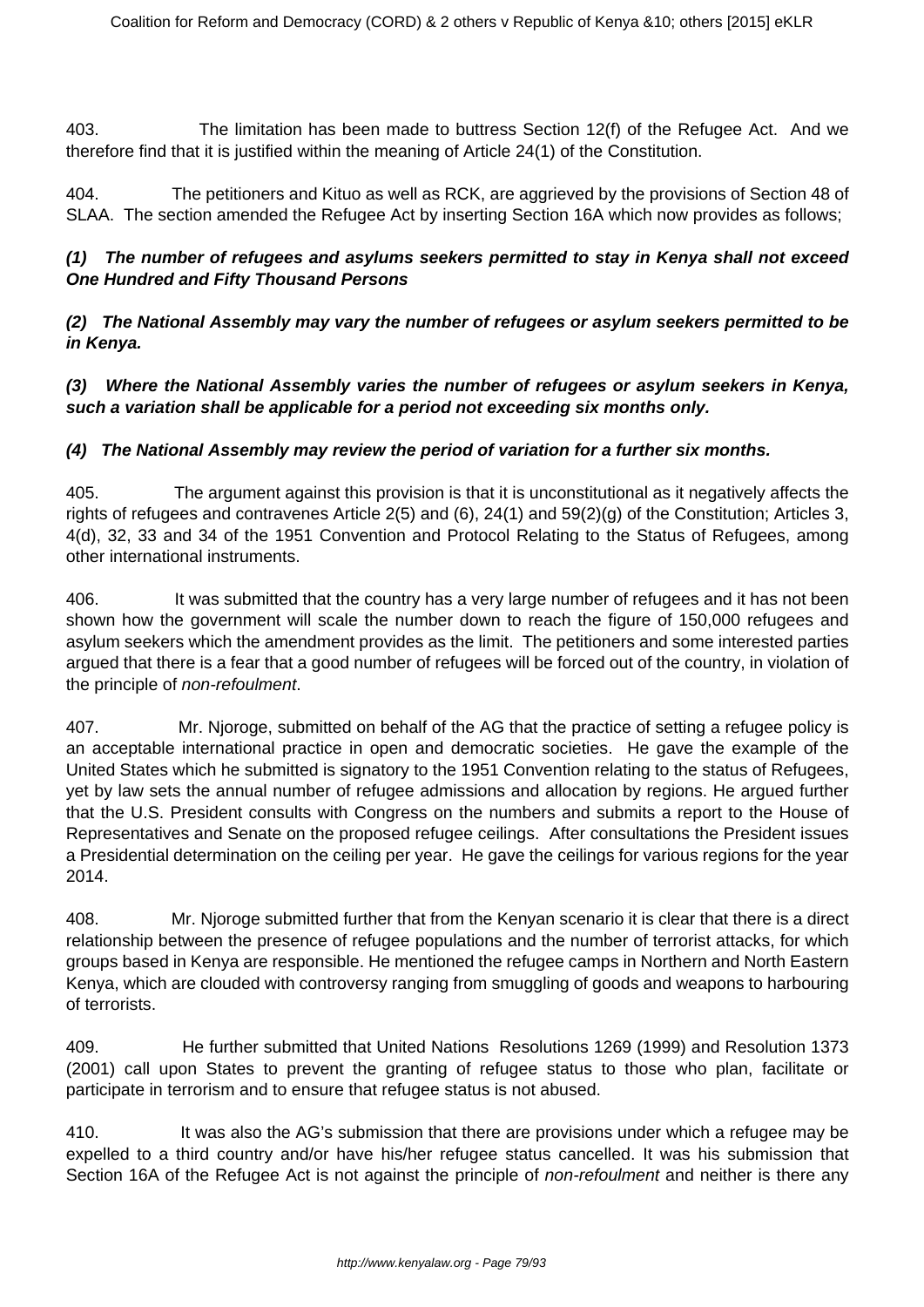indication that refugees will be forcefully returned to places of hostility.

411. The AG relied on the case of **Beatrice Wanjiku & Anor vs A.G & Anor [2012] eKLR** and urged the Court to place a higher premium on Kenyan legislation with regard to regulation of refugees instead of similar provisions of international law.

412. The AG further cited the provisions of Article 4 of the ICCPR and submitted that the provision permits a State to derogate from its obligations in times of public emergency which threatens the life of the Nation and the existence of which is officially proclaimed. The AG's argument was that the country was at war, just that one had not been declared. According to Mr. Muturi, the country, which had a refugee population of approximately 450,000, had experienced 112 terrorist attacks between2011-2014.

413. The petitioners and the interested parties supporting the petition countered that Kenya is not under a state of emergency. They further submitted that though the AG stated that the State is not forcefully returning refugees to danger zones, the effect of some of its policies may indirectly lead to violation of the said principle of non-refoulement.

414. The question that we must address ourselves to is whether the State can set a cap on the number of refugees allowed into the country, without running afoul of the Constitution and international treaties to which it is a party, and which now, under Article 2(5) and (6), are part of Kenyan law. Article 2(5) of the Constitution of Kenya provides that **"The general rules of international Law shall form part of the Law of Kenya"** while Article 2(6) states that **"Any Treaty or Convention ratified by Kenya shall form part of the Law of Kenya under this Constitution."**

415. We begin by considering the status of a refugee in law. A refugee is defined in Section 3(1) of the Refugee Act as a person;

**(1)**

**(a) Owing to well-founded fear of being persecuted for reasons of race, religion, sex, nationality, membership of a particular social group or political opinion is outside the County of his nationality and is unable or, owing to such fear, is unwilling to avail himself of the protection of that County; or**

**(b) Not having a nationality and being outside the County of his former habitual residence is unable or, owing to a well-founded fear of being prosecuted for any of the aforesaid reasons is unwilling to return to it.**

**(2) A prima facie refugee is a person who owing to external aggression, occupation, foreign domination or events seriously disturbing public order in any part or whole of his Country of origin or nationality is compelled to leave his place of habitual residence in order to seek refugee in another place outside his Country of origin or nationality.**

416. An asylum seeker on the other hand is defined under the Refugee Act as a person seeking refugee status in accordance with the provisions of the said Act.

417. The 1951 Convention on the Status of Refugees together with the 1967 Protocol prescribe a fundamental system of protection for refugees. The structure of rights and standards of treatment of refugees is built upon two key Articles, from which no derogation is permitted, and in respect of which no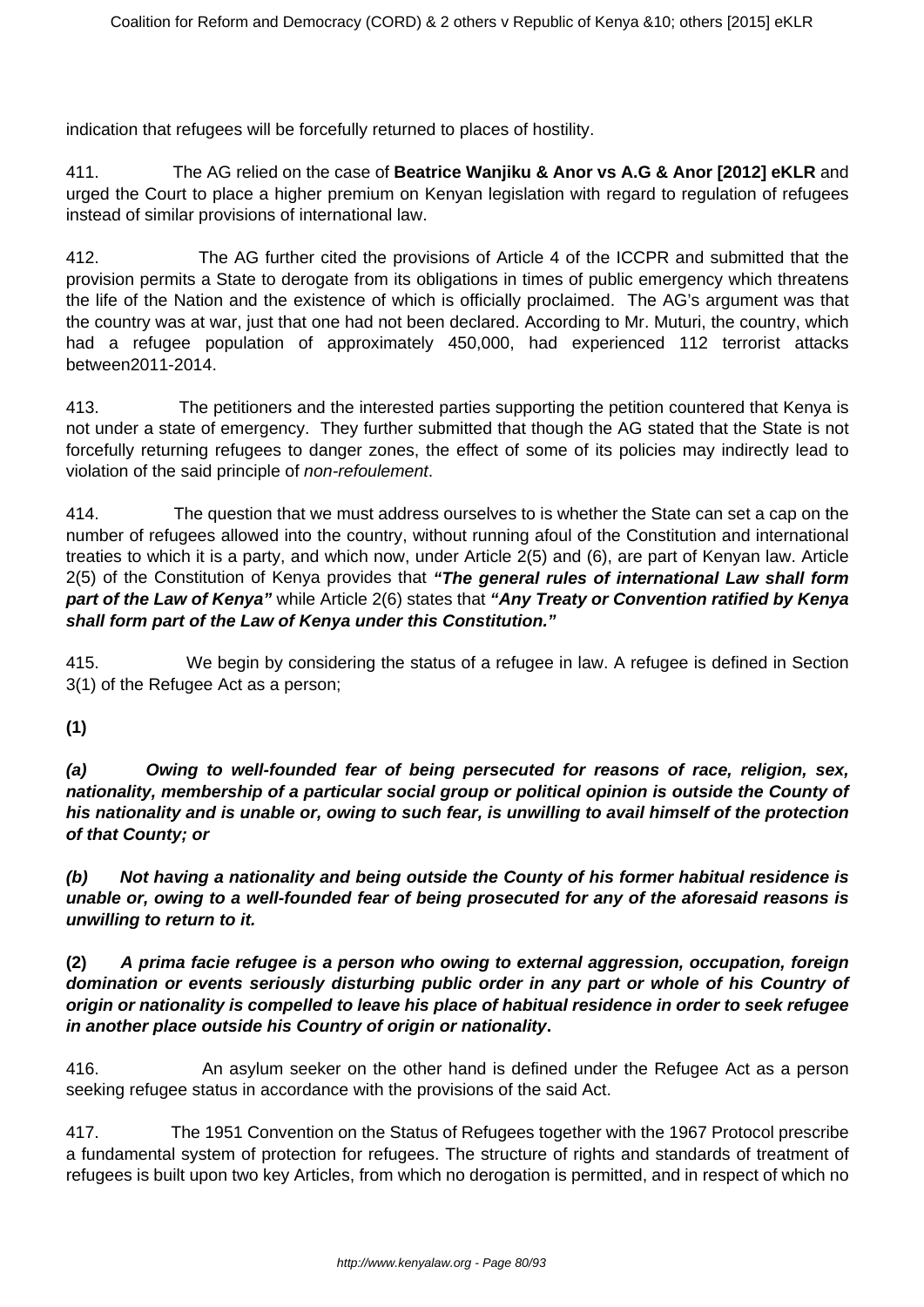State reservations may be made.

418. These are Articles 1 of the 1951 Convention which defines who a refugee is. The definition is pari materia Section 3 of the Refugee Act of Kenya set out above. The other relevant Article is Article 33 of the 1951 Convention which sets out the principle of *non-refoulment*. It provides as follows:

**No contracting State shall expel or return ('refouler') a refugee in any manner whatsoever to the frontiers of territories where his life or freedom would be threatened on account of his race, religion, nationality, membership of a particular social group or political opinion.**

419. This Article is pari materia Section 18 of the Refugee Act, which states as follows:

**18 No person shall be refused entry into Kenya, expelled, extradited from Kenya or returned to any other country or to be subjected to any similar measure as a result of such refusal, expulsion, return or other measure, such person is compelled to return to or remain in a Country where;-**

**(a) The person may be subject to persecution on account of race, religion, nationality membership of a particular social group or political opinion;**

## **(b) The person's life, physical integrity or liberty would be threatened on account of external aggression, occupation, foreign domination or events seriously disturbing public order in part or the whole of that Country.**

420. Non-refoulment is also expressed in Article 3 of the 1984 UN Convention against Torture; Article 11(3) of the 1969 OAU Convention; Article 12(3) of the 1981 African (Banjul) Charter of Human and Peoples' Rights; and Article 22(8) of the 1969 American Convention on Human Rights, among others.

421. Thus, both domestically and internationally, the cornerstone of refugee protection is the principle of non-refoulment the principle that no State shall return a refugee in any manner whatsoever to where he or she would be persecuted. This principle is widely held to be part of customary international law.

422. What emerges from these international covenants and instruments is that a refugee is a special person in the eyes of the law, and he or she must be protected. Further, since Kenya is a signatory to the regional and international covenants on the rights of refugees set out above, which are now, under the Constitution, part of the law of Kenya, she is bound to abide by them. The question is the extent to which she is bound.

423. The AG relied on the decision of Majanja J in the case of **Beatrice Wanjiku & Anor vs A.G and Anor (supra)** where he stated as follows:

**"… the use of the phrase "under this Constitution" as used in Article 2(6) of the Constitution means that the International Treaties and Conventions are subordinate to, and ought to be in compliance with the Constitution. Although it is generally expected that the Government through its Executive ratifies international instruments in good faith on the behalf of and in the best interests of its Citizens, I do not think the framers of the Constitution would have intended that the international conventions and treaties should be superior to the local legislation and take**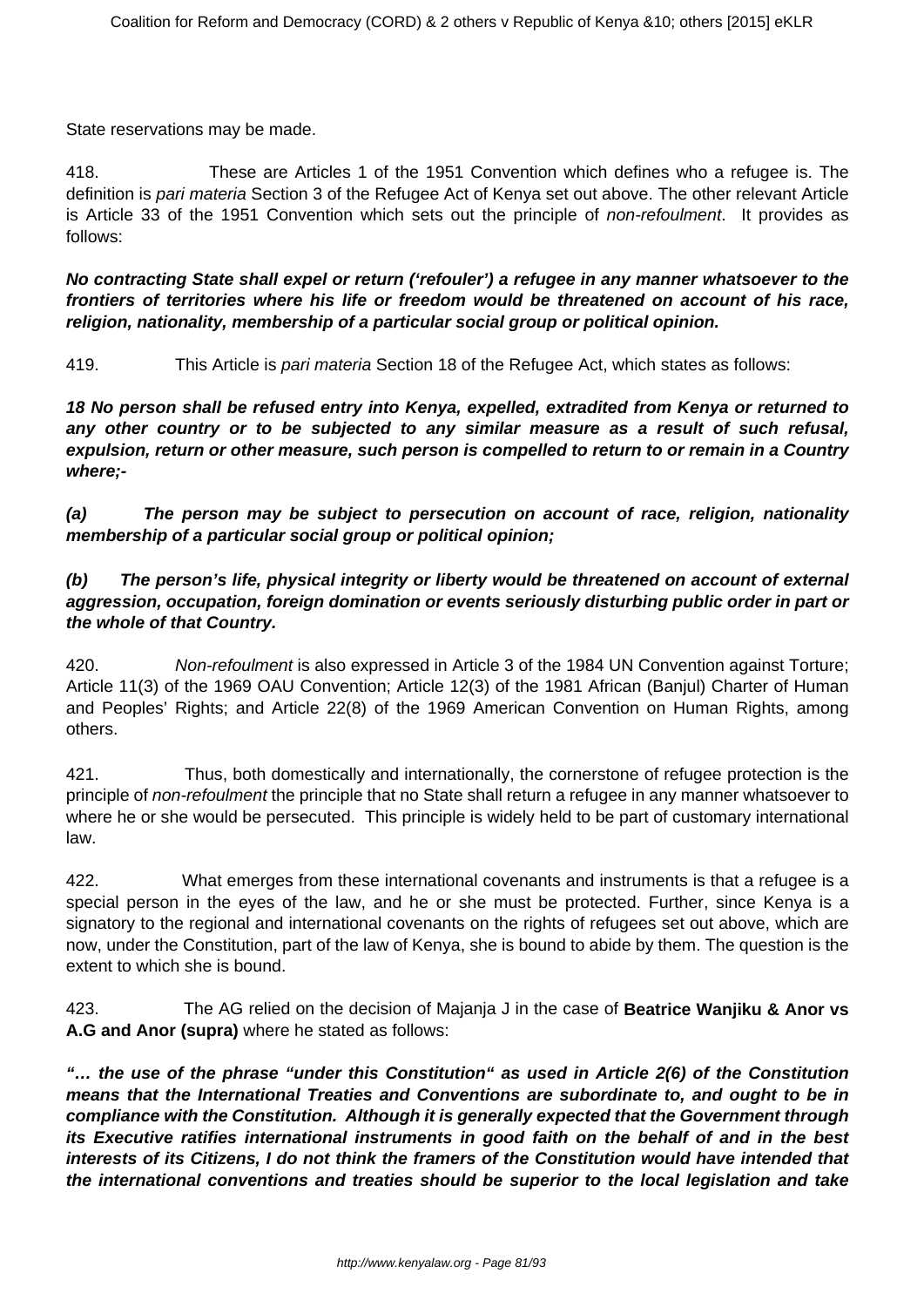**precedence over laws enacted by their own chosen representatives under the provisions of Article 94. Article 1 places a premium, on the sovereignty of the people to be exercised through democratically elected of representatives and a contrary interpretation would put the Executive in a position where it directly usurps legislative authority, through treaties thereby undermining the doctrine of separation of powers which is part of our Constitutional setup.**

## **I think a purposive interpretation and application of international Law must be adopted when considering the effect of Article 2(5) and (6)…."**

424. Mr. Njoroge urged us, in reliance on this decision, to place a higher premium on local legislation as opposed to international covenants. In our view, however, the view expressed by the court in the **Beatrice Wanjiku (supra)** case did not in any way mean that international covenants or treaties have no place in Kenya. What we understand him to say is that the Constitution remains supreme, in all circumstances. As long as the international instruments or treaties do not contravene the Constitution, they are binding on Kenya by dint of Article 2(5) and (6).

425. The AG defended the provisions of Section 48 of SLAA and 18A of the Refugee Act and submitted that it is an acceptable international practice to set a refugee policy. He cited as an illustration the case of the United States which is a signatory to the 1951 Convention but sets a cap on the number of refugees entering the country. We observe from the practice in the United States that there is no limit to the total number of refugees allowed into that country. As we understand it, the numbers alluded to by the AG for which numbers and regions are set, relate to permanent resident entrants to the United States: see **United States Refugee Admissions and Resettlement Policy of 6th March, 2014**.

426. The amendment to the Refugee Act limits the number of refugees and asylum seekers permitted to stay in Kenya to 150,000. From the AG's submissions, the country has between 450,000 – 583,000 refugees presently staying in Kenya. One must ask, as do the petitioners and some of the interested parties, how the government intends to get rid of the extra 300,000 – 433,000 refugees. Mr. Njoroge argued, citing the US example, that it is in order to set a refugee policy, and that the US sets a limit on the annual number of refugee admissions. These are figures of refugees to be admitted into the U.S and maintained there during the year. That may well be so, but we have not been shown any legislative framework in the United States or any other country where the number of refugees entering any countries has been set.

427. A reading of the provisions of Section 18A of the Refugee Act shows that the intention is not to cap the number of refugees being admitted into Kenya but those allowed to stay. As Kenya already had 450,000 – 583,000 refugees, it means that for the country to reach the 150,000, not only must there be no admission of refugees, but that there has to be expulsion of about 430,000 refugees. The effect of Section 18A is to violate the principle of non refoulment, which is a part of the law of Kenya and is underpinned by the Constitution. The provisions of Section 48 of SLAA, as well as the provisions of Section 18A of the Refugee Act, are in our view, unconstitutional, and therefore null and void.

428. In closing on this issue, we must ask whether the State has no recourse, other than to violate the Constitution and international covenants on the treatment of refugees, in order to deal with refugees whom it deems to be engaged in criminal behaviour. We have considered the provisions of the Refugee Act and noted that it has clear provisions for dealing with refugees who are involved in criminal activities, including terrorism. Section 19 of the Act allows the Commissioner for Refugees Affairs to withdraw the refugee status of any person "**where there are reasonable grounds for regarding that person as a danger to national security or to any community of that Country."**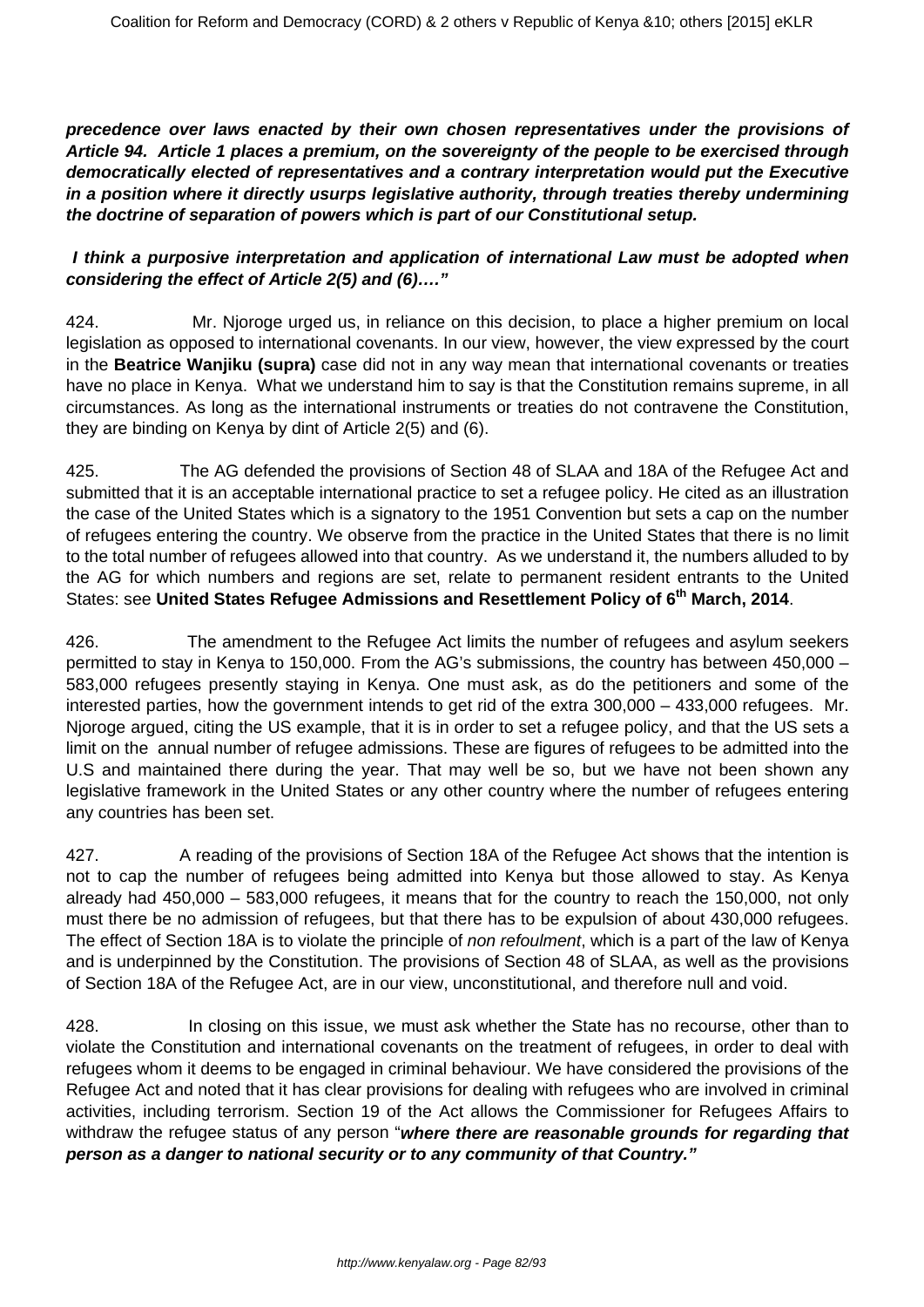429. Section 20(1) permits the Commissioner to revoke the refugee status of any person where there are reasonable grounds to believe that he should not have been recognised as a refugee, or where his refugee status has ended; while Section 21(1) allows the expulsion of a refugee, after consultation with the Minister (now Cabinet Secretary) responsible for matters relating to immigration and internal security, if the Minister considers that the expulsion of the refugee or a member of his family is necessary on the grounds of national security or public order. These provisions on expulsion are similar to Article 32 of the 1951 Convention.

430. From the above provisions it is clear that the State has legal options for dealing with refugees whom it deems to have engaged in conduct that is not in conformity with their status as refugees, and setting a cap that would lead to violation of the Constitution.

# **Whether the provisions of SLAA are constitutional for violating Articles 238, 242 and 245 of the Constitution**

431. The next issue to consider is whether the provisions of SLAA are unconstitutional for violating the provisions of Articles 238, 242 and 245 of the Constitution with regard to national security and appointment and tenure of office of the National Intelligence Service Director and Inspector General of Police. CORD argued that SLAA, through the amendments made to the Public Order Act, the National Police Service Act, and the National Intelligence Service Act, have violated the Constitution in various ways.

432. We consider the amendments to the three Acts and the alleged violations of the Constitution in turn.

# **The Public Order Act**

433. CORD argued that Sections 4 and 5 of SLAA and the amendments they make to Sections 8 and 9 of the Public Order Act contravene Articles 238 and 239 of the Constitution by substituting the 'Cabinet Secretary' for 'the Commissioner of Police'. Its argument, which was supported in submissions by the other petitioners and some of the interested parties, was that a Cabinet Secretary, not being a member of any security organs, would not be obligated to comply with the principles of the national security organs or to perform the functions or to exercise the powers of the national security organs as stipulated in Article 239(3) of the Constitution.

434. Section 4 of SLAA provides as follows:

# **Section 8 of the Public Order Act is amended-**

**(a) in subsection (1) by-**

**(i) deleting the words "Commissioner of Police or Provincial Commissioner" and substituting therefor the words "Cabinet Secretary, on the advice of the Inspector- General of the National Police Service";**

**(ii) deleting the expression "(being, in the case of a Provincial Commissioner within his province)";**

**(b) by deleting subsection (4);**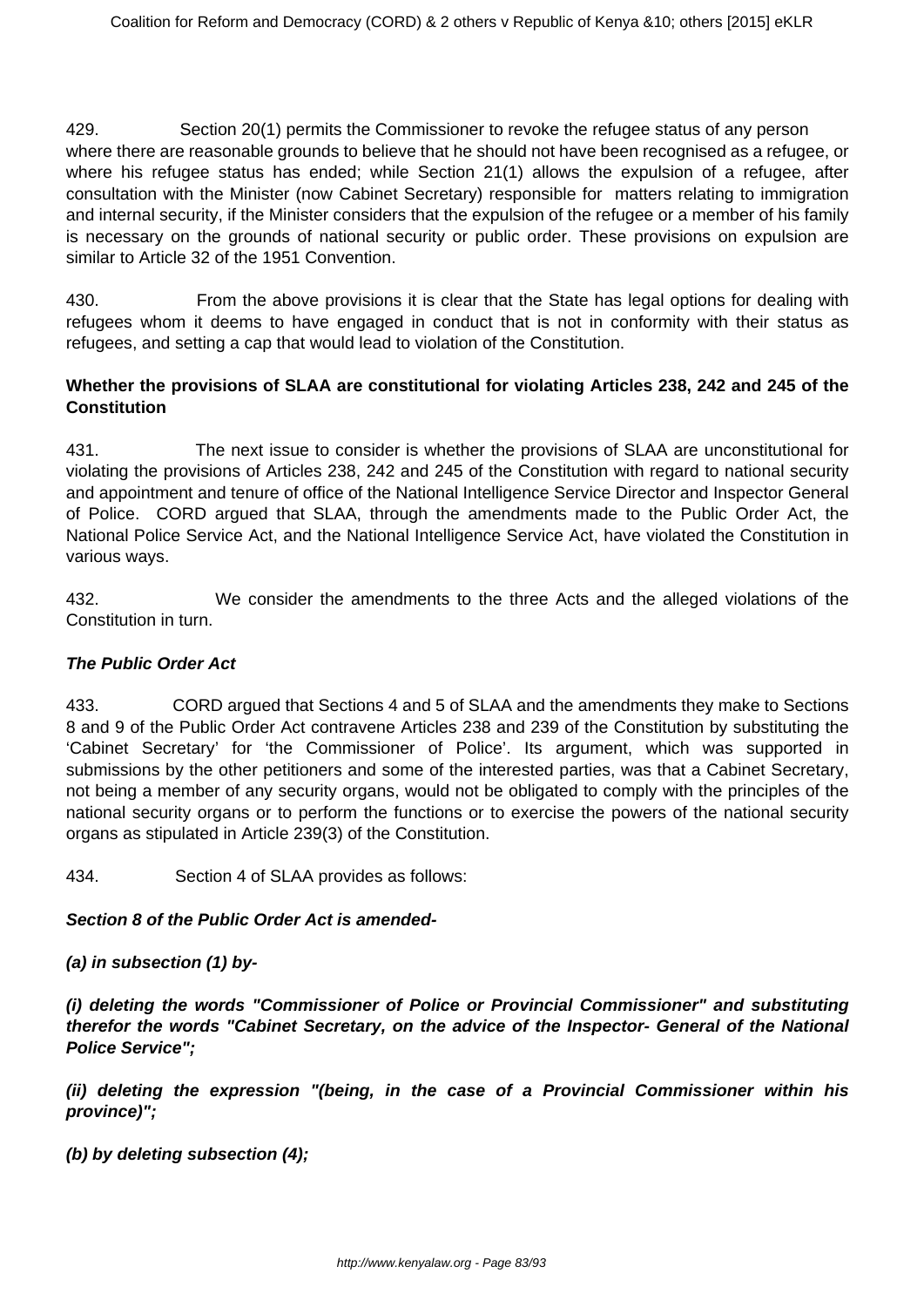## **(c) in subsection (6) by deleting the term "one thousand" and substituting therefor the term "ten thousand.**

435. Section 5 of SLAA amends Section 9 of the Public Order Act and provides that :

## **Section 9 of the Public Order Act is amended-**

**(a) in subsection (1) by deleting the term "province" and substituting therefor the term "county";**

## **(b) in subsections (3) by deleting the term "Commissioner of Police" and substituting therefor the term " Cabinet Secretary";**

## **(c) in subsection (6) by deleting the term "one" and substituting therefor the term "ten".**

436. In response, the AG argued that these sections and the amendments only seek to bring Sections 8 and 9 of the Public Order Act into conformity with the Constitution and the offices created thereunder. It was also the State's case that the amended sections relate to the powers to impose curfews by the Cabinet Secretary and those powers must be read with the provisions of Articles 240(1) and (3) and 153 of the Constitution.

437. Prior to the amendment to Section 8 of the Public Order Act, the powers contained therein were vested in the Police or Provincial Commissioner. The effect of the changes is to vest the power to impose a curfew on the Cabinet Secretary.

438. Article 239(3) of the Constitution states as follows:

## **(3) In performing their functions and exercising their powers, the national security organs and every member of the national security organs shall not—**

#### **(a) act in a partisan manner;**

#### **(b) further any interest of a political party or cause; or**

#### **(c) prejudice a political interest or political cause that is legitimate under this Constitution.**

439. It is true, as submitted by CORD, that the Cabinet Secretary is not a member of the Security Organs set out in Article 239 which are the National Defence Force, the National Police Service and the National Intelligence Service. However, the Cabinet Secretary is, first, a public or state officer as defined in Article 260 of the Constitution and who is bound by the provisions of the Constitution and subscribes to an oath of office. Secondly and more importantly, the Cabinet Secretary is a member of the National Security Council established under Article 240 of the Constitution and comprises, among others, the Cabinet Secretaries responsible for defence, foreign affairs and internal security.

440. The National Security Council is mandated, under Article 240 (3) to "…**exercise supervisory control over national security organs and perform any other functions prescribed by national legislation.**" That being the case, in our view, there is nothing in the substitution of the Commissioner of Police with the Cabinet Secretary that violates the Constitution. The only limitation, in our view, is that the section does not specify which Cabinet Secretary is being substituted, so that one is left to assume that it is the Cabinet Secretary in charge of internal security.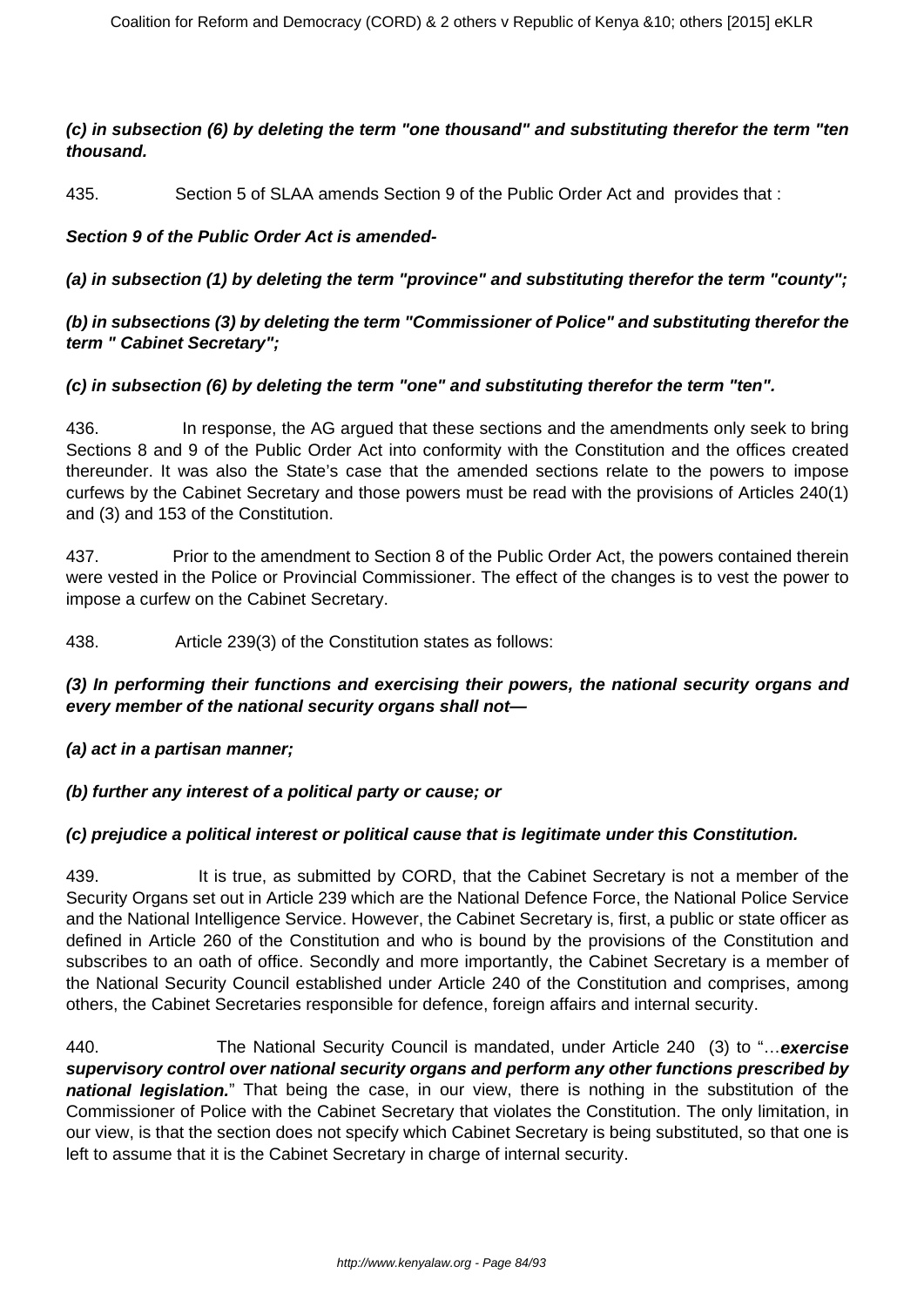### **Appointment and tenure of office of Inspector General of Police**

441. The petitioners and Katiba have challenged the provisions of Section 86 of SLAA, which deals with the appointment of the Inspector General of Police. They contended that amending the National Police Service Act to provide for appointment of the Inspector General of Police directly by the President is wrong and unconstitutional.

442. Section 86 of SLAA provides as follows:

### **Section 12 of the National Police Service Act is amended by-**

**(a) deleting subsection (2) and substituting therefor the following subsection-**

**(2) The President shall, within fourteen days after a vacancy occurs in the office of the Inspector-General, nominate a person for appointment as an Inspector-General and submit the name of the nominee to Parliament.**

#### **(b) deleting subsections (3), (4), (5), and (6).**

443. To understand the challenge to Section 86, it is important to set out the provisions of Section 12 of the National Police Service Act prior to the amendment. It stated as follows:

**(1) Whenever a vacancy arises in the office of the Inspector-General, the Commission shall, within fourteen days from the date of the occurrence of the vacancy, by notice in the Gazette and at least two other daily newspapers of national circulation, declare the vacancy, and request for applications.** 

**(2) The Commission shall consider the applications, conduct public interviews and shortlist at least three persons qualified for the position advertised for under subsection (1).** 

**(3) The names of the persons shortlisted under subsection (3) shall be published in the Gazette.** 

**(4) The Commission shall within seven days from the date of short listing of qualified candidates under subsection (3) forward the shortlisted names to the President for nomination of the Inspector-General.** 

**(5) The President shall, within seven days of receipt of the names forwarded under subsection (5), by notice in the Gazette, nominate a person for appointment as Inspector-General from among the shortlisted names and submit the name of the nominee to Parliament for approval;** 

**(6) Parliament shall, within fourteen days after it first meets after receiving the name of the nominee—** 

**(a) vet and consider the nominee, and may either approve or reject the nomination, and** 

#### **(b) notify the President as to its approval or rejection.**

444. Prior to the amendments introduced by Section 86, the law as set out in the National Police Service Act required competitiveness and public participation in the process of appointment of the Inspector General of Police. The National Police Commission was required to advertise the position,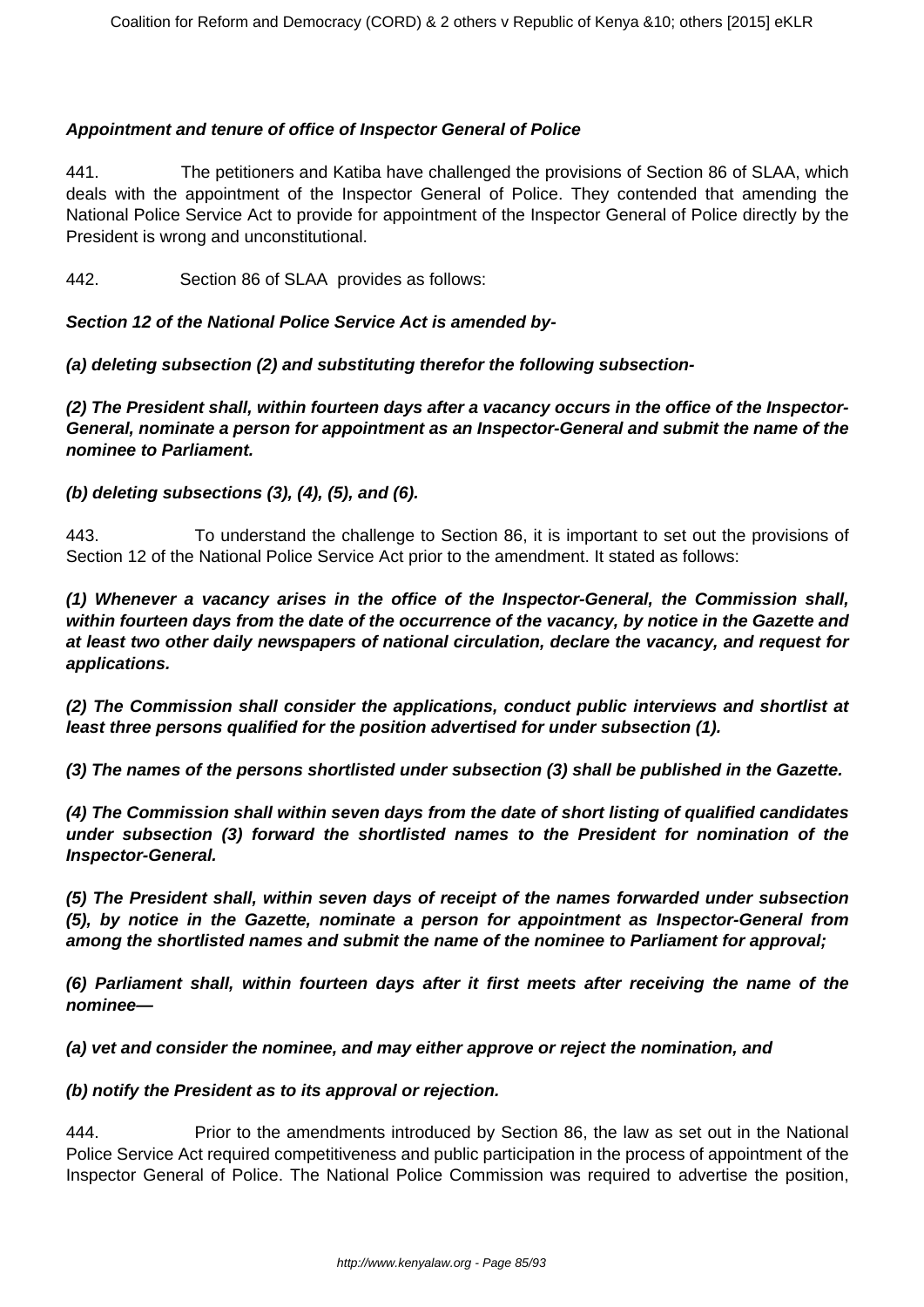receive applications, shortlist and carry out interviews. It would then forward the results to the President who would then nominate one candidate and forward his name to Parliament for approval.

445. KNCHR argued that the amendment usurps the powers of the National Police Service Commission provided under Article 246(3) of the Constitution, which provides as follows:

### **(3) The Commission shall—**

# **(a) recruit and appoint persons to hold or act in offices in the service, confirm appointments, and determine promotions and transfers within the National Police Service;**

**(b) observing due process, exercise disciplinary control over and remove persons holding or acting in offices within the Service; and**

#### **(c) perform any other functions prescribed by national legislation.**

446. In our view, Article 246(3) must be read together with the preceding Article 245 which deals with the command of the National Police Service and provides as follows:

## **245. (1) There is established the office of the Inspector-General of the National Police Service.**

## **(2) The Inspector-General—**

## **(a) is appointed by the President with the approval of Parliament; and**

# **(b) shall exercise independent command over the National Police Service, and perform any other functions prescribed by national legislation.**

447. It appears to us that the provisions of Section 12 of the National Police Service Act, in keeping with the spirit of the Constitution with regard to public participation, was not in conformity with the provisions of the Constitution at Article 245. The Article is, in our view, clear that it is the President who, with the approval of Parliament, appoints the Inspector General of Police.

448. The provisions of Article 246(3) give the National Police Service Commission, of which the Inspector General of Police is a member in accordance with the provisions of Article 246(2), power to deal with the appointment, recruitment and discipline of other officers in the Service. If the people of Kenya intended that the Inspector General of Police be appointed by the National Police Service Commission, then the Constitution should not have vested such powers in the President under Article 245(2) (a).

449. In the circumstances, we take the view that the amendments to Section 12 of the National Police Service Act is in accord with the Constitution. While the competitive process and public participation that the previous provisions of Section 12 engendered were more in keeping with the spirit of openness that Kenyans desired under the Constitution, it is expected that the provision for Parliamentary approval will provide an opportunity for public participation in the appointment, not only through the elected representatives, but also through the opportunities for such participation that Parliament is constitutionally required by Article 118 of the Constitution to accord the public.

#### **Creation of the National Police Service Board**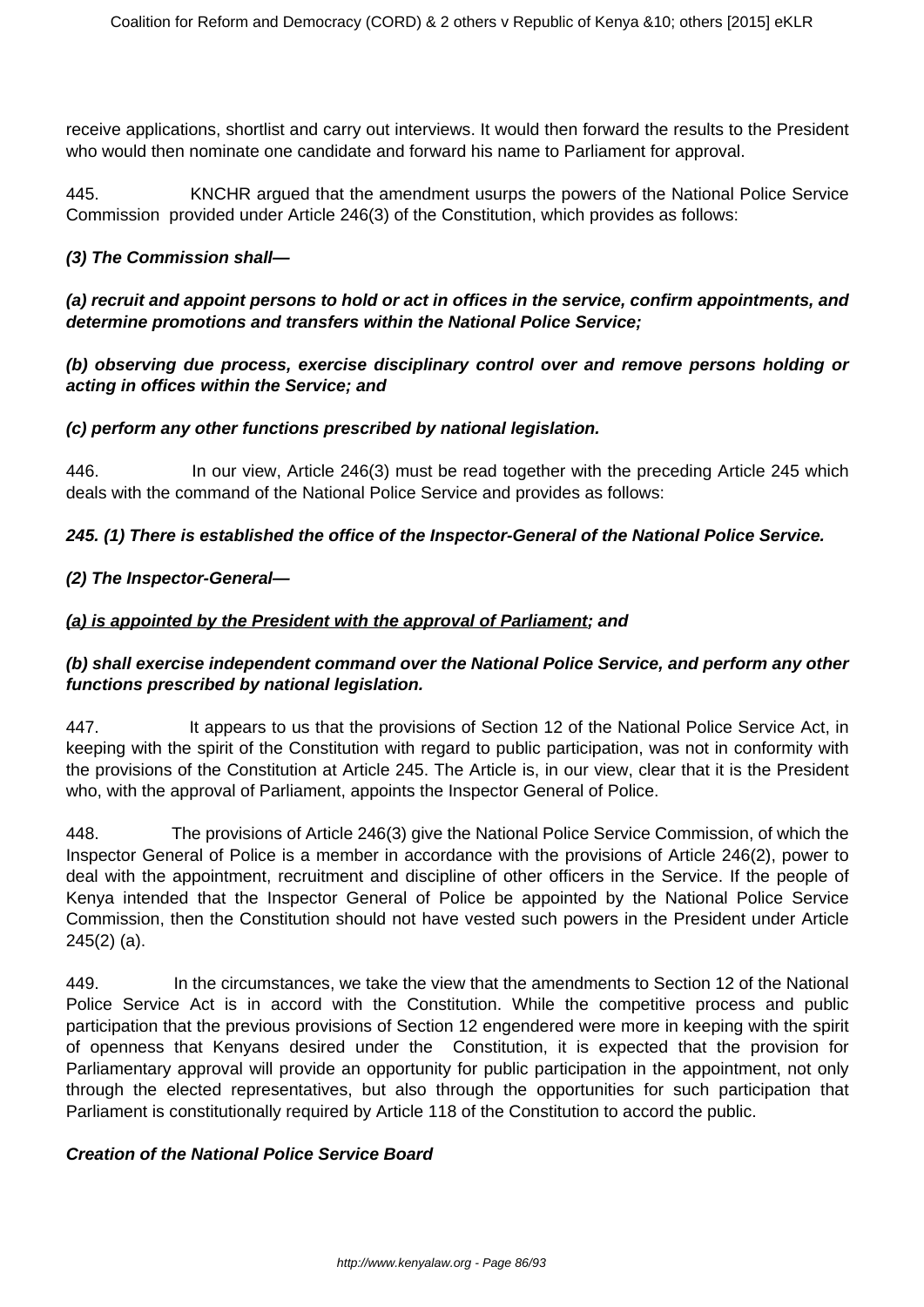450. KNCHR in its submissions argued that taken as a whole, the effect of SLAA is to usurp the powers and functions of the National Police Service Commission. More specifically that, Section 95 of SLAA introduces Section 95A to the National Police Service Act which creates the National Police Service Disciplinary Board. The Board is mandated to inquire into matters related to discipline of officers of the rank of or above assistant superintendent, undertake disciplinary proceedings and finally determine and make recommendations to the National Police Service Commission ("the Commission") including recommendation for summary dismissal.

451. The amendment also empowers the Board to devolve its functions to county **"formation, unit and station levels".** The person presiding shall be an officer who ordinarily qualifies to be appointed as a judge.

452. It was submitted that, the result of creation of the Board is that the Commission's role of exercising disciplinary control over persons holding or acting in offices within the service is usurped thus diminishing its constitutionally protected mandate. Further that, if the intention of SLAA was to manifestly change or diminish or alter the functions and mandate of the Commission, then the same should be in accordance with Article 255(g) of the Constitution which contemplates amendments to the Constitution through universal suffrage.

453. We have carefully considered the amendment against the constitutional provisions set out above. We note that the duties of the Board are to inquire into matters related to discipline for officers of the rank of or above assistant superintendent, to undertake disciplinary proceedings, and to determine and make recommendations to the Commission, including recommendation for summary dismissal. These functions, in our view, conflict with and overlap with those vested in the Commission under Article 246(3) of the Constitution which mandates the Commission to **"observe due process, exercise disciplinary control over and remove persons holding or acting in offices within the service."**

454. The effect of the amendment to the Act is to create two disciplinary processes for officers of or above the rank of assistant superintendent, one to be undertaken by the Board and the other by the Commission. The AG did not address us on this issue, so we do not know what the rationale for the amendment is. We are, however, satisfied that the amendment runs contrary to the provisions of Article 246(3) of the Constitution which vests powers of recruitment, appointment and discipline in the National Police Service Commission. The existence of such a Board would not only whittle down the powers and mandate of the Commission and create conflict and confusion, but would also be a violation of the Constitution. We therefore find and hold that the amendment is unconstitutional.

# **Offices of the Director General of the National Intelligence Service and the Deputy Inspector General of Police**

455. Although submissions were made with regard to the two offices above, on consideration of those submissions, we found no serious constitutional questions for our determination and we shall therefore say nothing on that matter.

# **Conclusion**

456. This judgment has raised important questions regarding the role of this Court in determining issues relating to the legislative process and we have determined that whereas under Article 165(3) (d) of the Constitution as read with Articles 22(1) and 23(1), the High Court has wide interpretative powers donated by the Constitution, it must be hesitant to interfere with the legislative process except in the clearest of cases. The words of Nzamba Kitonga, SC must therefore ring in the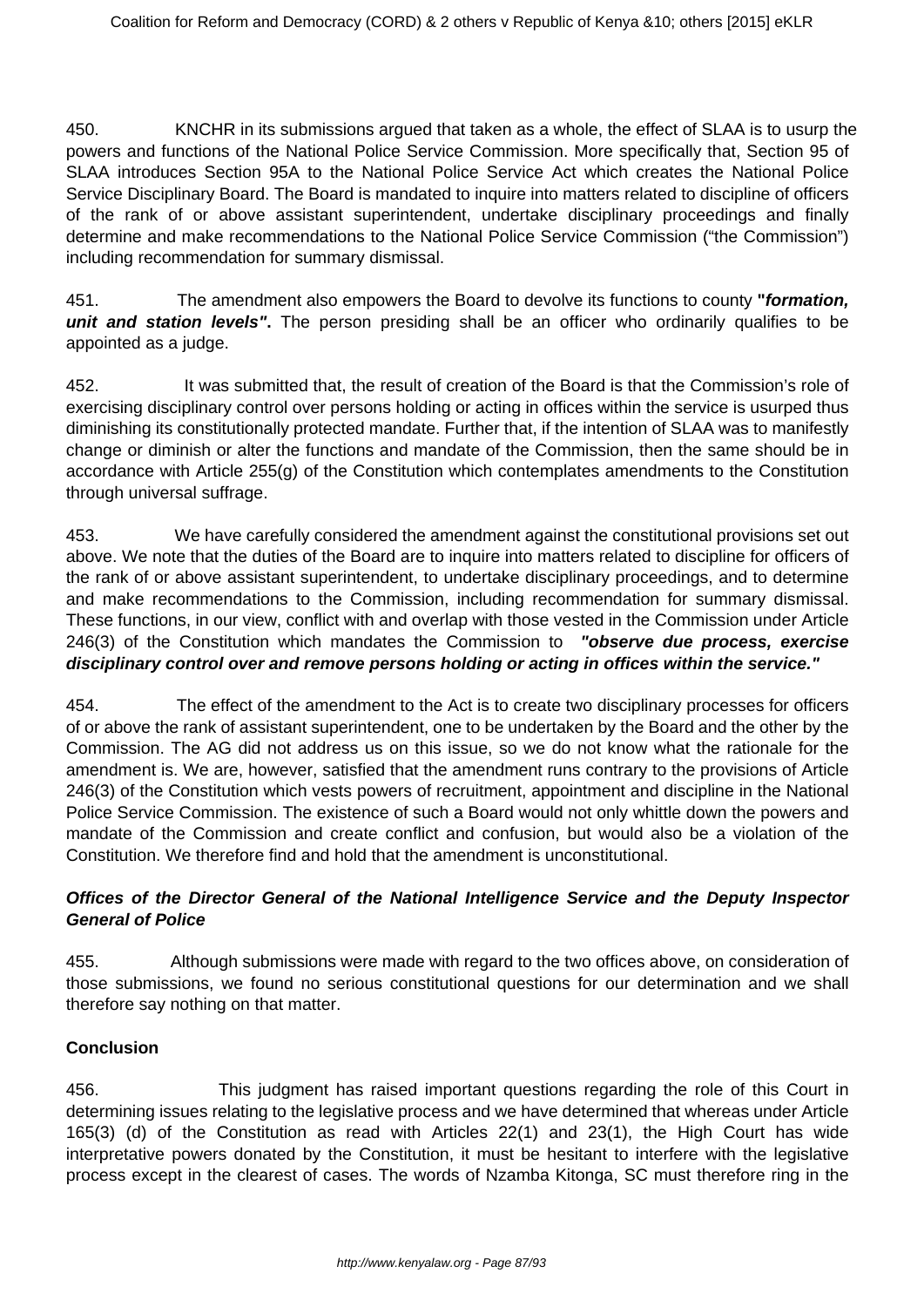ears of all; that the High Court should not be turned into an alternative forum where losers in Parliamentary debates rush to assert revenge on their adversaries. It would render parliamentary business impossible if the deliberate disruption of legislative proceedings by a member or members unhappy with decisions of the speaker was to lead to invalidation of legislation by the courts. In saying so, we maintain that the doors of the courts shall remain open and deserving litigants will always obtain relief from the fountain of justice.

457. The role of the media and the need for discipline, self-regulation and care in the publication of sensitive stories has also come to the fore. Although we have upheld the objections to certain Sections of SLAA that infringe on the free press, the media also ought to know that the issues raised in SLAA are not idle.

458. The tort of privacy may not be known to many a media house. It is alive and well and may sooner or later; find its way into our jurisprudence and bite, not through Constitutional litigation but ordinary civil litigation. Reckless reporting and insensitive publication of gory pictures of the dead and victims of terrorist attacks as happened during the Mandera killings of 2014 may well attract painful Court sanctions including damages. Blogs and social media, generally, may also not escape that sanction.

459. In the fight against terrorism, there is absolute need to balance the right to information with the commensurate duty to ensure that terrorists do not use media reports to achieve their deadly ends. The State has to be innovative in fighting terrorists but within the framework of the Constitution and particularly the Bill of Rights. The media must also be careful not to give solace and comfort to terrorist by publication of images that may be taken to glorify and give impetus to acts of terrorism.

460. The roles of the Speakers of both the Senate and the National Assembly have also come into sharp focus. Whereas we have found no wrong-doing on their part based on the evidence before us and no more, it is incumbent upon them to ensure that their constitutional and Standing Order obligations are undertaken to the highest standards. The respect and dignity of the two Houses can hardly be maintained if the Chambers are turned into anything other than hallowed legislative temples.

461. Let this judgment therefore send a strong message to the Parties and the World; the Rule of Law is thriving in Kenya and its Courts shall stand strong; fearless in the exposition of the law; bold in interpreting the Constitution and firm in upholding the judicial oath.

462. Finally we express our gratitude to counsel appearing for the parties for their in-depth research, diligence and decorum extended to Court and to each other. We also thank our research assistants for their support in preparation of this judgment.

# **Disposition**

463. We now summarise our findings above which are as follows;

# (a)**On whether the Court has jurisdiction to determine the present petitions,** we find that:

(i) The Petition raises issues that are justiciable and ripe for determination by this Court.

(ii) The Court is bound by the doctrine of avoidance but it does not apply in the present circumstances. It has jurisdiction to determine the question whether any law is inconsistent with or in contravention of the Constitution.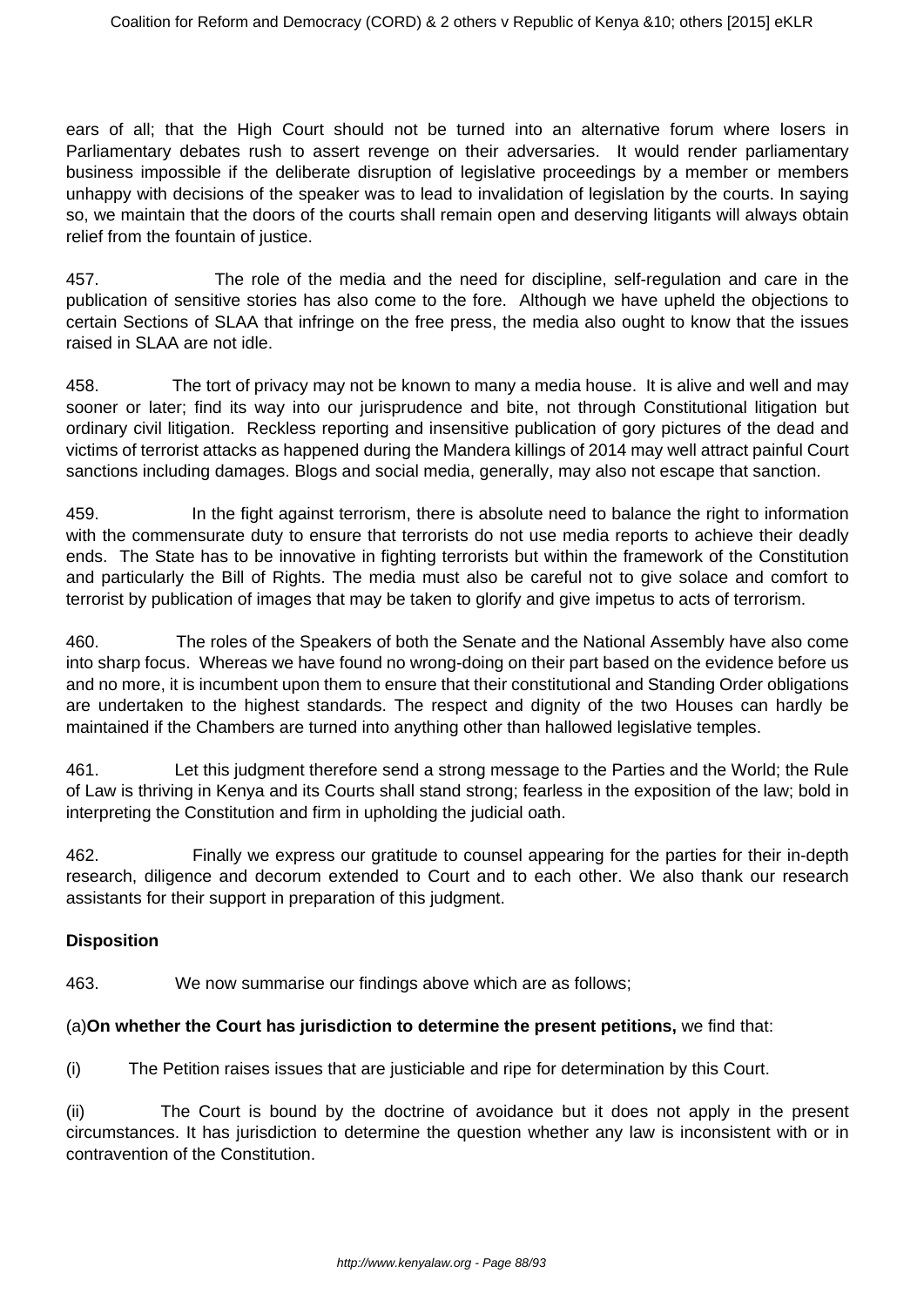(iii) The doctrine of separation of powers does not prevent this Court from examining whether the acts of the Legislature and the Executive are inconsistent with the Constitution as the Constitution is the supreme law.

(iv) Kenya National Commission on Human Rights (KNCHR) as an independent commission can lodge a petition alleging a violation of the Constitution by the State or other State organs.

(b) **On whether the process of enactment of SLAA was in violation of the Constitution**, we find as follows:

(i) That the Speaker of the Senate was consulted in determining whether SLAA was a Bill concerning counties. There was concurrence between the Speakers of the National Assembly and the Senate that SLAA did not concern counties.

(ii) That there was reasonable public participation in the process leading to the enactment of SLAA.

(iii) Based on evidence before the Court, there was no violation of Standing Orders of the National Assembly.

(iv) In light of (i), (ii) and (iii) above, presidential assent to the Bill was constitutional.

### (c) **On the question whether the impugned provisions of SLAA were unconstitutional for violating the Bill of Rights** we find as follows:

(i) Section 12 of SLAA and Section 66A of the Penal Code are unconstitutional for violating the freedom of expression and the media guaranteed under Articles 33 and 34 of the Constitution.

(ii) Section 64 of SLAA which introduced Sections 30A and 30F to the Prevention of Terrorism Act are unconstitutional for violating the freedom of expression and the media guaranteed under Articles 33 and 34 of the Constitution.

(iii) Section 34 of SLAA is unconstitutional in so far as it includes "telescopes" in Section 2 of the Firearms Act.

(iv) Section 56 of SLAA and the new Section 42 of the National Intelligence Service Act as well as Section 69 of SLAA and Section 36A of the Prevention of Terrorism Act are constitutional and do not violate the right to privacy guaranteed under Article 31 of the Constitution.

(v) Section 15 of SLAA which introduced Section 36A to the Criminal Procedure Code (CPC) is constitutional and does not breach the right of arrested persons as provided for under Article 49 of the Constitution and the right to fair trial as provided for under Article 50(2) of the Constitution.

(vi) Section 16 of SLAA and Section 42A of CPC are unconstitutional as they violate the right of an accused person to be informed in advance of the evidence the prosecution intends to rely on as provided under Article 50(2) (j) of the Constitution

(vii) Section 20 of SLAA which introduced Section 364A to the CPC is unconstitutional for being in conflict with the right to be released on bond or bail on reasonable conditions as provided for under Article 49(1) (h) of the Constitution.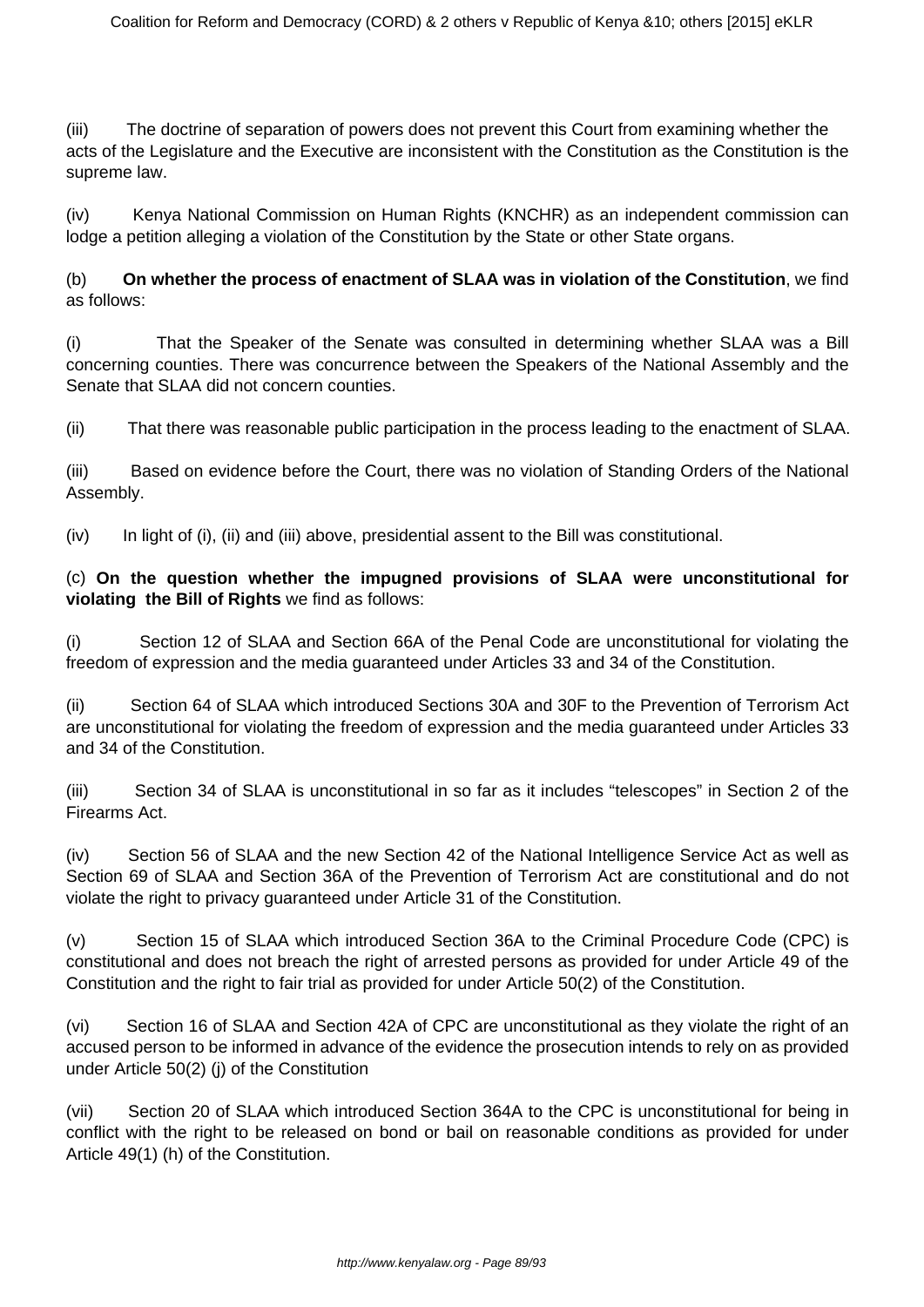(viii) Section 21 of SLAA which introduced Section 379A to the CPC is constitutional and does not violate the right to be released on bond or bail on reasonable conditions as provided for under Article 49(1)(h) of the Constitution.

(ix) Section 26 of SLAA which introduced Section 20A to the Evidence Act is unconstitutional for violating the right to remain silent during proceedings as guaranteed under Article 50(2) (i) of the Constitution.

(x) Section 29 of SLAA which introduced Section 59A to the Evidence Act is constitutional and is not in violation of the right to remain silent during proceedings as provided for under Article 50(2) (i) of the Constitution.

(xi) Section 31 of SLAA which introduced Section 78A into Evidence Act is Constitutional and does not violate the right to fair trial as enshrined in Article 50 of the Constitution.

(xii) Section 25 of SLAA which introduced Section 18A to the Registration of Persons Act is constitutional and does not violate the right to citizenship under Article 12 of the Constitution.

(xiii) Section 47 of SLAA which amended the Refugee Act of 2006 by introducing paragraph (c) to Section 14 is constitutional and does not violate the right to movement as provided for under Article 39 of the Constitution.

(xiv) Section 48 of SLAA which introduced Section 18A to the Refugee Act, 2006 is unconstitutional for violating principle of non-refoulment as recognized under the 1951 United Nations Convention on the Status of the Refugees which is part of the laws of Kenya by dint of Article 2(5) and (6) of the Constitution.

(d) **On whether the provisions of the Act are unconstitutional for violating the provisions of Articles 238, 242 and 245 of the Constitution with regard to the national security, appointment and tenure of office of the Inspector General of Police, creation of National Police Service Board and the appointment and tenure of the National Intelligence Service Director General and the Deputy Inspector General of Police**, we find as follows:

(i) Section 4 and 5 of SLAA and Section 8 and 9 of Public Order Act are constitutional and do not violate Articles 238 and 239 of the Constitution.

(ii) Section 86 of SLAA which amended Section 12 of the National Police Service Act is constitutional and is consistent with Article 245 and does not violate Article 246(3) of the Constitution.

(iii) Section 95 of SLAA which introduced Section 95A to the National Police Service Act and creates the National Police Service Board is unconstitutional and violates Article 246(3) of the **Constitution** 

# **Final orders**

464. In the premises we make, the following declarations and orders:

**(a) Section 12 of the Security Laws (Amendment) Act and Section 66A of the Penal Code is hereby declared unconstitutional for violating the freedom of expression and the media guaranteed under Articles 33 and 34 of the Constitution.**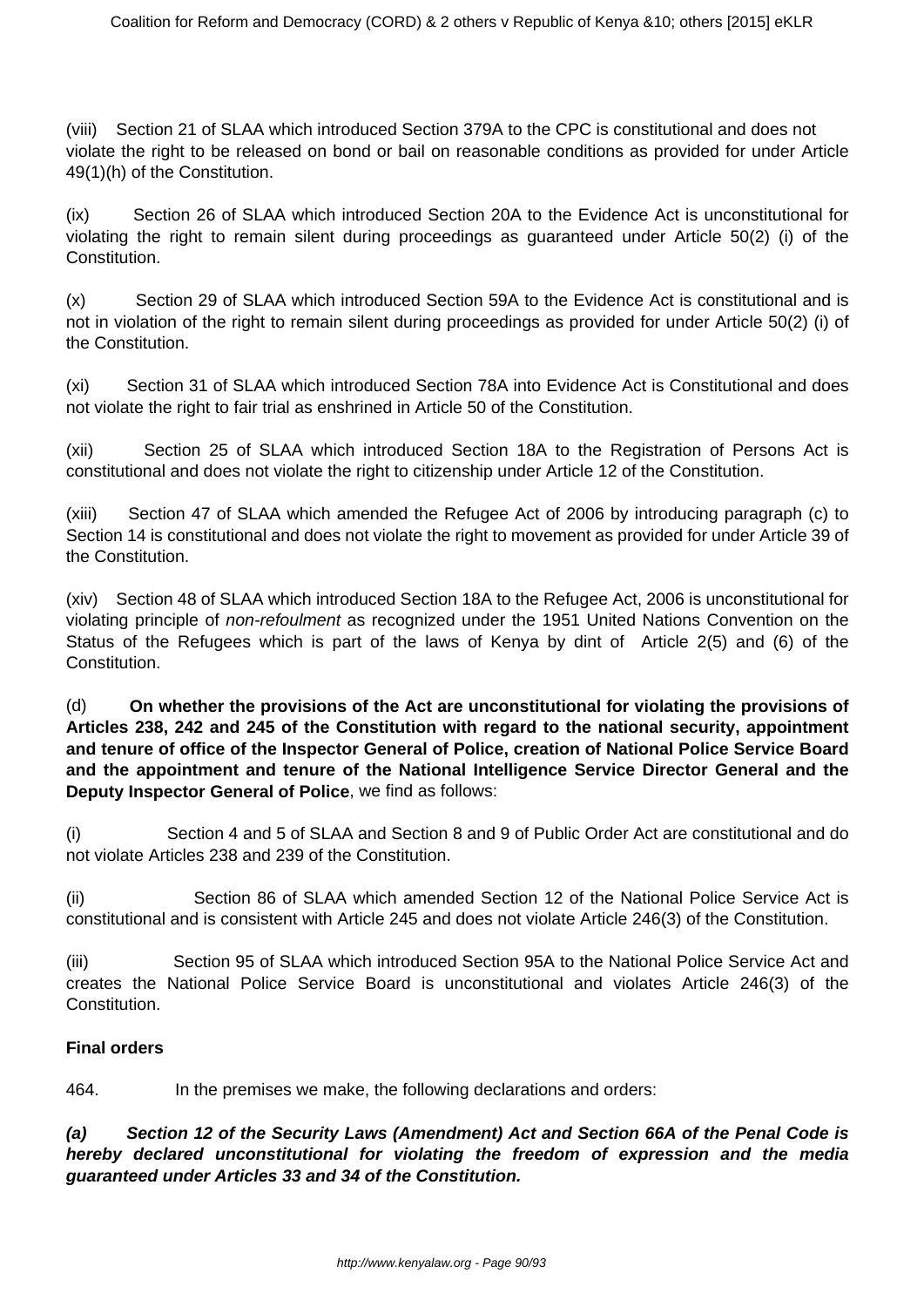(b) **Section 64 of Security Laws (Amendment) Act which introduced Sections 30A and 30F to the Prevention of Terrorism Act is hereby declared unconstitutional for violating the freedom of expression and the media guaranteed under Articles 33 and 34 of the Constitution**.

**(c) Section 34 of the Security Laws (Amendment) Act is hereby declared unconstitutional in so far as it includes "telescopes" in Section 2 of the Firearms Act.**

**(d) Section 16 of the Security Laws (Amendment) Act and Section 42A of Criminal Procedure Code are hereby declared unconstitutional as they violate the right of an accused person to be informed in advance of the evidence the prosecution intends to rely on as provided under Article 50(2) (j) of the Constitution**

**(e) Section 20 of the Security Laws (Amendment) Act which amended Section 364A of the Criminal Procedure Code is hereby declared unconstitutional for being in conflict with the right to be released on bond or bail on reasonable conditions as provided for under Article 49(1) (h) of the Constitution.**

**(f) Section 26 of the Security Laws (Amendment) Act which introduced Section 26A into the Evidence Act is hereby declared unconstitutional for violating the right of an accused person to remain silent during proceedings as guaranteed under Article 50(2) (i) of the Constitution.**

**(g) Section 48 of the Security Laws (Amendment) Act which introduced Section 18A to the Refugee Act, 2006 is hereby declared unconstitutional for violating the principle of nonrefoulment as recognized under the 1951 United Nations Convention on the Status of Refugees which is part of the laws of Kenya by dint of Article 2(5) and (6) of the Constitution.**

**(h) Section 95 of the Security Laws (Amendment) Act which introduced Section 95A to the National Police Service Act and created the National Police Service Board is hereby declared unconstitutional for violating Article 246(3) of the Constitution.**

465. As for costs, it is a matter within the discretion of the Court. Given the nature of this petition which raises matters of great public interest and importance we order that each party bears its own costs.

466. Orders accordingly.

**DATED, DELIVERED AND SIGNED AT NAIROBI THIS 23RD DAY OF FEBRUARY, 2015.**

**………………………………………..**

**ISAAC LENAOLA**

**JUDGE**

**……………………………………..**

**MUMBI NGUGI**

**JUDGE**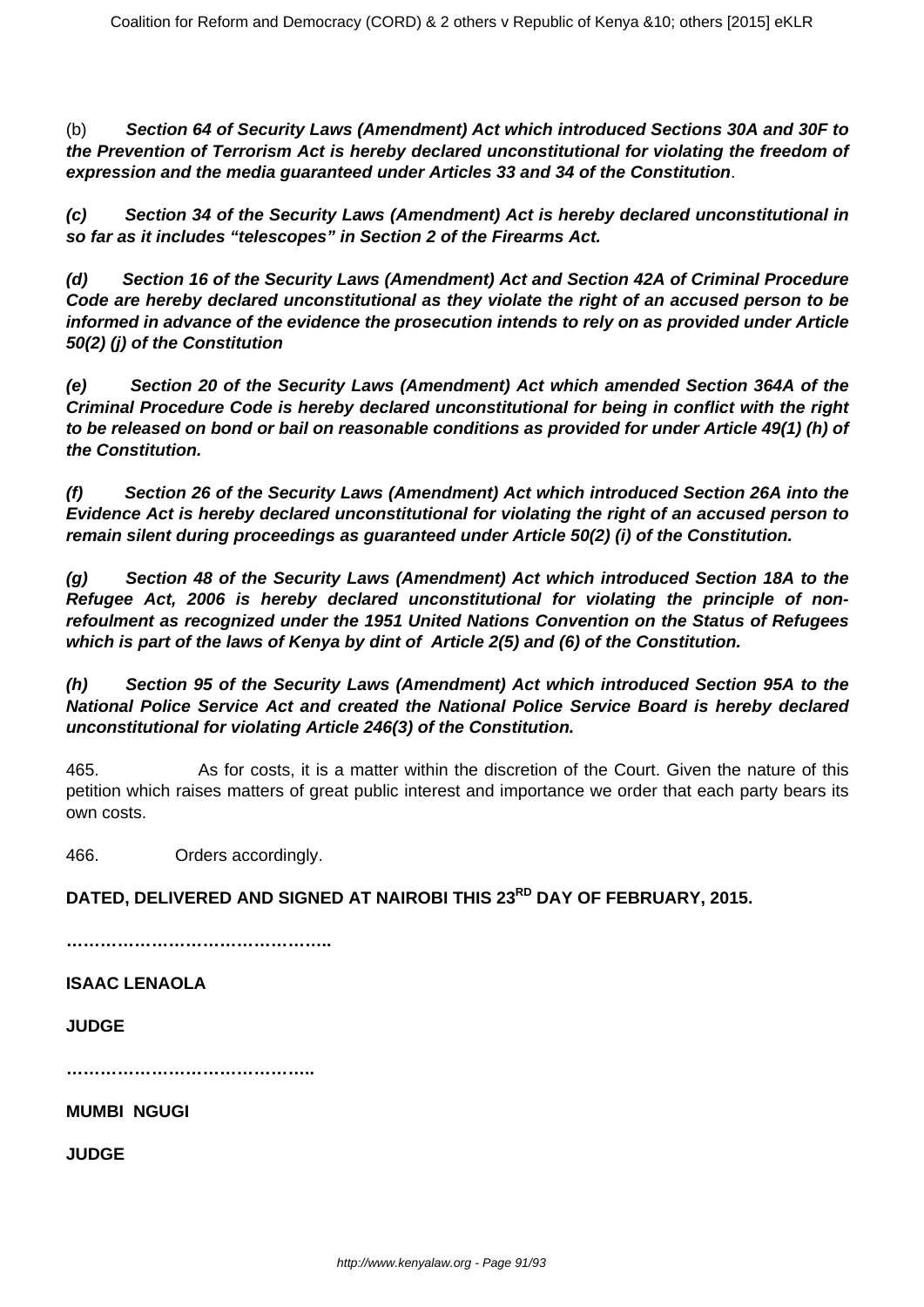**……………………………………**

## **HEDWIG ONG'UDI**

**JUDGE**

**……………………………………..**

### **HILLARY CHEMITEI**

## **JUDGE**

**…………………………………..**

#### **JOSEPH LOUIS ONGUTO**

**..................................................**

#### **JUDGE**

#### **In the presence of:**

Kariuki

Richard Court clerks

Nyangweso

Mr. Orengo, Mr. Wetangula, Mr. Mwangi, Mr. Ndubi, Mr. Oluoch, Ms. Opiyo, Ms. Kakuvi for the 1<sup>st</sup> petitioner

Mr. Kamau and Mr. Kiprono for the  $2^{nd}$  petitioner

Mr. Mwangi for the 3<sup>rd</sup> petitioner

- Mr. K. Thandi and Mr. Njoroge for the respondent
- Mr. Okello & Dr. Maingi for the 1<sup>st</sup> interested party
- Mr. Singh & Mr. Kassam for the  $2^{nd}$  interested party
- Mr. Aquina & Mr. Nyamai for the 3<sup>rd</sup> interested party
- Mr. Kamau holding brief for Mr. Wanyoike for the  $4<sup>th</sup>$  interested party
- Mr. Chigiti for the 5<sup>th</sup> interested party
- Miss Gikonyo holding brief for Mr. Mureithi for the  $6<sup>th</sup>$  interested party
- Mr. Macharia for the  $7<sup>th</sup>$  interested party